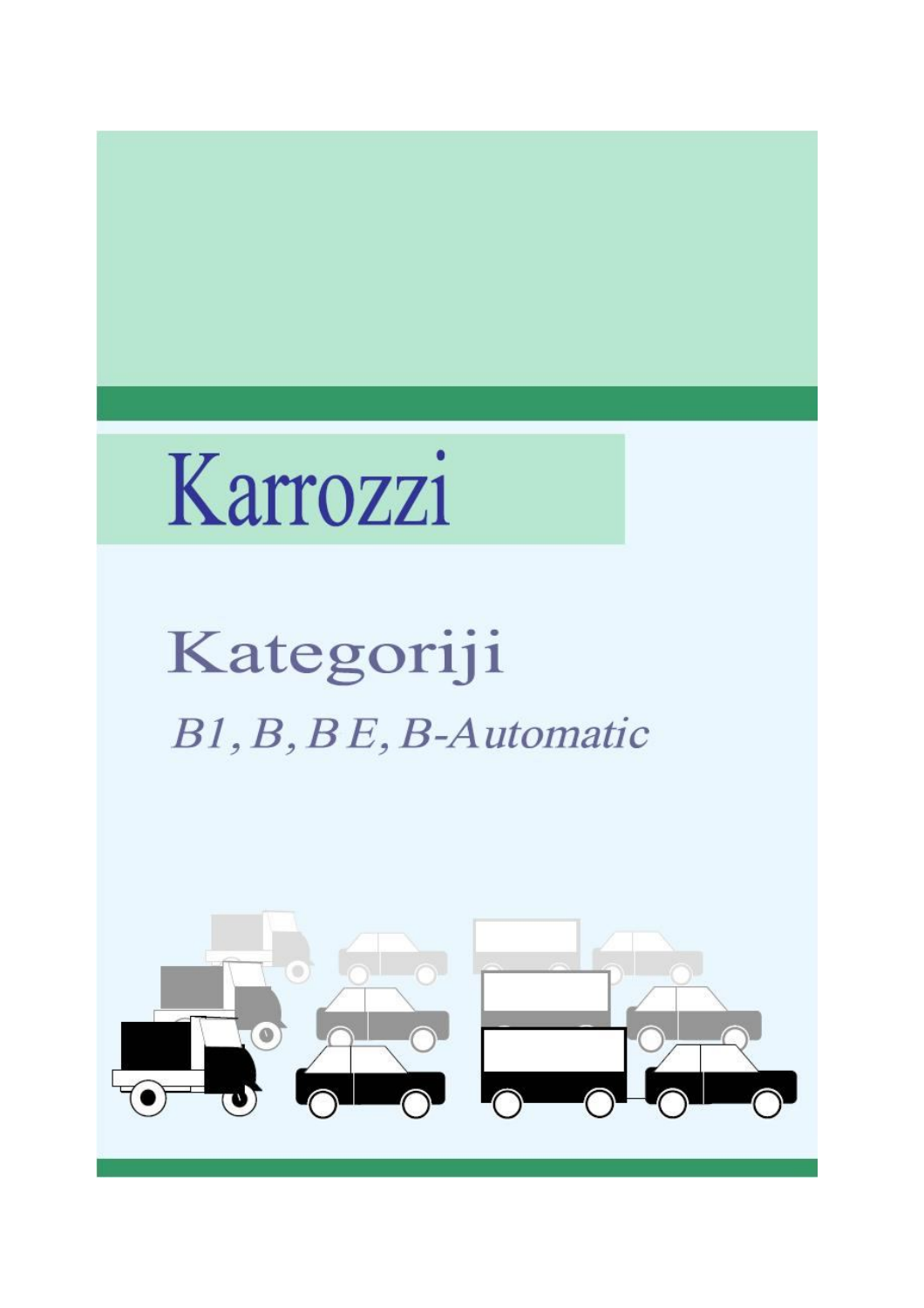| 5628                | Qabel ma taghmel U - turn fit-triq                                      |              | Taghmilha fuq ger aktar gholi mis-soltu                                                      |
|---------------------|-------------------------------------------------------------------------|--------------|----------------------------------------------------------------------------------------------|
|                     | int ghandek                                                             |              | Taghmel sinjal biex ix-xufiera I-ohra jnaqqasu I-velocita                                    |
| MCARS1.2            |                                                                         | ✓            | Thares wara spalltek biex ticcekkja ghall-ahhar darba                                        |
| <b>ALERTNESS</b>    |                                                                         |              | Taghmel sinjal b'idejk kif ukoll tixghel l-indicator                                         |
| Immarka twegiba 1   |                                                                         |              |                                                                                              |
| 5629                | Bhala sewwieg x'ifissru l-kliem                                         |              | II-parti tat-triq li tidher fil-mera fuq ix-xellug tieghek                                   |
| MCARS1.3            | <b>Blind Spot</b>                                                       |              | Il-parti tat-triq li ma tarahiex bil-headlights                                              |
| <b>ALERTNESS</b>    |                                                                         |              | Il-parti tat-triq li tidher fil-mera fuq il-lemin tieghek                                    |
| Immarka twegiba 1   |                                                                         |              | Il-part tat-triq li ma tarahiex fil-mirja tieghek                                            |
|                     |                                                                         |              |                                                                                              |
| 5630                | Oggetti mdendla mill-mera ta'                                           |              | Jaljenawk                                                                                    |
| MCARS1.4            | gewwa jistghu                                                           |              | Jghinuk biex tikkoncentra                                                                    |
|                     |                                                                         | ✓            | Inaqqsulek il-wisgha ta' kemm tista' tara                                                    |
| <b>ALERTNESS</b>    |                                                                         |              | Itejbu s-sewgan tieghek                                                                      |
| Immarka 2 twegibiet |                                                                         |              |                                                                                              |
|                     |                                                                         |              |                                                                                              |
| 5631                | Aktar tista' taljena ruhek meta ssuq                                    | ✔            | Tisma' I-muzika b'volum gholi                                                                |
| MCARS1.5            | jekk int                                                                | ✓            | Tuza I-mobile phone                                                                          |
|                     |                                                                         |              | Thares lejn il-mirja tal-bibien                                                              |
| <b>ALERTNESS</b>    |                                                                         |              | Tixghel il-heated rear window                                                                |
| Immarka 2 twegibiet |                                                                         |              |                                                                                              |
|                     |                                                                         |              |                                                                                              |
| 5632                | Liema erbgha I-aktar li jistghu                                         |              | Tara I-mappa                                                                                 |
| MCARS1.6            | jaljenawk waqt li tkun issuq                                            |              | Tfittex stazzjon fuq ir-radju tal-karrozza                                                   |
| <b>ALERTNESS</b>    |                                                                         | $\checkmark$ | Titkellem f'mikrofonu                                                                        |
|                     |                                                                         |              | Tuza I-mobile phone                                                                          |
| Immarka 4 twegibiet |                                                                         |              | Tuza d-demisters                                                                             |
|                     |                                                                         |              | Ticcekkja I-mirja                                                                            |
|                     |                                                                         |              |                                                                                              |
| 5633                | Ghalxiex geghdin I-ittri MSM                                            |              | Mera Sinjal Manuvra                                                                          |
| MCARS1.7            |                                                                         |              | Manuvra Speed Mera                                                                           |
| <b>ALERTNESS</b>    |                                                                         |              | Mera Speed Manuvra                                                                           |
|                     |                                                                         |              | Manuvra Sinjal Mera                                                                          |
| Immarka twegiba 1   |                                                                         |              |                                                                                              |
|                     |                                                                         |              |                                                                                              |
| 5634<br>MCARS1.8    | Qed issuq fi triq imxarrba. Ikollok<br>twaqqaf f'emergenza. Int ghandek | ✓            | Taghmel sinjal b'idejk<br>Izzomm idejk it-tnejn fuq I-istering                               |
|                     |                                                                         |              | Titfaghha fuq il-ger tar-rivers                                                              |
| <b>ALERTNESS</b>    |                                                                         |              | Ittella' I-handbrake u taghfas il-footbrake f'daqqa                                          |
| Immarka twegiba 1   |                                                                         |              |                                                                                              |
|                     |                                                                         |              |                                                                                              |
| 5635<br>MCARS1.9    | Meta tkun issuq wara vettura kbira<br>int ghandek izzomm hafna lura     |              | Tghinek biex ma tinhakimx mir-rih<br>Tghin lill-vettura I-kbira biex twaqqaf aktar facilment |
|                     | sabiex                                                                  | ✓            | Tippermetti lis-sewwieq jarak fil-mera                                                       |
| <b>ALERTNESS</b>    |                                                                         |              | Tkun tista' ddur mal- kantuniera aktar malajr                                                |
|                     |                                                                         |              |                                                                                              |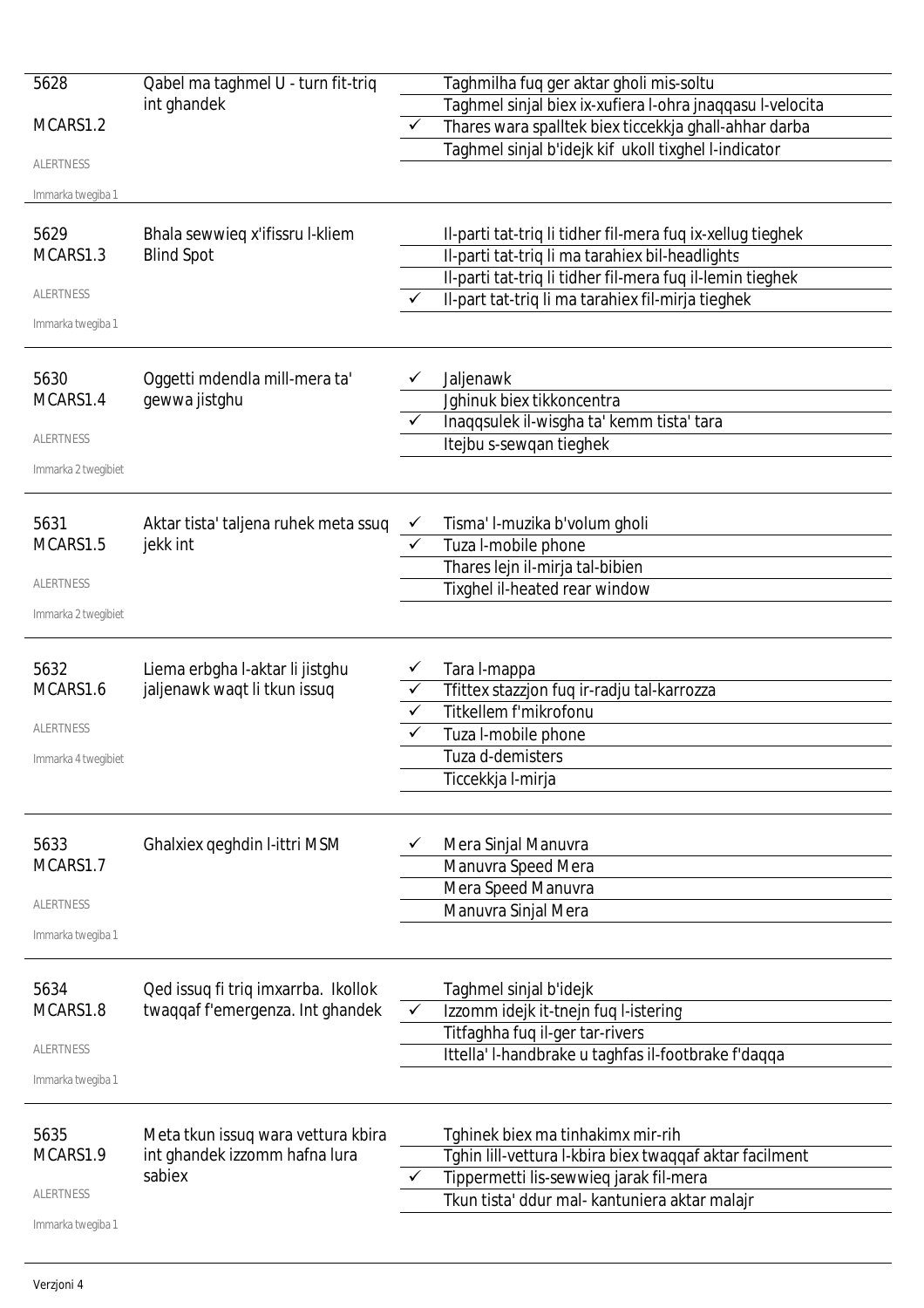| 5636<br>MCARS1.10<br><b>ALERTNESS</b><br>Immarka twegiba 1   | F'liema minn dawn is-<br>sitwazzjonijiet ghandek tevita li<br>taqla' vetturi ohra            |              | Fi triq li ghandek tghaddi minnha bi 50kph<br>Fi triq b'direzzjoni wahda<br>Ezatt wara liwja<br>Meta tkun riesaq lejn nizla fit-triq                                                         |
|--------------------------------------------------------------|----------------------------------------------------------------------------------------------|--------------|----------------------------------------------------------------------------------------------------------------------------------------------------------------------------------------------|
| 5637<br>MCARS1.11<br><b>ALERTNESS</b><br>Immarka 4 twegibiet | Liema minn dawn jistghu jaljenawk<br>fi vjagg twil                                           | ✓<br>✓       | Iddahhal xi cassette tape/CD<br>Tuza I-mobile phone<br>Targumenta ma' passiggier<br>Muzika b'volum gholi<br>Twaqqaf biex tfittex stazzjon fir-radju<br>Tiegaf regolarment biex tistrieh      |
| 5638<br>MCARS1.12<br><b>ALERTNESS</b><br>Immarka twegiba 1   | M'ghandekx tuza mobile phone<br>waqt li ssuq                                                 |              | Ghax ir-reception ma tkunx tajba bil-magna startjata<br>Sakemm tista' ssuq b'id wahda<br>Ghax ma jhallikx attent ghal dak li hu ghaddej fit-trig<br>Sakemm tkun zgur li mhux riesag traffiku |
| 5639<br>MCARS1.13<br><b>ALERTNESS</b><br>Immarka twegiba 1   | Il-vettura mghammra b'hands-free<br>phone system. Jekk tuza dan I-<br>apparat waqt is-sewqan | $\checkmark$ | Jista' jkun tajjeb hafna ghas-sigurta` fit-triq<br>Jista' jtelliflek l-attenzjoni fit-triq<br>Rakkomandat mill-Kodici tat-Triq<br>M'huwiex ta' periklu sakemm tnaqqas il-velocita`           |
| 5640<br>MCARS1.14<br>ALERTNESS<br>Immarka twegiba 1          | Li tuza hands-free phone jista'<br>facilment                                                 |              | Inaqqaslek kemm tara madwarek<br>Izidlek il-koncentrazzjoni<br>Ittejjeb is-sigurta` tieghek<br>Itelliflek I-attenzjoni                                                                       |
| 5641<br>MCARS1.15<br><b>ALERTNESS</b><br>Immarka twegiba 1   | Li tuza mobile phone waqt li qed<br>issuq                                                    |              | Jaffettwa I-vettura tieghek<br>Inaqqaslek kemm tara madwarek<br>Itelliflek I-attenzjoni fit-triq<br>Huwa accettabbli sakemm ghandek il-power steering                                        |
| 5642<br>MCARS1.16<br><b>ALERTNESS</b><br>Immarka twegiba 1   | II-vlegga I-bajda tfisser li int<br>m'ghandekx tippjana biex                                 |              | Tikser fuq ix-xellug<br>Tikser fuq il-lemin<br>Taqla'<br>Tnaqqas il-velocita`                                                                                                                |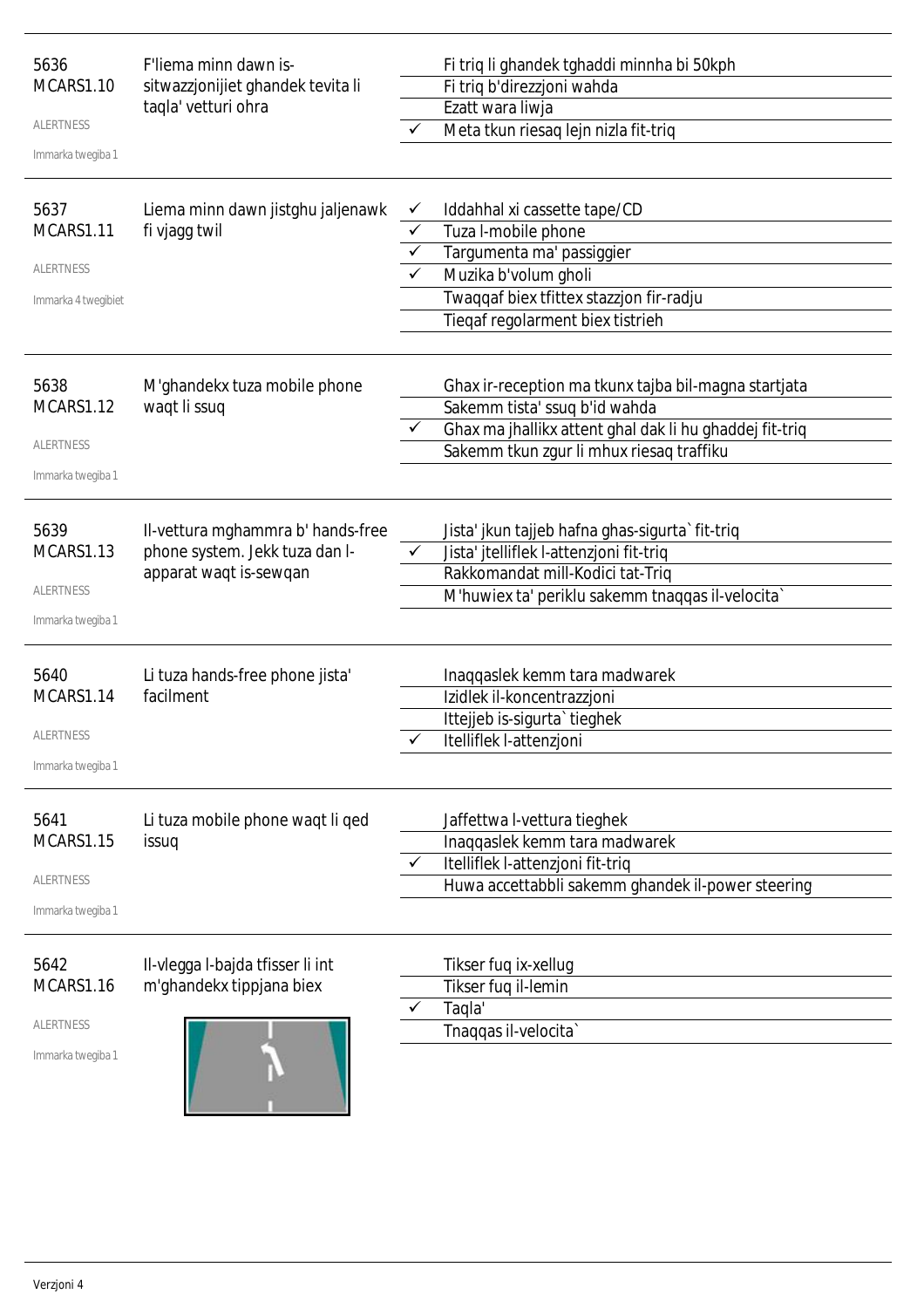| 5643<br>MCARS1.17<br><b>ALERTNESS</b><br>Immarka twegiba 1   | Dawn is-sinjali fit-triq iwissu                                                                    | $\checkmark$ | Lis-sewwieqa li jistghu jaqbzu bla periklu<br>Lis-sewwieqa li qed jaqbzu li resqin lejn liwja fuq ix-xellug<br>Lis-sewwieqa li qed jaqbzu biex jergghu jidhlu fuq ix-xellug<br>Lis-sewwiega li jidhlu fil- hard shoulder |
|--------------------------------------------------------------|----------------------------------------------------------------------------------------------------|--------------|--------------------------------------------------------------------------------------------------------------------------------------------------------------------------------------------------------------------------|
| 5644<br>MCARS1.18<br><b>ALERTNESS</b><br>Immarka twegiba 1   | Qed issuq fi triq dejqa fil-kampanja.<br>Meta tghaddi hdejn ic-ciklista int<br>ghandek:            |              | Tghaddi malajr u ddoqqlu I-horn x'hin tkun ghaddej<br>Tghaddi malajr waqt li taghtih hafna wisa'<br>Tghaddi bil-mod waqt li taghtih hafna wisa'<br>Tghaddi bil-mod u ddoqqlu l-horn x'hin tkun ghaddej                   |
| 5645<br>MCARS1.19<br><b>ALERTNESS</b><br>Immarka twegiba 1   | Biex twiegeb mobile phone meta<br>jcemplulek waqt li tkun issuq int<br>ghandek                     |              | Tnaqqas mill-velocita` u thalli lil haddiehor jaqbzek<br>Twaqqaf f'post tajjeb u adattat<br>Taqta' fil-qasir<br>Tnaqqas il-velocita` kull fejn tkun                                                                      |
| 5646<br>MCARS1.20<br><b>ALERTNESS</b><br>Immarka twegiba 1   | Trid tuza l-mobile phone waqt li<br>ged issug. Int ghandek tuzah biss                              |              | Wara li twaqqaf f'post adattat<br>Jekk thoss li tista' tkompli ssuq normali<br>Tkun issuq f'motorway<br>Meta tkun issuq f'toroq sekondarji mhux traffikuzi                                                               |
| 5648<br>MCARS1.22<br><b>ALERTNESS</b><br>Immarka tweqiba 1   | X'inhu l-ahjar mod bla periklu li<br>tuza mobile phone f'vettura                                   |              | Tghaddi I-call lill-operator<br>Issib post adattat biex twaqqaf<br>Issuq bil-mod fi triq mhux traffikuza<br>Tuza apparat hands-free equipment                                                                            |
| 5649<br>MCARS1.23<br>ALERTNESS<br>Immarka twegiba 1          | Ghaliex ghandek tkun ipparkjat<br>f'post bla periklu qabel ma tuza<br>mobile phone                 |              | Ghax jistghu jigu affettwati l-affarijiet elettronici tal-vettura<br>Biex il-kontroll fuq il-vettura tieghek ma jkunx affettwat<br>Biex tista' taghmel diskursata sewwa<br>Ghax jinstema' aktar car meta tkun wieqaf     |
| 5650<br>MCARS1.24<br><b>ALERTNESS</b><br>Immarka twegiba 1   | Qed issuq bil-lejl u d-dwal tal-fanali<br>I-kbar minn karrozza li gejja<br>jghammxuk. Int ghandek: |              | Tnaqqas mill-velocita` jew twaqqaf<br>Tnizzel il-visor tax-xemx<br>Itteptep id-dwal<br>Taghlaq ghajnejk                                                                                                                  |
| 5651<br>MCARS1.25<br><b>ALERTNESS</b><br>Immarka 2 twegibiet | Qed issuq fl-ghabex. Int ghandek<br>tixghel id-dawl                                                |              | Biex haddiehor jista' jarak<br>Anke meta d-dwal tat-triq huma mixghulin<br>Meta jkunu mixghulin id-dawl tat-toroq biss<br>Meta haddiehor ikun xeghel id-dawl tieghu                                                      |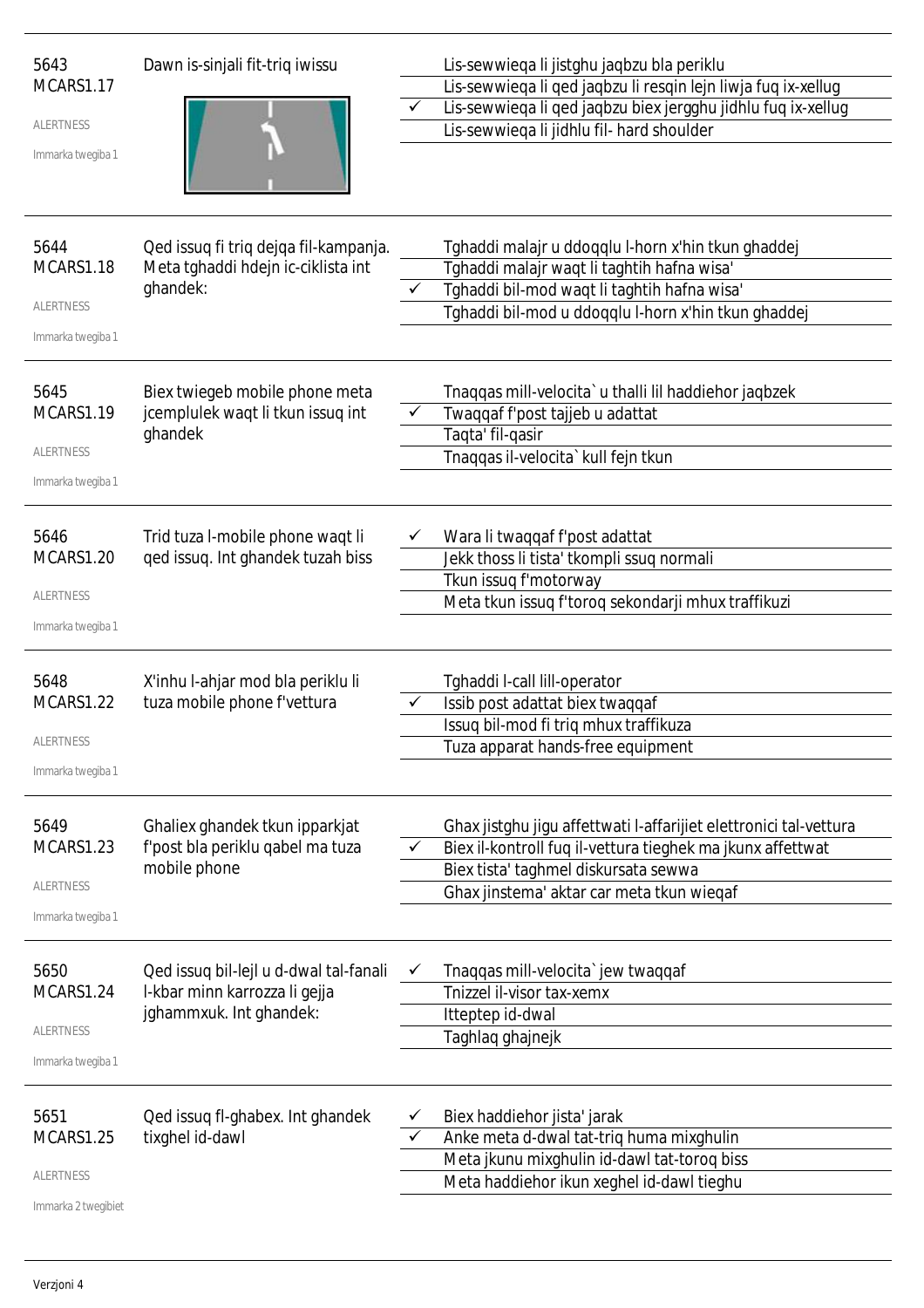| 5652<br>MCARS1.26<br><b>ALERTNESS</b><br>Immarka twegiba 1 | Biex taqbez bla periklu x'ghandek<br>taghmel minn dawn li gejjin                                       |   | Ticcekkja l-velocita` u l-pozizzjoni tat-traffiku ta' warajk<br>Tikser f'daqqa<br>Tersaq qrib il-vettura ta' quddiemek qabel ma tohrog<br>Tidhol lura f'daqqa fil-lane tax-xellug ezatt kif tkun qbizt il-<br>vettura                               |
|------------------------------------------------------------|--------------------------------------------------------------------------------------------------------|---|-----------------------------------------------------------------------------------------------------------------------------------------------------------------------------------------------------------------------------------------------------|
| 5653<br>MCARS2.1<br><b>ATTITUDE</b><br>Immarka twegiba 1   | Pelican crossing li jaqsam it-triq<br>GHAD-DRITT u ghandu central strip<br><b>GHANDU</b> jitgies bhala | ✓ | Zewg crossings matul il-lejl<br>Crossing wiehed shih<br>Zewg crossings separati<br>Crossing wiehed fil-gurnata biss                                                                                                                                 |
| 5654<br>MCARS2.2<br><b>ATTITUDE</b><br>Immarka 2 twegibiet | F'pelican crossing id-dawl ambra<br>jfisser li int IKOLLOK                                             |   | Taghti d-dritta lill-pedestrians li diga' qed jaqsmu<br>Twaqqaf u tistenna ghad-dawl l-ahmar<br>Taghti d-dritta lill-pedestrians li qed jistennew biex jaqsmu<br>Twaqqaf u tistenna ghad-dawl I-ahdar                                               |
| 5655<br>MCARS2.3<br><b>ATTITUDE</b><br>Immarka 2 twegibiet | Riesaq lejn pelican crossing. Qed<br>juri d-dawl ambra u Int IKOLLOK:                                  |   | Ma ssuqx qabel ma jaqleb fuq l-ahdar<br>Theggeg lill-pedestrians biex jaqsmu<br>Tibqa sejjer<br>Twaqqaf u tistenna d-dawl ahmar, ukoll jekk m' hu qed jaqsam<br>hadd                                                                                |
| 5656<br>MCARS2.4<br><b>ATTITUDE</b><br>Immarka twegiba 1   | Riesaq lejn zebra crossing.<br>Pedestrians ged jistennew biex<br>jagsmu. Int ghandek                   |   | Taghmlilhom sinjal biex jaqsmu<br>Tnaqqas il-velocita` u tlesti biex twaqqaf<br>Itteptep id-dwal biex turihom li jistghu jaqsmu<br>Iccedi biss ghall-anzjani u dawk bi bzonnijiet speciali                                                          |
| 5657<br>MCARS2.5<br>ATTITUDE<br>Immarka twegiba 1          | Waqqaft hdejn pedestrian (zebra)<br>crossing biex thalli lill-pedestrians<br>jagsmu. Int ghandek       |   | Tistenna sakemm ikunu qasmu<br>Taghmel sinjal lill- pedestrians biex jaqsmu<br>Tistenna waqt li tirrejzja l-magna<br>Issuq 'il quddiem kemm titharrek                                                                                               |
| 5658<br>MCARS2.6<br>ATTITUDE<br>Immarka twegiba 1          | Qatt m'ghandek taghmel sinjali<br>b'idejk lin-nies f' pedestrian<br>crossing ghaliex                   |   | Jista' jkun hemm vettura ohra gejja ha taqbzek<br>Jistghu ma jkunux lesti biex jaqsmu<br>Ikun ta' periklu angas ghalik jekk tibqa' ghaddej<br>Jistghu ma jkunux qed iharsu                                                                          |
| 5659<br>MCARS2.7<br><b>ATTITUDE</b><br>Immarka twegiba 1   | F'zebra crossing int ghandek                                                                           |   | Taghmel sinjal lill-pedestrians jekk fi b'hsiebek tistennihom<br>jaqsmu<br>Tipparkja biss fuq il-linji zigzag fuq ix-xellug<br>Ma tiqafx fuqhom fil-kjuwijiet tat-traffiku<br>Tirrejzja I-magna biex theggeg lill-pedestrians biex jagsmu<br>malajr |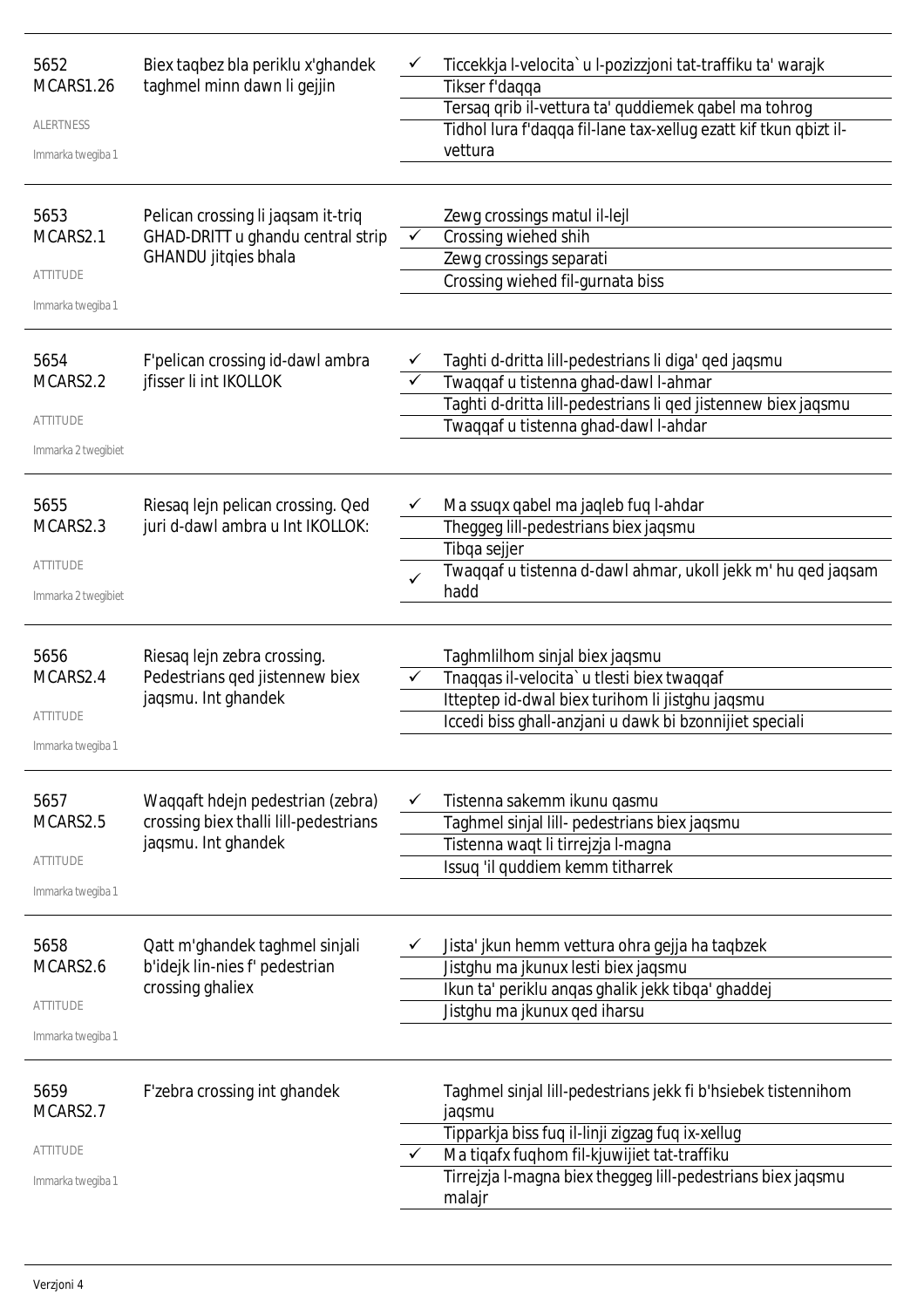| 5660<br>MCARS2.8<br><b>ATTITUDE</b><br>Immarka twegiba 1  | Twaqqaf ghal pedestrians li qed<br>jistennew biex jaqsmu f' zebra<br>crossing. Ma jibdewx jaqsmu.<br>X'ghandek taghmel                                          | Tiehu pacenzja u tistenna<br>Taghtihom sinjal biex jaqsmu<br>Tibqa' ghaddej<br>Iddogg il-horn                                                                                                                                                           |
|-----------------------------------------------------------|-----------------------------------------------------------------------------------------------------------------------------------------------------------------|---------------------------------------------------------------------------------------------------------------------------------------------------------------------------------------------------------------------------------------------------------|
| 5661<br>MCARS2.9<br><b>ATTITUDE</b><br>Immarka twegiba 1  | Tista' tuza r-'Regola taz-zewg<br>Sekondi'                                                                                                                      | Meta tohrog minn torog imxarrbin<br>Biex izzomm distanza tajba mill-vettura ta' quddiemek<br>Qabel ma tuza s-solita 'Mera - Sinjal - Suq'<br>Qabel ma terga' tistartja l-magna meta tkun intfietlek                                                     |
| 5664<br>MCARS2.12<br><b>ATTITUDE</b><br>Immarka twegiba 1 | X'Mghandekx taghmel meta tkun<br>gieghed issug wara vettura ohra<br>fit-trig?                                                                                   | Issuq bil-fog lights ta' wara mitfijin<br>Tirriversja fil-post tal-parking<br>Issuq wara I-vettura I-ohra mill-qrib hafna<br>Thares lura mill-mera                                                                                                      |
| 5665<br>MCARS2.13<br><b>ATTITUDE</b><br>Immarka twegiba 1 | Qed issuq f'lejl b'vizzibilta' cara.<br>Riesaq lejk serbut kontinwu ta'<br>traffiku. Trid tuza I-limitu<br>nazzjonali ta' velocita`. Liema dwal<br>ghandek tuza | Fog lights<br>Id-dwal tal-gnub<br>Id-dwal baxxuti<br>II-bright                                                                                                                                                                                          |
| 5666<br>MCARS2.14<br><b>ATTITUDE</b>                      | Li ssuq qrib hafna din il-vettura<br>mhux tajjeb ghaliex                                                                                                        | II-magna tishonlok<br>Tara angas x'gej quddiem<br>Jishnulek il-brejkijiet<br>Is-sewwieg ma jistax jarak fil-mirja<br>✓                                                                                                                                  |
| Immarka 2 twegibiet                                       |                                                                                                                                                                 |                                                                                                                                                                                                                                                         |
| 5669<br>MCARS2.17<br><b>ATTITUDE</b><br>Immarka twegiba 1 | Qed issuq wara vettura fi triq<br>imxarrba. Int ghandek thalli tul ta'<br>hin ta' I-angas ta'                                                                   | Tliet sekondi<br>Zewg sekondi<br>Sekonda<br>Erba' sekondi                                                                                                                                                                                               |
| 5671<br>MCARS2.19<br><b>ATTITUDE</b><br>Immarka twegiba 1 | Tinsab f'filliera traffiku. Is-sewwieq<br>ta' warajk qed jissikka qrib hafna<br>mieghek. X'ghandek taghmel                                                      | Tiehu pozizzjoni ftit fuq ix-xellug tac-centru tat-triq<br>Tnaqqas il-velocita` u zzid bil-mod id-distanza bejnek u l-<br>✓<br>vettura ta' quddiemek<br>Taghmel sinjal ghal fuq ix-xellug u taghmel sinjal b'idejk meta<br>tghaddi lis-sewwieq ta' wara |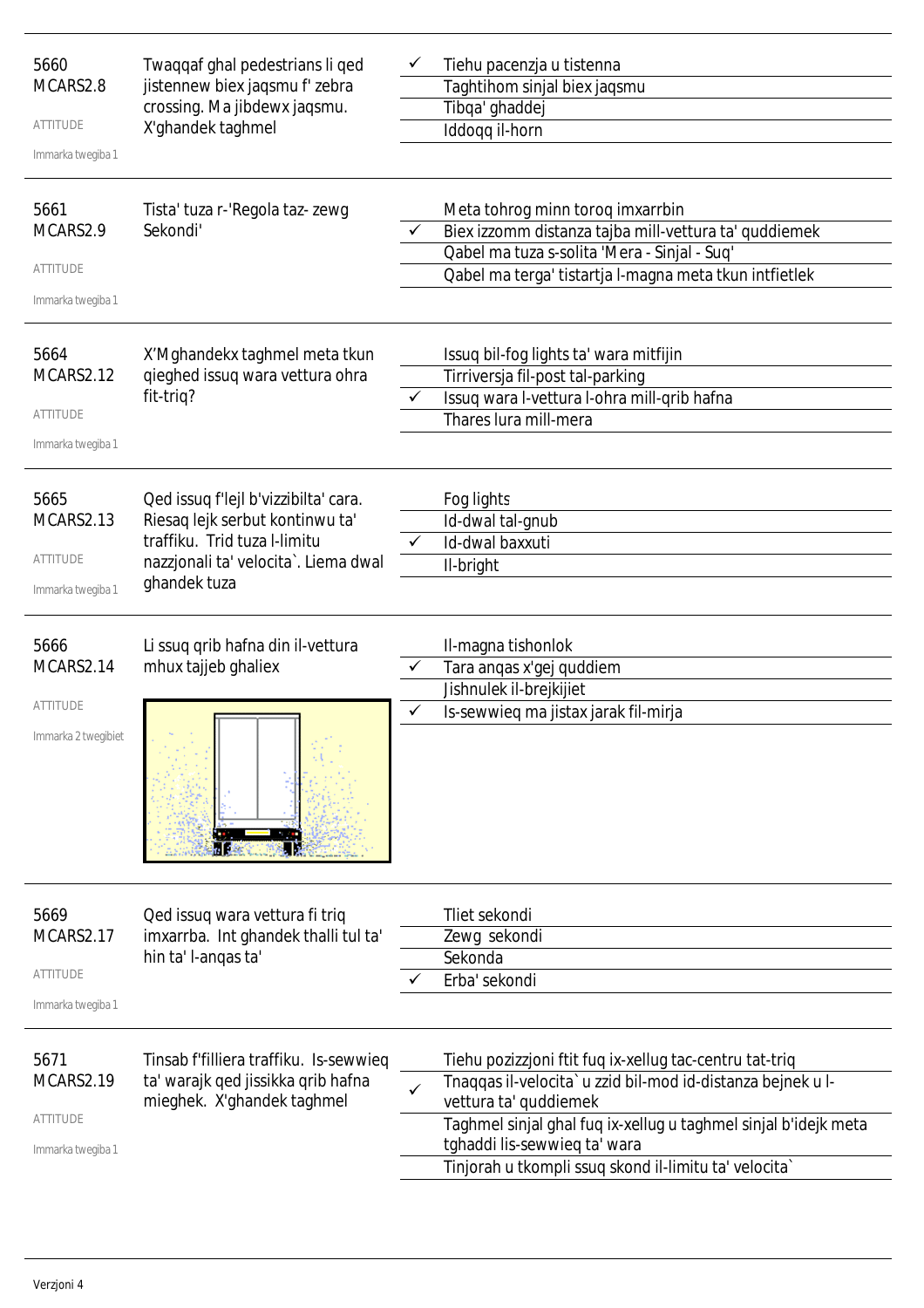| 5672<br>MCARS2.20<br><b>ATTITUDE</b><br>Immarka twegiba 1 | Qed issuq fil-limitu ta' velocita`<br>stipulat bil-ligi. Fil-pront tigi vettura<br>minn warajk itteptiplek id-dawl. Int<br>ghandek | Izzomm I-istess velocita` biex ma thallix lill-vettura milli<br>taqilghek<br>Taghfas ftit il-brejkijiet biex turi d-dwal taghhom<br>Tacellera biex tohloq distanza warajk<br>Thalli lill-vettura taqilghek<br>$\checkmark$                                                                                                                 |
|-----------------------------------------------------------|------------------------------------------------------------------------------------------------------------------------------------|--------------------------------------------------------------------------------------------------------------------------------------------------------------------------------------------------------------------------------------------------------------------------------------------------------------------------------------------|
| 5673<br>MCARS2.21<br><b>ATTITUDE</b><br>Immarka twegiba 1 | Qed tistenna fi kju ta' traffiku bil-<br>lejl. Biex tevita li tghammex il-<br>vetturi ta' warajk int ghandek                       | Tigbed il-handbrake biss<br>Tuza kemm il-handbrake u kemm il-footbrake<br>Titfi I-fanali I-kbar<br>Taghfas il-footbrake biss                                                                                                                                                                                                               |
| 5674<br>MCARS2.22<br><b>ATTITUDE</b><br>Immarka twegiba 1 | Meta tista' taqbez I-oghla limitu ta'<br>velocita                                                                                  | Meta ma jkunx hemm traffiku<br>Fl-ebda hin<br>$\checkmark$<br>Meta tkun qed taqla'<br>Bejn nofs il-lejl u s-6.00 a.m.                                                                                                                                                                                                                      |
| 5678<br>MCARS2.26<br><b>ATTITUDE</b><br>Immarka twegiba 1 | Trakk twil mghobbi sew qed jiehu<br>hafna zmien biex jaqzek.<br>X'ghandek taghmel                                                  | Tibdel id-direzzjoni<br>Tnaqqas il-velocita`<br>✓<br>Tibqa' ghaddej kif int<br>Izzid il-velocita                                                                                                                                                                                                                                           |
| 5679<br>MCARS2.27<br><b>ATTITUDE</b><br>Immarka twegiba 1 | Qed issuq vettura b'velocita` baxxa<br>fi triq dejqa sserrep. Int ghandek:                                                         | Taghmel sinjal ghax-xellug meta ma jkunx hemm periklu ghall-<br>vetturi biex jaqilghluk<br>Taghmel sinjal lill-vetturi ta' warajk jekk tahseb li jistghu<br>jagilghuk malajr<br>Tidhol 'il gewwa meta tista' biex thalli lill-vetturi ta' warajk<br>jaqilghu<br>Izzomm fuq barra biex ma thallix lill-vetturi jaqilghuk b'mod<br>perikoluz |
| 5680<br>MCARS2.28<br>ATTITUDE<br>Immarka twegiba 1        | Qed issuq vettura b'velocita` baxxa<br>fi triq dejqa. Meta t-traffiku jixtieq<br>jagilghek int ghandek:                            | Twaqqaf minnufih u taghtihom sinjal biex jaqilghuk<br>Tixghel id-dwal tal-hazard<br>Ma taghmel xejn<br>Titrekken 'il gewwa bla periklu meta tista' taghmel dan                                                                                                                                                                             |
| 5681<br>MCARS2.29<br><b>ATTITUDE</b><br>Immarka twegiba 1 | Qed issuq vettura b'velocita` baxxa<br>fi triq dejqa sserrep. Sabiex thalli<br>lill-vetturi l-ohra jaqilghuk int<br>ghandek        | Tibqa' fuq ix-xellug u kompli kif kont<br>Titrekken 'il gewwa bla periklu meta tista'<br>✓<br>Taghmel sinjal ghal fuq ix-xellug<br>Taghmlilhom sinjal biex jaqilghuk                                                                                                                                                                       |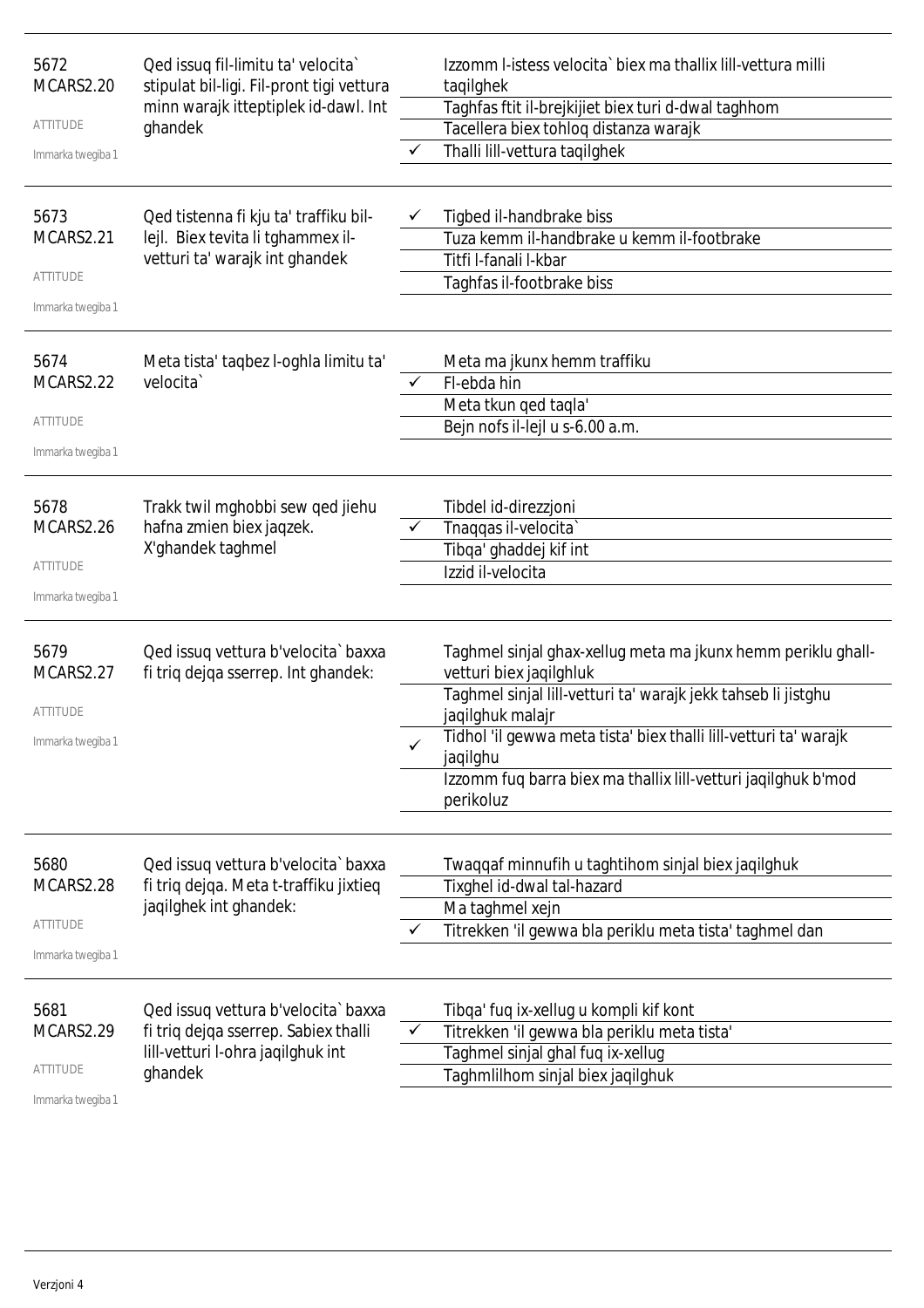| 5682<br>MCARS2.30<br><b>ATTITUDE</b><br>Immarka 2 twegibiet | Liema minn dawn il-vetturi juzaw<br>dwal blu jixeghlu u jitfu?                                               | ✓ | Tabib waqt vista<br>Patrol tal-pulizija<br>Ambulanza<br>Dak li jirmonka vetturi li waqfu<br>Tal-manutenzjoni tal-motorway                                                                                                                     |
|-------------------------------------------------------------|--------------------------------------------------------------------------------------------------------------|---|-----------------------------------------------------------------------------------------------------------------------------------------------------------------------------------------------------------------------------------------------|
| 5683<br>MCARS2.31<br><b>ATTITUDE</b><br>Immarka twegiba 1   | Meta jkollok ambulanza warajk bi<br>dwal blu jixeghlu u jitfu int<br>ghandek:                                | ✔ | Twarrbilha kemm jista jkun malajr biex thalliha tghaddi<br>Tibbrejkja f'daqqa u twaqqaf minnufih fit-triq<br>Tibqa' bl-istess velocita` u rotta<br>Taccellera malajr biex thalliha warajk                                                     |
| 5684<br>MCARS2.32<br>ATTITUDE<br>Immarka twegiba 1          | Quddiemek hemm xarabank wieqfa<br>hdejn bus stop. Ghandha I-<br>indicator tal-lemin jixghel. Int<br>ghandek? | ✓ | Tnaqqas il-velocita` u wara ddoqq il-horn<br>Tnaqqas il-velocita` u taghti d-dritta jekk m'hemmx periklu<br>Iddoqq il-horn u tibqa' ghaddej<br>Itteptep il-fanali l-kbar u tnaggas il- velocita`                                              |
| 5685<br>MCARS2.33<br><b>ATTITUDE</b><br>Immarka twegiba 1   | Int ghandek itteptep id-dwal<br>tieghek BISS lill-ohrajn fit-triq:                                           | ✓ | Biex turihom li d-dritta tieghek<br>Biex turi li se tirriversja<br>Biex turi li qed taghti d-dritta<br>Biex turihom li hemm int                                                                                                               |
| 5686<br>MCARS2.34<br><b>ATTITUDE</b><br>Immarka twegiba 1   | Ghaliex ghandek iddoqq il-horn                                                                               |   | Biex turi lil haddiehor li hemm int<br>Biex turi d-disapprovazzjoni<br>Biex issellem lil xi hadd fit-trig<br>Biex jaghtuk id-dritta                                                                                                           |
| 5688<br>MCARS2.36<br><b>ATTITUDE</b><br>Immarka twegiba 1   | Qieghed fi triq one-way u trid tikser<br>fuq il-lemin. Ghandek toqghod                                       |   | Ftit lejn ix-xellug mil-linja tan-nofs<br>F'kull lane skond it-traffiku<br>Fil-lane tax-xellug<br>Issuq lejn il-lemin tat-triq sakemm hu safe                                                                                                 |
| 5689<br>MCARS2.37<br><b>ATTITUDE</b><br>Immarka twegiba 1   | Wasalt biex tikser lejn il-lemin.<br>Ghaliex ghandek issib postok<br>kmieni fil-pozizzjoni t-tajba           |   | Biex thalli lil sewwieqa ohra jghaddu fuq il-lemin<br>Biex thalli lil haddiehor jara ahjar it-triq li tkun se tidhol fiha<br>Biex turi lil haddiehor fit-triq x'behsiebek taghmel<br>Biex thalli lis-sewwiega l-ohra johorgu ghall- quddiemek |
| 5692<br>MCARS2.40<br>ATTITUDE<br>Immarka twegiba 1          | Liema minn dawn li gejjin huma I-<br>aktar f'riskju minn ohrajn                                              | ✓ | Sewwieqa tal-muturi<br>Sewwieqa mghaggla tax-xarabank<br>Sewwiega li geghdin jitghallmu<br>Sewwiega ta' trakkijiet                                                                                                                            |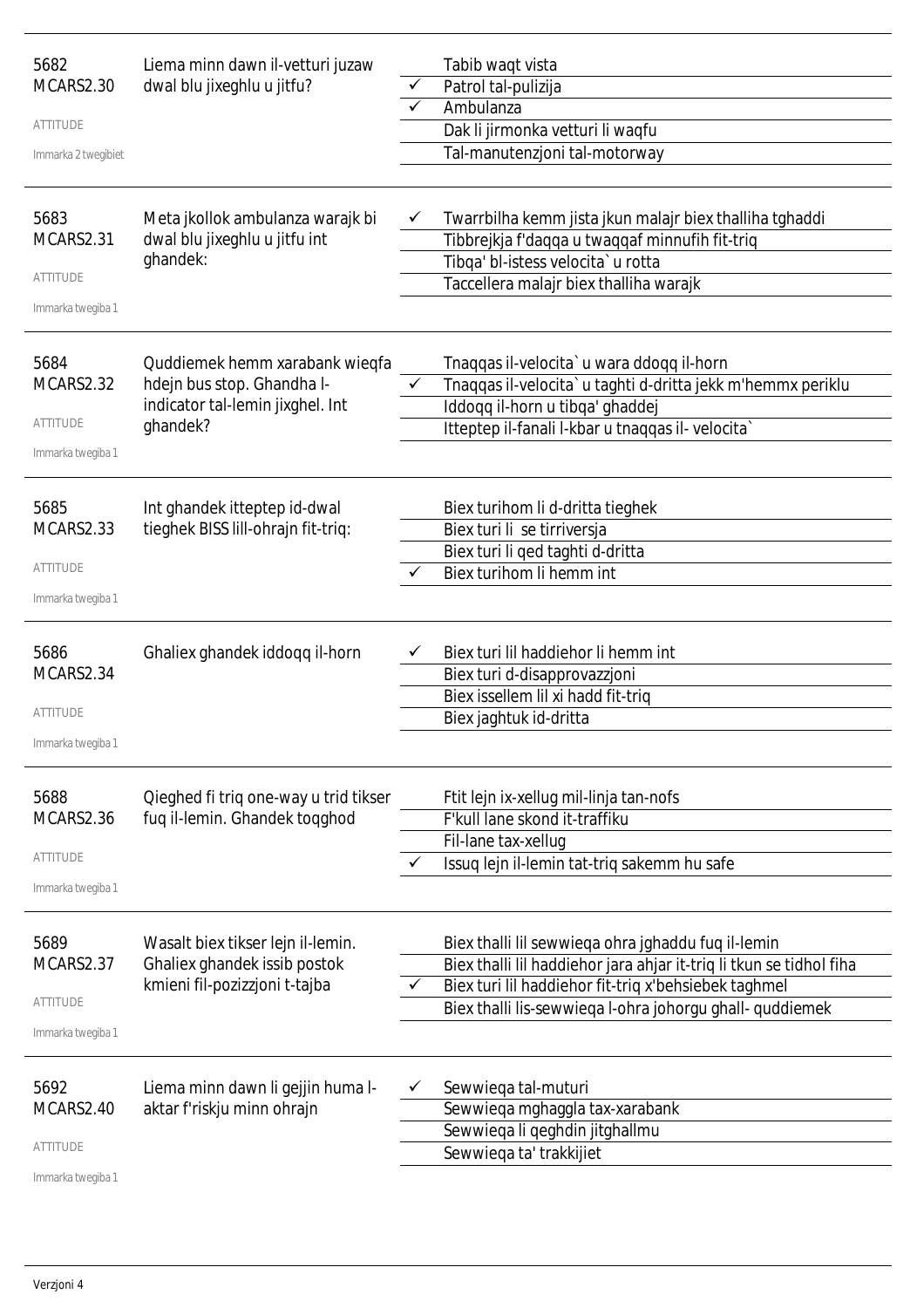| 5693<br>MCARS2.41<br><b>ATTITUDE</b><br>Immarka 2 twegibiet                  | Meta ghandek taghmel sinjali?                                                                              | ✓ | Wara li ticcekkja li m'hemmx periklu qabel ma tibdel ir-rotta<br>jew id-direzzjoni, tikser fuq il-lemin jew ix-xellug, biex twaqqaf<br>jew biex issuq<br>Meta tkun diehel f'karreggjata doppja minn slip road sabiex ma<br>jkollokx iccedi.<br>Dejjem biex twissi lil min ghaddej fit-triq inkluzi l- pedestrians<br>x'se taghmel.<br>Fit-traffiku fid-dlam u l-maltemp.<br>Biex jaghtuk id-dritta fug traffiku iehor meta tibdel il-lane jew<br>qabel ma tohroq |
|------------------------------------------------------------------------------|------------------------------------------------------------------------------------------------------------|---|------------------------------------------------------------------------------------------------------------------------------------------------------------------------------------------------------------------------------------------------------------------------------------------------------------------------------------------------------------------------------------------------------------------------------------------------------------------|
| 5695<br>MCARS3.1<br>SAFETY AND YOUR<br>VEHICLE<br>Immarka twegiba 1          | Liema minn dawn jekk thallihom<br>jongsulek jistghu jikkawzaw<br>incident?                                 |   | Il-livell tar-radiator coolant<br>II-livell tal-brake fluid<br>Il-livell ta' l-ilma tal-batterija<br>Il-livell ta' l-antifreeze                                                                                                                                                                                                                                                                                                                                  |
| 5696<br>MCARS3.2<br>SAFETY AND YOUR<br><b>VEHICLE</b><br>Immarka 4 twegibiet | Liema ERBGHA minn dawn<br>GHANDHOM ikunu jahdmu sew<br>sabiex il-karrozza tieghek tkun<br>tajba ghat-triq? | ✓ | Il-gauge tat-temperatura<br>L-indicators<br>II-brejkijiet<br>Is-sistema ta' I-exhaust<br>id-dawl li jimmarka l-livell taz-zejt<br>Id-dwal                                                                                                                                                                                                                                                                                                                        |
| 5697<br>MCARS3.3<br>SAFETY AND YOUR<br><b>VEHICLE</b><br>Immarka tweqiba 1   | Karrozzi godda bil-magni petrol<br>ghandu jkollhom catalytic<br>converters. Dawn biex                      | ✓ | Jippermetti lis-sistema ta' l-exhaust tkun riciklata<br>Biex is-sistema ta' l-exhaust iddum isservi aktar<br>Jikkontrollaw il-livelli tal-hoss ta' l-exhaust<br>Inaqqas I-hruq ta' exhaust li jaghmel il-hsara                                                                                                                                                                                                                                                   |
| 5698<br>MCARS3.4<br>SAFETY AND YOUR<br><b>VEHICLE</b><br>Immarka 2 twegibiet | Liema TNEJN jintlaqtu hazin jekk it-<br>tyres ikunu minfuha angas milli<br>suppost                         |   | L-istering meta tikkwartja<br>Meta tibbrejkja<br>Meta tipparkja<br>Meta tibdel il-ger                                                                                                                                                                                                                                                                                                                                                                            |
| 5699<br>MCARS3.5<br>SAFETY AND YOUR<br>VEHICLE<br>Immarka twegiba 1          | X'jista' jikkaguna l-istering biex<br>jibbies                                                              |   | Tyres minfuhin izzejjed<br>Brejkijiet mittiekla hafna<br>Issuq fit-tajn<br>Tyres mhux minfuhin bizzejjed                                                                                                                                                                                                                                                                                                                                                         |
| 5700<br>MCARS3.6<br>SAFETY AND YOUR<br><b>VEHICLE</b><br>Immarka twegiba 1   | II-vettura tieghek hija mghammra<br>bl-istering power assisted. Dan<br>jaghmel I-istering jinhass          |   | Ehfef<br>Aktar storbjuz<br>Aktar silenzjuz<br>Aktar iebes                                                                                                                                                                                                                                                                                                                                                                                                        |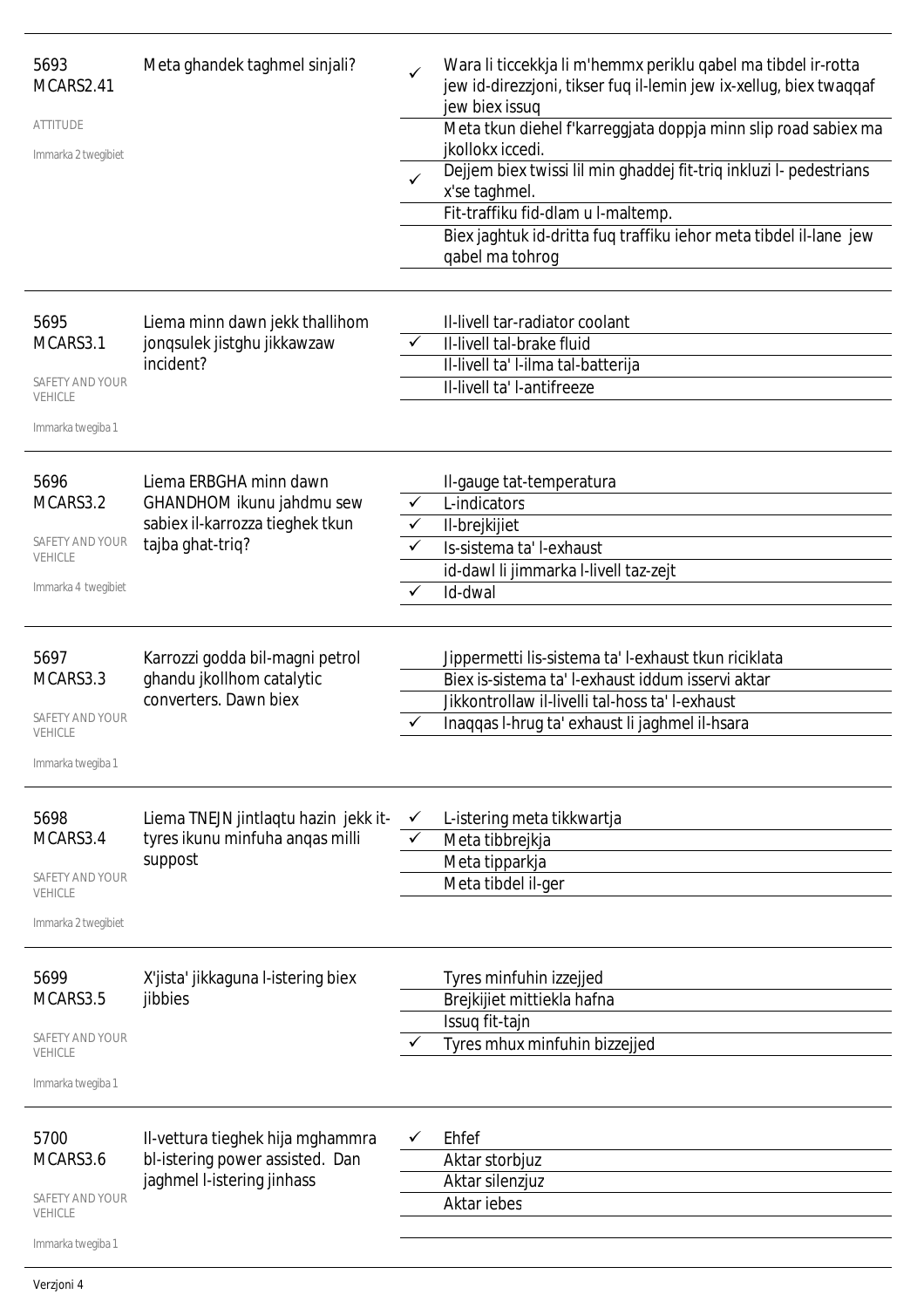| 5701                                             | Huwa importanti hafna li ticcekkja                                            |                                  | Meta t-tyres ikunu shan                      |
|--------------------------------------------------|-------------------------------------------------------------------------------|----------------------------------|----------------------------------------------|
| I-pressa tat-tyres regolarment.<br>MCARS3.7      |                                                                               |                                  | Wara li tkun soqt b'velocita` gholja         |
|                                                  | Meta ghandek ticcekkjahom?                                                    |                                  | Wara vjagg twil                              |
| SAFETY AND YOUR<br><b>VEHICLE</b>                |                                                                               |                                  | Meta t-tyres ikunu keshin                    |
| Immarka twegiba 1                                |                                                                               |                                  |                                              |
| 5702                                             | Huwa importanti li l-pressa tat-                                              |                                  | Kull darba li l-vettura jkollha test tal-VRT |
| MCARS3.8                                         | tyres tkun dik korretta. Ghandek                                              |                                  | Darba fil-gimgha                             |
|                                                  | ticcekkjaha ta' l-anqas                                                       |                                  | Darba fix-xahar                              |
| SAFETY AND YOUR<br><b>VEHICLE</b>                |                                                                               |                                  | Kull darba li taghti service lill-vettura    |
| Immarka twegiba 1                                |                                                                               |                                  |                                              |
| 5703                                             | Meta ssuq b'tyres mhux minfuha                                                |                                  | Il-pressa taz-zejt                           |
| MCARS3.9                                         | bizzejjed dawn jistghu                                                        | ✓                                | Meta tibbrejkja                              |
|                                                  | jaffettwawlek                                                                 |                                  | II-konsum tal-fuel                           |
| SAFETY AND YOUR<br><b>VEHICLE</b>                |                                                                               |                                  | It-temperatura tal-magna                     |
| Immarka 2 twegibiet                              |                                                                               |                                  |                                              |
| 5704                                             | Iwaqqfek pulizija. Isiblek tyre                                               |                                  | Min hareg ic-certifikat tal-VRT              |
| difettuz. Min hu responsabbli ghat-<br>MCARS3.10 |                                                                               | Min jaghti service lill-karrozza |                                              |
|                                                  | tyre:                                                                         | ✓                                | Int is-sewwieq                               |
| SAFETY AND YOUR<br><b>VEHICLE</b>                |                                                                               |                                  | Is-sid ta' qabel                             |
| Immarka twegiba 1                                |                                                                               |                                  |                                              |
| 5705                                             |                                                                               |                                  |                                              |
| MCARS3.11                                        | L-angas fond tal-linji tat-tyres ta'<br>karozza 'l fuq minn tliet kwarti tal- |                                  | 4mm<br>1.6 <sub>mm</sub>                     |
|                                                  | wisa' taghhom skond il-ligi huwa                                              |                                  | 2.5mm                                        |
| SAFETY AND YOUR<br><b>VEHICLE</b>                |                                                                               |                                  | 1 <sub>mm</sub>                              |
| Immarka tweqiba 1                                |                                                                               |                                  |                                              |
|                                                  |                                                                               |                                  |                                              |
| 5706                                             | Tyres mittiekla hafna jew mittiekla                                           |                                  | Is-sistema ta' I-exhaust                     |
| MCARS3.12                                        | b'mod mhux uniformi jfisser hsara                                             | ✓                                | Is-suspension                                |
|                                                  | maghmula minn:                                                                |                                  | Is-sistema tal-brejkijiet                    |
| SAFETY AND YOUR<br><b>VEHICLE</b>                |                                                                               |                                  | II-gearbox                                   |
| Immarka 2 twegibiet                              |                                                                               |                                  |                                              |
| 5707                                             | Ghandek treghid fl-istering waqt is-                                          |                                  | II-livell taz-zejt tal-magna huwa tajjeb     |
| MCARS3.13                                        | sewqan. Int ghandek ticcekkja li                                              |                                  | Ir-roti huma marbuta sew                     |
|                                                  |                                                                               |                                  | L-exhaust mhux mahlul                        |
| SAFETY AND YOUR<br><b>VEHICLE</b>                |                                                                               |                                  | Il-bibien huma maghluqa                      |
| Immarka 2 twegibiet                              |                                                                               |                                  | Ir-roti huma bbilancjati                     |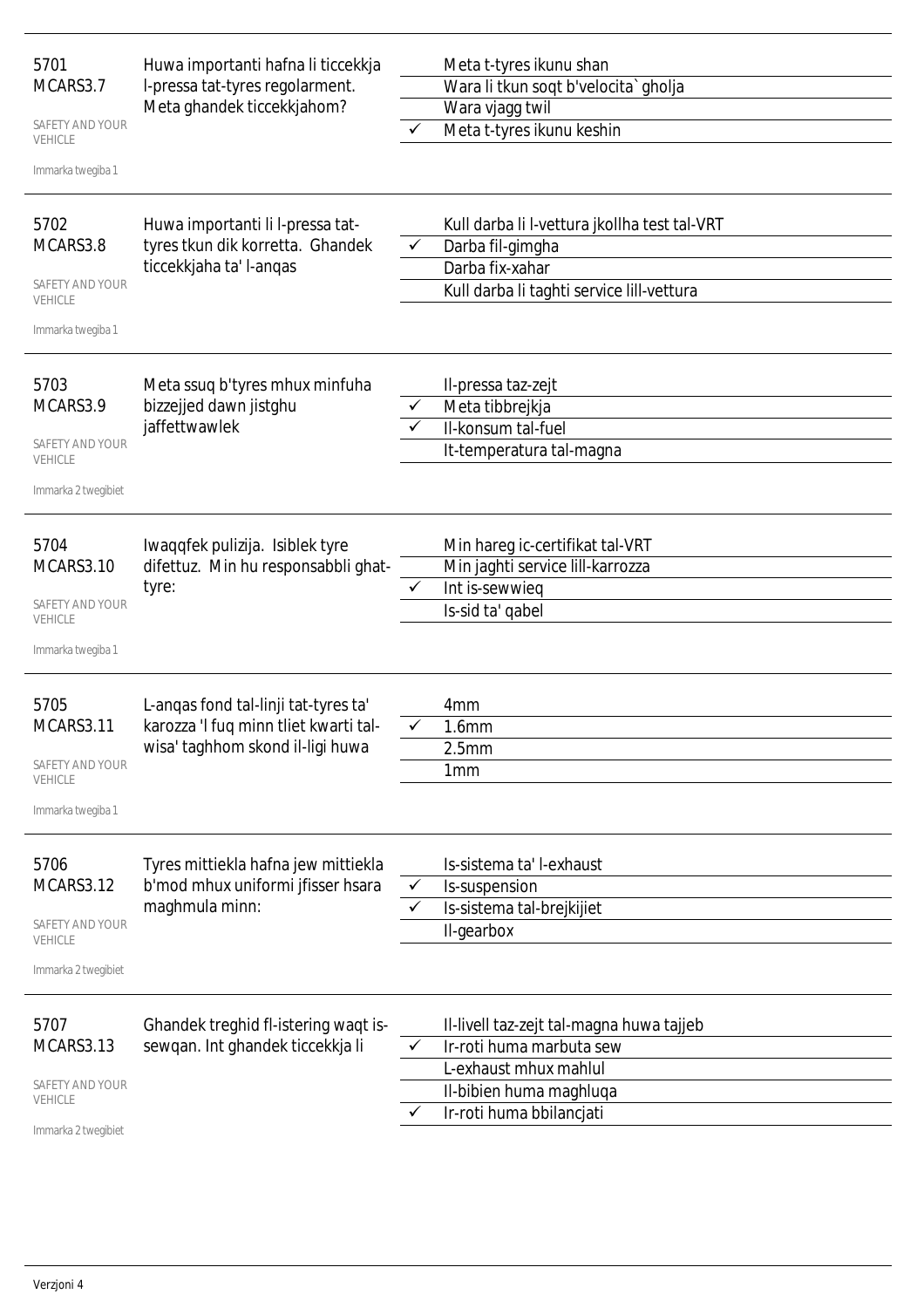| 5708<br>MCARS3.14                 | II-vettura tieghek tigbed fuq naha              |              | Tuza I-handbrake fl-istess hin                                         |
|-----------------------------------|-------------------------------------------------|--------------|------------------------------------------------------------------------|
|                                   | wahda meta tibbrejkja. Int<br>ghandek:          | $\checkmark$ | Ticcekkja I-hsara ghand mekkanik kompetenti mill-aktar fis<br>possibli |
| SAFETY AND YOUR<br><b>VEHICLE</b> |                                                 |              | Taghfas il-pedala meta tibbrejkja u ddawwar l-isteering<br>kontra      |
| Immarka twegiba 1                 |                                                 |              | Iddawwar it-tyres                                                      |
|                                   |                                                 |              |                                                                        |
| 5709                              | II-kawza principali tal-brake fade              |              | II-brejkijiet jishnu zzejjed                                           |
| MCARS3.15                         | (meta I-brejkijiet ma jibqghux<br>jorbtu) hija: |              | II-brejkijiet ma jkunux issettjati                                     |
| SAFETY AND YOUR<br><b>VEHICLE</b> |                                                 |              | Ikollok iz-zejt fil-brejkijiet<br>L-arja fil-fluid tal-brejkijiet      |
| Immarka twegiba 1                 |                                                 |              |                                                                        |
| 5710                              | L-anti-lock brakes (ABS) warning                |              | Ticcekkja li l-handbrake mhux imtella'                                 |
| MCARS3.16                         | light jibqa' jixghel. Int ghandek               |              | Ticcekkja kemm tilghab il-pedala tal-brejkijiet                        |
| SAFETY AND YOUR                   |                                                 |              | Ticcekkja iz-zejt tal-brejkijiet                                       |
| VEHICLE                           |                                                 |              | Tara li jiccekkjawlek il-brejkijiet minnufih                           |
| Immarka twegiba 1                 |                                                 |              |                                                                        |
| 5712                              | Meta JKOLLOK tuza d-dwal baxxuti                |              | Meta tipparkja                                                         |
| MCARS3.18                         | matul il-jum?                                   |              | F'torog dojog                                                          |
| SAFETY AND YOUR                   |                                                 |              | F'vizibilta` hazina                                                    |
| <b>VEHICLE</b>                    |                                                 |              | II-hin kollu                                                           |
| Immarka twegiba 1                 |                                                 |              |                                                                        |
| 5713                              | Meta tista' tuza d-dwal tal-hazard              |              | Meta tkun qed tigi rmunkat                                             |
| MCARS3.19                         |                                                 |              | Biex tipparkja fuq iz-zewg linji sofor hdejn xulxin                    |
| SAFETY AND YOUR                   |                                                 |              | Biex tipparkja hdejn karozza ohra                                      |
| VEHICLE                           |                                                 |              | Meta tkun waqaft bil-hsara fit-traffiku                                |
| Immarka twegiba 1                 |                                                 |              |                                                                        |
| 5714                              | Id-dwal tal-hazard ghandhom                     |              | Waqfitlek u tkun qed tostakola 'l haddiehor                            |
| MCARS3.20                         | jintuzaw meta l-vettura tkun:                   |              | Qed tirriversja f' junction                                            |
| SAFETY AND YOUR                   |                                                 |              | Qed tigi rmunkat tul it-triq                                           |
| <b>VEHICLE</b>                    |                                                 |              | Bil-hsara u miexja bil-mod                                             |
| Immarka twegiba 1                 |                                                 |              |                                                                        |
| 5715                              | Head rest aggustata sew                         |              | Tghinek izzomm il-pozizzjoni tieghek biex issuq                        |
| MCARS3.21                         |                                                 |              | Tghinek tevita li twegga' ghonqok f'kaz ta' incident                   |
| SAFETY AND YOUR                   |                                                 |              | Tghinek tkun rilassat                                                  |
| <b>VEHICLE</b>                    |                                                 |              | Tkun aktar komdu                                                       |
| Immarka twegiba 1                 |                                                 |              |                                                                        |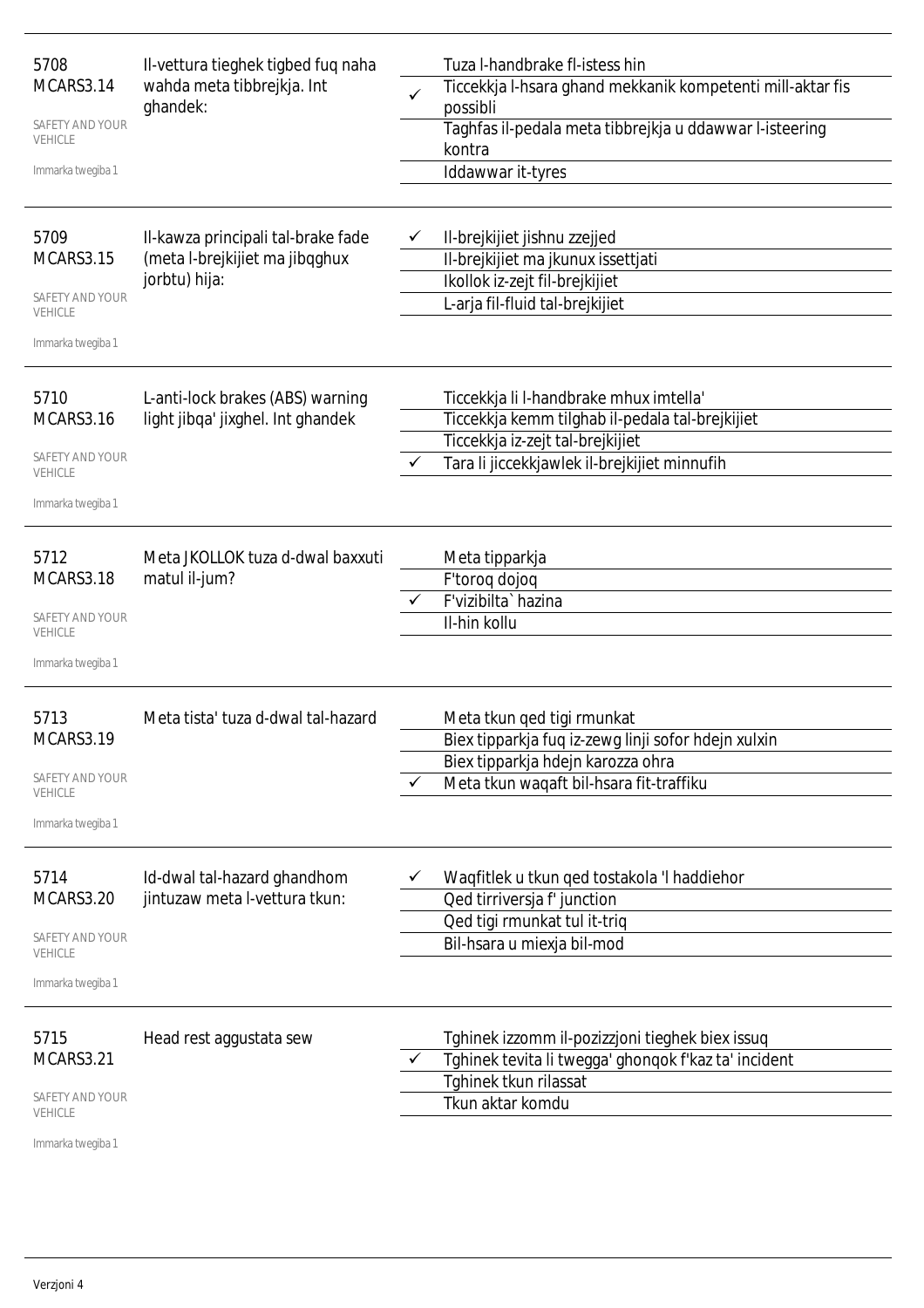| 5716<br>MCARS3.22                 | X'inaqqas ir-riskju li tilwi ghonqok<br>f'habta? |   | Collapsible steering wheel<br>Anti-lock brakes                        |
|-----------------------------------|--------------------------------------------------|---|-----------------------------------------------------------------------|
|                                   |                                                  |   | Air-sprung seat                                                       |
| SAFETY AND YOUR<br><b>VEHICLE</b> |                                                  |   | Head rest issettjata tajjeb                                           |
| Immarka twegiba 1                 |                                                  |   |                                                                       |
| 5717                              | Kif tista' int bhala sewwieq tghin I-            | ✓ | Billi taghti service tajjeb lill-vettura tieghek                      |
| MCARS3.23                         | ambjent?                                         |   | Billi taccellera bil-mod                                              |
|                                   |                                                  |   | Billi taccellera bil-qawwi                                            |
| SAFETY AND YOUR<br><b>VEHICLE</b> |                                                  |   | Billi ssuq b'aktar velocita`                                          |
|                                   |                                                  |   | Billi tnaqqas il-velocita` tieghek                                    |
| Immarka 3 twegibiet               |                                                  |   | Billi tuza fuel bic-comb                                              |
|                                   |                                                  |   |                                                                       |
| 5718                              | Biex tghin I-ambjent tista' tevita li            | ✔ | Ma toqghodx tirrejzja fuq gerijiet baxxi                              |
| MCARS3.24                         | tahli I-fuel billi                               | ✓ | Tkun zgur li t-tyres ikunu minfuha kemm suppost                       |
|                                   |                                                  |   | Taghti service sew lill- vettura tieghek                              |
| SAFETY AND YOUR<br><b>VEHICLE</b> |                                                  |   | Izzomm roof rack vojta mwahhla sew                                    |
|                                   |                                                  |   | Issuq b'velocita`oghla fejn tista'                                    |
| Immarka 3 twegibiet               |                                                  |   |                                                                       |
| 5719                              | Ghaliex it-testijiet tal- VRT jinkludu           |   | Biex jizguraw li l-magni petrol u diesel johorgu l-istess duhhan      |
| MCARS3.25                         | test strett ghall-hrug ta' exhaust?              |   | Biex jghinu jharsu l-ambjent mit-tniggis                              |
|                                   |                                                  |   | Biex jaraw b'liema fornitur ta' fuel jahdmu l-aktar                   |
| SAFETY AND YOUR                   |                                                  |   | Biex jifdu l-ispejjes tat-taghmir tal-garaxx li jqum hafna flus       |
| <b>VEHICLE</b>                    |                                                  |   |                                                                       |
| Immarka twegiba 1                 |                                                  |   |                                                                       |
| 5721                              | Vetturi bil-mutur jistghu jaghmlu                |   | Hela tar-rizorsi naturali                                             |
| MCARS3.27                         | hsara lill-ambjent. Dan jikkaguna                |   | Hsara lill-bini                                                       |
|                                   |                                                  |   | Uzu angas ta' vetturi ta' I-elettriku                                 |
| SAFETY AND YOUR<br><b>VEHICLE</b> |                                                  |   | Trasport pubbliku mtejjeb                                             |
|                                   |                                                  |   | Riskji angas ta' sahha                                                |
| Immarka 3 twegibiet               |                                                  |   | Tniggis fl-arja                                                       |
|                                   |                                                  |   |                                                                       |
| 5722                              | Biex tnaggas il-hsara li l-vettura               |   | Tuza toroq traffikuzi                                                 |
| MCARS3.28                         | tieghek taghmel lill-ambjent int                 | ✓ | Tahseb sewwa minn qabel                                               |
|                                   | ghandek:                                         |   | Tibbrejkja kmieni                                                     |
| SAFETY AND YOUR<br><b>VEHICLE</b> |                                                  |   | Tevita li taccellera f'daqqa                                          |
|                                   |                                                  |   | Tuza torog dojog sekondarji                                           |
| Immarka 3 twegibiet               |                                                  |   |                                                                       |
|                                   |                                                  |   |                                                                       |
| 5723<br>MCARS3.29                 | Tghin lill-ambjent jekk int                      |   | Taccellera u tibbrejka f'daqqa                                        |
|                                   |                                                  |   | Issuq kontinwament bic-choke kollu miftuh                             |
| SAFETY AND YOUR                   |                                                  |   | Tnaqqas il-pressa tat-tyres<br>Tmur bil-mixi jew bir-rota meta tista' |
| VEHICLE                           |                                                  |   |                                                                       |
| Immarka twegiba 1                 |                                                  |   |                                                                       |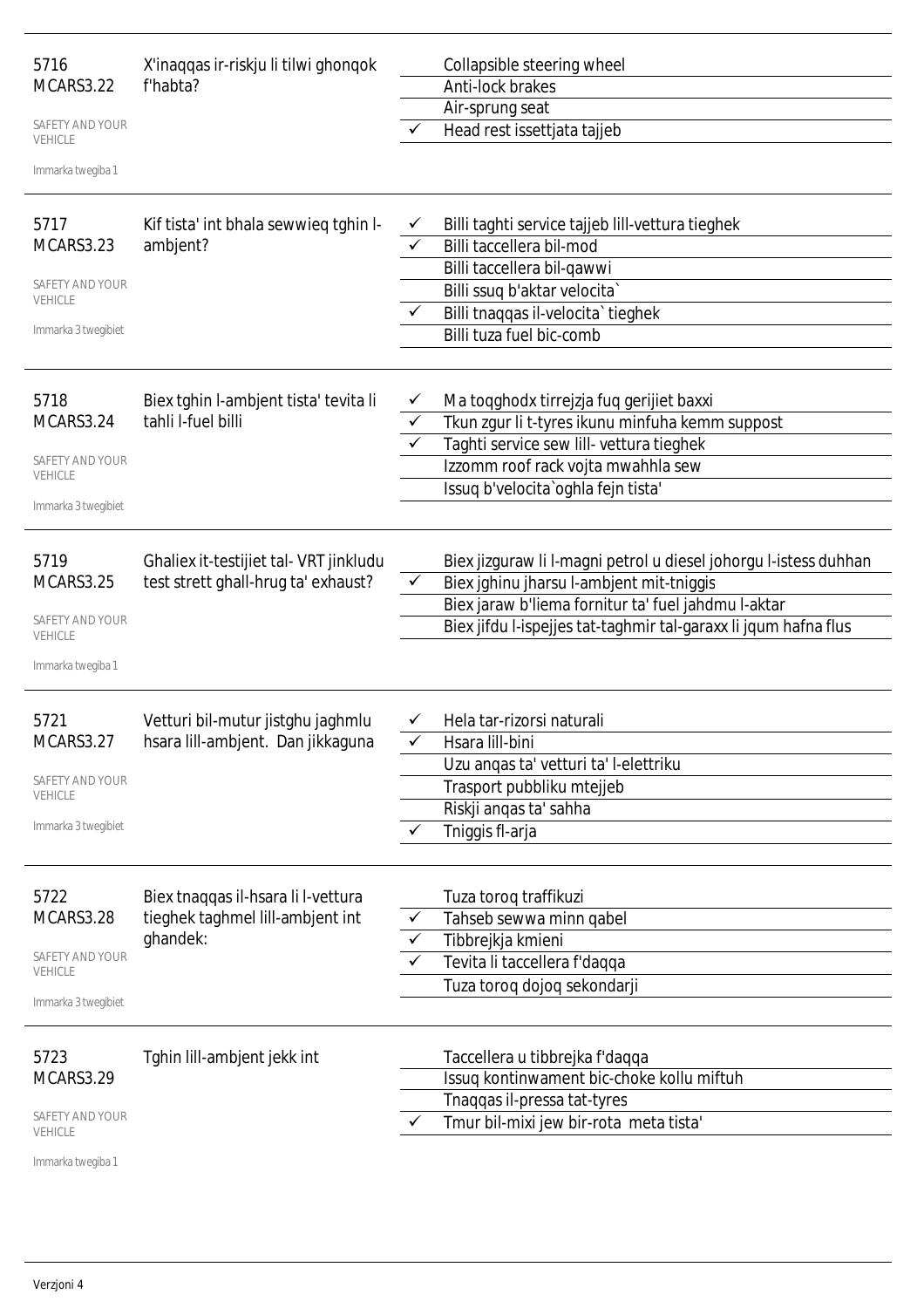| 5724<br>MCARS3.30<br>SAFETY AND YOUR<br><b>VEHICLE</b>                        | Biex tghin biex thares I-ambjent<br>M'GHANDEKX:                                                                               | ✓            | Tbattal il-boot minn piz zejjed<br>Tuza I-karozza tieghek ghal vjaggi qosra hafna<br>Timxi, tmur bir-rota jew tuza t-trasport pubbliku<br>Tnehhi r-roof rack meta ma tkunx mghobbija       |
|-------------------------------------------------------------------------------|-------------------------------------------------------------------------------------------------------------------------------|--------------|--------------------------------------------------------------------------------------------------------------------------------------------------------------------------------------------|
| Immarka twegiba 1                                                             |                                                                                                                               |              |                                                                                                                                                                                            |
| 5725<br>MCARS3.31<br>SAFETY AND YOUR<br><b>VEHICLE</b><br>Immarka 3 twegibiet | Tyres mittiekla hafna jew mittiekla<br>b'mod mhux uniformi jfissru hsara<br>maghmula minn liema tlieta?                       | $\checkmark$ | Is-sistema ta' I-exhaust<br>Is-suspension<br>L-accelleratur (II-gass)<br>II-gearbox<br>L-alignment tar-roti (Ir-roti jkun iccentrati)<br>Is-sistema tal-brejkijiet                         |
| 5726<br>MCARS3.32<br>SAFETY AND YOUR<br><b>VEHICLE</b><br>Immarka twegiba 1   | Qed tittestja s- suspension. Tinnota<br>li l-vettura tieghek tibqa' timmolla<br>meta taghfasha fuq quddiem. Dan<br>x'ifisser? |              | Ir-rota ta' I-istering ma tkunx iccentrata<br>Tyres mhux minfuhin bizzejjed<br>Tyres mittiekla<br>Shock absorbers spiccuti                                                                 |
| 5727<br>MCARS3.33<br>SAFETY AND YOUR<br><b>VEHICLE</b><br>Immarka 2 twegibiet | Liema minn dawn itejjeb il-konsum<br>tal-fuel                                                                                 |              | Tippjana minn qabel<br>Tnaqqas il-velocita` mis-sewqan fit-triq<br>Taghfsilha I-gass f'daqqa<br>Tghamel vjaggi qosra b'magna kiesha<br>Issuq b'gerijiet baxxi<br>Tibbrejkja tard u f'daqqa |
| 5728<br>MCARS3.34<br>SAFETY AND YOUR<br><b>VEHICLE</b><br>Immarka 3 twegibiet | Liema TLIETA minn dawn I-aktar li<br>jistghu jikkawzaw konsum zejjed<br>tal-fuel                                              |              | Roofrack imwahhla li mhix tintuza<br>Tuza ditti differenti ta' fuel<br>Tyres mhux minfuhin bizzejjed<br>Tuza I-grad mhux xieraq tal-fuel<br>Igorr pizz bla bzonn                           |
| 5729<br>MCARS3.35<br>SAFETY AND YOUR<br><b>VEHICLE</b><br>Immarka 2 twegibiet | Ghandek it-tap tat-tank tad-diesel<br>mahlul. X'jista' jkun l-effett?                                                         |              | li jaqa' d-diesel u jaghmel it-toroq jizolqu ghall haddiehor<br>Hela ta' fuel u flus<br>Izzid il-livell tal-hrug ta' exhaust<br>Ittejjeb il-konsum tal-fuel tal-vettura tieghek            |
| 5731<br>MCARS3.37<br>SAFETY AND YOUR<br>VEHICLE<br>Immarka twegiba 1          | Ghandek toqghod HAFNA attent<br>meta taghti d-diesel fuel ghax meta<br>jinxtered dan ikun:                                    |              | car<br>Bla riha<br>Iwahhal<br>Jizloq                                                                                                                                                       |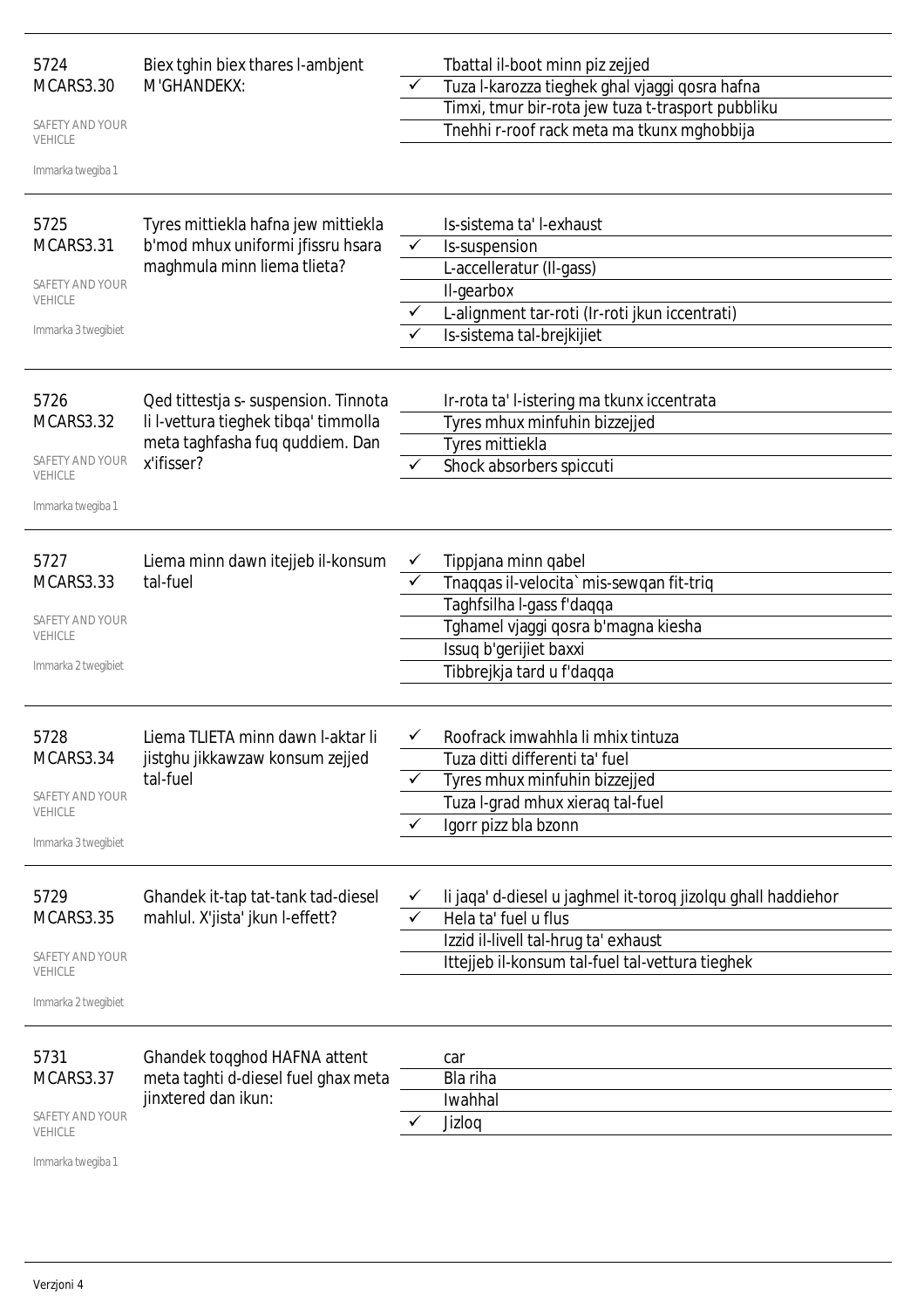| 5732<br>MCARS3.38<br><b>SAFETY AND YOUR</b><br><b>VEHICLE</b><br>Immarka twegiba 1 | M'GHANDEKX iddoqq il-horn                                           |              | Bejn il-11.30 p.m. s-7.00 a.m. f'inhawi mibnija<br>Fl-ebda hin f'inhawi mibnija<br>Bejn I-10.00 p.m. u s-6.00 a.m. f'inhawi mibnija<br>Bejn il-11.00 pm u s-6.00 a.m. f'inhawi mibnija                 |
|------------------------------------------------------------------------------------|---------------------------------------------------------------------|--------------|--------------------------------------------------------------------------------------------------------------------------------------------------------------------------------------------------------|
| 5733<br>MCARS3.39<br>SAFETY AND YOUR<br><b>VEHICLE</b><br>Immarka twegiba 1        | Ma tistax tara sew meta tkun qed<br>tirriversja. X'ghandek taghmel? | $\checkmark$ | Thares mill-mera tan-naha tal-passiggier<br>Tiftah il-bieba biex tara wara<br>Tnizzel il-hgiega biex tara wara<br>Tghid 'il xi hadd jaralek                                                            |
| 5735<br>MCARS3.41<br>SAFETY AND YOUR<br><b>VEHICLE</b><br>Immarka 2 twegibiet      | Vettura moghtija service tajjeb<br>taghtik                          |              | Flus lura mit-taxxa tat-triq<br>Premiums angas ta' l-assigurazzjoni<br>Hrug aktar nadif ta' I-exhaust<br>Angas hela ta' fuel                                                                           |
| 5736<br>MCARS3.42<br>SAFETY AND YOUR<br><b>VEHICLE</b><br>Immarka twegiba 1        | Meta m'intix tuza r-roof rack<br>ghandek tnehhiha. Ghaliex          |              | Taffettwa meta tibbrejkja<br>Hija Ilegali<br>Taffettwa s-suspension<br>Tahlilek il-fuel                                                                                                                |
| 5737<br>MCARS3.43<br>SAFETY AND YOUR<br><b>VEHICLE</b><br>Immarka twegiba 1        | Roof rack fuq il-karozza tieghek:                                   |              | Taghmel il-karozza tirranka aktar<br>Ittejjeb I-istabbilita` fit-triq<br>Tnaggas il-konsum tal-fuel<br>Izzid fil-konsum tal-fuel                                                                       |
| 5738<br>MCARS3.44<br>SAFETY AND YOUR<br><b>VEHICLE</b><br>Immarka 3 twegibiet      | Biex tnaqqas il-volum tat-traffiku<br>mit-toroq taghna tista'       | ✓            | Tmur bir-rota jew bil-mixi fi vjaggi qosra<br>Trikkeb lil jew tirkeb ma' haddiehor meta tista'<br>Tuza t-trasport pubbliku aktar ta' spiss<br>Tuza karrozza b'magna izghar<br>Dejjem tmur bil-karrozza |
| 5739<br>MCARS3.45<br>SAFETY AND YOUR<br><b>VEHICLE</b>                             | F'xi toroq dojoq residenzjali ssib<br>limiti ta' velocita` ta'      |              | 80 kph<br>60 kph<br>35 kph<br>50 kph                                                                                                                                                                   |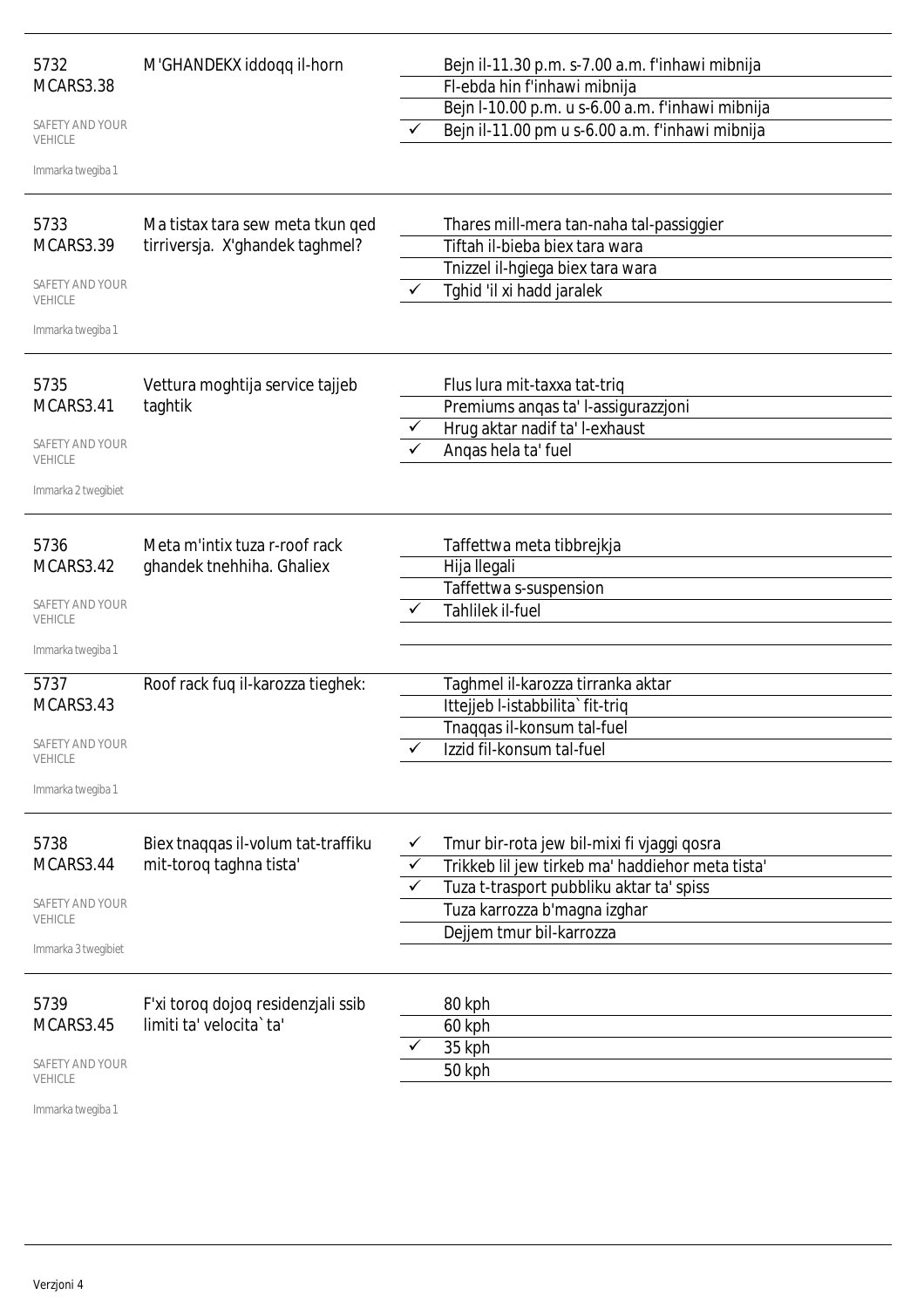| 5740                              | Road humps (tumbati fit-triq),                                                                          |              | Orib pontijiet biss                                                                                                                                                                     |
|-----------------------------------|---------------------------------------------------------------------------------------------------------|--------------|-----------------------------------------------------------------------------------------------------------------------------------------------------------------------------------------|
| MCARS3.46                         | chicanes u djuq fit-triq issibhom:                                                                      |              | Uzati biex jaghgglu t-traffiku                                                                                                                                                          |
|                                   |                                                                                                         |              | Dejjem waqt li ghaddej xoghol fit-toroq                                                                                                                                                 |
| SAFETY AND YOUR<br><b>VEHICLE</b> |                                                                                                         |              | Bhala mizuri biex inaqqsu l-velocita` tat-traffiku                                                                                                                                      |
| Immarka twegiba 1                 |                                                                                                         |              |                                                                                                                                                                                         |
| 5741                              | Tidhol fi triq fejn hemm ir-road                                                                        |              | Izzomm velocita` mnaqqsa t-triq kollha                                                                                                                                                  |
| MCARS3.47                         | humps (tumbati fit-triq). X'ghandek                                                                     |              | Is-suq bil-mod fil-hinijiet ta' I-iskola biss                                                                                                                                           |
| SAFETY AND YOUR                   | taghmel?                                                                                                |              | Dejjem izzomm ma' I-oghla velocita` li taghtik il-ligi<br>Taccellera malajr bejn kull hump (tumbata)                                                                                    |
| <b>VEHICLE</b>                    |                                                                                                         |              |                                                                                                                                                                                         |
| Immarka twegiba 1                 |                                                                                                         |              |                                                                                                                                                                                         |
| 5742<br>MCARS3.48                 | Ghal liema TNEJN minn dawn tista'<br>tuza d-dwal tal- hazard                                            | $\checkmark$ | Meta I-vettura tieghek tkun waqfitlek u tkun qed tikkawza<br>ostaklu                                                                                                                    |
| SAFETY AND YOUR                   |                                                                                                         |              | Meta twissi lit-traffiku li jkun gej li b' hsiebek twaqqaf                                                                                                                              |
| <b>VEHICLE</b>                    |                                                                                                         |              | Meta l-indicators ma jkunux qed jahdmu                                                                                                                                                  |
| Immarka 2 twegibiet               |                                                                                                         |              | Meta tkun double parked fi triq two-way<br>Meta tnaggas il-velocita` biex tavza lis-sewwiega l-ohra ta'                                                                                 |
|                                   |                                                                                                         |              | warajk bil-periklu li hemm aktar 'il quddiem                                                                                                                                            |
|                                   |                                                                                                         |              |                                                                                                                                                                                         |
| 5743                              | Il-vizibbilta` waqt il-gurnata hija                                                                     |              | Il-fog lights ta' wara                                                                                                                                                                  |
| MCARS3.49                         | hazina u ma tantx tista' tara l-<br>boghod hafna. Int ghandek tixghel:                                  | $\checkmark$ | II-fog lights ta' quddiem<br>Id-dwal baxxuti                                                                                                                                            |
| SAFETY AND YOUR<br><b>VEHICLE</b> |                                                                                                         |              | Il-fanali u I-fog lights                                                                                                                                                                |
| Immarka twegiba 1                 |                                                                                                         |              |                                                                                                                                                                                         |
| 5744<br>MCARS4.1                  | II-karrozza tieghek hija mghammra<br>b'anti-lock brakes (ABS). Ingalghet<br>emergenza biex twaqqaf. Int | ✓            | Tigbed il-handbrake biex tnaqqas id-distanza biex tieqaf<br>Taghfas malajr u bis-sahha I-pedala tal-brejk sakemm twaqqaf<br>Tibqa' taghfas u titlaq il-foot brake malajr biex tevita li |
| <b>SAFETY MARGINS</b>             | ghandek:                                                                                                |              | tiskiddja                                                                                                                                                                               |
| Immarka twegiba 1                 |                                                                                                         |              | Tibbrejkja normali u tevita li ddawwar ir-rota ta' l-istering                                                                                                                           |
| 5745                              | Anti-lock brakes (ABS) inaggsu c-                                                                       |              | Meta ssuq fuq toroq tajbin                                                                                                                                                              |
| MCARS4.2                          | cans li tiskiddja l-aktar meta:                                                                         |              | Meta tibbrejkja waqt sewqan normali                                                                                                                                                     |
|                                   |                                                                                                         |              | Meta tibbrejkja f'emergenza                                                                                                                                                             |
| <b>SAFETY MARGINS</b>             |                                                                                                         |              | Meta tkun niezel nizliet wegfin                                                                                                                                                         |
| Immarka twegiba 1                 |                                                                                                         |              |                                                                                                                                                                                         |
| 5746<br>MCARS4.3                  | Vetturi li jkollhom l-anti-lock brakes<br>(ABS)                                                         | ✓            | Ma jkollhomx handbrake<br>Tista' ddawwar l-istering meta tkun qed tibbrejkja                                                                                                            |
|                                   |                                                                                                         |              | Taccellera aktar malajr                                                                                                                                                                 |
| <b>SAFETY MARGINS</b>             |                                                                                                         |              | Impossibli li jiskiddjaw                                                                                                                                                                |
| Immarka twegiba 1                 |                                                                                                         |              |                                                                                                                                                                                         |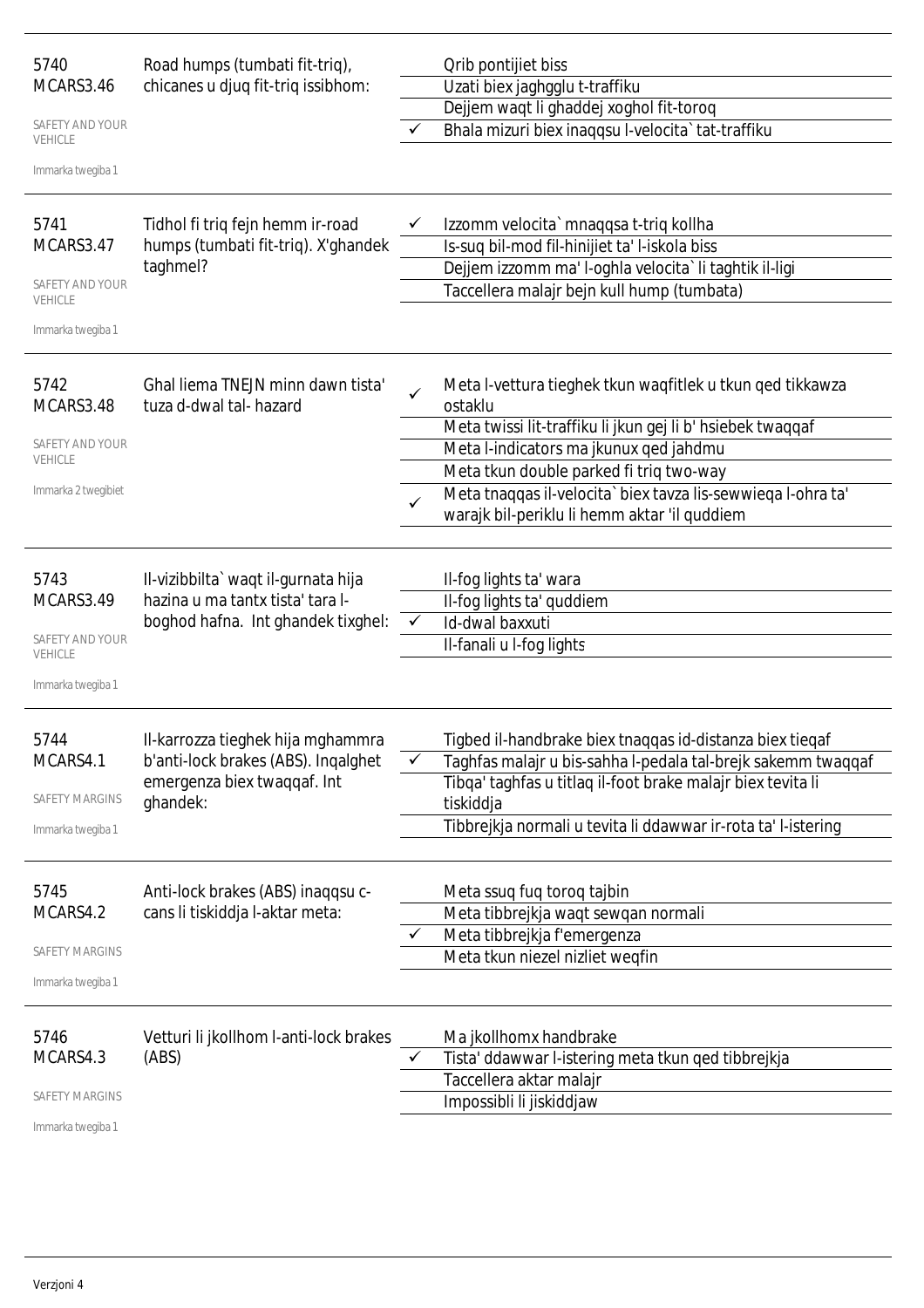| 5747<br>MCARS4.4<br><b>SAFETY MARGINS</b><br>Immarka 2 twegibiet | L-anti-lock brakes (ABS) jistghu ma<br>jkunux effettivi jekk il-wicc tat-triq<br>ikun:                                                                                        | Sod<br>Biz-zrar<br>✓<br>Tajjeb<br>Niexef<br>Imxarrab                                                                                                                        |
|------------------------------------------------------------------|-------------------------------------------------------------------------------------------------------------------------------------------------------------------------------|-----------------------------------------------------------------------------------------------------------------------------------------------------------------------------|
| 5748<br>MCARS4.5<br><b>SAFETY MARGINS</b><br>Immarka twegiba 1   | Tinsab fi triq b'wicc tajjeb u niexef<br>u I-vettura tieghek ghandha<br>brejkijiet u tyres tajbin. X'inhi d-<br>distanza generali biex twaqqaf<br>meta tkun ghaddej b'48 kph? | 96 metru (315-il pied)<br>53 metru (174 pied)<br>36 metru (118-il pied)<br>23 metru (75 pied)<br>$\checkmark$                                                               |
| 5749<br>MCARS4.6<br><b>SAFETY MARGINS</b><br>Immarka twegiba 1   | Li tibbrejkja f'daqqa f'liwja meta<br>tkun ghaddej b'velocita` gholja<br>jista' jaghmel il-vettura tieghek                                                                    | Tikser bla periklu<br>Instabbli (Mhux soda)<br>✓<br>Tiegaf<br>Aktar stabbli (soda)                                                                                          |
| 5750<br>MCARS4.7<br><b>SAFETY MARGINS</b><br>Immarka 3 twegibiet | Meta tkun issuq fic-cpar liema<br>minn dawn ghandek taghmel?                                                                                                                  | Tuza d-dwal tal-genb biss<br>Tuza dwal baxxuti<br>Izzomm ezatt wara I-vettura ta' quddiemek<br>Tnaqqas il-velocita`<br>Tuza I-bright<br>Tipjana ghal aktar zmien biex tasal |
| 5753<br>MCARS4.10<br><b>SAFETY MARGINS</b><br>Immarka twegiba 1  | Ghalxiex tirreferi r-regola taz-zewg<br>sekondi?                                                                                                                              | Li zzomm id-distanza adattata mill-vettura ta' quddiemek<br>Li ticcekkja l-mirja<br>Li ticcekkja fejn ma tistax tara<br>Li zzomm id-distanza adattata minn mal-bankina      |
| 5754<br>MCARS4.11<br><b>SAFETY MARGINS</b><br>Immarka twegiba 1  | Id-distanza medja biex twaqqaf<br>tkun hafna itwal meta tkun issuq:                                                                                                           | Fix-xita<br>F'irjieh qawwija<br><b>Bil-lejl</b><br>Fic-cpar                                                                                                                 |
| 5755<br>MCARS4.12<br><b>SAFETY MARGINS</b><br>Immarka twegiba 1  | Liema hija I-AKTAR raguni komuni<br>ghaliex il-vetturi jiskiddjaw?                                                                                                            | Minhabba pedestrians<br>Minhabba zball tas-sewwieq<br>Minhabba vetturi ohra<br>Minhabba tyres mikulin                                                                       |
| 5756<br>MCARS4.13<br><b>SAFETY MARGINS</b><br>Immarka twegiba 1  | Meta tibbrejkja f'daqqa waqt li<br>ssuq ghad-dritt il-piz tal-vettura se<br>jmur fuq                                                                                          | Ir-roti ta' quddiem<br>✓<br>Ir-roti tal-lemin<br>Ir-roti tax-xellug<br>Ir-roti ta' wara                                                                                     |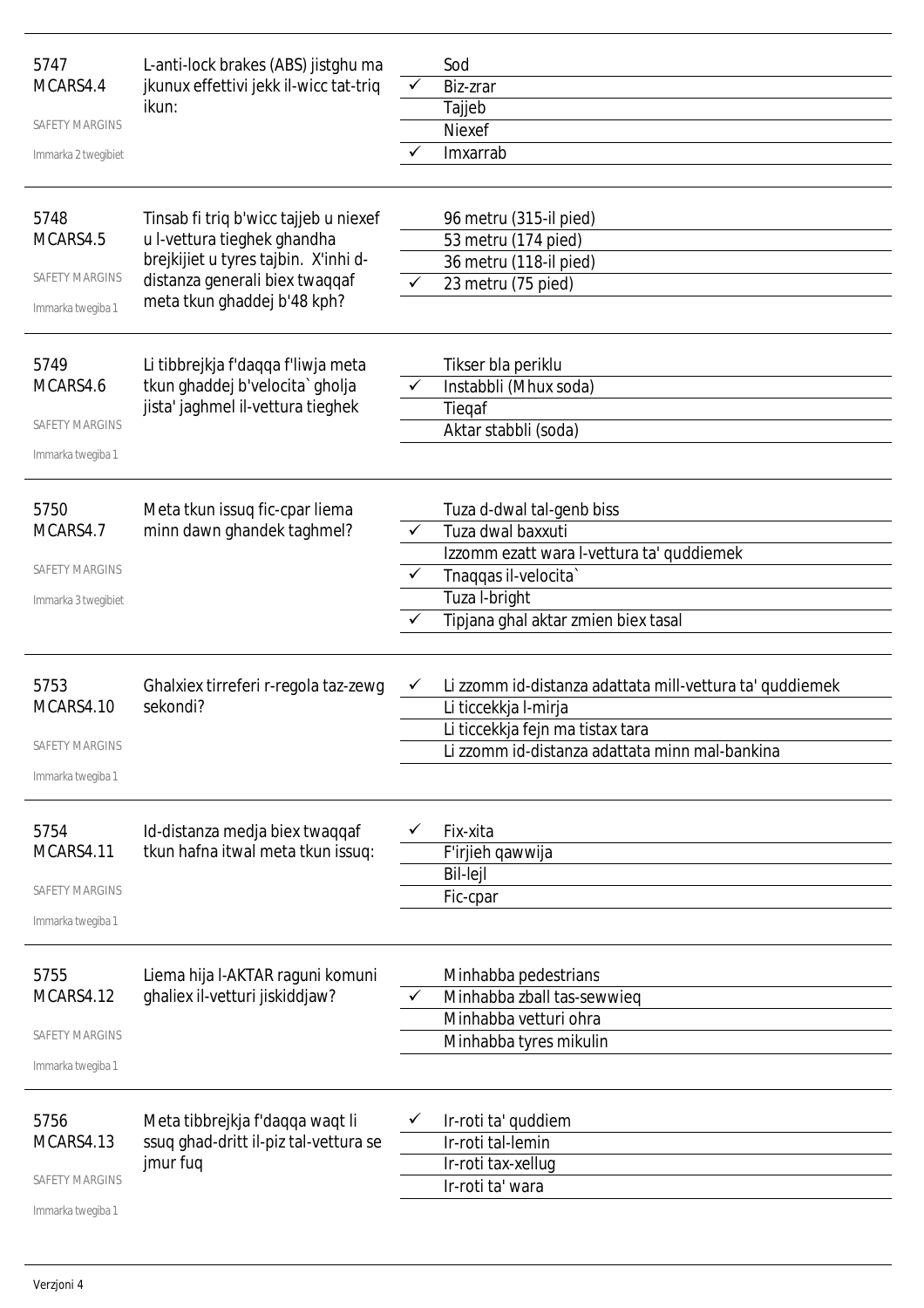| 5757<br>MCARS4.14<br><b>SAFETY MARGINS</b><br>Immarka twegiba 1   | Qed issuq f'xita qliel. L-istering<br>f'daqqa wahda jehfief. Int ghandek                                                                               | Tibbrejkja b'sahtek biex tnaggas il-velocita`<br>Taccellera bil-mod<br>Iddawwar lejn in-naha tat-triq<br>Tnaggas sew il-gass                                                                                                                                    |
|-------------------------------------------------------------------|--------------------------------------------------------------------------------------------------------------------------------------------------------|-----------------------------------------------------------------------------------------------------------------------------------------------------------------------------------------------------------------------------------------------------------------|
| 5758<br>MCARS4.15<br><b>SAFETY MARGINS</b><br>Immarka twegiba 1   | Ghaddejt minn hafna ilma. X'inhi I-<br>ewwel haga li ghandek taghmel?                                                                                  | Tixghel il-wipers tal-windscreen<br>Twaqqaf u tnixxef I-brejkijiet<br>Twaqqaf u ticcekkja t-tyres<br>Ticcekkja I-brejkijiet                                                                                                                                     |
| 5759<br>MCARS4.16<br><b>SAFETY MARGINS</b><br>Immarka twegiba 1   | Min johlog ir-raguni PRINCIPALI li<br>minhabba fiha vettura tista'<br>tiskiddja?                                                                       | It-trig<br>Is-sewwieg<br>II-vettura<br>It-temp                                                                                                                                                                                                                  |
| 5760<br>MCARS4.17<br><b>SAFETY MARGINS</b><br>Immarka twegiba 1   | Oed tikser fuq ix-xellug fi triq tizloq.<br>Il-vettura tiskiddja minn wara ghal<br>fuq il-lemin. Int ghandek:                                          | Tibbrejkja b'mod sod u ddawwar ir-rota ta' l-istering fuq ix-<br>xellug<br>Iddawwar ir-rota ta' I-istering b'attenzjoni fuq ix-xellug<br>Tibbrejkja b'mod sod u ma ddawwarx ir-rota ta' I-istering<br>Iddawwar ir-rota ta' I-istering b'attenzjoni fug il-lemin |
| 5761<br>MCARS4.18<br><b>SAFETY MARGINS</b><br>Immarka twegiba 1   | Qed tibbrejkja fi triq imxarrba. II-<br>vettura tieghek m'ghandhiex anti-<br>lock brakes u tibda tiskiddja. X'inhi<br>I-ewwel haga li ghandek taghmel? | Taghfas bil-mod il-gass<br>Taghfas aktar il-pedala tal-brejk<br>Ittella' malajr il-handbrake<br>Titlaq il-footbrake ghal kollox<br>✓                                                                                                                            |
| 5762<br>MCARS4.19<br><b>SAFETY MARGINS</b><br>Immarka twegiba 1   | Jekk tibqa' ssuq bil-clutch maghfus<br>(clutch coasting):                                                                                              | Tahli aktar fuel<br>Tikkwartja ahjar<br>Tnaqqas il-kontroll tas-sewwieq<br>Ittejjeb il-kontroll tas-sewwieq                                                                                                                                                     |
| 5763<br>MCARS4.20<br><b>SAFETY MARGINS</b><br>Immarka twegiba 1   | Tinsab f' junction fejn ma tistax<br>tara sew x' gej. Int ghandek:                                                                                     | Tkun lest biex tohrog u ssuq malajr<br>Issuq bil-mod 'il quddiem waqt li thares lejn ix-xellug<br>Issuq bil-mod 'il quddiem waqt li thares lejn il-lemin<br>Issuq bil-mod 'il quddiem waqt li thares lejn iz-zewq nahat                                         |
| 5764<br>MCARS4.21<br><b>SAFETY MARGINS</b><br>Immarka 2 twegibiet | Meta taghmel hafna shana wicc it-<br>triq jista' jirtab. Liema tnejn minn<br>dawn jintlaqtu l-aktar?                                                   | II-windscreen<br>Kontroll tal-istering<br>✓<br>Is-suspension<br>Meta tibbrejkja                                                                                                                                                                                 |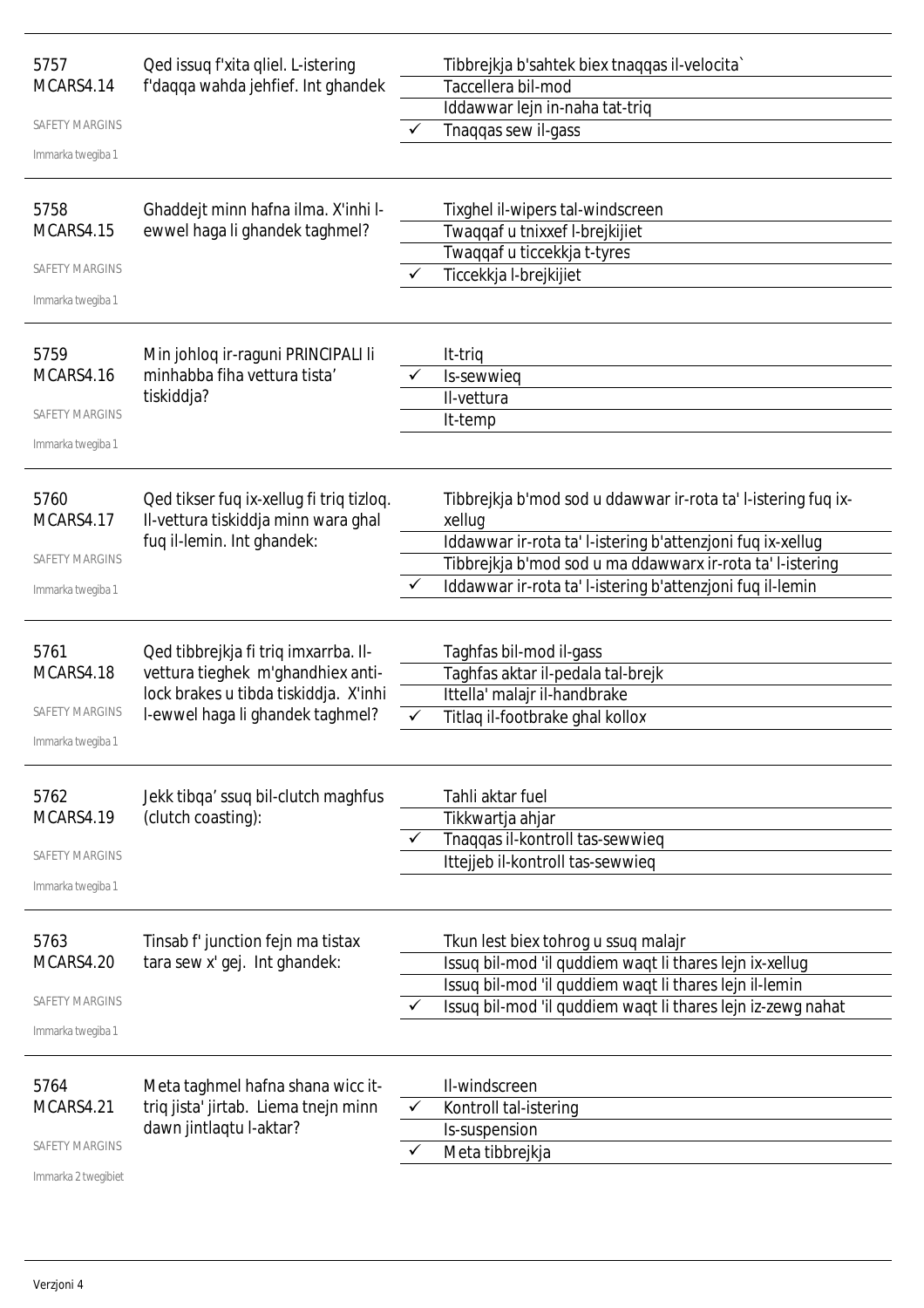| 5765<br>MCARS4.22<br><b>SAFETY MARGINS</b><br>Immarka twegiba 1   | Ma tantx tista' tara l-indicators<br>f'xemx qawwija. X'ghandek<br>taghmel?                      | $\checkmark$ | Iddawwar kemm jista' jkun malajr<br>Taghmel sinjal b'idejk flimkien ma' l-indicator<br>Tmiss il-brejk diversi drabi biex turi d-dawl tal-brejkijiet<br>Tixghel I-indicator hafna gabel                                                |
|-------------------------------------------------------------------|-------------------------------------------------------------------------------------------------|--------------|---------------------------------------------------------------------------------------------------------------------------------------------------------------------------------------------------------------------------------------|
| 5766<br>MCARS4.23<br><b>SAFETY MARGINS</b><br>Immarka twegiba 1   | Se tinzel nizla wieqfa. Biex<br>tikkontrolla l-velocita` tal-vettura<br>tieghek ghandek:        |              | Titfaghha f'ger baxx u tevita li taghfas il-brejkijiet<br>Titfaghha f'ger gholi u taghfas il-brejkijiet sew<br>Titfaghha f'ger gholi u taghfas il-brejkijiet<br>Titfagha f'ger baxx u taghfas il-brejkijiet bil-mod                   |
| 5767<br>MCARS4.24<br><b>SAFETY MARGINS</b><br>Immarka twegiba 1   | Niezla twila. X'ghandek taghmel<br>biex tikkontrolla ahjar il-velocita`<br>tal-vettura tieghek? |              | Bil-mod taghmel il-parking brake<br>Taqbad sew il-handbrake<br>Taqtagha free<br>Taghmilha fuq ger akar baxx                                                                                                                           |
| 5768<br>MCARS4.25<br><b>SAFETY MARGINS</b><br>Immarka twegiba 1   | Kif tista' tuza l-magna tal-vettura<br>tieghek bhala brejk (engine brake)?                      |              | Billi titfaghha free<br>Billi taghmilha fuq ger aktar gholi<br>Billi taghzel ger fuq ir-reverse<br>Billi taqleb ghal ger aktar baxx                                                                                                   |
| 5769<br>MCARS4.26<br><b>SAFETY MARGINS</b><br>Immarka 2 twegibiet | Trid tipparkja ghan-NIZLA. Liema<br>TNEJN minn dawn ghandek<br>taghmel?                         | ✓<br>✓       | Iddawwar ir-rota ta' I-istering lejn il-bankina<br>Iddawwar ir-rota ta' I-istering lil hinn mill-bankina<br>Tipparkja z-zewg roti fuq il-bankina<br>Tipparkja qrib il-bumper ta' karrozza ohra<br>Ittella' sew il-handbrake           |
| 5770<br>MCARS4.27<br><b>SAFETY MARGINS</b><br>Immarka twegiba 1   | Qed issuq f'inhawi mibnija. Wasalt<br>qrib ta' road hump (tumbata). Int<br>ghandek:             |              | Tieqaf u ticcekkja iz-zewg bankini<br>Tistenna ghal xi pedestrians li jkunu fuq il-bankina biex jaqsmu<br>Tnaqqas il-velocita` tal-vettura tieghek minnufih<br>Tmur ghan-naha tax-xellug tat-triq                                     |
| 5771<br>MCARS4.28<br><b>SAFETY MARGINS</b><br>Immarka twegiba 1   | Meta toqrob liwja ghal-lemin<br>ghandek izzomm fuq ix-xellug.<br>Ghaliex?                       |              | Biex tkun f'pozizzjoni bla periklu li l-vettura tiskiddja<br>Biex thalli t-traffiku b'aktar velocita` li gej minn warajk<br>jaqbzek<br>Biex teghleb I-effett tal-qlib tat-triq<br>Biex tkun tista' tara ahjar il-wesgha ta' quddiemek |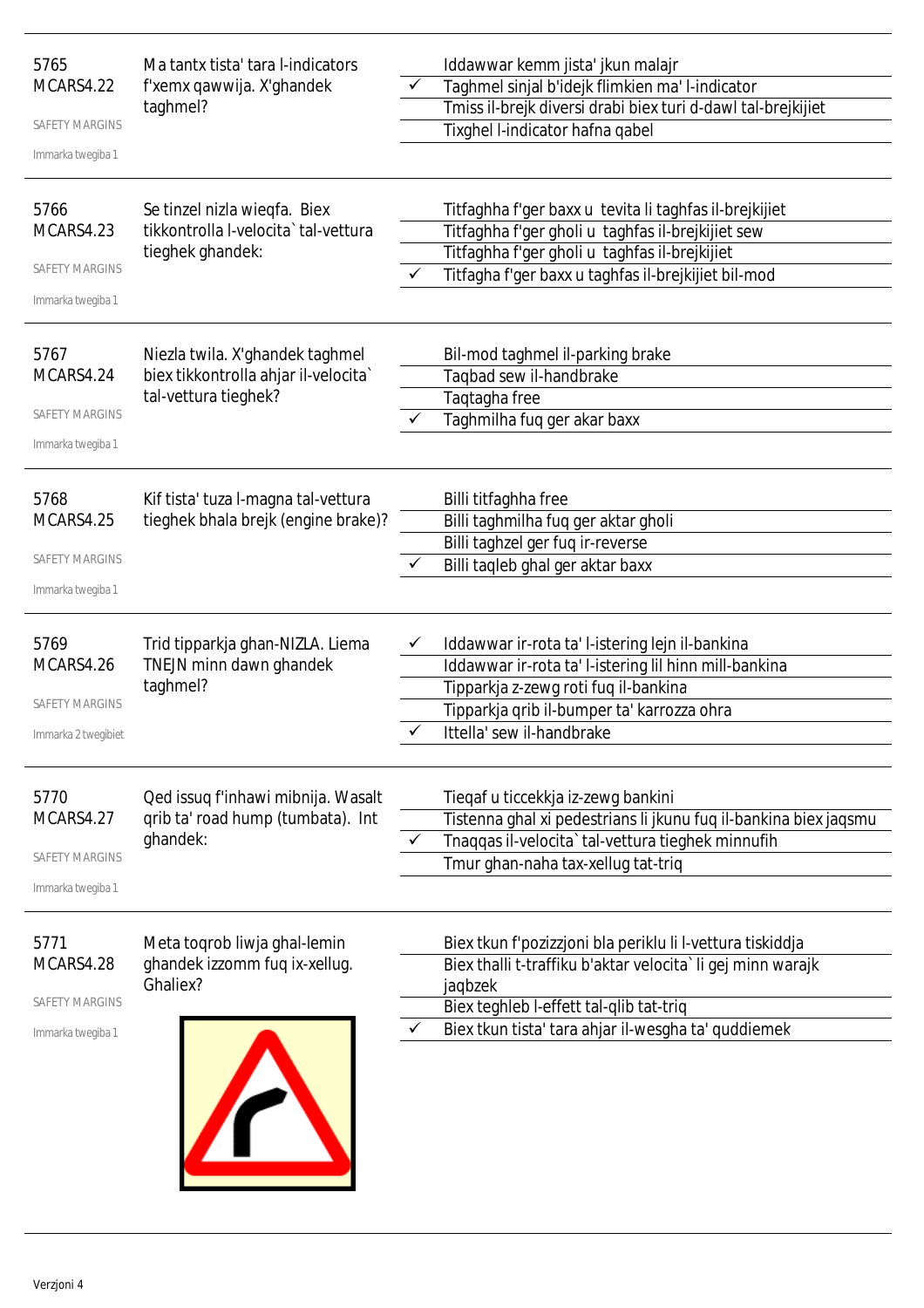| 5772<br>MCARS4.29<br>SAFETY MARGINS<br>Immarka twegiba 1                   | Riesaq lejn liwja fuq il-lemin. Int<br>ghandek:                                                                          | $\checkmark$ | Izzomm hafna fuq il-lemin biex tmewwet il-liwja<br>Izzomm hafna max-xellug biex tara ahjar x'gej wara l-liwja<br>Izzomm hafna fuq il-lemin biex tevita xi sprall<br>Izzomm hafna max-xellug biex iddur aktar malajr                                                              |
|----------------------------------------------------------------------------|--------------------------------------------------------------------------------------------------------------------------|--------------|----------------------------------------------------------------------------------------------------------------------------------------------------------------------------------------------------------------------------------------------------------------------------------|
| 5773<br>MCARS4.30<br>SAFETY MARGINS<br>Immarka 3 twegibiet                 | M'ghandekx taqla' meta:                                                                                                  |              | Tkun tiela' telgha twila<br>Fi triq b'direzzjoni wahda<br>Il-vista quddiemek tkun imblukkata<br>Tkun riesaq fejn jinghaqdu zewg toroq<br>Tkun bi hsiebek tikser fuq ix-xellug ftit wara                                                                                          |
| 5774<br>MCARS4.31<br><b>SAFETY MARGINS</b><br>Immarka twegiba 1            | Meta ghandek tuza I-fog lights ta'<br>quddiem u ta' wara?                                                                |              | Fix-xita u fil-kaz li t-toroq ikunu jizolqu.<br>Meta t-triq tkun bla dawl jew id-dawl tat-triq ikun maqtugh.<br>Meta tkun ghaddej minn mina.<br>F'kull hin tal-jum jew lejl biex tkun zgur li min ikun fit-triq<br>jarak.<br>Meta I-vizibilta` tkun hazina hafna minhabba c-cpar |
| 5775<br>MCARS5.1<br><b>HAZARD</b><br>AWARENESS<br>Immarka twegiba 1        | Riesaq lejn dan is-sinjal. Int<br>ghandek tkun taf li t-triq:                                                            |              | Tikser f'daqqa lejn il-lemin<br>Tinzel wiegfa 'l isfel<br>Tikser f'daqqa lejn ix-xellug<br>Titla' f'telgha wieqfa 'l fuq                                                                                                                                                         |
| 5777<br>MCARS5.3<br><b>HAZARD</b><br><b>AWARENESS</b><br>Immarka twegiba 1 | Biex tagra l-pjanca tar-<br>registrazzjoni fid-distanza mehtiega<br>jkollok bzonn nuccali. Ghandek<br>tilbes in-nuccali: | ✓            | Il-hin kollu meta ssuq<br>F'vizibilta` hazina<br>Meta tkun ged tirriversja biss<br>Meta ssuq biss ghal distanzi twal                                                                                                                                                             |
| 5778<br>MCARS5.4<br><b>HAZARD</b><br>AWARENESS<br>Immarka twegiba 1        | Wasalt biex issuq lejn id-dar. Ma<br>tistax issib in-nuccali li jkollok<br>bzonn meta ssuq. Int ghandek:                 |              | Issuq lejn id-dar bil-lejl<br>Tissellef nuccali minghand xi hadd u ssuq lejn id-dar<br>Issuq lejn id-dar bil-mod f'toroq mhux traffikuzi<br>Issib mezz kif tasal id-dar minghajr ma ssuq                                                                                         |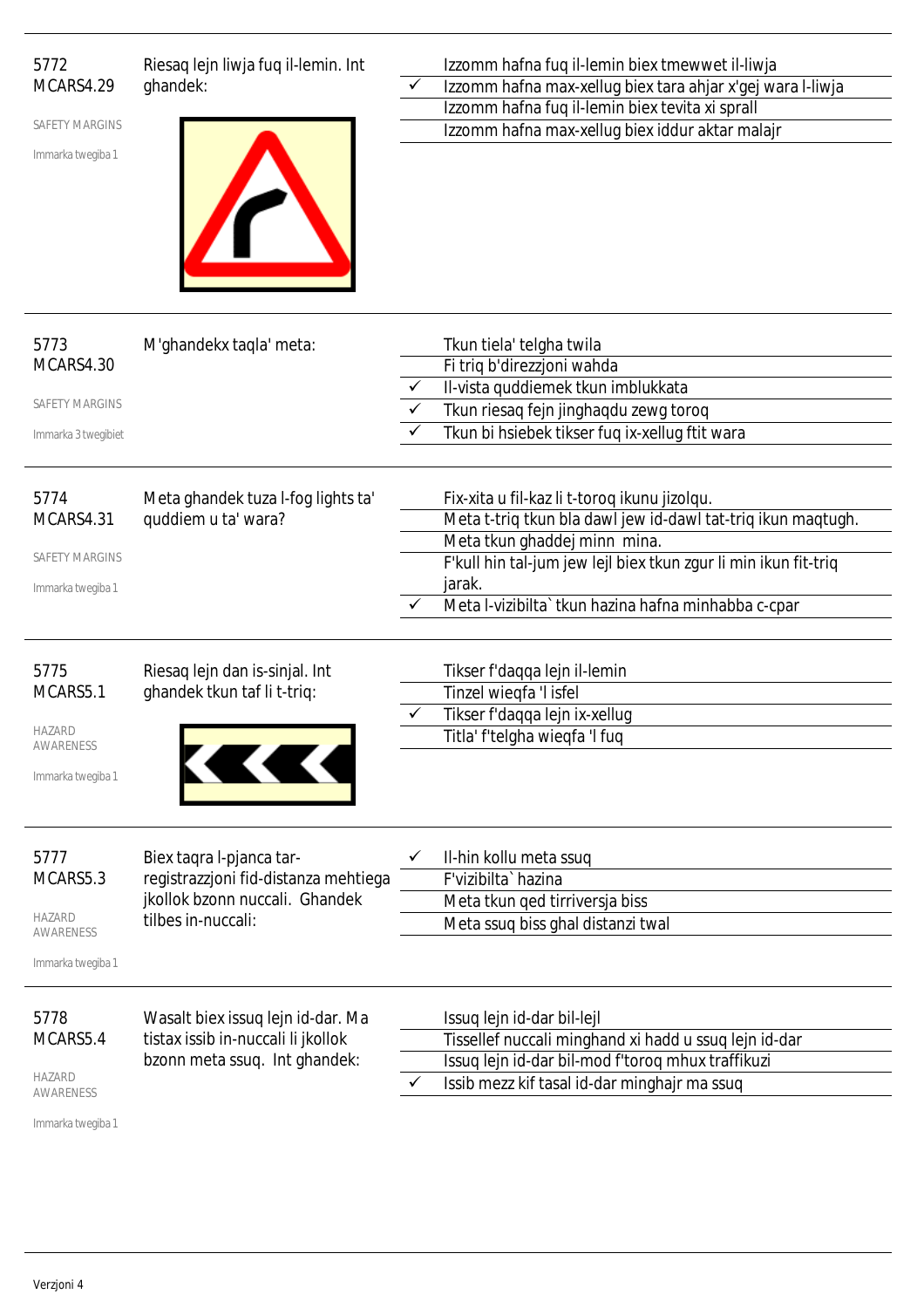| 5779<br>MCARS5.5<br><b>HAZARD</b><br>AWARENESS<br>Immarka twegiba 1    | IKOLLOK tilbes in-nuccali jew il-<br>contact lenses meta ssug f'torog<br>pubblici meta:                |              | Ikun hemm problema ta' vista fil-familja<br>Ma tistax taqra numru ta' registrazzjoni ta' vettura minn<br>distanza ta' 36 metru (120 pied) minghajrhom<br>Int id-detentur ta' badge orangjo<br>Ma tistax taqra n-numru tar-registrazzjoni ta' vettura minn<br>distanza ta' 20.5 metri (67 pied) minghajrhom |
|------------------------------------------------------------------------|--------------------------------------------------------------------------------------------------------|--------------|------------------------------------------------------------------------------------------------------------------------------------------------------------------------------------------------------------------------------------------------------------------------------------------------------------|
| 5780<br>MCARS5.6<br><b>HAZARD</b><br>AWARENESS<br>Immarka 3 twegibiet  | X'jigri meta tixrob l-alkohol u ssuq?                                                                  | ✓            | Ikollok angas kontroll<br>Tikkalkola hazin il-velocita<br>Tkun aktar konxju tal-periklu<br>Ikollok rejazzjonijiet aktar mghaggla<br>Thossok kunfidenti zzejjed                                                                                                                                             |
| 5781<br>MCARS5.7<br><b>HAZARD</b><br>AWARENESS<br>Immarka 3 twegibiet  | Liema TLIETA minn dawn jistghu<br>finalment ikunu effetti tax-xorb ta'<br>I-alkohol meta wiehed isuq   | ✓            | Tiddeciedi hazin<br>Tizdied il-kunfidenza<br>Ma taghrafx il-kuluri<br>Tirrejagixxi aktar fil-pront<br>Izzid I-attenzjoni<br>Jonqos il-kontroll tas-sensi                                                                                                                                                   |
| 5782<br>MCARS5.8<br><b>HAZARD</b><br>AWARENESS<br>Immarka 3 twegibiet  | Li tixrob kull kwantita ta' alkohol<br>jista' jwassal biex:                                            | $\checkmark$ | Jaghmlek kunfidenti zzejjed<br>Tkun aktar attent ghall-perikli tat-traffiku<br>Tirrejagixxi iktar malajr ghall-perikli tat-traffiku<br>Tikkalkola hazin il-velocita`<br>Tirrejagixxi bil-mod ghall-perikli                                                                                                 |
| 5783<br>MCARS5.9<br><b>HAZARD</b><br>AWARENESS<br>Immarka twegiba 1    | Mistieden ghal riceviment. Taf li<br>jkollok issuq fil-ghaxija. X'inhu l-<br>ahjar li ghandek taghmel? |              | Tiekol ikla shuna max-xorb alkoholiku<br>Tiehu ftit halib qabel ma tixrob l-alkohol<br>Tevita li thallat ix-xorb alkoholiku<br>M'ghandekx tixrob l-ebda alkohol                                                                                                                                            |
| 5784<br>MCARS5.10<br><b>HAZARD</b><br>AWARENESS<br>Immarka 3 twegibiet | X'aktar jista' serjament jaljenak<br>meta ssuq ghajr ix-xorb alkoholiku?                               | ✓            | Muzika b'volum gholi<br>Ghejja<br><b>Contact lenses</b><br><b>Hgieg tinted</b><br>Medicini                                                                                                                                                                                                                 |
| 5785<br>MCARS5.11<br><b>HAZARD</b><br>AWARENESS                        | Kif jaffettwak I-alkohol meta ssuq?                                                                    |              | Tikkoordina ahjar<br>Jaghmlek aktar zvelt<br>Tirrejagixxi aktar malajr<br>Ma tibqax attent                                                                                                                                                                                                                 |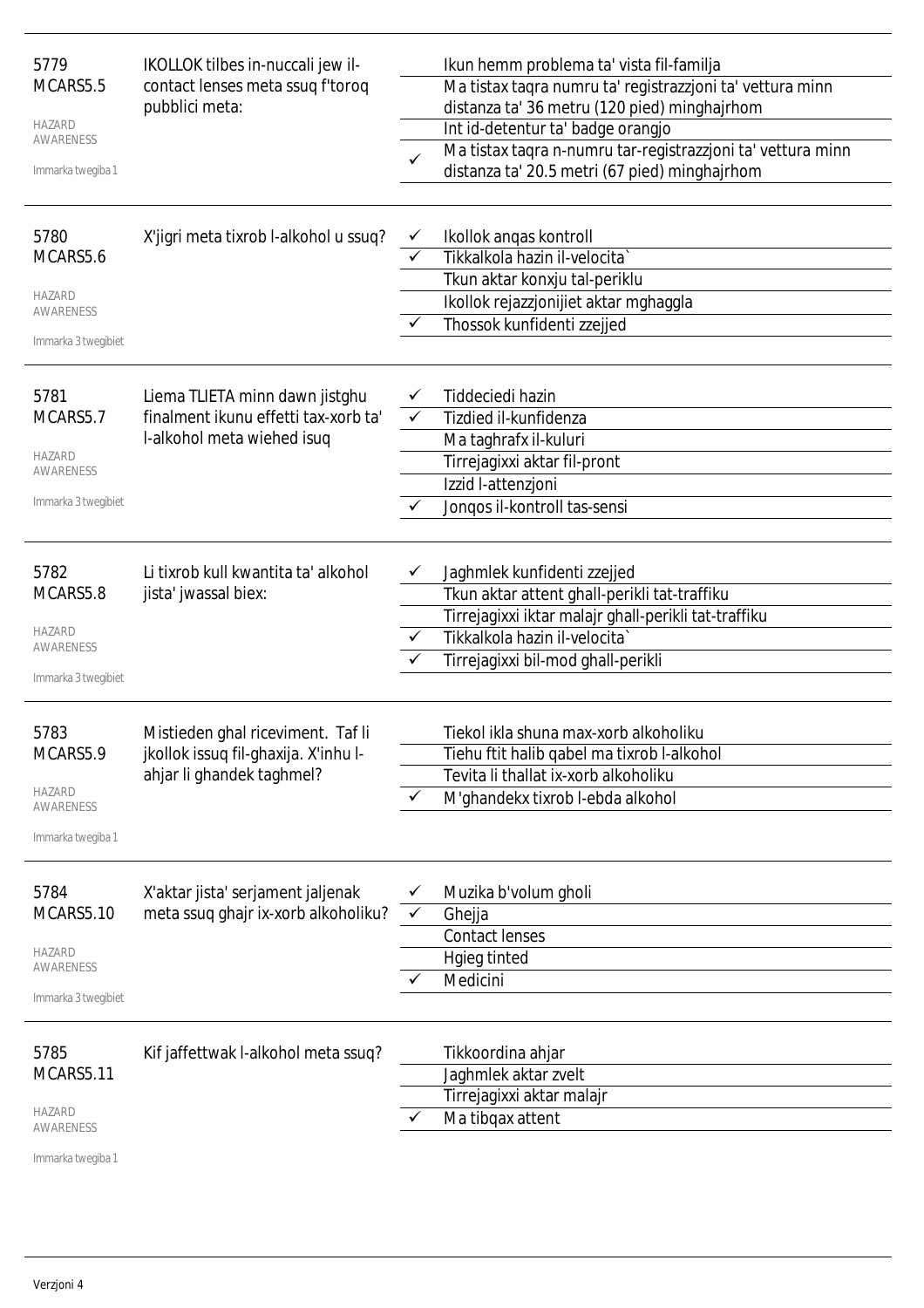| 5786<br>MCARS5.12<br><b>HAZARD</b><br>AWARENESS<br>Immarka 2 twegibiet      | Wara li tixrob hafna alkohol<br>m'ghandekx issuq il-jum ta' wara.<br>Ghaliex?                                                   |              | II-koncentrazzjoni tieghek tista tkun ghada effettwata hazin<br>Tista' tkun ghadek 'il fuq mil-limitu legal<br>Tkun hafna angas mil-limitu skond il-ligi<br>II-koncentrazzjoni tieghek ma tkunx effettwata hazin                                             |
|-----------------------------------------------------------------------------|---------------------------------------------------------------------------------------------------------------------------------|--------------|--------------------------------------------------------------------------------------------------------------------------------------------------------------------------------------------------------------------------------------------------------------|
| 5787<br>MCARS5.13<br><b>HAZARD</b><br>AWARENESS<br>Immarka twegiba 1        | X'parir ghandek taghti lil sewwieq li<br>ghadu kemm xorob xi alkohol<br>f'riceviment?                                           |              | Stenna ftit u wara suq lejn id-dar<br>Suq lejn id-dar bil-kwiet u bil-mod<br>Mur id-dar b'tal-linja<br>Ixrob kikkra kafe` qawwi u mbaghad suq lejn id-dar                                                                                                    |
| 5788<br>MCARS5.14<br><b>HAZARD</b><br><b>AWARENESS</b><br>Immarka twegiba 1 | Tmur ghal okkazjoni socjali u<br>jkollok bzonn issuq ftit wara. Xi<br>prekawzjonijiet ghandek tiehu?                            | $\checkmark$ | Tixrob hafna halib qabel I-alkohol<br>Tixrob hafna kafe` wara l-alkohol<br>Ma tixrob I-ebda alkohol<br>Tihux alkohol fuq xejn                                                                                                                                |
| 5789<br>MCARS5.15<br><b>HAZARD</b><br>AWARENESS<br>Immarka 2 twegibiet      | Ilek tmien sighat minn meta xrobt I-<br>alkohol. Liema tnejn jghoddu minn<br>dawn?                                              | $\checkmark$ | Ma jkollok I-ebda alkohol fis-sistema tieghek<br>Zgur tkun taht il-limitu legali<br>Tista' ma tkunx f'siktek biex issuq<br>Tista' tkun ghadek 'il fuq mil-limitu skond il-liqi                                                                               |
| 5790<br>MCARS5.16<br><b>HAZARD</b><br>AWARENESS<br>Immarka twegiba 1        | It-tabib tieghek tak kors ta'<br>medicina. Ghaliex ghandek<br>tistagsih jekk tistax issug?                                      |              | Il-medicina li tiehu tista' taffettwa s-smigh tieghek<br>Ikollok tgharraf lill-kumpanija ta' l-assigurazzjoni tieghek bil-<br>medicina li qed tiehu<br>B'xi medicini tista' ddum biex tirrejagixxi<br>Bil-medicini ssuq ahjar ghax tirrejagixxi aktar malajr |
| 5791<br>MCARS5.17<br><b>HAZARD</b><br>AWARENESS<br>Immarka twegiba 1        | Ilek jiem tiehu I-medicina li kienet<br>tistordik. Illum thossok ahjar izda<br>xorta tehtieg li tehodha. Ghandek<br>issug biss: | $\checkmark$ | Jekk jigi mieghek xi hadd<br>Bil-lejl f'torog mhux traffikuzi<br>Jekk verament hemm bzonn li ssug<br>Wara li tistaqsi lit-tabib tieghek                                                                                                                      |
| 5792<br>MCARS5.18<br><b>HAZARD</b><br>AWARENESS<br>Immarka twegiba 1        | Thossok ma tiflahx. Tabib jiktiblek<br>il-medicina li tista' taffettwa s-<br>sewqan. Ghandek:                                   | ✓            | Ma taqbizx it-30kph<br>Issuq biss jekk ikollok xi hadd mieghek<br>Ma ssuqx<br>Tevita li ssuq f'toroq traffikuzi                                                                                                                                              |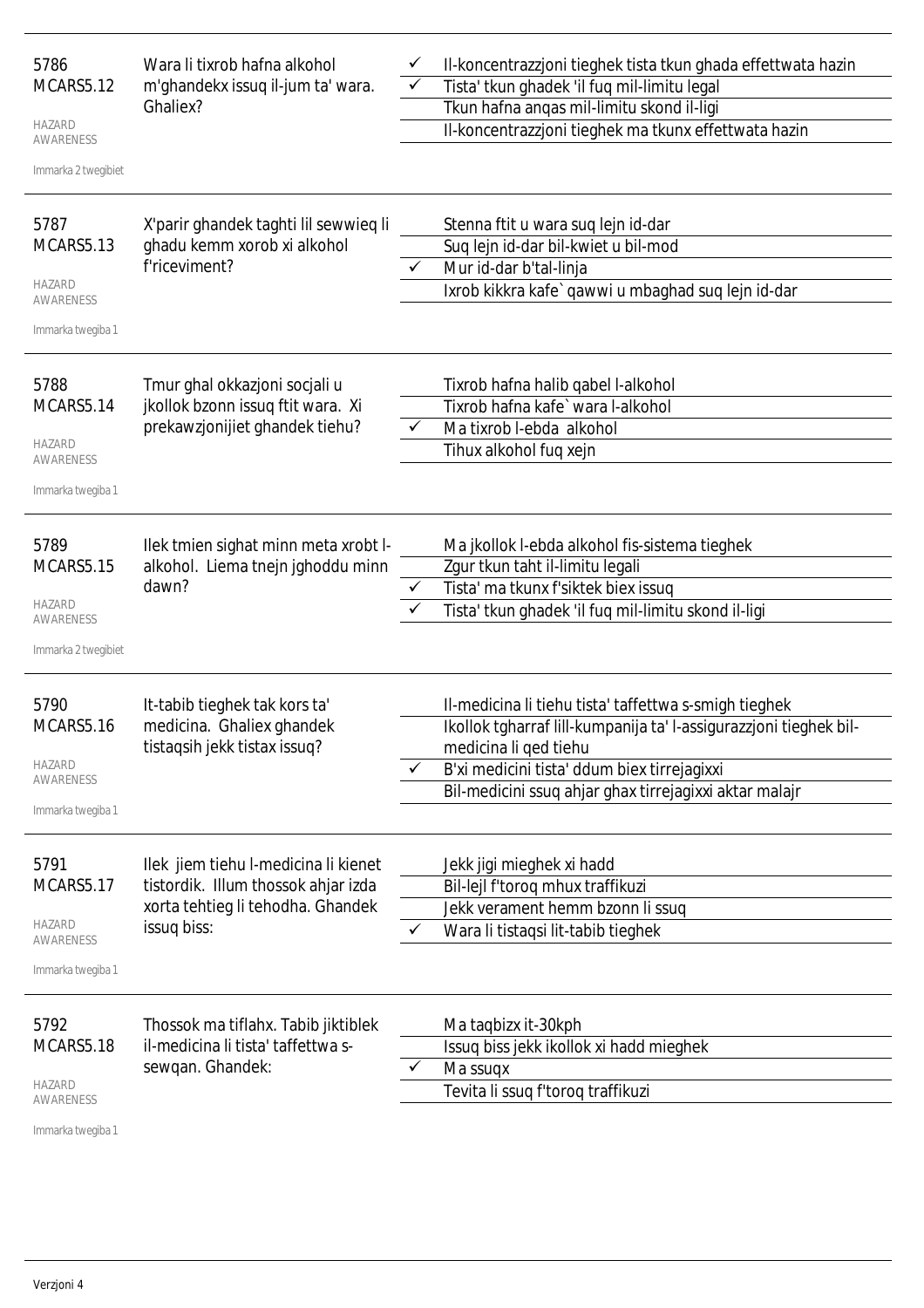| 5793<br>MCARS5.19<br><b>HAZARD</b><br><b>AWARENESS</b><br>Immarka 2 twegibiet<br>5795<br>MCARS5.21<br>HAZARD<br>AWARENESS<br>Immarka twegiba 1 | Meta tkun ma tiflahx, ma thossokx<br>I-istess waqt is-sewqan. IKOLLOK:<br>Qed tiehu medicina li tista'<br>taffettwak kif issuq. X'ghandek<br>taghmel? |                   | Tiehu mieghek il-medicina kollha li ghandek bzonn<br>Tiehu biss dozi izghar ta' kull medicina<br>Ma ssuqx wara li tiehu certi medicini<br>Tkellem lit-tabib tieghek kull darba qabel ma ssuq<br>Tkun medikament f'siktek biex issug<br>Tiehu parir mediku qabel issuq<br>Issuq biss ghal distanzi qosra<br>Issuq biss jekk ikollok mieghek wiehed li ghandu I-licenzja tas-<br>sewqan<br>Issuq biss meta veru jkollok bzonn |
|------------------------------------------------------------------------------------------------------------------------------------------------|-------------------------------------------------------------------------------------------------------------------------------------------------------|-------------------|-----------------------------------------------------------------------------------------------------------------------------------------------------------------------------------------------------------------------------------------------------------------------------------------------------------------------------------------------------------------------------------------------------------------------------|
| 5796<br>MCARS5.22<br><b>HAZARD</b><br>AWARENESS<br>Immarka twegiba 1                                                                           | Jekk thossok ghajjien I-ahjar hu li<br>twaqqaf mill-aktar fis. Sakemm<br>twaqqaf int ghandek:                                                         |                   | Tibqa' tbiddel il-velocita` biex tikkoncentra ahjar<br>Ittaptap bil-mod fuq ir-rota ta' l-istering<br>Taccellera biex tfittex issib post fejn tieqaf<br>Tiftah it-twieqi ghall-arja friska                                                                                                                                                                                                                                  |
| 5797<br>MCARS5.23<br><b>HAZARD</b><br>AWARENESS<br>Immarka twegiba 1                                                                           | Iddum aktar biex tirrejagixxi meta<br>ssuq:                                                                                                           |                   | Fix-xita<br>Bil-ghaggla<br>Fic-cpar<br>Jekk tkun ghajjien                                                                                                                                                                                                                                                                                                                                                                   |
| 5798<br>MCARS5.24<br><b>HAZARD</b><br>AWARENESS<br>Immarka 3 twegibiet                                                                         | Liema TLIETA jistghu jaljenawk<br>meta ssuq?                                                                                                          |                   | Meta tuza mobile phone<br>Meta thares lejn il-mera tal-genb<br>Waqt li tuza l-washers tal-windscreen<br>Waqt li tisma' muzika b'volum gholi<br>Waqt li tara l-mappa tat-triq                                                                                                                                                                                                                                                |
| 5799<br>MCARS5.25<br><b>HAZARD</b><br>AWARENESS<br>Immarka 3 twegibiet                                                                         | Meta toqghod fil-pozizzjoni<br>korretta waqt li ssuq tkun tista':                                                                                     | $\checkmark$<br>✓ | Isserrah idejk fuq il-gear lever<br>Tahkem sewwa r-rota ta' l-istering<br>Tkellem lill-passiggieri kollha li jkollok mieghek<br>Tkun tista' tara sew mill-hqieq<br>Tilhaq il-pedali bla tbatija<br>Isserrah rasek fuq il-head rest                                                                                                                                                                                          |
| 5800<br>MCARS5.26<br><b>HAZARD</b><br>AWARENESS<br>Immarka twegiba 1                                                                           | Johroglok sewwieq minn go triq-<br>sekondarja u jidhol quddiemek.<br>Ikollok twaqqaf f'salt. Int ghandek                                              |                   | Ma taghtix kaz I-izball u tibqa' kalm<br>Taqbzu minnufih<br>Iddoqq il-horn u turih li rrabjajt<br>Itteptep id-dawl u turih li rrabjak                                                                                                                                                                                                                                                                                       |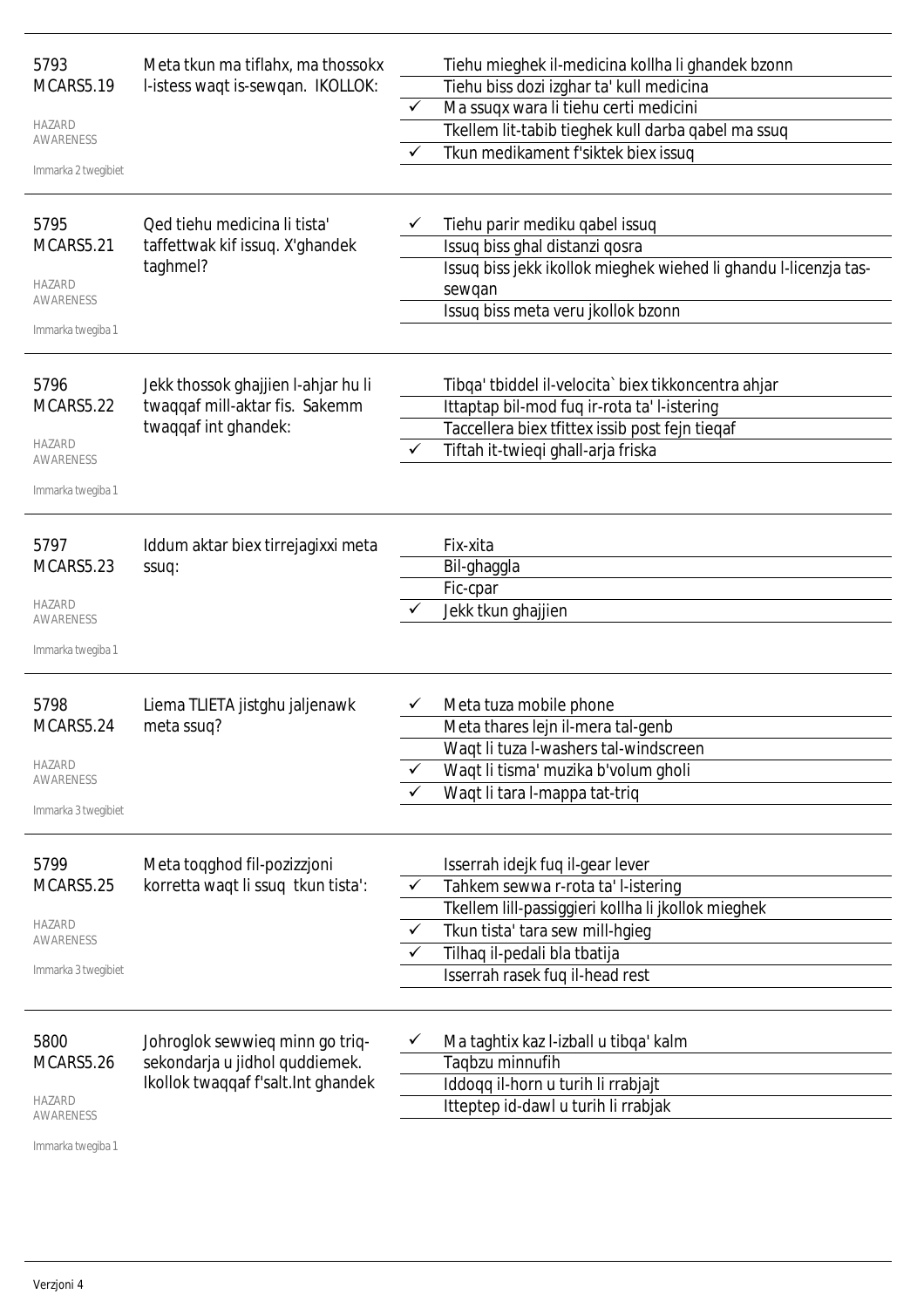| 5801                                   | Johroglok sewwieq u jkollok                                                 |   | Izzomm kalm u ma tirritaljax                                                                   |
|----------------------------------------|-----------------------------------------------------------------------------|---|------------------------------------------------------------------------------------------------|
| MCARS5.27                              | twaqqaf. Int ghandek:                                                       |   | Twaqqaf lis-sewwieq u tispjegalu fejn zbalja                                                   |
|                                        |                                                                             |   | Issuq qribu u ddoqqlu I-horn                                                                   |
| HAZARD<br>AWARENESS                    |                                                                             |   | Taqbzu u ddoqqlu I-horn                                                                        |
| Immarka twegiba 1                      |                                                                             |   |                                                                                                |
| 5802                                   | Sewwieq iehor jaghmel xi haga li                                            |   | Iddogg il-horn                                                                                 |
| MCARS5.28                              | tirritak. Int ghandek:                                                      |   | Itteptep id-dwal diversi drabi                                                                 |
| <b>HAZARD</b>                          |                                                                             |   | Turihom xi thoss                                                                               |
| AWARENESS                              |                                                                             |   | Tipprova ma tirrejagixxix                                                                      |
| Immarka twegiba 1                      |                                                                             |   |                                                                                                |
| 5803                                   | Meta anzjani jsugu, il-kapacita                                             |   | Jaghtu s-sinjali li suppost jaghtu                                                             |
| MCARS5.29                              | tongos xi ftit u MA jkunux jistghu:                                         |   | Jifhmu sinjali tat-traffiku                                                                    |
|                                        |                                                                             | ✓ | Jirrejagixxu malajr hafna                                                                      |
| <b>HAZARD</b><br>AWARENESS             |                                                                             |   | Jiksbu l-polza ta' l-assigurazzjoni                                                            |
| Immarka twegiba 1                      |                                                                             |   |                                                                                                |
| 5804                                   | Hadt triq hazina u tinduna li dhalt                                         |   | Iddur u issuq kontra d-direzzjoni tat-traffiku                                                 |
| MCARS5.30                              | sewwa fi triq b'direzzjoni wahda.                                           |   | Tirriversja barra minn dik it-triq                                                             |
| HAZARD                                 | Int ghandek:                                                                |   | Tkompli sa tmiem it-triq fid-direzzjoni li dhalt fiha                                          |
| AWARENESS                              |                                                                             |   | Tirreversja go dahla ta' garaxx                                                                |
| Immarka twegiba 1                      |                                                                             |   |                                                                                                |
| 5805<br>MCARS5.31                      | X'inhu l-oghla livell ta' alkohol li<br>tippermetti I-ligi li jekk jinqabad |   | Livell ta' alkohol fin-nifs ta' 20 mg/100ml jew livell ta' alkohol<br>fid-demm ta' 60mm/100ml. |
| HAZARD                                 | wiehed ma jkunx jista' jsuq?                                                | ✓ | Livell ta' alkohol fin-nifs ta' 35 mg/100ml jew livell ta' alkohol<br>fid-demm ta' 80mm/100ml. |
| AWARENESS<br>Immarka twegiba 1         |                                                                             |   | Livell ta' alkohol fin-nifs ta' 45 mg/100ml jew livell ta' alkohol<br>fid-demm ta' 90mm/100ml. |
|                                        |                                                                             |   | Livell ta' alkohol fin-nifs ta' 25 mg/100ml jew livell ta' alkohol<br>fid-demm ta' 70mm/100ml. |
|                                        |                                                                             |   |                                                                                                |
| 5806                                   | Qed issuq fi triq fil-kampanja.                                             |   | Sewwieqa biz-zwiemel                                                                           |
| MCARS6.1                               | X'ghandek tistenna riesaq lejk minn                                         |   | Ciklisti                                                                                       |
|                                        | naha TIEGHEK tat-triq?                                                      | ✓ | Nies jimxu                                                                                     |
| <b>VULNERABLE ROAD</b><br><b>USERS</b> |                                                                             |   | Muturi                                                                                         |
| Immarka twegiba 1                      |                                                                             |   |                                                                                                |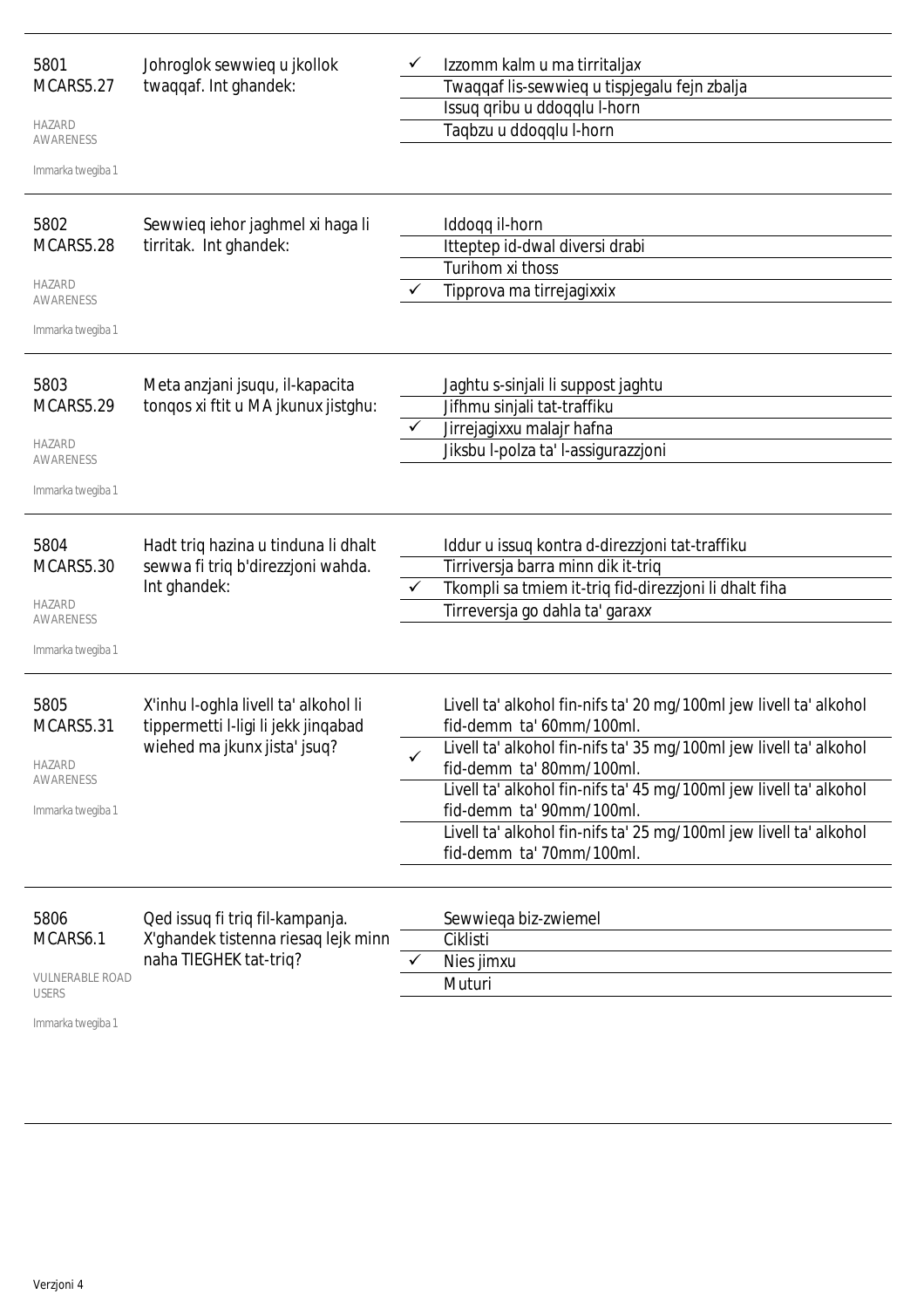#### 5807 MCARS6.2

Liema sinjal jurik li jista' jkun hemm in-nies mexjin fit-triq?

VULNERABLE ROAD USERS

Immarka twegiba 1









| 5809                                   | Oed tikser fuq ix-xellug fi triq fil- | Tixghel id-dwal tal-hazard              |  |
|----------------------------------------|---------------------------------------|-----------------------------------------|--|
| MCARS6.4                               | genb. Xi nies bdew jagsmu t-triq li   | Iddogg il-horn                          |  |
|                                        | diehel fiha. Int ghandek:             | Taghmlilhom sinjal b'idejk              |  |
| <b>VULNERABLE ROAD</b><br><b>USERS</b> |                                       | Tistennihom jagsmu                      |  |
|                                        |                                       |                                         |  |
| Immarka twegiba 1                      |                                       |                                         |  |
|                                        |                                       |                                         |  |
|                                        |                                       |                                         |  |
| 5810                                   | F'junction ged tikser fug ix-xellug.  | Iddogg il-horn u sug                    |  |
| MCARS6.5                               | Xi nies bdew jagsmu t-triq. Int       | Tiegaf u taghmlilhom sinjal biex jagsmu |  |
|                                        | ghandek:                              | Tibqa' ghaddej u thallilhom hafna wisa' |  |
| <b>VULNERABLE ROAD</b><br><b>USERS</b> |                                       | Taghtihom id-dritta                     |  |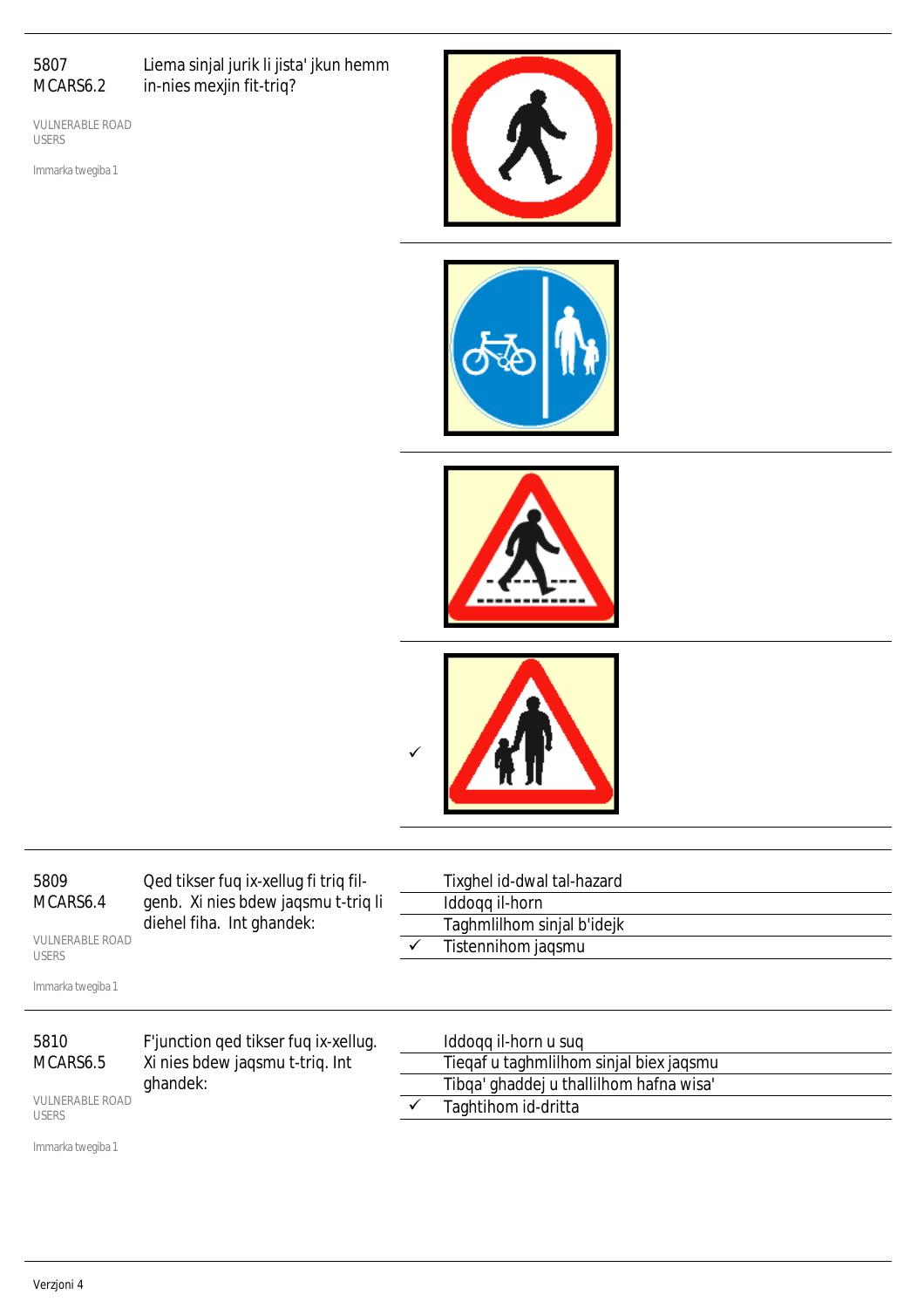| Trid tirriversja fi triq fil-genb. Ma<br>5811<br>tafx jekk minn wara I-karrozza hux<br>MCARS6.6 | $\checkmark$                                                           | Tibqa' ghaddej qiesu ma hemm xejn<br>Tohrog u ticcekkja |                                                                             |
|-------------------------------------------------------------------------------------------------|------------------------------------------------------------------------|---------------------------------------------------------|-----------------------------------------------------------------------------|
|                                                                                                 | gej xi hadd. X'ghandek taghmel?                                        |                                                         | Ticcekkja mill-mirja biss                                                   |
| <b>VULNERABLE ROAD</b><br><b>USERS</b>                                                          |                                                                        |                                                         | Thares mit-tiega ta' wara biss                                              |
|                                                                                                 |                                                                        |                                                         |                                                                             |
| Immarka twegiba 1                                                                               |                                                                        |                                                         |                                                                             |
| 5812                                                                                            | Se tirriversja fi triq fil-genb.                                       |                                                         | Tirriversja qabel ma'l-pedestrian jibda jaqsam                              |
| MCARS6.7                                                                                        | Pedestrian se jagsam minn warajk.                                      | ✓                                                       | Taghti d-dritta lill-pedestrian                                             |
|                                                                                                 | Int ghandek:                                                           |                                                         | Taghmel sinjal b'idejk lill-pedestrian biex jaqsam                          |
| <b>VULNERABLE ROAD</b><br><b>USERS</b>                                                          |                                                                        |                                                         | Taghmel sinjal lill-pedestrian biex jieqaf                                  |
|                                                                                                 |                                                                        |                                                         |                                                                             |
| Immarka twegiba 1                                                                               |                                                                        |                                                         |                                                                             |
| 5813                                                                                            | Min hu l-aktar fil-periklu li ma                                       |                                                         | Ciklisti                                                                    |
| MCARS6.8                                                                                        | tarahx hekk kif ged tirriversja I-                                     |                                                         | Sewwieqa tal-karozzi                                                        |
|                                                                                                 | karozza tieghek?                                                       |                                                         | Sewwieqa tal-mututri                                                        |
| <b>VULNERABLE ROAD</b><br><b>USERS</b>                                                          |                                                                        | ✓                                                       | Tfal                                                                        |
| Immarka tweqiba 1                                                                               |                                                                        |                                                         |                                                                             |
|                                                                                                 |                                                                        |                                                         |                                                                             |
| 5814                                                                                            | Trid tikser fuq il-lemin fi triq fil-                                  |                                                         | Hergin min triq sekondarja                                                  |
| MCARS6.9                                                                                        | genb. Qabel ma tikser ghandek                                          |                                                         | Isuqu warajk hafna                                                          |
|                                                                                                 | ticcekkja ghal sewwiega tal-muturi                                     |                                                         | Qed jaqilghu fuq ix-xellug tieghek                                          |
| <b>VULNERABLE ROAD</b><br><b>USERS</b>                                                          | li jistghu jkunu:                                                      | $\checkmark$                                            | Qed jaqilghu minn fuq il-lemin tieghek                                      |
| Immarka twegiba 1                                                                               |                                                                        |                                                         |                                                                             |
|                                                                                                 |                                                                        |                                                         |                                                                             |
| 5815                                                                                            | Trid tohrog minn junction imma ma                                      |                                                         | Twaqqaf, tohrog u thares fit-triq principali biex ticcekkja                 |
| MCARS6.10                                                                                       | tistax tara x' gej minhabba vetturi                                    |                                                         | Iddogg il-horn u tohrog jekk ma jkollokx risposta                           |
|                                                                                                 | pparkjati. X'ghandek taghmel?                                          |                                                         | Tohrog malajr izda tkun lest biex twaqqaf                                   |
| <b>VULNERABLE ROAD</b><br><b>USERS</b>                                                          |                                                                        |                                                         | Twaqqaf u mbaghad issuq bil-mod 'il quddiem sakemm tkun<br>tista tara sewwa |
| Immarka twegiba 1                                                                               |                                                                        |                                                         |                                                                             |
|                                                                                                 |                                                                        |                                                         |                                                                             |
| 5816                                                                                            | Qieghed fug quddiem ta' kju ta'                                        |                                                         | Biex ticcekkja ghat-traffiku li jkun hiereg                                 |
| MCARS6.11                                                                                       | traffiku tistenna biex tikser fuq il-                                  | ✓                                                       | Biex ticcekkja ghal xi vetturi li jkunu se jaqilghuk                        |
| <b>VULNERABLE ROAD</b>                                                                          | lemin ghal go trig sekondarja.<br>Ghaliex hu mportanti li ticcekkja l- |                                                         | Biex tkun zgur li mhu gej hadd mit- triqsekondarja                          |
| <b>USERS</b>                                                                                    | mera tal-lemin qabel ma tilwi?                                         |                                                         | Biex tara jekk hemmx xi pedestrians se jagsmu                               |
| Immarka twegiba 1                                                                               |                                                                        |                                                         |                                                                             |
|                                                                                                 |                                                                        |                                                         |                                                                             |
| 5817                                                                                            | F'liema tliet postijiet il-parking jista'                              |                                                         | Fejn il-bankina tkun gholja 'l fuq                                          |
| MCARS6.12                                                                                       | johlog xkiel ghal haddiehor?                                           | $\checkmark$                                            | Hdejn jew f'bus stop                                                        |
|                                                                                                 |                                                                        |                                                         | Fejn il-bankina tkun imnizzla ghall-wheelchairs                             |
| <b>VULNERABLE ROAD</b><br><b>USERS</b>                                                          |                                                                        |                                                         | Fug nett ta' telgha                                                         |
| Immarka 3 twegibiet                                                                             |                                                                        |                                                         | F'dahla fit-triq                                                            |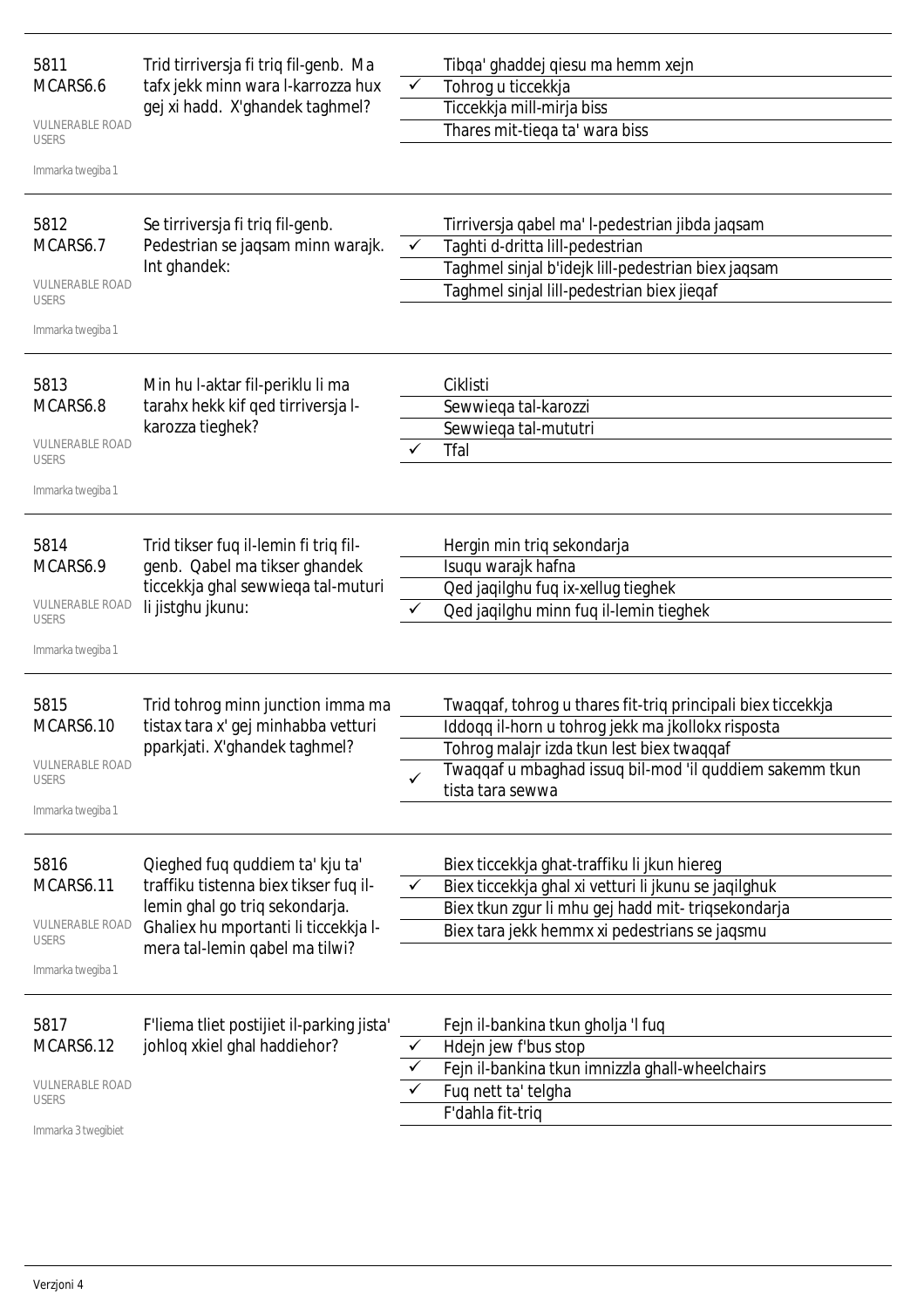| 5818<br>MCARS6.13<br><b>VULNERABLE ROAD</b><br><b>USERS</b><br>Immarka twegiba 1<br>5819<br>MCARS6.14<br><b>VULNERABLE ROAD</b><br><b>USERS</b><br>Immarka 2 twegibiet | X'ghandu jaghmel sewwieq<br>f'pelican crossing meta d-dawl ikun<br>fuq I-ahmar u I-ambra?<br>Waqaft quddiem pelican crossing.<br>Persuna bi bzonnijiet specjali qed<br>taqsam quddiemek bil-mod. Id-<br>dawl issa qaleb fuq l-ahdar. Int<br>ghandek | Isuq<br>Dejjem jistenna ghad-dawl ahdar qabel ma jsuq<br>Icedi Iil kull pedestrian fuq il-crossing<br>Jaghmel sinjal lill-pedestrian biex jagsam<br>Issuq quddiem I-persuna<br>Issuq 'il quddiem bil-mod<br>Thalli I-persuna taqsam<br>$\checkmark$<br>Iddoqq il-horn<br>Tiehu pacenzja<br>Issuq wara I-persuna |
|------------------------------------------------------------------------------------------------------------------------------------------------------------------------|-----------------------------------------------------------------------------------------------------------------------------------------------------------------------------------------------------------------------------------------------------|-----------------------------------------------------------------------------------------------------------------------------------------------------------------------------------------------------------------------------------------------------------------------------------------------------------------|
| 5820<br>MCARS6.15<br><b>VULNERABLE ROAD</b><br><b>USERS</b><br>Immarka twegiba 1                                                                                       | Kif tasal hdejn pelican crossing id-<br>dwal jaqilbu fuq l-ahdar. Nies<br>anzjani ghadhom f'nofs triq. Int<br>ghandek:                                                                                                                              | Itteptpilhom id-dawl fil-kaz li ma jkunux semghuk<br>Tirrejzja I-magna biex tghaggilhom<br>Taghmlilhom sinjal biex jaqsmu kemm jista' jkun malajr<br>Tistenna ghax dawn jiehdu aktar zmien biex jaqsmu                                                                                                          |
| 5821<br>MCARS6.16<br><b>VULNERABLE ROAD</b><br><b>USERS</b><br>Immarka twegiba 1                                                                                       | Hares lejn din I-istampa. X'inhu I-<br>akbar periklu li ghandek toqqhod<br>attent minnhu?                                                                                                                                                           | Il-karozza fuq ix-xellug tista' tkun sejra<br>Is-sewwieq tal-vann tal-gelat jista' johrog<br>II-vann tal-gelat jista' jsuq<br>It-tifel jista' johrog jigri fit-triq                                                                                                                                             |
| 5822<br>MCARS6.17<br><b>VULNERABLE ROAD</b><br><b>USERS</b><br>Immarka twegiba 1                                                                                       | Ghaddej minn quddiem karrozzi<br>pparkjati. Tinduna b'rota ta'<br>bicycle hierga minn bejniethom.<br>X'ghandek taghmel?                                                                                                                             | Tibbrejkja f'daqqa u tteptep id-dawl<br>Tnaqqas il-velocita` u taqhmel sinjal b'idejk lic-ciklista biex<br>jaqsam<br>Taqbzu malajr u ddoqq il-horn<br>Tnaqqas il-velocita` u tlesti biex twaqqaf ghac-ciklista                                                                                                  |
| 5823<br>MCARS6.18<br><b>VULNERABLE ROAD</b><br><b>USERS</b><br>Immarka twegiba 1                                                                                       | Qed issuq quddiem moghdija ta'<br>karrozzi pparkjati. Tinduna b'ballun<br>jaqbez fit-triq quddiemek.<br>X'ghandek taghmel?                                                                                                                          | Twaqqaf u taghmel sinjal b'idejk lit-tfal tan-naha l-ohra biex<br>igibu I-ballun<br>Tkompli ghaddej kif kont u tteptep id-dwal<br>Tnaqqas il-velocita` u tkun lest biex twaqqaf ghat-tfal<br>Tkompli ghaddej kif kont u ddogg il-horn                                                                           |
| 5824<br>MCARS6.19<br><b>VULNERABLE ROAD</b><br><b>USERS</b><br>Immarka twegiba 1                                                                                       | Qed issuq wara karrozza misjuqa<br>minn anzjan. Int ghandek:                                                                                                                                                                                        | Issuq qrib warajh u toqghod attent<br>Itteptep id-dwal u taqbzu<br>Tifhimha li r-rejazzjonijiet tas-sewwieq jistghu ma jkunux zvelti<br>bhal tieghek<br>Tifhimha jekk is-sewwieq isuq hazin                                                                                                                     |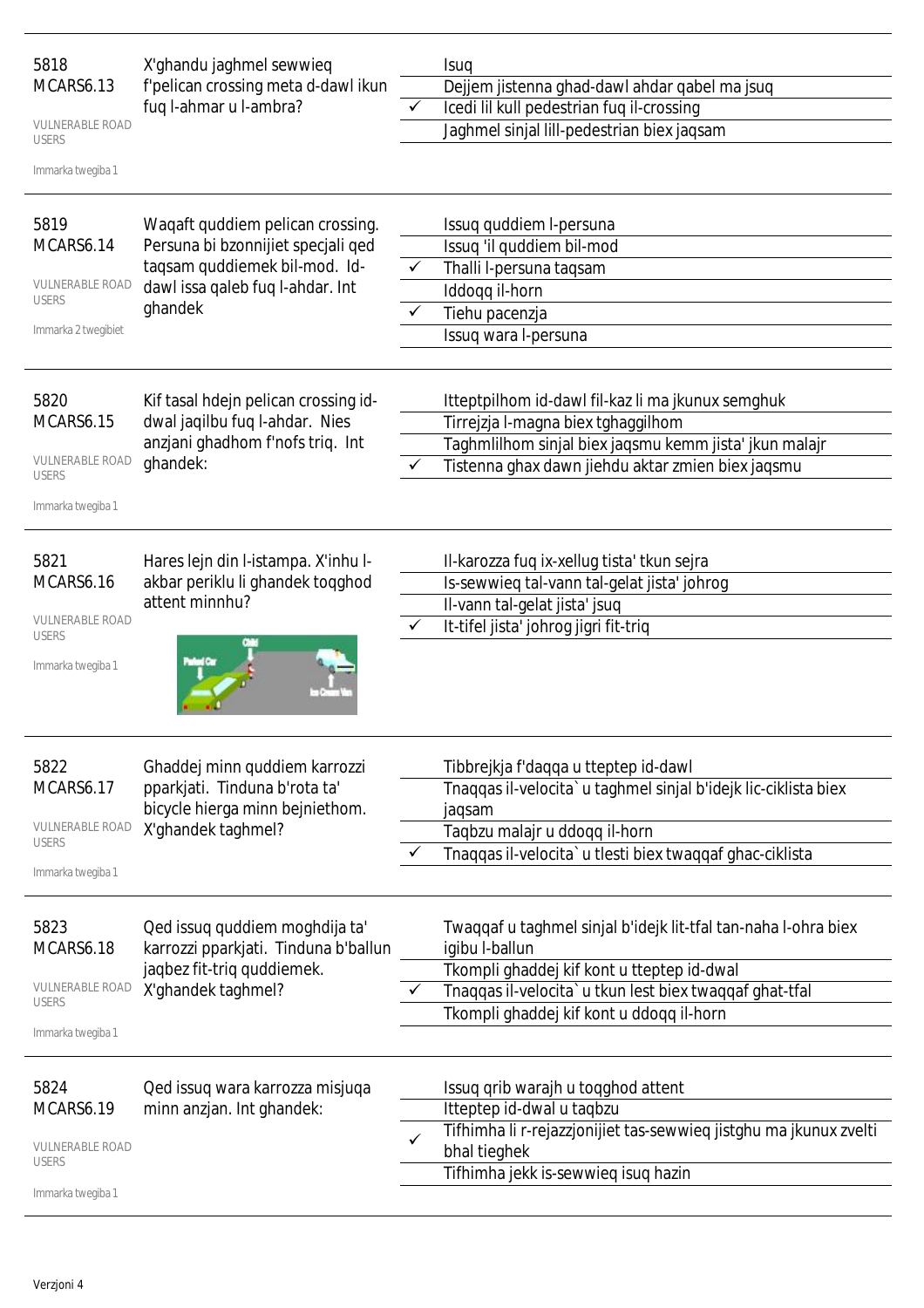#### 5825 MCARS6.20

Liema tabella turik li jista' jkun hemm pedestrians mexjin fit-triq anke jekk m'hemmx bankina?

VULNERABLE ROAD USERS

Immarka twegiba 1









#### 5826 MCARS6.21

Liema tabella tfisser li jista' jkun hemm anzjani jaqsmu t-triq?

VULNERABLE ROAD USERS

Immarka twegiba 1



 $\checkmark$ 







| 5827      | Tara pedestrian b'bastun abjad. |
|-----------|---------------------------------|
| MCARS6.22 | Dan ifisser li dik il-persuna:  |

Anzjana Nieqsa mis-smiegh Ghandha bzonnijiet specjali  $\checkmark$  Nieqsa mid-dawl

VULNERABLE ROAD USERS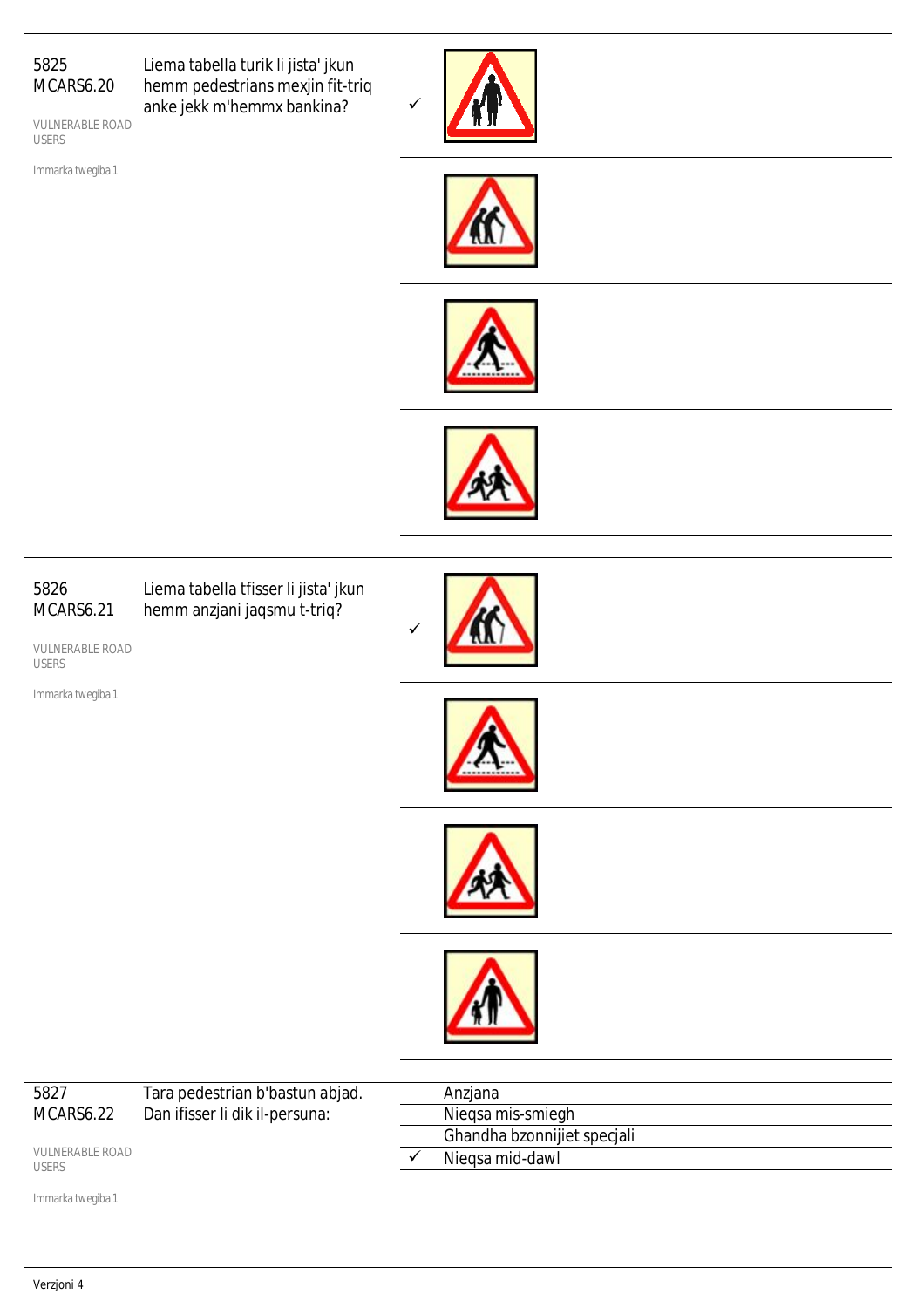| 5828                                   | Riesag lejn zebra crossing. Jistenna                                | Taghmel sinjal lill-persuna biex tistenna                                                                                              |
|----------------------------------------|---------------------------------------------------------------------|----------------------------------------------------------------------------------------------------------------------------------------|
| MCARS6.23                              | biex jagsam hemm persuna                                            | Taghmel sinjal lill-persuna biex taqsam                                                                                                |
|                                        | f'wheelchair. Int ghandek:                                          | Tkompli ghaddej                                                                                                                        |
| <b>VULNERABLE ROAD</b><br><b>USERS</b> |                                                                     | Tkun lest biex twaqqaf                                                                                                                 |
| Immarka twegiba 1                      |                                                                     |                                                                                                                                        |
| 5829                                   | X'ghandek taghmel meta anzjani                                      | Iddoqq il-horn fil-kaz li jkunu neqsin mis-smigh                                                                                       |
| MCARS6.24                              | qed jaqsmu t-triq?                                                  | Tiehu pacenzja u thallihom jaqsmu bil-pass taghhom                                                                                     |
| <b>VULNERABLE ROAD</b>                 |                                                                     | Tirrejzja I-magna biex turihom li qed tistenniehom                                                                                     |
| <b>USERS</b>                           |                                                                     | Taghmlilhom sinjal biex turihom li int rajthom                                                                                         |
| Immarka twegiba 1                      |                                                                     |                                                                                                                                        |
| 5830                                   | Qed issuq wara sewwieq ta' mutur                                    | Twaqqaf u turihom b'idejk in-naha l-ohra tat-triq                                                                                      |
| MCARS6.25                              | fi triq mhux lixxa. Int ghandek:                                    | Taccellera biex taqbizhom malajr                                                                                                       |
| <b>VULNERABLE ROAD</b>                 |                                                                     | Tippretendi li jistennew lilek tghaddi                                                                                                 |
| <b>USERS</b>                           |                                                                     | Toqghod attent ghax jistghu jikkalkolaw hazin il-velocita`<br>tieghek                                                                  |
| Immarka twegiba 1                      |                                                                     |                                                                                                                                        |
| 5831<br>MCARS6.26                      | Qed issuq wara sewwieq ta mutur<br>fi triq mhux lixxa. Int ghandek: | Taghtih l-istess wisa' bhas-soltu ghax il-wicc tat-triq ma<br>jaffettwahhomx lis-sewwieqa tal-mututri                                  |
| <b>VULNERABLE ROAD</b>                 |                                                                     | Taqbzu mal-ewwel                                                                                                                       |
| <b>USERS</b>                           |                                                                     | Taghtih hafna wisa' fil-kaz li jserrep biex jevita l-hofor fit-triq<br>Ma thallix hafna wisa' biex tkun zgur li jista' jarak fil-mirja |
| Immarka twegiba 1                      |                                                                     | tieghu                                                                                                                                 |
|                                        |                                                                     |                                                                                                                                        |
| 5832                                   | QATT m'ghandek tipprova taqla'                                      | Ezatt qabel ma ddur fuq ix-xellug                                                                                                      |
| MCARS6.27                              | ciklista                                                            | F'karreggjata doppja                                                                                                                   |
|                                        |                                                                     | Fi triq b'direzzjoni wahda                                                                                                             |
| <b>VULNERABLE ROAD</b><br><b>USERS</b> |                                                                     | Ezatt gabel ma ddur fuq il-lemin                                                                                                       |
| Immarka twegiba 1                      |                                                                     |                                                                                                                                        |
| 5833                                   | Qed issuq wara ciklista. Trid tikser                                | Iddur mac-ciklista fil-junction                                                                                                        |
| MCARS6.28                              | fuq ix-xellug ftit 'il quddiem. Int<br>ghandek:                     | Issuq ma' genb ic-ciklista u toqghod mieghu sa wara l-ghaqda<br>tat-torog                                                              |
| <b>VULNERABLE ROAD</b><br><b>USERS</b> |                                                                     | Izzomm lura sakemm ic-ciklista jkun ghadda l-ghaqda tat-<br>torog                                                                      |
| Immarka twegiba 1                      |                                                                     | Taqbez lic-ciklista qabel I-junction                                                                                                   |
|                                        |                                                                     |                                                                                                                                        |
| 5834                                   | Riesaq lejn roundabout. Ciklista                                    | Taghmel sinjal lic-ciklista biex jaqsam                                                                                                |
| MCARS6.29                              | qed jaghmillek sinjal li se jikser fuq                              | Twissih billi ddoqqlu il-horn                                                                                                          |
|                                        | il-lemin. X'ghandek taghmel?                                        | Taqla' fuq il-lemin tieghu                                                                                                             |
| <b>VULNERABLE ROAD</b><br><b>USERS</b> |                                                                     | Taghti lic-ciklista hafna wisa'                                                                                                        |
|                                        |                                                                     |                                                                                                                                        |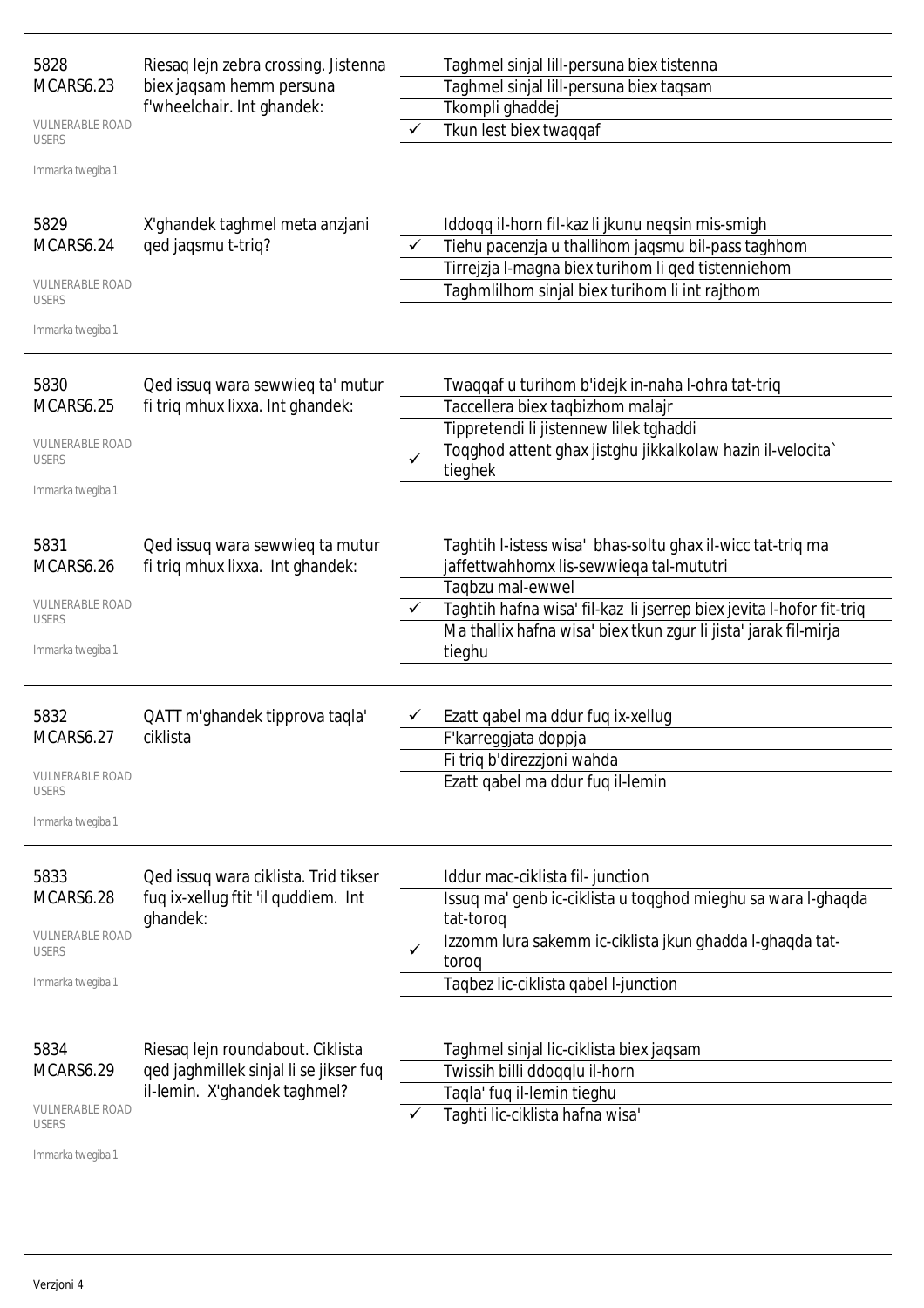| 5835                                   | Qed issuq wara tlett ciklisti. Jigu                                 |              | Dritt 'il quddiem                                                                                 |
|----------------------------------------|---------------------------------------------------------------------|--------------|---------------------------------------------------------------------------------------------------|
| MCARS6.30                              | hdejn roundabout fil-lane tax-<br>xellug. F'liema naha tahseb li se |              | Lemin                                                                                             |
|                                        |                                                                     |              | Kull naha                                                                                         |
| <b>VULNERABLE ROAD</b><br><b>USERS</b> | jmorru?                                                             |              | Xellug                                                                                            |
| Immarka twegiba 1                      |                                                                     |              |                                                                                                   |
| 5836                                   | Riesag lejn roundabout u tara                                       |              | Ic-ciklista jahseb Ii I-Kodici ghat-Traffiku ma jghoddx ghar-roti                                 |
| MCARS6.31                              | ciklista jaghmel sinjal ghall-lemin.                                |              | Ic-ciklista se jdur fuq ix-xellug minnflok                                                        |
| <b>VULNERABLE ROAD</b><br><b>USERS</b> | Ghaliex ic-ciklista qieghed fuq ix-<br>xellug?                      | ✓            | Ghax hija triq iqsar ghac- ciklista<br>Ic-ciklista huwa aktar kajman (slow) u aktar jista' jkorri |
| Immarka twegiba 1                      |                                                                     |              |                                                                                                   |
| 5837                                   | Meta tkun qed taqbez ciklista                                       |              | Ic-ciklista jista' jkollu jdur fuq il-lemin                                                       |
| MCARS6.32                              | ghandek thallilu l-istess wisa' li                                  |              | Ic-ciklista jista' jinzel minn fuq ir-rota                                                        |
|                                        | thalli ghal-karrozza. X'inhi l-aktar                                |              | Ic-ciklista jista' jibdel il-lanes                                                                |
| <b>VULNERABLE ROAD</b><br><b>USERS</b> | raquni importanti?                                                  |              | Ic-ciklista jista' jserrep                                                                        |
| Immarka twegiba 1                      |                                                                     |              |                                                                                                   |
| 5838                                   | Lil liema TNEJN ghandek thalli izjed                                |              | Vetturi li jnaddfu t-toroq                                                                        |
| MCARS6.33                              | wisa' meta taqla'?                                                  |              | Muturi                                                                                            |
| <b>VULNERABLE ROAD</b>                 |                                                                     |              | <b>Tractors</b>                                                                                   |
| <b>USERS</b>                           |                                                                     |              | Roti                                                                                              |
| Immarka 2 twegibiet                    |                                                                     |              |                                                                                                   |
| 5839<br>MCARS6.34                      | Ghaliex ghandek thalli izjed wisa'<br>meta taqla' sewwieq ta' mutur |              | Is-sewwieg jista' jkun gieghed isug b'velocita` aktar minn<br>normal                              |
|                                        | f'gurnata bir-rih?                                                  |              | Is-sewwieq jista' jigi mbuttat ghal quddiemek                                                     |
| <b>VULNERABLE ROAD</b><br><b>USERS</b> |                                                                     |              | Is-sewwieq jista' jieqaf f'daqqa                                                                  |
| Immarka twegiba 1                      |                                                                     |              | Is-sewwieg jista' jdur f'daqqa biex jiskansa r-rih                                                |
|                                        |                                                                     |              |                                                                                                   |
| 5840                                   | Liema tip ta' vettura tintlagat I-                                  |              | <b>Bowser</b>                                                                                     |
| MCARS6.35                              | aktar b'irjieh qawwija?                                             |              | Mutur                                                                                             |
|                                        |                                                                     |              | Karrozza                                                                                          |
| <b>VULNERABLE ROAD</b><br><b>USERS</b> |                                                                     |              | Tractor                                                                                           |
| Immarka twegiba 1                      |                                                                     |              |                                                                                                   |
| 5841                                   | Ghaliex ghandek toqghod attent I-                                   |              | Jistghu ma jarawkx iddur                                                                          |
| MCARS6.36                              | aktar ghas-sewwieqa tal-muturi u                                    |              | Jistghu jnaqqsu l-velocita` biex ihalluk iddur                                                    |
| <b>VULNERABLE ROAD</b>                 | ciklisti fil-junctions?                                             | $\checkmark$ | Aktar difficli li tilmahhom                                                                       |
| <b>USERS</b>                           |                                                                     |              | Jistghu jkunu jridu jiksru ghal go trig sekondarja                                                |
| Immarka 1                              |                                                                     |              |                                                                                                   |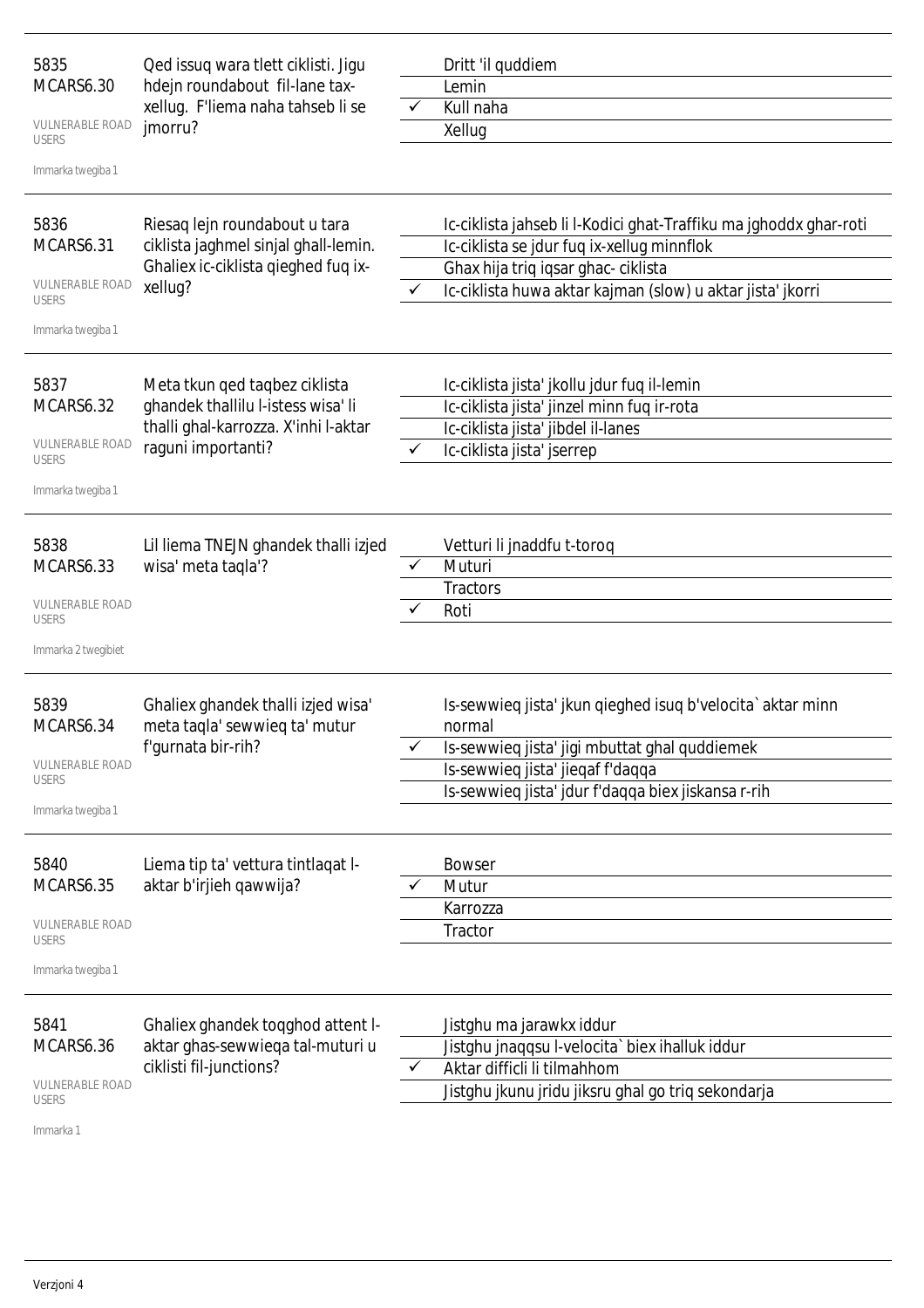| 5842                                   | Qed tistenna biex tohrog minn triq                                  |              | II-muturi ghandhom id-dritta                                                                        |
|----------------------------------------|---------------------------------------------------------------------|--------------|-----------------------------------------------------------------------------------------------------|
| MCARS6.37                              | fil-genb. Ghaliex ghandek toqghod<br>attent hafna ghall-muturi?     | $\checkmark$ | Patrols tal-pulizija normalment juzaw il-muturi<br>Il-mututri huma izghar u difficli biex tilmahhom |
| <b>VULNERABLE ROAD</b><br><b>USERS</b> |                                                                     |              | II-muturi normalment huma aktar veloci                                                              |
| Immarka twegiba 1                      |                                                                     |              |                                                                                                     |
| 5843                                   | Fejn ghandek toqghod attent I-                                      |              | F'toroq b'direzzjoni wahda                                                                          |
| MCARS6.38                              | aktar ghall sewwiega tal-muturi u                                   |              | Fejn jinghaqdu t-toroq (F'junctions)                                                                |
|                                        | ciklisti?                                                           |              | F'zebra crossings                                                                                   |
| <b>VULNERABLE ROAD</b><br><b>USERS</b> |                                                                     |              | F'karreggjati doppji                                                                                |
| Immarka twegiba 1                      |                                                                     |              |                                                                                                     |
| 5844                                   | Fid-dawl tal-jum riesaq sewwieq ta                                  |              | Sabiex is-sewwieq jista' jidher ahjar                                                               |
| MCARS6.39                              | mutur bid-dawl baxxut. Ghaliex?                                     |              | Is-sewwieq qieghed jaghmillek sinjal biex int tkompli ghaddej                                       |
|                                        |                                                                     |              | Sabiex is-sewwieg jara aktar                                                                        |
| <b>VULNERABLE ROAD</b><br><b>USERS</b> |                                                                     |              | Biex ma jhallix il-batterija ticcargja aktar milli suppost                                          |
| Immarka twegiba 1                      |                                                                     |              |                                                                                                     |
|                                        |                                                                     |              |                                                                                                     |
| 5847                                   | Qed issuq wara rota bil-mutur                                       |              | Iddoqq il-horn bhala twissija u ssuq quddiem il-moped                                               |
| MCARS6.42                              | (moped), jew mutur zghir. Wasalt                                    |              | Tigbed ghal mal-genb il-moped u togghod incim mieghu ezatt                                          |
|                                        | biex tikser fuq ix-xellug. Int                                      |              | sa qabel il-junction                                                                                |
| <b>VULNERABLE ROAD</b><br><b>USERS</b> | ghandek:                                                            |              | Taqbez il-moped qabel il-junction                                                                   |
|                                        |                                                                     |              | Toqqhod warajh sakemm il-moped ikun ghadda l-junction                                               |
| Immarka twegiba 1                      |                                                                     |              |                                                                                                     |
| 5848<br>MCARS6.43                      | Sewwieqa tal-muturi hafna drabi<br>jharsu minn fuq spallithom il-   |              | Meta jxaqilbu rashom jghinhom izommu l-bilanc hekk kif<br>iduru                                     |
|                                        | leminija qabel ma jiksru fuq il-                                    |              | II-muturi m'ghandhomx mirja                                                                         |
| <b>VULNERABLE ROAD</b><br><b>USERS</b> | lemin. Dan ghaliex                                                  |              | Ikollhom bzonn jisimghu t-traffiku li gej minn warajhom                                             |
| Immarka twegiba 1                      |                                                                     |              | Ghandhom bzonn jiccekkjaw ghat-traffiku fil-blind area (parti li<br>ma tidhirx fil-mera)            |
|                                        |                                                                     |              |                                                                                                     |
| 5849                                   | Fil-junctions liema minn dawn I-                                    |              | Sewwiega tal-muturi                                                                                 |
| MCARS6.44                              | aktar li jkunu fil-periklu?                                         |              | Ciklisti                                                                                            |
|                                        |                                                                     |              | Sewwieqa tat-trakkijiet                                                                             |
| <b>VULNERABLE ROAD</b><br><b>USERS</b> |                                                                     |              | Sewwiega tal-karozzi                                                                                |
|                                        |                                                                     |              | Nies jimxu                                                                                          |
| Immarka 3 twegibiet                    |                                                                     |              |                                                                                                     |
|                                        |                                                                     |              |                                                                                                     |
| 5850<br>MCARS6.45                      | Liema vetturi huma I-aktar difficli<br>biex tarhom meta tohrog minn |              | Muturi<br>Karozzi                                                                                   |
|                                        | junction ghal go kju tat-traffiku?                                  |              | Vannijiet tal-halib                                                                                 |
| <b>VULNERABLE ROAD</b>                 |                                                                     |              | <b>Tractors</b>                                                                                     |
| <b>USERS</b>                           |                                                                     |              |                                                                                                     |
| Immarka twegiba 1                      |                                                                     |              |                                                                                                     |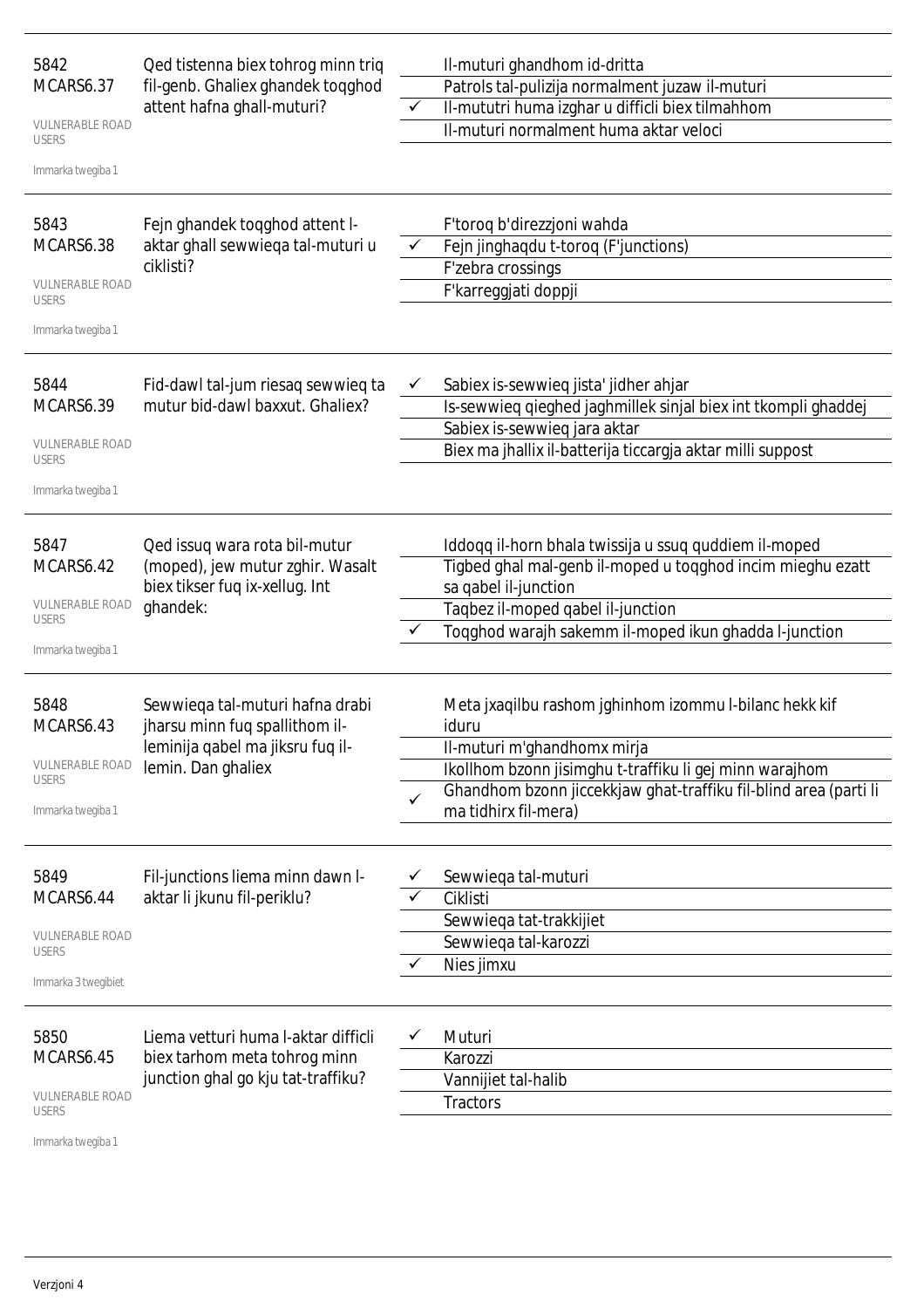| 5851                                   | Trid tikser lejn il-lemin minn trig                                   |              | Tiegaf u ttella' I-handbrake                                        |
|----------------------------------------|-----------------------------------------------------------------------|--------------|---------------------------------------------------------------------|
| MCARS6.46                              | principali ghal go wahda                                              |              | Titfaghha fuq il-first ger                                          |
|                                        | sekondarja. Ezatt qabel ma tidhol                                     | $\checkmark$ | Ticcekkja ghat-traffiku li jkun se jagilghek minn fug il-lemin      |
| <b>VULNERABLE ROAD</b><br><b>USERS</b> | int ghandek:                                                          |              | Thassar is-sinjal biex iddur fug il-lemin                           |
| Immarka twegiba 1                      |                                                                       |              |                                                                     |
| 5852                                   | Liema minn dawn il-perikli l-aktar li                                 | $\checkmark$ | Jghaddu vicin minn mieghek                                          |
| MCARS6.47                              | jidhlu fihom is-sewwieqa tal-muturi                                   |              | Isuqu bil-fanal taghhom baxxut                                      |
| <b>VULNERABLE ROAD</b>                 | fi kjuwijiet ta' traffiku?                                            |              | Li jsuqu f'filliera wahda                                           |
| <b>USERS</b>                           |                                                                       |              | Iserrpu bejn il-lanes<br>Jidhlu ezatt quddiemek                     |
| Immarka 3 twegibiet                    |                                                                       |              |                                                                     |
|                                        |                                                                       |              |                                                                     |
| 5853                                   | Qieghed issuq u quddiemek hemm                                        |              | Ghaddejja bil-mod                                                   |
| MCARS6.48                              | vettura b'dawl fuq is-saqaf jixghel                                   |              | Hija patrol biex jaqsmu ghall-iskola                                |
|                                        | ambra. Dan ifisser li din il-vettura:                                 |              | Hija ta' tabib                                                      |
| <b>VULNERABLE ROAD</b><br><b>USERS</b> |                                                                       |              | Tkun waqfet bil-hsara                                               |
|                                        |                                                                       |              |                                                                     |
| Immarka twegiba 1                      |                                                                       |              |                                                                     |
|                                        |                                                                       |              |                                                                     |
| 5854<br>MCARS6.49                      | Qieghed issuq fi kju ta' traffiku<br>ghaddej bil-mod. Qabel ma tibdel |              | Taqleb fuq il-first ger                                             |
|                                        | il-lane int ghandek:                                                  |              | Taghmel sinjal b'idejk li se tnaqqas il-velocita`<br>Iddogg il-horn |
| <b>VULNERABLE ROAD</b>                 |                                                                       |              | Tara jkunx hemm xi sewwieqa tal-muturi jserrpu bejn it-             |
| <b>USERS</b>                           |                                                                       |              | traffiku                                                            |
| Immarka twegiba 1                      |                                                                       |              |                                                                     |
|                                        |                                                                       |              |                                                                     |
| 5855                                   | Sewwieqa ta' mutur jinsab korrut u                                    |              | Tnehhilu I-gakketta tal-gild                                        |
| MCARS6.50                              | mitluf minn sensih fit-trig. Int                                      |              | Tnehhi 'l persuna mit-triq                                          |
| <b>VULNERABLE ROAD</b>                 | ghandek                                                               |              | Tnehhilu I-crash helmet                                             |
| <b>USERS</b>                           |                                                                       |              | Iggiblu ghajnuna medika                                             |
| Immarka twegiba 1                      |                                                                       |              |                                                                     |
| 5856                                   | Qieghed issuq f'belt. Hemm                                            |              | Ix-xarabank tista' tibqa wieqfa                                     |
| MCARS6.51                              | xarabank fuq il-bus stop tan-naha l-                                  |              | Ix-xarabank tista' ssuq f'daqqa                                     |
|                                        | ohra tat-triq. Ghaliex ghandek                                        |              | Ix-xarabank tista' tkun bil-hsara                                   |
| <b>VULNERABLE ROAD</b><br><b>USERS</b> | togghod attent?                                                       |              | Pedestrians jistghu jghaddu minn wara x-xarabank                    |
| Immarka twegiba 1                      |                                                                       |              |                                                                     |
|                                        |                                                                       |              |                                                                     |
| 5857                                   | Kif ghandek taqla' sewwieqa taz-                                      |              | Iddoqq il-horn darba sabiex twissihom                               |
| MCARS6.52                              | zwiemel?                                                              |              | Il-velocita` mhix importanti, izda hallilhom hafna wisa'            |
|                                        |                                                                       |              | Issuq hdejhom u taqbizhom kemm jista' jkun malajr                   |
| <b>VULNERABLE ROAD</b><br><b>USERS</b> |                                                                       |              | Issuq bil-mod u thallilhom hafna wisa'                              |
| Immarka twegiba 1                      |                                                                       |              |                                                                     |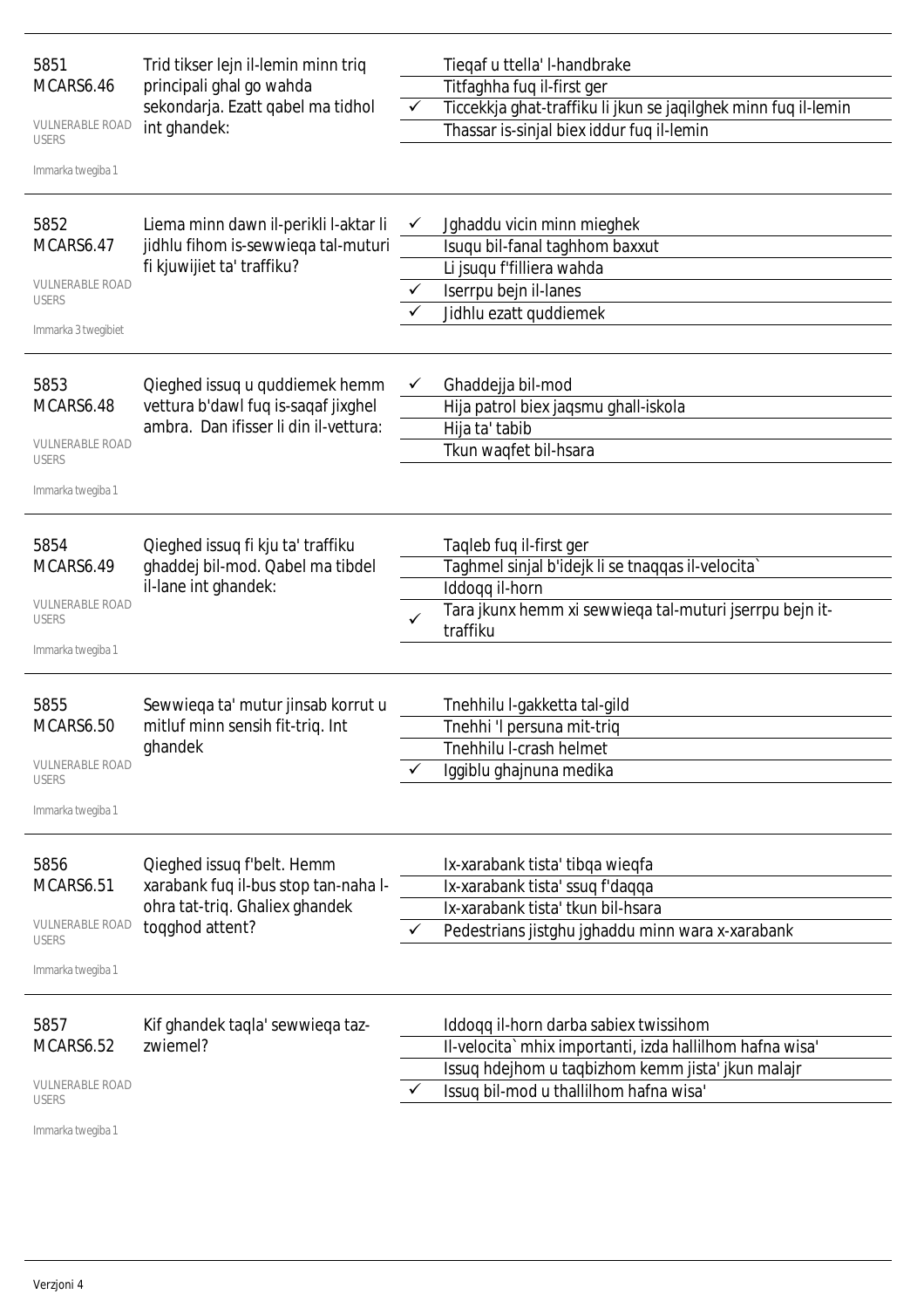| 5858<br>MCARS6.53<br>VULNERABLE ROAD<br><b>USERS</b><br>Immarka twegiba 1          | Tinduna b'rikkieba biz-zwiemel<br>quddiemek. X'ghandek taghmel L-<br>EWWEL?                                                                                     | $\checkmark$ | Taghmel sinjal li se ddur fuq il-lemin<br>Tkun lest biex tnaqqas il-velocita`<br>Taccellera u ddur madwarhom<br>Tohrog ghan-nofs it-triq                       |
|------------------------------------------------------------------------------------|-----------------------------------------------------------------------------------------------------------------------------------------------------------------|--------------|----------------------------------------------------------------------------------------------------------------------------------------------------------------|
| 5859<br>MCARS6.54<br><b>VULNERABLE ROAD</b><br><b>USERS</b><br>Immarka twegiba 1   | Qed issuq fi triq dejqa fil-kampanja.<br>Fejn issibha l-aktar difficli biex tara<br>sewwieqa taz-zwiemel quddiemek?                                             | ✓            | F'liwjiet fuq ix-xellug<br>F'liwjiet fuq il-lemin<br>Meta tkun tiela' telgha<br>Meta tkun niezel                                                               |
| 5860<br>MCARS6.55<br><b>VULNERABLE ROAD</b><br><b>USERS</b><br>Immarka twegiba 1   | Sewwieq ta' ziemel qieghed fil-lane<br>tax-xellug riesaq lejn roundabout.<br>Is-sewwieq ta' warajh ghandu<br>jistenna li:                                       | ✓            | Imur dritt 'il quddiem<br>Idur fuq ix-xellug<br>Idur fuq il-lemin<br>Imur f'kull direzzjoni                                                                    |
| 5861<br>MCARS6.56<br><b>VULNERABLE ROAD</b><br><b>USERS</b><br>Immarka 2 twegibiet | Riesag lejn roundabout. Hemm iz-<br>zwiemel quddiemek. Int ghandek :                                                                                            | $\checkmark$ | Iddoqq il-horn biex twissihom<br>Thallilhom hafna wisa'<br>Taccellera malajr kemm jista' jkun<br>Tqishom bhallikieku kienu vettura ohra<br>Tlesti biex twaqqaf |
| 5862<br>MCARS6.57<br><b>VULNERABLE ROAD</b><br><b>USERS</b><br>Immarka twegiba 1   | Tara xi sewwieqa taz-zwiemel hekk<br>kif tersaq lejn roundabout. Qeghdin<br>jaghmlu sinjal li se jduru mal-lemin<br>imma qeghdin fuq ix-xellug. Int<br>ghandek: |              | Tidhol quddiemhom<br>Izzomm qribhom<br>Tibqa' ghaddej normali<br>Izzomm hafna lura                                                                             |
| 5863<br>MCARS6.58<br><b>VULNERABLE ROAD</b><br><b>USERS</b><br>Immarka twegiba 1   | Min L-IZJED jikkawza il-parti l-kbira<br>ta' l-incidenti fit-triq?                                                                                              | ✓            | Hsara mekkanika<br>Zball tas-sewwieq<br>Kundizzjonijiet tat-triq<br>It-temp                                                                                    |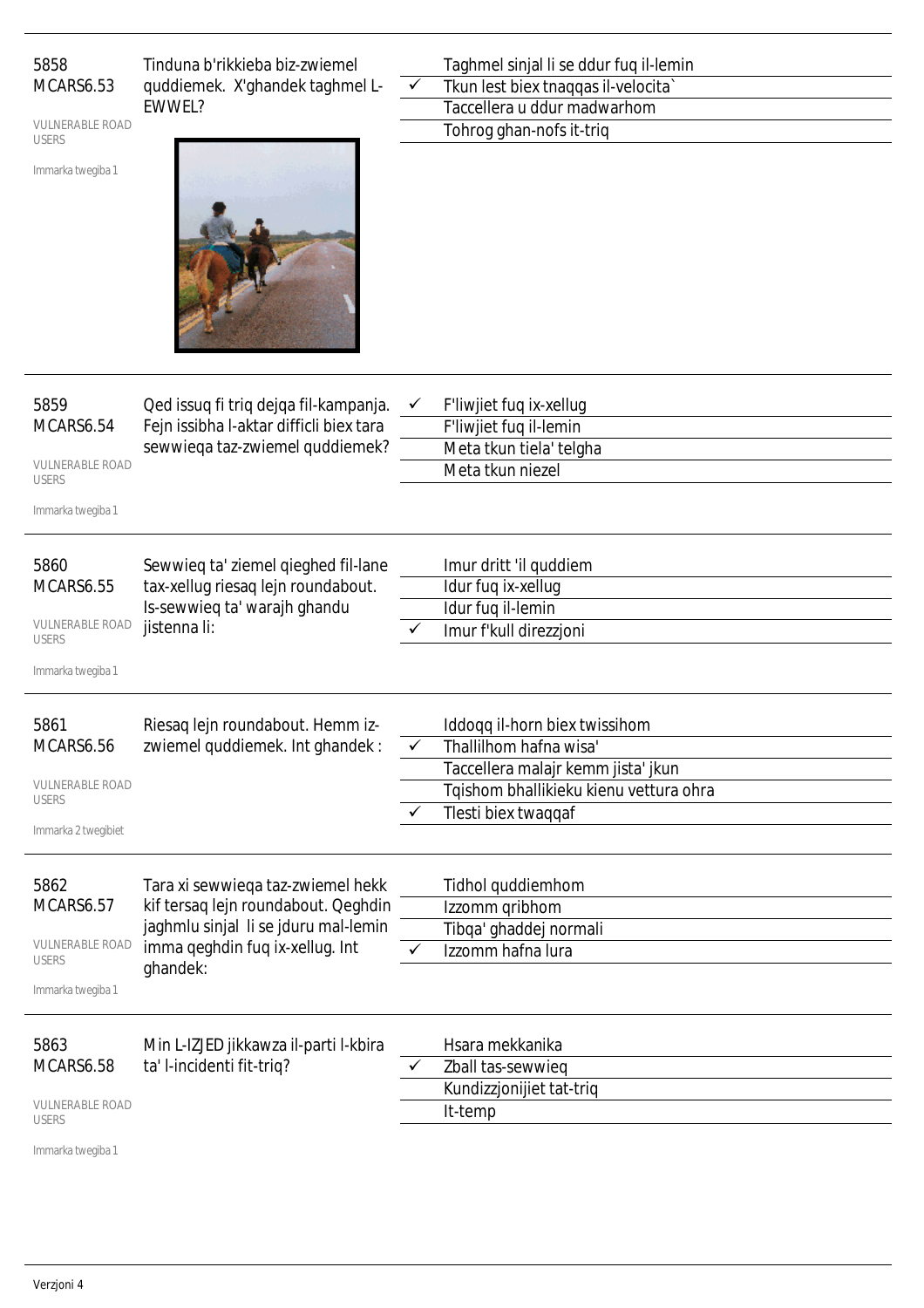| 5864                                   | Tahbat meta tkun qed issuq.                            |              | Issejjah il-kumpanija ta' l-assigurazzjoni                                        |
|----------------------------------------|--------------------------------------------------------|--------------|-----------------------------------------------------------------------------------|
| MCARS6.59                              | X'ghandek taghmel I-ewwel?                             |              | Issejjah is-servizzi ta' l-emergenza                                              |
| <b>VULNERABLE ROAD</b>                 |                                                        |              | Twaqqaf fejn sar I-incident                                                       |
| <b>USERS</b>                           |                                                        |              | Twaqqaf biss jekk korra xi hadd                                                   |
| Immarka twegiba 1                      |                                                        |              |                                                                                   |
| 5865                                   | Liema grupp ta' etajiet l-aktar li                     |              | Minn 46 sa 55 sena                                                                |
| MCARS6.60                              | jkun involut f'incidenti tat-traffiku?                 |              | Minn 55 sena 'I fuq                                                               |
|                                        |                                                        |              | Minn 36 sa 45 sena                                                                |
| <b>VULNERABLE ROAD</b><br><b>USERS</b> |                                                        |              | Mit-18 sal-25 sena                                                                |
|                                        |                                                        |              |                                                                                   |
| Immarka twegiba 1                      |                                                        |              |                                                                                   |
| 5866                                   | Qed issuq wara sewwieq li qed                          |              | Tiehu pacenzja ghax tistenna li jaghmel xi zball                                  |
| MCARS6.61                              | jitghallem u li tiqaflu l-karozza f                    |              | Taqbzu minnufih u tibqa' sejjer                                                   |
|                                        | JUNCTION. Int ghandek:                                 |              | Tibda tirrejzja l-magna jekk jiehu hafna zmien biex jerga'                        |
| <b>VULNERABLE ROAD</b><br><b>USERS</b> |                                                        |              | jistartja                                                                         |
|                                        |                                                        |              | Issuq qrib warajh u tteptiplu d-dawl                                              |
| Immarka tweqiba 1                      |                                                        |              |                                                                                   |
|                                        |                                                        |              |                                                                                   |
| 5867<br>MCARS6.62                      | Habib irid jghallmek issuq il-<br>karozza. Dan ghandu: | ✓            | Ikollu 'I fuq minn 25 sena u jkollu licenzja shiha ghal ta' l-anqas<br>hames snin |
|                                        |                                                        |              | kollu aktar minn 21 sena u jkollu licenzja shiha ghal ta' l-anqas                 |
| <b>VULNERABLE ROAD</b>                 |                                                        |              | tliet snin                                                                        |
| <b>USERS</b>                           |                                                        |              | Ikollu aktar minn 18-il sena u jkun assigurat fully                               |
| Immarka twegiba 1                      |                                                        |              | comprehensive                                                                     |
|                                        |                                                        |              | Ikollu aktar minn 18-il sena u jkollu certifikat avvanzat ta'                     |
|                                        |                                                        |              | sewwieg                                                                           |
|                                        |                                                        |              |                                                                                   |
| 5868                                   | II-vettura tieghek ittajjar pedestrian                 |              | X'aktarx jibqa' haj                                                               |
| MCARS6.63                              | meta tkun issuq b'60 kph. Il-                          |              | Zgur jibqa' haj                                                                   |
|                                        | pedestrian:                                            |              | X'aktarx imut                                                                     |
| <b>VULNERABLE ROAD</b>                 |                                                        |              | Zgur imut                                                                         |
| <b>USERS</b>                           |                                                        |              |                                                                                   |
| Immarka twegiba 1                      |                                                        |              |                                                                                   |
|                                        |                                                        |              |                                                                                   |
| 5869                                   | Bil-lejl tghammxek karrozza minn                       | $\checkmark$ | Iddawwar il-mera tieghek biex ma tghammxekx                                       |
| MCARS6.64                              | warajk. Int ghandek:                                   |              | Tixghel u titfi d-dawl ta' wara                                                   |
|                                        |                                                        |              | Twaqqaf f'daqqa                                                                   |
| <b>VULNERABLE ROAD</b><br><b>USERS</b> |                                                        |              | Tissettja I-mera tieghek biex tghammex lis-sewwieg I-iehor                        |
|                                        |                                                        |              |                                                                                   |
| Immarka twegiba 1                      |                                                        |              |                                                                                   |
|                                        |                                                        |              |                                                                                   |
| 5870                                   | It-triq imxarrba. Ghaliex sewwieq                      |              | Biex jevita li jxarrab il-pedestrians fuq il-bankini                              |
| MCARS7.1                               | ta mutur isuq madwar spralli                           |              | Biex iqis il-liwja billi juza' l-ispralli bhal punt li jimmarka                   |
| OTHER TYPE OF                          | f'liwja?                                               |              | minnhom<br>Biex jevita xi puncture fit-tyre max-xifer ta' I-isprall               |
| <b>VEHICLES</b>                        |                                                        |              | Biex jevita li l-mutur jiskiddja fuq l-ispralli                                   |
| Immarka twegiba 1                      |                                                        |              |                                                                                   |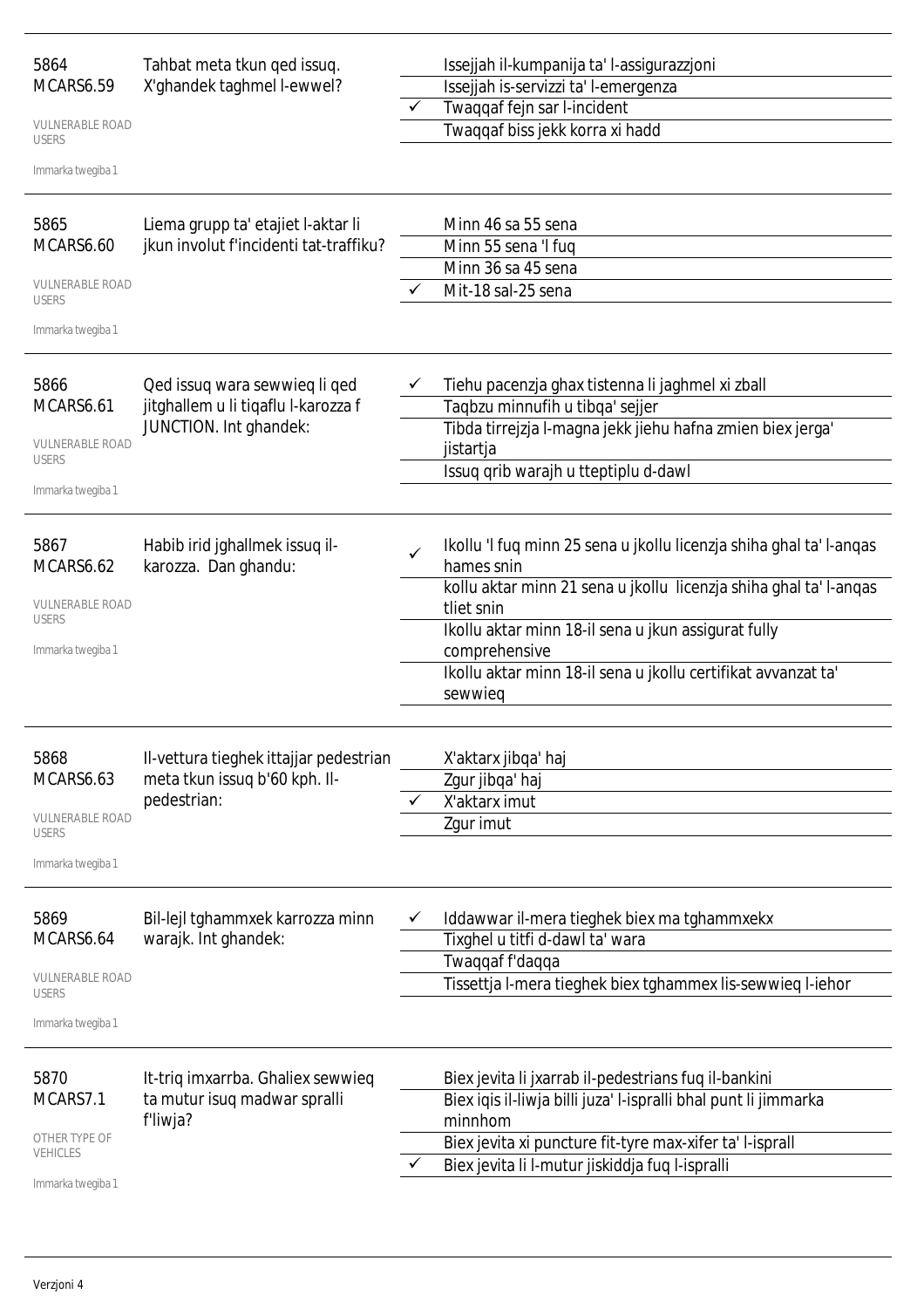| 5871<br>MCARS7.2<br>OTHER TYPE OF<br><b>VEHICLES</b><br>Immarka twegiba 1<br>5872<br>MCARS7.3<br>OTHER TYPE OF | Ghaddej hafna rih. Qieghed wara<br>sewwieq ta mutur li qed jaqla'<br>vettura gholja. X'ghandek taghmel?<br>Ghaddej hafna rih. Se taqla'<br>sewwieg ta' mutur. Int ghandek: | ✓ | Toqghod qrib il-mutur<br>Izzomm hafna lura<br>Toqghod ma' genb il-mutur<br>Taqbez lis-sewwieq tal-mutur minnufih<br>Toqghod qribu hekk kif tghaddi<br>Thallilu hafna spazju<br>Iddoqqlu I-horn                                                                   |
|----------------------------------------------------------------------------------------------------------------|----------------------------------------------------------------------------------------------------------------------------------------------------------------------------|---|------------------------------------------------------------------------------------------------------------------------------------------------------------------------------------------------------------------------------------------------------------------|
| <b>VEHICLES</b><br>Immarka twegiba 1                                                                           |                                                                                                                                                                            |   | Taqilghu bil-mod                                                                                                                                                                                                                                                 |
| 5873<br>MCARS7.4<br>OTHER TYPE OF<br><b>VEHICLES</b><br>Immarka twegiba 1                                      | Oed tistenna biex tohrog ghax-<br>xellug minn triq sekondarja.<br>Vettura kbira riesqa mil-lemin.<br>Ghandek zmien iddur, imma<br>ghaliex ghandek tistenna?                |   | II-vettura I-kbira tista' facilment tahbi vetturi mix-xelluq<br>Il-vettura I-kbira hija difficcli biex tikkontrollaha ghad-dritt<br>Il-vettura l-kbira tista' ddur f'daqqa<br>Il-vettura I-kbira tista' facilment tkun qed tghatti vettura li tkun<br>qed taqla' |
| 5874<br>MCARS7.5<br>OTHER TYPE OF<br><b>VEHICLES</b><br>Immarka twegiba 1                                      | Qed issuq wara vettura li qed<br>tirmonka trailer. Se tikser fug ix-<br>xellug fi triq dejqa. X'ghandek<br>taghmel?                                                        |   | Taqbizha qabel mal-vettura ddur<br>Tghaddi ghal fuq ix-xellug hekk kif il-vettura tkun hierga<br>Tkun lest biex twaqqaf warajha<br>Tohrog u taqla' fuq in-naha ta' barra                                                                                         |
| 5875<br>MCARS7.6<br>OTHER TYPE OF<br><b>VEHICLES</b><br>Immarka twegiba 1                                      | Qed issuq wara vettura twila.<br>Tersaq lejn salib it-toroq u taghmel<br>sinjal ghax-xellug izda tohrog fuq il-<br>lemin. Int ghandek:                                     |   | Taqbizha qabel tibda tnaqqas il-velocita`<br>Izzomm hafna lura u taghtiha I-wisa'<br>Tassumi li s-sinjal huwa zbaljat u fil-fatt se ddur fuq il-lemin<br>Tmur gribha biex tagbizha malajr                                                                        |
| 5876<br>MCARS7.7<br>OTHER TYPE OF<br><b>VEHICLES</b><br>Immarka twegiba 1                                      | Qed issuq wara vettura twila riesqa<br>lejn salib it-toroq. Is-sewwieq<br>jaghmel sinjal ghal-lemin izda jidhol<br>qrib il-bankina tax-xelluq.<br>X'ghandek taghmel?       |   | Taqbzu fuq in-naha tal-lemin<br>Tistenna wara I-vettura t-twila<br>Tirrapporta s-sewwieq lill-pulizija<br>Twissi lis-sewwieg bis-sinjal zbaljat                                                                                                                  |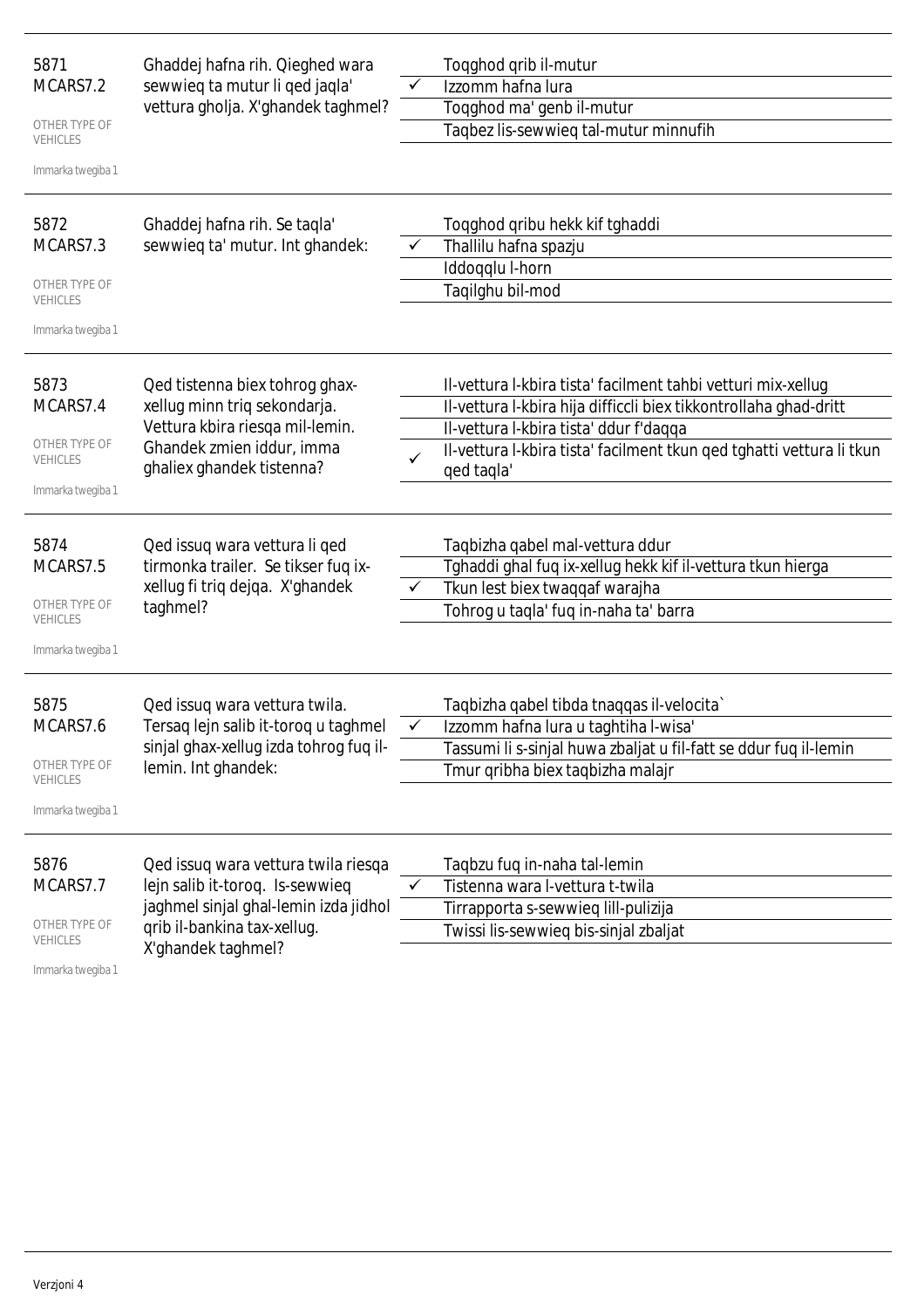### 5877 MCARS7.8

OTHER TYPE OF VEHICLES

Riesaq lejn mini-roundabout. Ilvettura t-twila quddiem qed taghmel sinjal ghax-xellug imma qieghda f'pozizzjoni fuq il-lemin. Int ghandek:

| Tiehu I-istess rotta tal-vann |
|-------------------------------|
| Tagla' fug ix-xellug          |
| Iddogg il-horn                |
| Izzomm sew lura               |
|                               |



| 5878                             | Izzomm hafna lura meta tkun qed                                        |              | Tibda taqla'                                                                                                                        |
|----------------------------------|------------------------------------------------------------------------|--------------|-------------------------------------------------------------------------------------------------------------------------------------|
| MCARS7.9                         | tistenna biex taqla' vettura kbira.                                    | ✓            | Izzomm aktar lura                                                                                                                   |
|                                  | Karozza ohra tidhol bejnietkom. Int                                    |              | Itteptep id-dawl                                                                                                                    |
| OTHER TYPE OF<br><b>VEHICLES</b> | ghandek:                                                               |              | Iddogg il-horn                                                                                                                      |
| Immarka twegiba 1                |                                                                        |              |                                                                                                                                     |
| 5879<br>MCARS7.10                | Qabel ma taqbez vettura kbira int<br>ghandek<br>izzomm hafna           |              | Biex taghti lis-sewwiega l-ohra spazju bla periklu jekk iridu<br>jaqbzuk                                                            |
|                                  | lura. Ghaliex dan?                                                     | $\checkmark$ | Biex tara sew x'gej minn quddiem                                                                                                    |
| OTHER TYPE OF<br><b>VEHICLES</b> |                                                                        |              | Biex izzomm spazju fil-kaz li tieqaf u tregga' lura                                                                                 |
| Immarka twegiba 1                |                                                                        |              | Biex taghti spazju halli taccellera biex tagla' malajr fil-<br>kantunieri                                                           |
|                                  |                                                                        |              |                                                                                                                                     |
| 5880<br>MCARS7.11                | Triq taqbez vettura twila ghaddejja<br>bil-mod fi triq traffikuza. Int |              | Tibqa' lura sakemm is-sewwieq jaghmillek sinjal biex taqilghu<br>Itteptep il-fanali I-kbar lit-traffiku li jkun gej biex iwarrablek |
|                                  | ghandek:                                                               |              | Issuq mill-qrib warajha u tibqa' ssuq fuq barra biex tara x'gej                                                                     |
| OTHER TYPE OF<br>VEHICLES        |                                                                        |              | minn quddiem                                                                                                                        |
|                                  |                                                                        |              | Izzomm hafna lura sakemm tara li m'hu gej hadd                                                                                      |
| Immarka twegiba 1                |                                                                        |              |                                                                                                                                     |
| 5881                             | Qieghed issuq f'nizla. Hemm                                            |              | Tigbed ghal-lemin wara l-karrozza pparkjata                                                                                         |
| MCARS7.12                        | karrozza pparkjata fuq in-naha l-                                      |              | Tnaqqas il-velocita` u ccedi                                                                                                        |
|                                  | ohra tat-triq. Resqin lejk bil-mod                                     |              | Taccellera u taqbizha malajr                                                                                                        |
| OTHER TYPE OF<br><b>VEHICLES</b> | trakkijiet kbar. Int ghandek:                                          |              | Tibqa' ghaddej ghax id-dritta tieghek                                                                                               |
| Immarka twegiba 1                |                                                                        |              |                                                                                                                                     |
| 5882<br>MCARS7.13                | Meta tkun wasalt biex taqbez<br>vettura twila int ghandek:             |              | Itteptep id-dwal u tistenna lis-sewwieq jaghmillek sinjal li<br>m'hemmx periklu                                                     |
|                                  |                                                                        | $\checkmark$ | Izzomm hafna lura mill-vettura biex tkun tista' tara ahjar                                                                          |
| OTHER TYPE OF<br><b>VEHICLES</b> |                                                                        |              | Issuq qrib il-vettura sabiex taqilghu aktar malajr                                                                                  |
|                                  |                                                                        |              | Iddoqq il-horn biex turi lis-sewwieq li hemm int                                                                                    |
| Immarka twegiba 1                |                                                                        |              |                                                                                                                                     |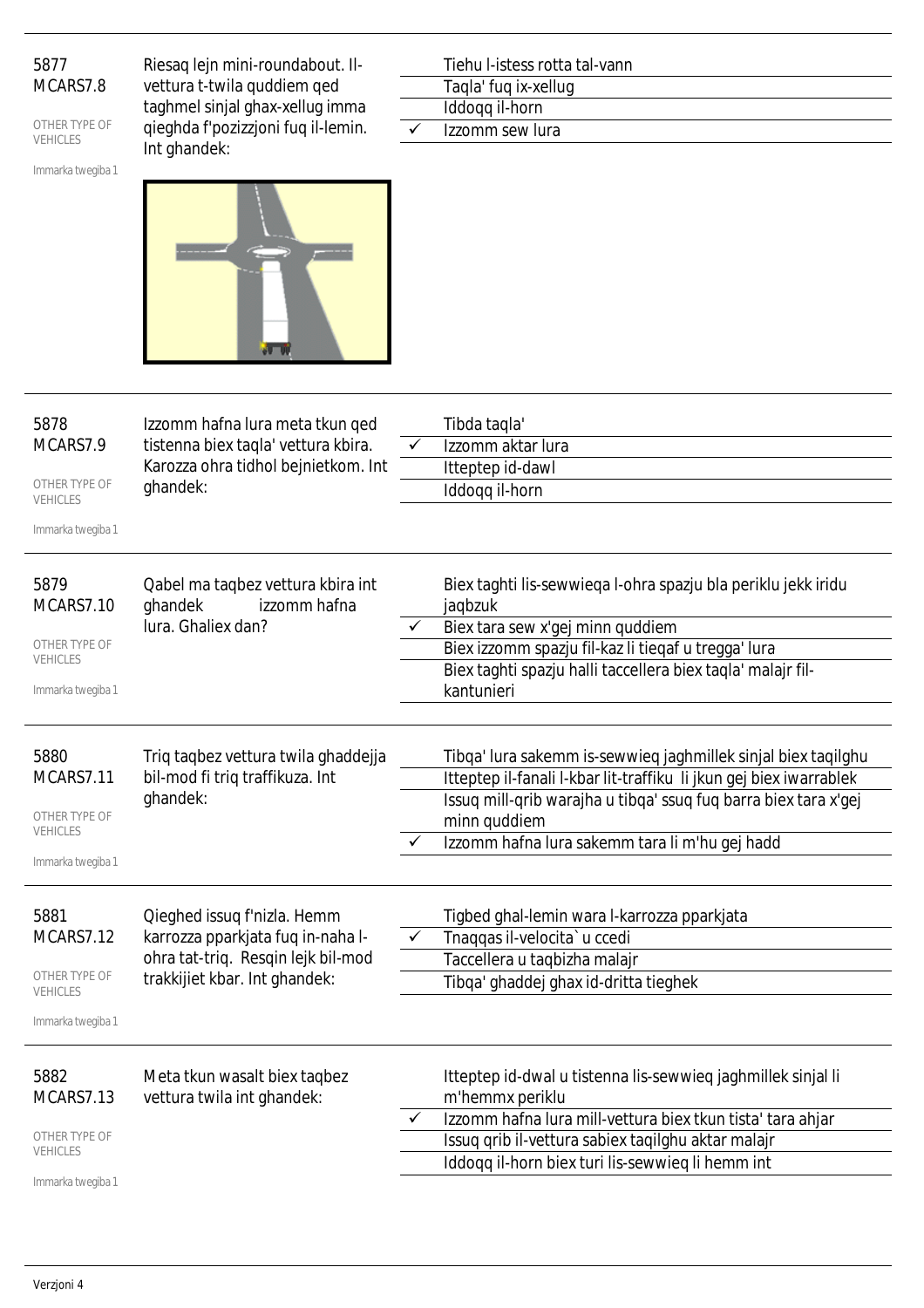| 5884<br>MCARS7.15<br>OTHER TYPE OF<br><b>VEHICLES</b><br>Immarka 2 twegibiet | Qieghed issuq wara xarabank li<br>waqfet hdejn bus stop. Xghandek<br>taghmel?                                       |              | Tkun lest li ccedi lix-xarabank<br>Taghfas wara x-xarabank<br>Toqghod attent ghal-nies mixjin<br>Taqbez malajr lix-xarabank wara li ddoqq il-horn                                                                                                         |
|------------------------------------------------------------------------------|---------------------------------------------------------------------------------------------------------------------|--------------|-----------------------------------------------------------------------------------------------------------------------------------------------------------------------------------------------------------------------------------------------------------|
| 5885<br>MCARS7.16<br>OTHER TYPE OF<br><b>VEHICLES</b><br>Immarka 2 twegibiet | Qed issuq f'inhawi mibnija.<br>Quddiemek hemm xarabank hdejn<br>bus stop. Liema tnejn minn dawn<br>ghandek taghmel? | $\checkmark$ | Tlesti li taghti d-dritta jekk ix-xarabank issuq f'daqqa<br>Tkompli ghaddej kif kont izda ddogg il-horn bhala twissija<br>Togghod attent ghall-pedestrians li jitfaccaw f'daqqa<br>Taqbez lix-xarabank malajr kemm jista' jkun                            |
| 5886<br>MCARS7.17<br>OTHER TYPE OF<br><b>VEHICLES</b><br>Immarka twegiba 1   | Meta toqrob lejn xarabank li se<br>ssuq il-barra mill-bus stop int<br>ghandek:                                      | ✓            | Taghmel sinjal ghal fuq ix-xellug u taghmel sinjal b'idejk lix-<br>xarabank<br>Thalliha ssuq jekk tista' taghmel dan bla periklu<br>Tixghel id-dawl hekk kif tersaq lejha<br>Taqbizha qabel ma ssuq                                                       |
| 5888<br>MCARS7.19<br>OTHER TYPE OF<br><b>VEHICLES</b><br>Immarka tweqiba 1   | Xi jfisser meta ma tinzammx ir-<br>regola ta zewg sekondi fi triq xotta?                                            |              | Meta vetturi weqfin ikunu qrib xulxin wisq fi kju<br>Meta vettura tkun qed issuq bil-bibien ta' wara miftuhin<br>Meta vettura li tikkonsenja l-merkanzija jkollha l-bieba ta' wara<br>miftuha<br>Meta sewwieq ikun isuq wara vettura ohra mill-qrib hafna |
| 5889<br>MCARS7.20<br>OTHER TYPE OF<br><b>VEHICLES</b><br>Immarka twegiba 1   | Qed issuq wara trakk kbir fi triq<br>imxarrba. Ir-raxx jaghmilhielek<br>difficli biex tara. X'ghandek<br>taghmel:   |              | Izzomm lura sakemm tkun tista' tara ahjar<br>Taccellera biex taqbez malajr<br>Issuq qrib it-trakk 'il boghod mir-raxx<br>Tixghel id-dawl qawwi tal-fanali l-kbar                                                                                          |
| 5890<br>MCARS7.21<br>OTHER TYPE OF<br><b>VEHICLES</b><br>Immarka twegiba 1   | Qed issuq f'karreggjata doppja<br>mimlija bir-raxx tal-wicc tat-triq.<br>Int ghandek                                |              | Tixghel is-sidelights<br>Tixghel id-dwal baxxuti (DIPPED LIGHTS)<br>Tixghel il-fog lights ta' wara<br>Tixghel id-dwal tal-hazard                                                                                                                          |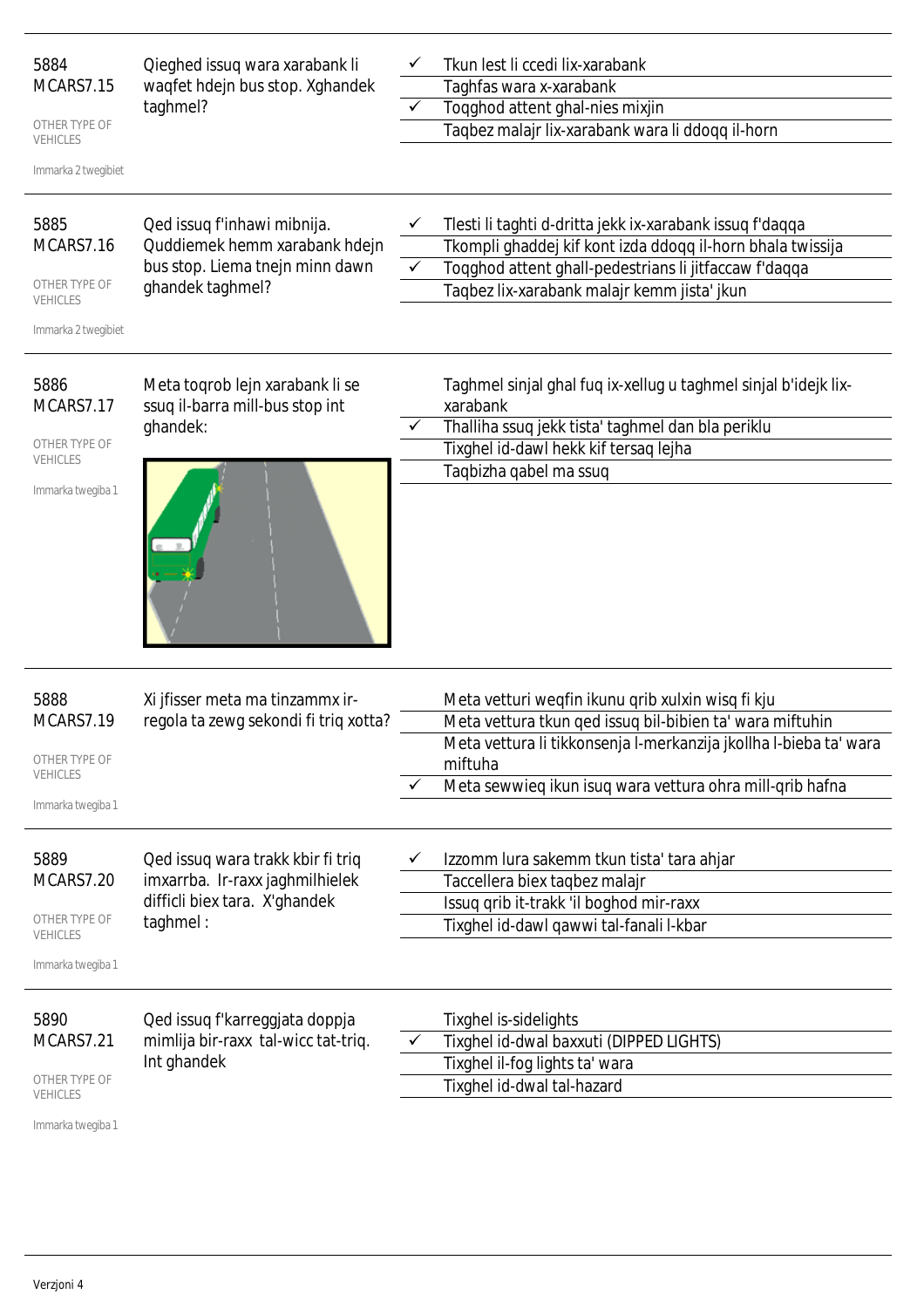| 5891<br>MCARS8.1<br><b>VEHICLE HANDLING</b><br>Immarka 2 twegibiet | X'inhumaZ-ZEWG ragunijiet<br>principali ghaliex huwa hazin li<br>titlaq il-vettura free (ger newtrali)<br>f'nizla?                                                       | $\checkmark$<br>✓ | Taghmel hsara lill-magna<br>Ikollok angas kontroll fuq il-brejkijiet u l-istering<br>It-tyres jittieklu aktar malajr<br>Il-vettura taccellera aktar<br>Il-konsum tal-fuel jizdied               |
|--------------------------------------------------------------------|--------------------------------------------------------------------------------------------------------------------------------------------------------------------------|-------------------|-------------------------------------------------------------------------------------------------------------------------------------------------------------------------------------------------|
| 5892<br>MCARS8.2                                                   | Int ghandek tevita li titlaq free (ger<br>newtrali) I-vettura tieghek ghax<br>dan jista':                                                                                |                   | Iwaqqa' I-batterija<br>It-tyres jittieklu aktar malajr<br>Jaghmillek il-hsara fis-suspension                                                                                                    |
| <b>VEHICLE HANDLING</b><br>Immarka twegiba 1                       |                                                                                                                                                                          |                   | Inaqqas il-kontroll fuq l-istering                                                                                                                                                              |
| 5893<br>MCARS8.3<br><b>VEHICLE HANDLING</b><br>Immarka twegiba 1   | Ghaliex huwa hazin li titlaq il-<br>vettura free (ger newrali)?                                                                                                          |                   | II-magna tahdem aktar<br>Tista' tintfielek il-magna<br>Il-karozza tista' tiskiddja<br>Ma jkollokx engine braking                                                                                |
| 5894<br>MCARS8.4<br><b>VEHICLE HANDLING</b><br>Immarka 2 twegibiet | It-telghat jistghu jolqtu I-mod kif<br>ged tahdem il-vettura tieghek.<br>Liema TNEJN minn dawn jghoddu<br>meta titla' telghat weqfin?                                    | ✓                 | Il-magna tghaqad aktar<br>'L-istering ikun aktar iebes<br>Tnaqqas il-velocita` aktar malajr<br>Gerijiet gholjin jigbdu aktar<br>Ikun aktar facli biex taqla                                     |
| 5895<br>MCARS8.5<br><b>VEHICLE HANDLING</b><br>Immarka twegiba 1   | Riesaq b'velocita` lejn kisra. Int<br>ghandek tibda taghfas il-brejk:                                                                                                    |                   | Wara li tibdel il-gerijiet<br>Qabel I-liwja<br>Wara I-liwja<br>Fil-liwja                                                                                                                        |
| 5896<br>MCARS8.6<br><b>VEHICLE HANDLING</b><br>Immarka twegiba 1   | Qed issuq wara vettura fi triq<br>imxarrba. Vettura ohra taqilghek u<br>tidhol fil-wisa' li tkun hallejt bejnek<br>u bejn il-vettura ta quddiemek.<br>X'ghandek taghmel? | ✓                 | Izzomm qrib il-vettura l-ohra sakemm tibqa' sejra<br>Tipprova taqla' bla periklu malajr kemm jista' jkun<br>Izzomm lura u terga' ggib id-distanza adattata<br>Tixghelhom id-dawl biex twissihom |
| 5897<br>MCARS8.7<br><b>VEHICLE HANDLING</b><br>Immarka twegiba 1   | Qieghed issuq fil-lane tax-xellug<br>f'karreggjata doppja. Vettura ohra<br>taqbzek u tidhol quddiemek<br>minghajr ma thallilek biz-zejjed<br>wisa'. Int ghandek:         |                   | Iddoqq il-horn<br>Tkompli sejjer kif kont<br>Izzomm lura<br>Tidhol fil-lane tal-lemin                                                                                                           |
|                                                                    |                                                                                                                                                                          |                   |                                                                                                                                                                                                 |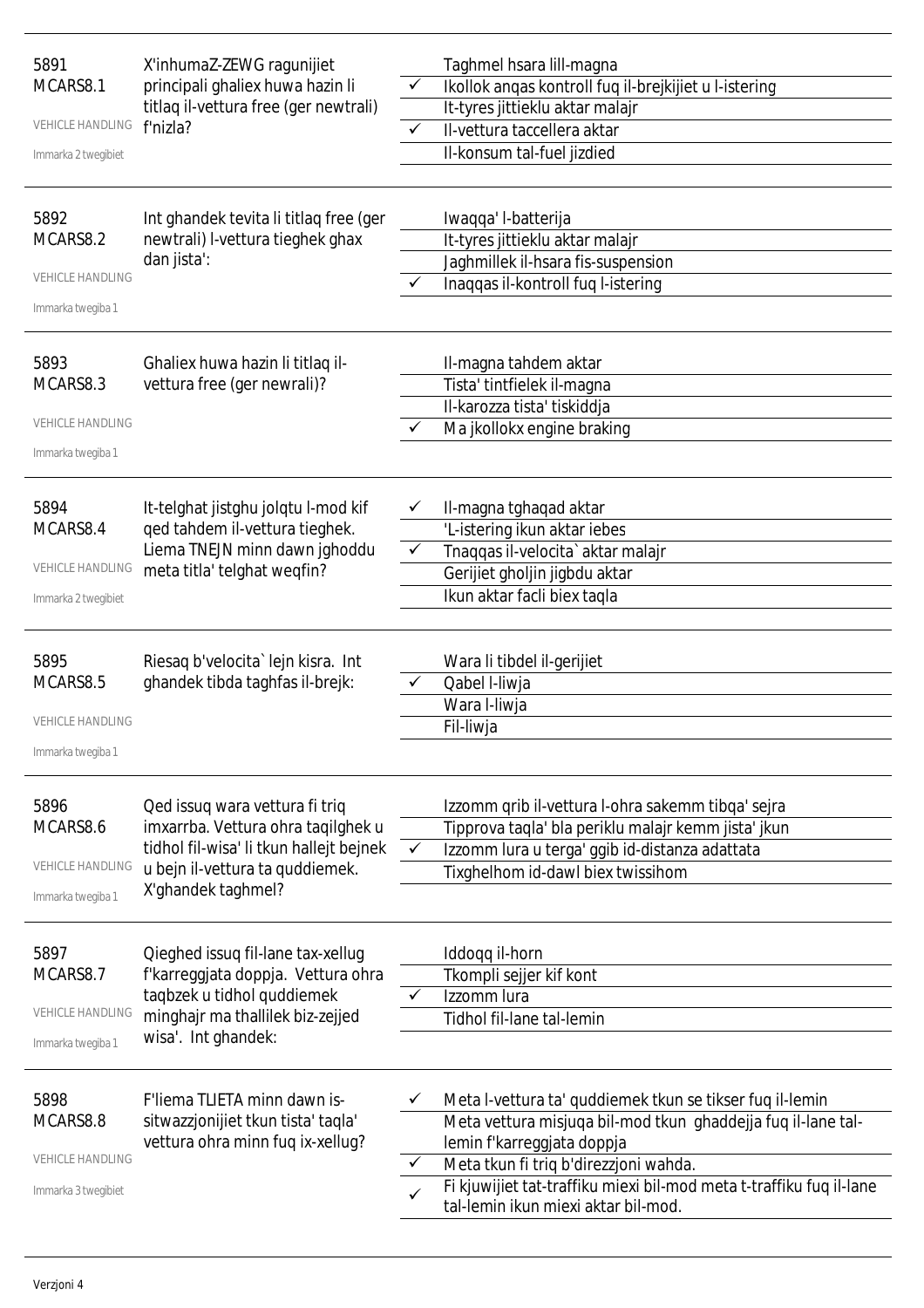| 5899<br>MCARS8.9<br><b>VEHICLE HANDLING</b><br>Immarka 3 twegibiet  | Liema TLIETA minn dawn ikollhom<br>effett fuq id-distanza biex twaqqaf?                                  | $\checkmark$      | Id-dawl fit-triq<br>It-temp<br>Il-hin tal-jum<br>It-tyres tal-vettura tieghek<br>Il-velocita` li tkun ghaddej biha                                                                                                     |
|---------------------------------------------------------------------|----------------------------------------------------------------------------------------------------------|-------------------|------------------------------------------------------------------------------------------------------------------------------------------------------------------------------------------------------------------------|
| 5900<br>MCARS8.10<br><b>VEHICLE HANDLING</b><br>Immarka twegiba 1   | Ghaddej minn xita qliel. It-tul<br>medju biex twaqqaf facilment ikun:                                    |                   | Id-doppju<br>L-istess<br>Sa ghaxar darbiet aktar<br>In-nofs                                                                                                                                                            |
| 5901<br>MCARS8.11<br><b>VEHICLE HANDLING</b><br>Immarka twegiba 1   | Sewwiega tal-muturi huma aktar<br>fil-periklu minn ohrajn fit-triq ghax<br>huma                          |                   | Aktar veloci minn sewwiega ohra<br>Iktar facli li jieqfu bil-hsara minn vetturi ohra<br>Ikollhom angas esperjenza minn sewwiega ohra<br>Aktar difficli li tarahom minn sewwiega ohra                                   |
| 5902<br>MCARS8.12<br><b>VEHICLE HANDLING</b><br>Immarka twegiba 1   | Biex tigi f'postok meta tiskiddja l-<br>vettura minn wara int ghandek:                                   |                   | Tigbed il-handbrake<br>Iddawwar I-istering kontra<br>Iddawwar I-istering fl-istess direzzjoni<br>Ma ddawwar xejn l-istering                                                                                            |
| 5903<br>MCARS8.13<br><b>VEHICLE HANDLING</b><br>Immarka twegiba 1   | Qed issuq f'xita qliel. Il-vettura<br>tieghek tibda bhal tizzerzaq fuq<br>wicc I-ilma. Dan jissejjah.    |                   | Fading (Tisfuma)<br>Weaving<br>Aquaplaning (Izzicc fuq I-ilma)<br>Hosing                                                                                                                                               |
| 5904<br>MCARS8.14<br><b>VEHICLE HANDLING</b><br>Immarka 2 twegibiet | Ikollok issuq fic-cpar. X'inhuma I-<br>aktar ZEWG hwejjeg importanti li<br>ghandek taghmel gabel titlag? | $\checkmark$<br>✓ | Timla sa fuq ir-radiator bl-antifreeze<br>Ticcekkja li d-dwal ged jahdmu<br>Ticcekkja I-batterija<br>Tkun zgur li t-twieqi huma ndaf<br>Tkun zgur li ghandek il-warning triangle fil-vettura                           |
| 5905<br>MCARS8.15<br><b>VEHICLE HANDLING</b><br>Immarka twegiba 1   | Ikollok issuq fic-cpar. Int ghandek:                                                                     |                   | Izzomm zewg sekondi 'I boghod minn vetturi I-ohra<br>Ma tuzax id-demisters u windscreen wipers<br>Tippjana li tiehu aktar hin ghal vjagg li se taghmel<br>Izzomm vicin id-dwal ta' wara ta' vetturi ohra ta' quddiemek |
| 5906<br>MCARS8.16<br><b>VEHICLE HANDLING</b><br>Immarka twegiba 1   | Il-foglights ta' quddiem jistghu<br>jintuzaw BISS jekk:                                                  |                   | Il-vizibilita` tkun hazina hafna<br>Jintuza hoss ta' twissija mal-fanali l-kbar<br>Ma jkunux qawwija daqs il-fanali l-kbar<br>Jitwahhlu fuq il-bumper                                                                  |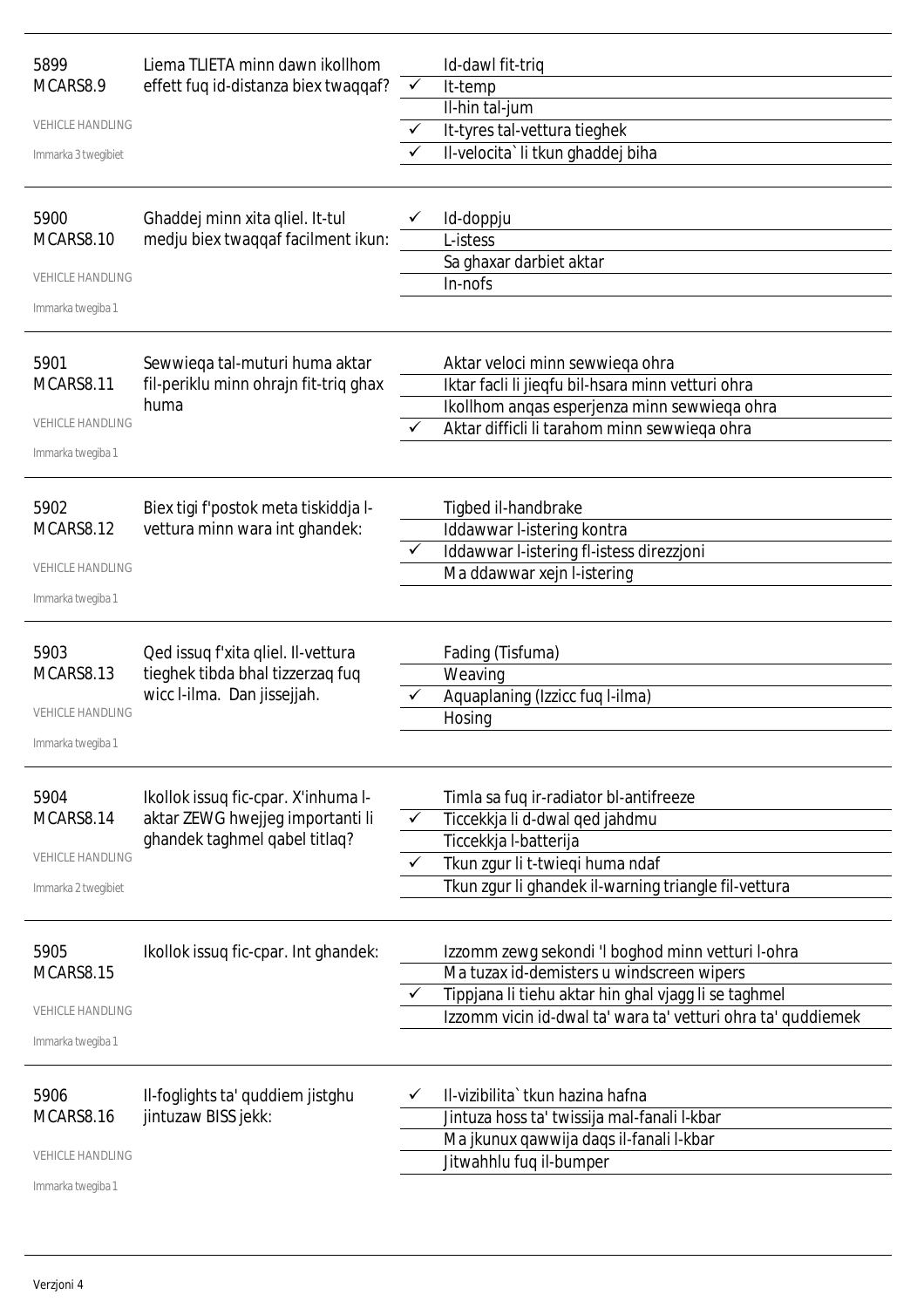| 5907<br>MCARS8.17<br><b>VEHICLE HANDLING</b><br>Immarka twegiba 1                      | II-fog lights ta' quddiem jistghu<br>jintuzaw BISS                                                                                                                                                                            | ✓ | Matul il-hin li jinxteghlu d-dwal biss<br>Meta l-vizibilita` hija hazina hafna<br>Bejn I-ghabex u z-zernieq<br>Jekk ma jkunux qawwija daqs il-fanali l-kbar                                                                                                            |
|----------------------------------------------------------------------------------------|-------------------------------------------------------------------------------------------------------------------------------------------------------------------------------------------------------------------------------|---|------------------------------------------------------------------------------------------------------------------------------------------------------------------------------------------------------------------------------------------------------------------------|
| 5908<br>MCARS8.18<br><b>VEHICLE HANDLING</b><br>Immarka twegiba 1                      | II-fog lights ta' quddiem jistghu<br>jintuzaw BISS jekk:                                                                                                                                                                      |   | Ikunu hargu mill-fabbrika<br>Qed jinxteghlu mal-fog lights ta' wara<br>II-fanali I-kbar tieghek ma jixeghlux<br>Il-vizibilita` tkun hazina hafna                                                                                                                       |
| 5909<br>MCARS8.19<br><b>VEHICLE HANDLING</b><br>Immarka twegiba 1                      | II-fog lights ta' quddiem jistghu<br>jintuzaw BISS jekk:                                                                                                                                                                      |   | Ikunu hargu mill-fabbrika<br>Trid taqla' 'I haddiehor fil-maltemp<br>Il-vizibilita` tkun hazina hafna<br>Ma jhallux il-fanali l-kbar ileqqu fuq it-triq imxarrba                                                                                                       |
| 5910<br>MCARS8.20<br><b>VEHICLE HANDLING</b><br>Immarka twegiba 1                      | II-fog lights ta' quddiem jistghu<br>jintuzaw BISS jekk:                                                                                                                                                                      |   | Qieghed issuq wara nofs il-lejl<br>Il-vizibilita` tkun hazina hafna<br>Niezla x-xemx<br>Tkun issug fl-irxiex                                                                                                                                                           |
| 5911<br>MCARS8.21<br><b>VEHICLE HANDLING</b><br>Immarka twegiba 1                      | Jekk tuza I-fog lights ta'<br>quddiem/ta' wara f'vizibilita` tajba:                                                                                                                                                           | ✓ | Taghmlek aktar attent<br>Tghammex lil sewwiega ohra<br>Ittejjeb il-vizibilita` tieghek<br>Twaqqaqhlek il-batterija                                                                                                                                                     |
| 5912<br>MCARS8.22<br><b>VEHICLE HANDLING</b><br>Immarka twegiba 1<br>5913<br>MCARS8.23 | Qieghed issuq wara vetturi ohra fic-<br>cpar bid-dwal tieghek mixghulin.<br>X'ghandek taghmel aktar biex<br>tnaqqas ir-riskju li tkun involut<br>f'incident?<br>Ghalfejn ghandek tnaqqas il-<br>velocita` meta ssuq fic-cpar? |   | Tibqa' ma' vetturi li ghaddejjin b'velocita` kbira<br>Tuza I-bright minflok id-dwal baxxuti<br>Issuq qrib il-vettura ta' quddiemek<br>Tnaggas il-velocita` u zzid id-distanza<br>Ghax il-magna tkun aktar kiesha<br>Ghax il-fog lights ta' haddiehor jistghu jghammxuk |
| <b>VEHICLE HANDLING</b><br>Immarka twegiba 1<br>5914<br>MCARS8.24                      | Qieghed issuq fic-cpar. Ghalfejn<br>ghandek izzomm lura hafna mill-                                                                                                                                                           |   | Ghax il-brejkijiet ma jorbtux sew<br>Ghax aktar difficli tara x'inhu gej aktar 'il quddiem<br>Fil-kas li d-dwal tal-brejkijiet jghammxuk<br>Fil-kaz li l-fog lights taghha jghammxuk                                                                                   |
| <b>VEHICLE HANDLING</b><br>Immarka twegiba 1                                           | vettura ta' quddiemek?                                                                                                                                                                                                        |   | Fil-kas li tieqaf f'daqqa<br>Ghax tista' tibdel id-direzzjoni f'daqqa                                                                                                                                                                                                  |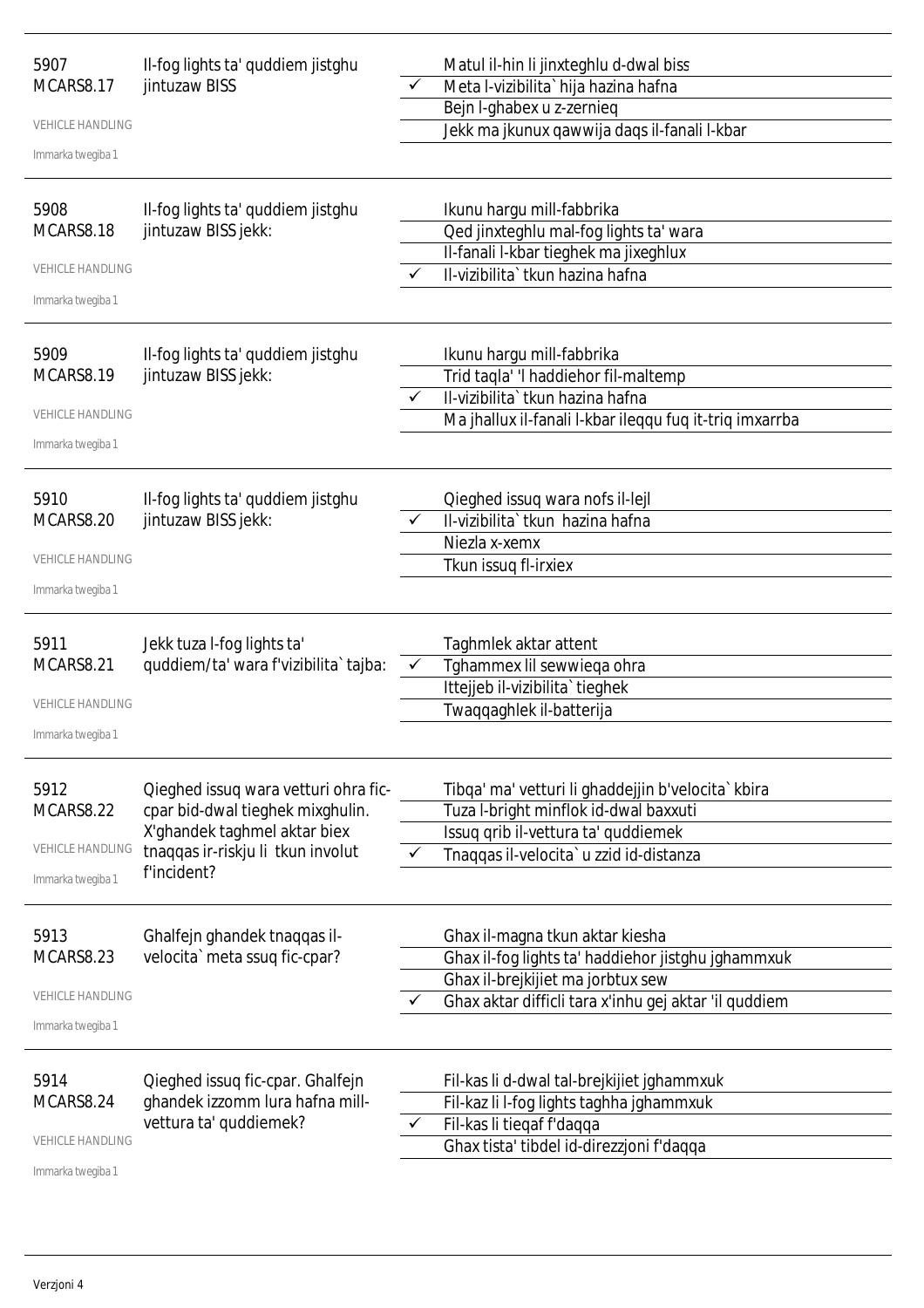| 5915<br>MCARS8.25<br><b>VEHICLE HANDLING</b><br>Immarka twegiba 1<br>5916<br>MCARS8.26 | Meta tixghel il-foglights fid-dawl<br>tal-jum jew fil-mini:<br>Qieghed issuq f'lejl bnazzi bil-fog<br>lights ta' wara mixghulin. Dawn |              | Ikunu sewwa meta tkun qed tirmonka trailer<br>Igieghlu lil sewwieqa warajk izommu lura<br>Jqhammxu sewwieqa ohra<br>Jaghtuk aktar protezzjoni<br>Jqhammxu lis-sewwieqa ta' warajk<br>Jghinu biex l-indicators jidhru ahjar                 |
|----------------------------------------------------------------------------------------|---------------------------------------------------------------------------------------------------------------------------------------|--------------|--------------------------------------------------------------------------------------------------------------------------------------------------------------------------------------------------------------------------------------------|
| <b>VEHICLE HANDLING</b><br>Immarka 2 twegibiet                                         | jistghu:                                                                                                                              |              | Jaghtu x'jahsbu lis- sewwieqa l-ohra li se twaqqaf<br>Jghinuk biex tara ahjar fit-triq<br>Inaqqsu r-rifless minn wicc it-triq                                                                                                              |
| 5917<br>MCARS8.27<br><b>VEHICLE HANDLING</b><br>Immarka 2 twegibiet                    | Ghaliex huwa perikoluz li thalli I-foq<br>lights ta' wara mixghulin meta ma<br>jkunux mehtiega?                                       | $\checkmark$ | Tista' tghammex lis-sewwieqa ta' warajk<br>Is-sistemi ta' l-elettriku jistghu jkunu mghobbija zzejjed<br>Jistghu jwaqqghulek il-batterija<br>L-indicators tad-direzzjoni jistghu ma jahdmux sew<br>Id-dwal tal-brejkijiet ikunu angas cari |
| 5918<br>MCARS8.28<br><b>VEHICLE HANDLING</b><br>Immarka twegiba 1                      | Qed issuq f'hafna cpar bil-fog lights<br>mixghulin. Meta l-vizibilita` titjieb<br>int GHANDEK:                                        |              | Izzid il-velocita`<br>Thallihom mixghulin<br>Izzomm I-istess velocita<br>Titfihom                                                                                                                                                          |
| 5919<br>MCARS8.29<br><b>VEHICLE HANDLING</b><br>Immarka twegiba 1                      | Il-fog lights ta' quddiem u ta' wara<br>ghandhom ikunu:                                                                               |              | Mitfija meta jkun cpar bil-lejl<br>Uzati biss barra minn inhawi mibnija<br>Ikkonnettjati ma' sinjal li jwissi bil-hoss<br>Mitfija jekk il-vizibilita` ma tkunx hazina hafna                                                                |
| 5920<br>MCARS8.30<br><b>VEHICLE HANDLING</b><br>Immarka 2 twegibiet                    | Liema tnejn minn dawn huma<br>tajbin? Meta tkun ged tagla' bil-lejl<br>int ghandek:                                                   |              | Tistenna li tasal f'liwja u tkun tista' tara d-dwal tat-traffiku li<br>gej<br>Tixghel il-bright<br>Togghod attent mil-liwjiet li riesaq lejhom<br>Iddoqq il-horn darbtejn qabel ma taqla'<br>Toqghod attent ghax bil-lejl tara angas       |
| 5921<br>MCARS8.31<br><b>VEHICLE HANDLING</b><br>Immarka twegiba 1                      | Qed taqla' karozza bil-lejl.<br>Ghandek tkun zgur li                                                                                  |              | Tixghel il-fog lights ta' wara<br>Tixghel il-bright qabel ma' taqla'<br>Itteptep il-fanali l-kbar qabel ma taqla'<br>Ma tghammixx lil haddiehor fit-triq                                                                                   |
| 5922<br>MCARS8.32<br><b>VEHICLE HANDLING</b><br>Immarka twegiba 1                      | Qieghed issuq bil-lejl. Id-dawl tal-<br>vetturi jghammixlek ghajnejk.<br>X'ghandek taghmel?                                           |              | Tghatti ghajnejk b'idejk<br>Tnaqqas il-velocita` jew twaqqaf<br>Tixghel il-bright<br>Tnizzel il-visor tax-xemx                                                                                                                             |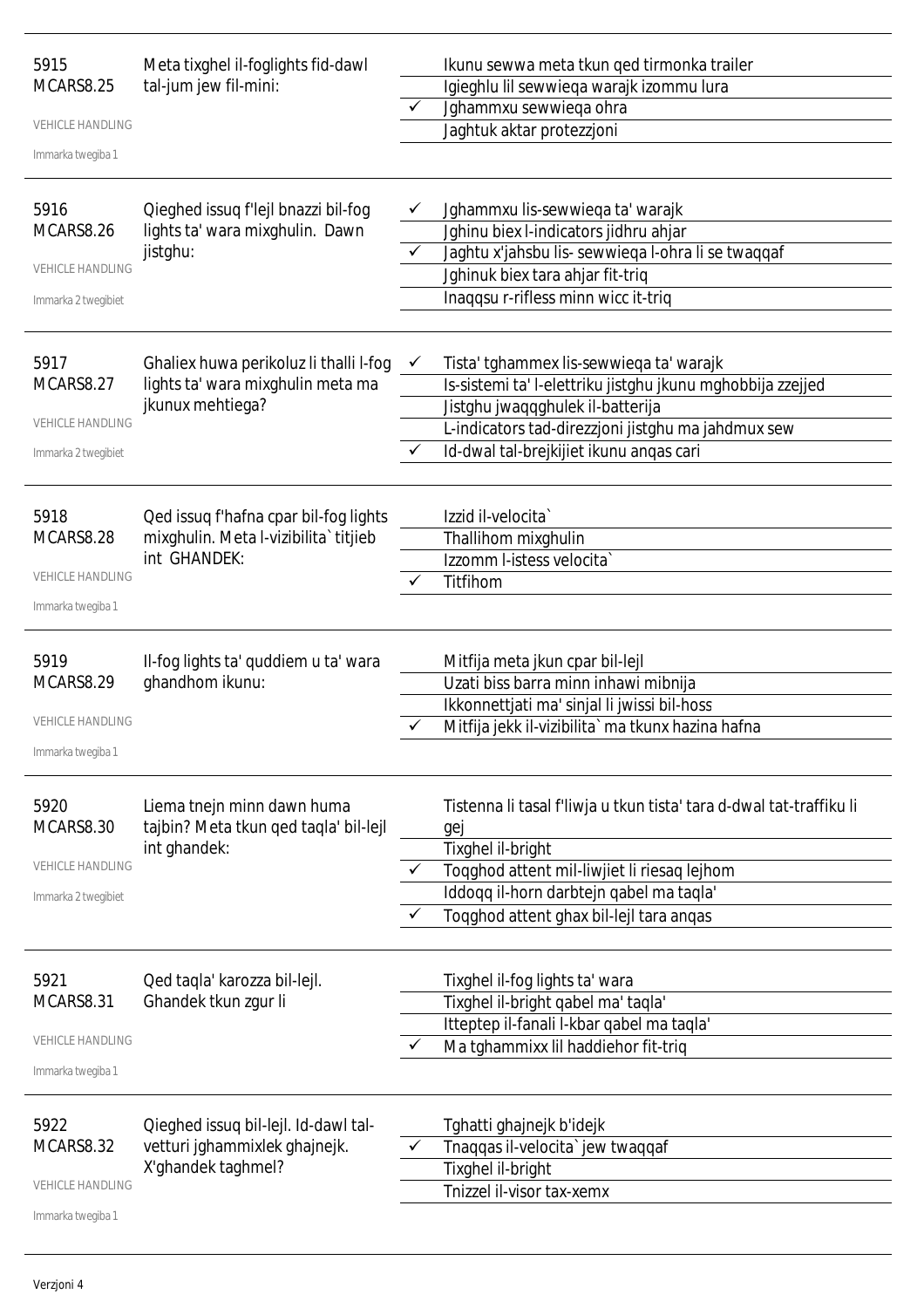| 5923<br>MCARS8.33<br><b>VEHICLE HANDLING</b><br>Immarka twegiba 1                   | Qieghed issuq bil-lejl. Id-dawl tal-<br>vetturi jghammixlek ghajnejk.<br>X'ghandek taghmel?                                                               | ✓            | Tnaggas il-velocita` jew twaggaf<br>Itteptep id-dwal<br>Taccellera quddiem il-karrozza li riesqa<br>Tibbrejkja f'daqqa                                                                                                                                                                                                                                                                                                                                 |
|-------------------------------------------------------------------------------------|-----------------------------------------------------------------------------------------------------------------------------------------------------------|--------------|--------------------------------------------------------------------------------------------------------------------------------------------------------------------------------------------------------------------------------------------------------------------------------------------------------------------------------------------------------------------------------------------------------------------------------------------------------|
| 5924<br>MCARS8.34<br><b>VEHICLE HANDLING</b><br>Immarka twegiba 1                   | Ghaddej minn triq dejqa bil-lejl.<br>Vettura li qeghdha ssuq bil-mod<br>quddiemek ilha ghal xi hin bis-sinjal<br>tal-lemin mixghul. X'ghandek<br>taghmel? | ✓            | Taghmel sinjal ghal fuq il-lemin u ddoqq il-horn<br>Itteptep id-dwal qabel ma taqla'<br>Taqla' fuq ix-xellug<br>Tistenna ghas-sinjal li jithassar qabel ma taqla'                                                                                                                                                                                                                                                                                      |
| 5925<br>MCARS8.35<br><b>VEHICLE HANDLING</b><br>Immarka 2 twegibiet                 | Liema TNEJN minn dawn huma<br>tajbin? Id-dahliet fejn jistghu<br>jghaddu zewg vetturi go triq dejqa<br>hafna qeghdin:                                     | ✓            | Biex tidhol fiha jekk il-karrozza ta' warajk trid taqilghek<br>Biex iddawwar fiha jekk tkun intlift<br>Biex tiegaf u ticcekkja trigtek<br>Biex tidhol fihom jekk vettura li riesqa trid tkompli tibqa'<br>ghaddejja<br>Biex tistrieh mis-sewqan                                                                                                                                                                                                        |
| 5926<br>MCARS8.36<br><b>VEHICLE HANDLING</b><br>Immarka twegiba 1                   | Tara vettura riesga lejk fi trig dejga.<br>Int ghandek:                                                                                                   |              | Tixghel id-dwal tal-hazard<br>Taghmel waqfa ta' emergenza<br>Twaqqaf f'dahla fejn tistghu tghaddu t-tnejn<br>Tirriversja lura ghat-triq principali                                                                                                                                                                                                                                                                                                     |
| 5928<br>MCARS8.38<br><b>VEHICLE HANDLING</b><br>Immarka tweqiba 1                   | Liema minn dawn juri li tkun qed<br>tikkontrolla bla periklu l-vettura<br>tieghek?                                                                        | $\checkmark$ | Issuq b'zewg idejn fuq I-istering il-hin kollu u tnehhi id biss<br>minn fuqu meta tkun se taqleb il-ger jew tixghel xi swicc<br>Issuq b'id wahda fuq l-istering u l-ohra mdendla mit-tieqa ghal<br>frisk u biex tidher kunfidenti jew ixxejjer lill-hbieb<br>Issuq b'id wahda fuq l-istering u l-ohra tuzaha ghall-mobile<br>phone<br>Issuq b'id wahda fuq l-istering u l-ohra fuq il-gear lever kwazi l-<br>hin kollu biex taqleb il-gerijiet malajr. |
| 5929<br>MCARS9.1<br><b>DUAL</b><br>CARRIAGEWAY<br><b>RULES</b><br>Immarka twegiba 1 | Wara li tidhol f'karreggjata doppja<br>int ghandek normalment:                                                                                            |              | 'Issuq il-vettura tieghek fil-lane tan-nofs<br>Tirranga I-mirja<br>Tipprova tagla<br>Tibqa' fil-lane tax-xellug                                                                                                                                                                                                                                                                                                                                        |
| 5930<br>MCARS9.2<br><b>DUAL</b><br>CARRIAGEWAY<br><b>RULES</b><br>Immarka twegiba 1 | Meta tkun diehel f'karreggjata<br>doppja int ghandek                                                                                                      |              | Twaqqaf qabel ma tinghaqad ma' karreggjata doppja<br>Twaqqaf kif tispicca t-triq li taccellera minnha<br>Tmur fil-hard shoulder<br>Taghti d-dritta lit-traffiku li diga` qieghed fil-karreggjata<br>doppja                                                                                                                                                                                                                                             |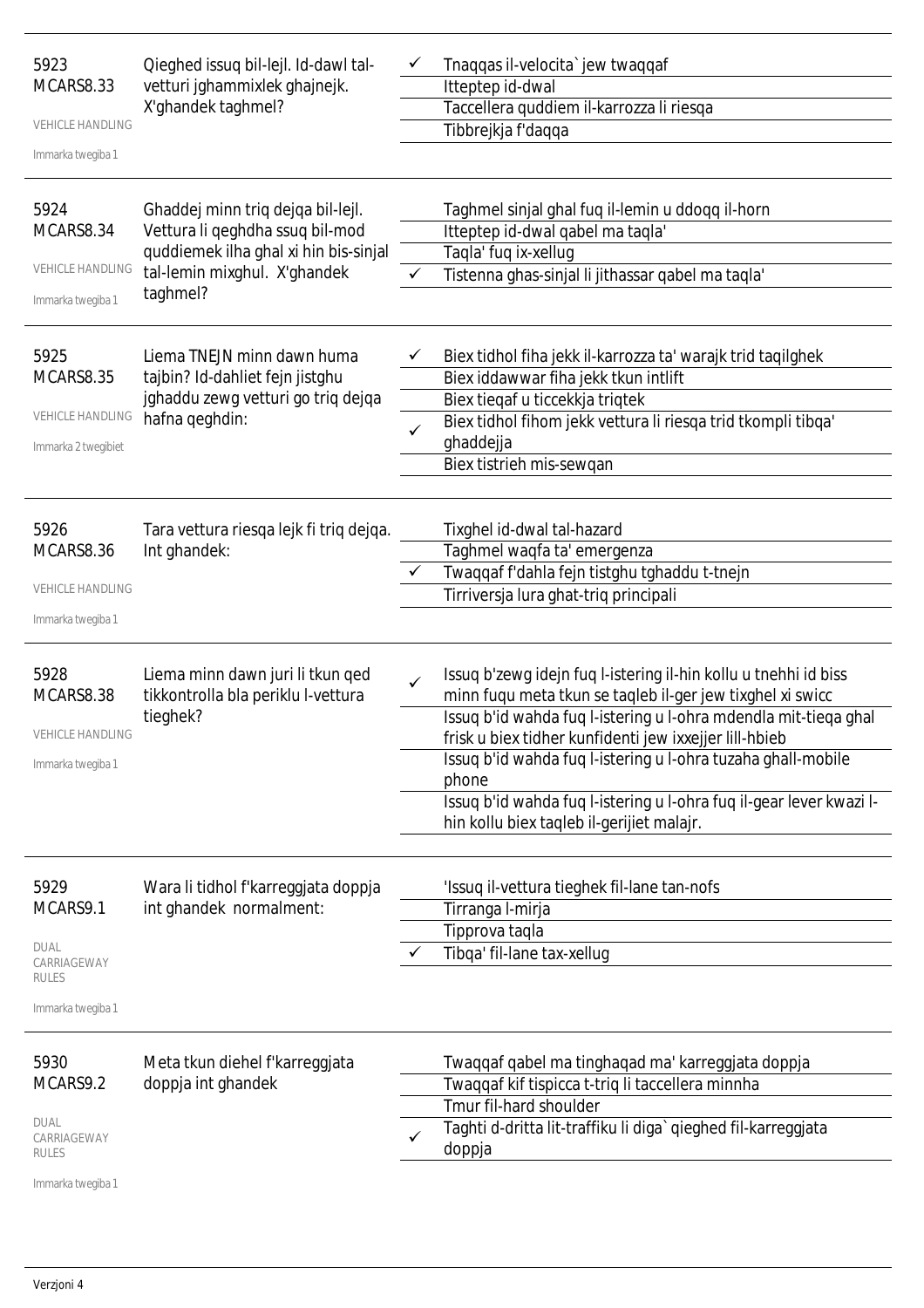| 5931<br>MCARS9.3<br><b>DUAL</b><br>CARRIAGEWAY<br><b>RULES</b><br>Immarka twegiba 1   | Regola bazika ghal meta ssuq<br>f'karreggjata doppja hija li:                                                                               | Tipprova zzomm velocita` ta' 50kph biex tevita kongestjoni<br>Tibqa' fil-lane tax-xellug kemm-il darba m'intix se taqla'<br>Taqla' fuq in-naha li l-anqas ikollha traffiku<br>Tuza I-lane li I-angas ghandu traffiku                                         |
|---------------------------------------------------------------------------------------|---------------------------------------------------------------------------------------------------------------------------------------------|--------------------------------------------------------------------------------------------------------------------------------------------------------------------------------------------------------------------------------------------------------------|
| 5932<br>MCARS9.4<br><b>DUAL</b><br>CARRIAGEWAY<br><b>RULES</b><br>Immarka twegiba 1   | Qed issuq f'karreggjata doppja. Il-<br>karrozza ta' quddiemek tixghel id-<br>dwal tal-hazard ghal ftit tal-hin.<br>Dan jurik li:            | Hemm spezzjoni dwar il-velocita` mill-pulizija aktar 'il<br>quddiem<br>Il-karrozza l-ohra se tibdel il-karreggjata<br>It-traffiku li riesaq qed inaqqas jew se jieqaf f'daqqa<br>Is-sewwieg iridek tagla                                                     |
| 5933<br>MCARS9.5<br><b>DUAL</b><br>CARRIAGEWAY<br><b>RULES</b><br>Immarka twegiba 1   | Qed issuq f'karreggjata doppja.<br>Ikollok tnaggas hafna I-velocita`<br>malajr minhabba periklu. Int<br>ghandek:                            | Tixghel id-dwal tal-hazard<br>Tixghel il-fanali I-kbar<br>Iddoqq il-horn<br>Itteptep id-dwal                                                                                                                                                                 |
| 5934<br>MCARS9.6<br><b>DUAL</b><br>CARRIAGEWAY<br><b>RULES</b><br>Immarka 2 twegibiet | Liema vetturi normalment ikunu<br>mghammra b'bozoz jixeghlu kulur<br>ambra fug is-sagaf?                                                    | Ghassiesa tax-xatt (Coast Guards)<br>$\checkmark$<br>Vetturi ta' manutenzjoni<br>Tim tat-trasfussjoni tad-demm<br>Vetturi li jirmunkaw karrozzi li jieqfu<br>Vettura ta' tabib                                                                               |
| 5935<br>MCARS9.7<br><b>DUAL</b><br>CARRIAGEWAY<br>RULES<br>Immarka twegiba 1          | Ghalfejn ghandek tuza I-hard<br>shoulder ta' karreggjata b'hafna<br>lanes                                                                   | Biex tiegaf f'emergenza<br>Meta tkun diehel mal-karreggjata doppja<br>Biex tieqaf meta tkun ghajjien<br>Biex titlaq mill-karreggjata doppja                                                                                                                  |
| 5936<br>MCARS9.8<br>DUAL<br>CARRIAGEWAY<br><b>RULES</b><br>Immarka twegiba 1          | Wara li tkun waqfitlek il-vettura<br>tkun trid terga' tidhol mill-hard<br>shoulder f'karreggjata b'hafna<br>lanes. Int ghandek:             | Tistenna fil-hard shoulder sakemm xi hadd iteptiplek id-dawl<br>Tohrog fil-karreggjata billi tixghel id-dwal tal-hazard<br>Ittella' I-velocita` fuq il-hard shoulder qabel ma tohroq fuq il-<br>✓<br>karreggjata<br>Tohrog fil-karreggjata u wara taccellera |
| 5937<br>MCARS9.9<br><b>DUAL</b><br>CARRIAGEWAY<br><b>RULES</b><br>Immarka twegiba 1   | L-anqas distanza ta' hin li ghandek<br>izzomm bejnek u I-vettura ta'<br>quddiemek f'kundizzjonijiet tajbin<br>ta' l-angas ghandha tkun ta': | Tliet sekondi<br>Sekonda<br>Erba' sekondi<br>zewg sekondi                                                                                                                                                                                                    |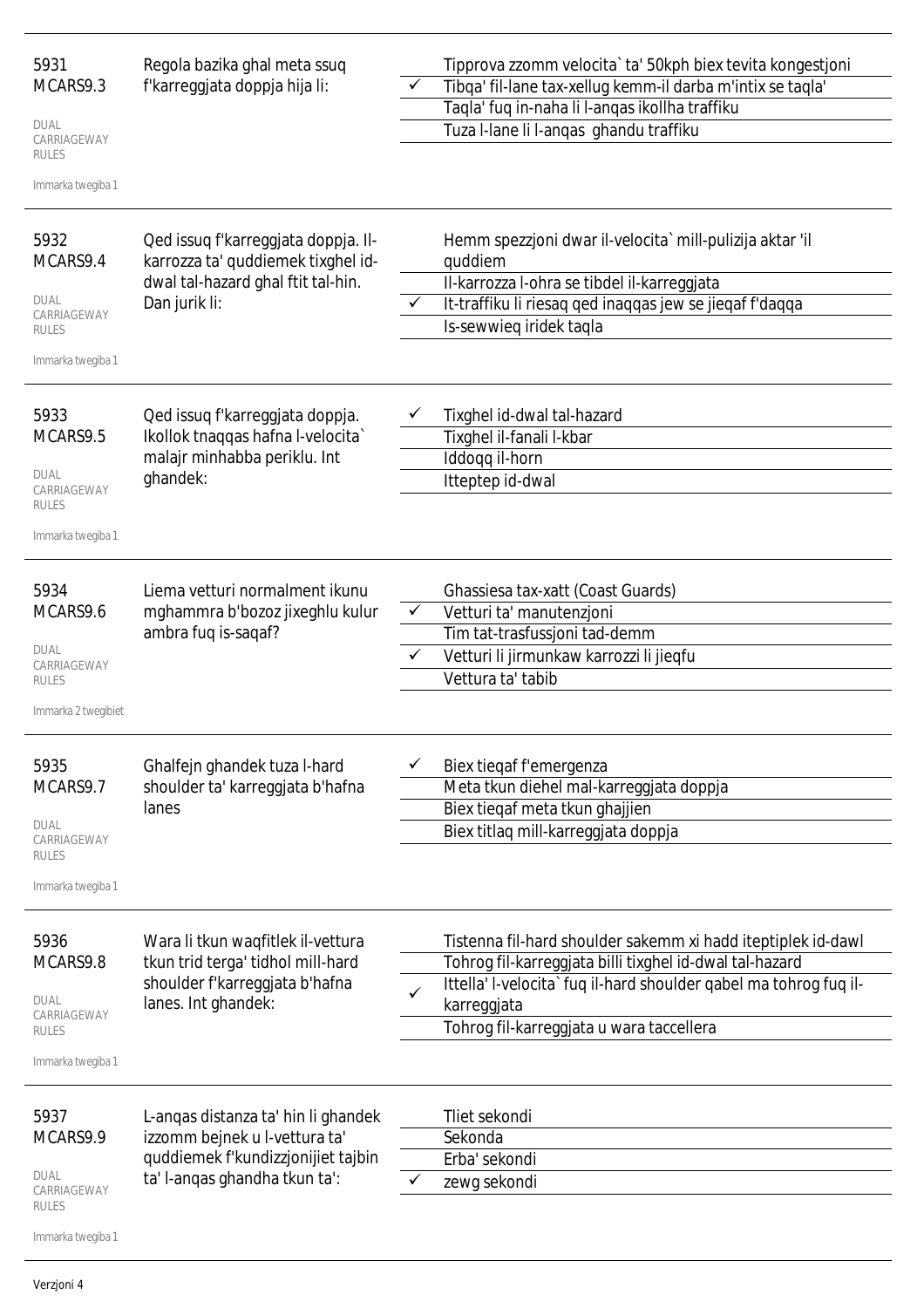| 5938<br>MCARS9.10<br><b>DUAL</b><br>CARRIAGEWAY<br><b>RULES</b><br>Immarka twegiba 1<br>5939<br>MCARS9.11<br><b>DUAL</b> | Fi hsiebek tohrog mill-karreggjata<br>b'hafna lanes mill-harga li jmiss.<br>Qabel ma tasal ghandek<br>normalment toqghod:<br>Qed issuq f'karreggjata b'hafna<br>lanes. Bi zball taqbez it-triq li trid<br>tidhol fiha u tibqa' ghaddej. Int<br>ghandek: |              | F'liema lane trid<br>Fil-lane tax-xellug<br>Fil-hard shoulder<br>Fil-lane tan-nofs<br>Taghmel U-turn fl-ewwel wesgha tar-reservation tan-nofs<br>Tibqa' sejjer ghall-hrug li jmiss<br>Tirriversja b'attenzjoni fil-lane ta' fuq ix-xellug |
|--------------------------------------------------------------------------------------------------------------------------|---------------------------------------------------------------------------------------------------------------------------------------------------------------------------------------------------------------------------------------------------------|--------------|-------------------------------------------------------------------------------------------------------------------------------------------------------------------------------------------------------------------------------------------|
| CARRIAGEWAY<br><b>RULES</b><br>Immarka twegiba 1                                                                         |                                                                                                                                                                                                                                                         |              | Togghod attent u tirriversja fil-hard shoulder                                                                                                                                                                                            |
| 5940<br>MCARS10.1<br>RULES OF THE<br><b>ROAD</b><br>Immarka twegiba 1                                                    | Tista' ssuq fuq bankina:                                                                                                                                                                                                                                |              | Jekk ma jkunx hemm pedestrians fil-qrib<br>Meta I-bankina hija wiesgha hafna<br>Biex tagbez it-traffiku li ghaddej bil-mod<br>Biex tidhol legalment fi proprjeta`                                                                         |
| 5941<br>MCARS10.2<br>RULES OF THE<br><b>ROAD</b><br>Immarka twegiba 1                                                    | X'ifisser dan is-sinjal                                                                                                                                                                                                                                 |              | Ma jistax jidhol traffiku ta' vetturi<br>Ma tistax tistenna fuq il-karreggjata<br>Japplika l-limitu tal-velocita` nazzjonali<br>Japplika I-limitu lokali ta' velocita'                                                                    |
| 5942<br>MCARS10.3<br>RULES OF THE<br><b>ROAD</b><br>Immarka twegiba 1                                                    | X'inhu I-limitu nazzjonali tal-<br>velocita` fejn m'hemmx bini kemm-<br>il darba ma jkunx indikat mod iehor<br>ghall-karrozzi u motorcycles?                                                                                                            | ✓            | 100kph<br>60kph<br>80kph<br>50 kph                                                                                                                                                                                                        |
| 5943<br>MCARS10.4<br>RULES OF THE<br>ROAD<br>Immarka twegiba 1                                                           | X'inhu l-limitu nazzjonali tal-<br>velocita` fejn m'hemmx bini kemm-<br>il darba ma jkunx indikat mod iehor<br>fuq karreggjati doppji ghall-<br>karrozzi u motorcycles?                                                                                 | $\checkmark$ | 50kph<br>70kph<br>80kph<br>100kph                                                                                                                                                                                                         |
| 5944<br>MCARS10.5<br>RULES OF THE<br>ROAD<br>Immarka twegiba 1                                                           | Tara das-sinjal quddiemek. Ifisser:                                                                                                                                                                                                                     |              | Riesaq ghal-limitu ta' velocita` minima ta' 30kph<br>Hiereg miz-zona ta' limitu ta' velocita` ta' 30kph<br>Ibda naqqas sa' 30 kph wara li tghaddi minn quddiemu<br>Taqbisx it-30kph wara li tqhaddiha                                     |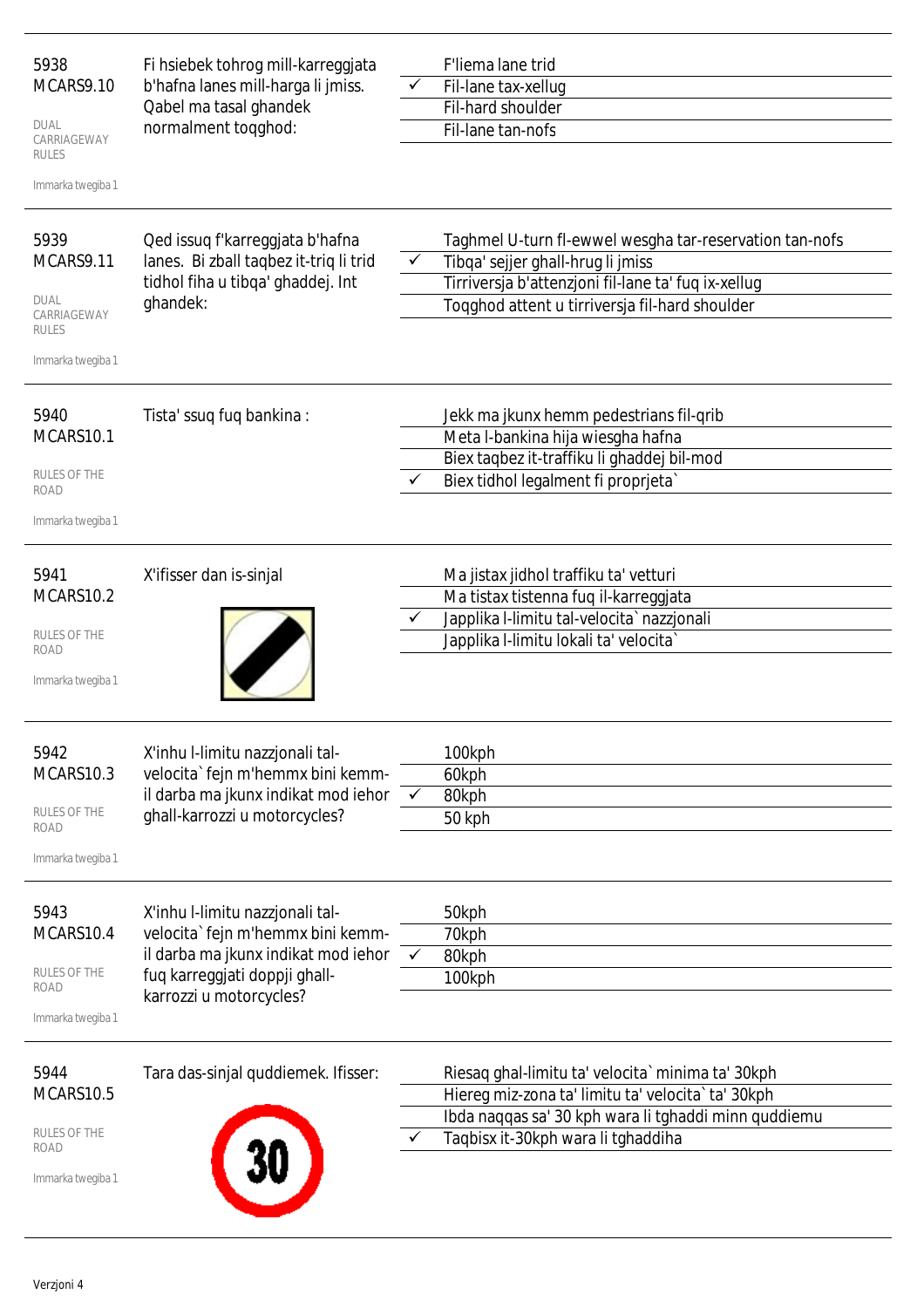| 5945<br>MCARS10.6<br><b>RULES OF THE</b><br>ROAD<br>Immarka twegiba 1                  | X'ifisser sinjal bhal dan ghal-limitu<br>ta' velocita`                                                                                 |                                                        | II-velocita` murija tippermetti ghal diversi kondizzjonijiet tat-<br>triq u temp<br>Il-velocita` murija hija l-ahjar massimu<br>Tista' ssuq bla periklu bil-velocita` murija<br>M'ghandekx taqbez il-velocita` murija         |
|----------------------------------------------------------------------------------------|----------------------------------------------------------------------------------------------------------------------------------------|--------------------------------------------------------|-------------------------------------------------------------------------------------------------------------------------------------------------------------------------------------------------------------------------------|
| 5946<br>MCARS10.7<br>RULES OF THE<br>ROAD<br>Immarka 3 twegibiet                       | Qed issuq fi triq bil-karrozzi<br>pparkjati fuq in-naha tax-xellug.<br>Ghal liema TLIET ragunijiet ghandek<br>issuq b'velocita` baxxa? | $\checkmark$                                           | Jistghu johorgulek xi tfal minn bejn il-vetturi<br>Jistghu jinfethu I-bibien tas-sewwieqa<br>Jistghu jkunu hergin xi vetturi<br>Jistghu jibdew idoqqu l-alarms tal-karozzi<br>Biex it-traffiku li gej ikun jista' jarak ahjar |
| 5947<br>MCARS10.8<br>RULES OF THE<br>ROAD<br>Immarka twegiba 1                         | Tiltaga' ma' xkiel fug in-naha<br>tieghek tat-trig. Int ghandek:                                                                       |                                                        | Taccellera biex tghaddi l-ewwel<br>Taghti d-dritta lit-traffiku li gej<br>Taghmel sinjal b'idejk lill- vetturi li gejjin li jistghu jghaddu<br>Tibqa' ghaddej, ghandek id-dritta                                              |
| 5948<br>MCARS10.9<br><b>RULES OF THE</b><br><b>ROAD</b><br>Immarka twegiba 1           | Hemm tractor quddiemek. Trid<br>taqilghu izda M'INTIX zgur li tista'<br>taghmel dan bla periklu. Int<br>ghandek:                       |                                                        | Taccellera waqt li tteptep id-dawl ghat-traffiku li jkun gej<br>Iddoqq il-horn lill-vettura li ghaddejja bil-mod biex twarrab<br>Issuq wara vettura li tkun qabzitu<br>Taqlax jekk int fid-dubju                              |
| 5949<br><b>MCARS10.10</b><br><b>RULES OF THE</b><br><b>ROAD</b><br>Immarka 3 twegibiet | Liema tlieta minn dawn jistghu<br>facilment jiehdu rotta mhux tas-<br>soltu fir-roundabouts?                                           | $\checkmark$<br>$\checkmark$<br>$\checkmark$           | Vannijiet tal-hobz<br>Sewwiega biz-zwiemel<br>Vannijiet li jikkonsenjaw oggetti<br>vetturi twal<br>Ciklisti<br>Karozzi estate                                                                                                 |
| 5950<br><b>MCARS10.11</b><br>RULES OF THE<br><b>ROAD</b><br>Immarka twegiba 1          | Qieghed thalli I-vettura tieghek<br>ipparkjata fit-triq. Meta tista' thalli<br>I-vettura startjata?                                    |                                                        | Meta tkun f'zona ta' 40 kph<br>Jekk waqghatlek il-batterija<br>Jekk se tipparkja ghal angas minn hames minuti<br>FI-ebda okkazjoni                                                                                            |
| 5951<br><b>MCARS10.12</b><br>RULES OF THE<br>ROAD<br>Immarka 5 twegibiet               | F'liema HAMES postijiet minn dawn<br>M'GHANDEKX tipparkja jew<br>tistenna?                                                             | ✓<br>✓<br>$\checkmark$<br>$\checkmark$<br>$\checkmark$ | Fejn taqleb f'gholja<br>Fug nett ta' telgha<br>Quddiem drive-way/garaxx ta' xi hadd<br><b>Biswit traffic island</b><br>F'karreggjata doppja<br>F'bus stop                                                                     |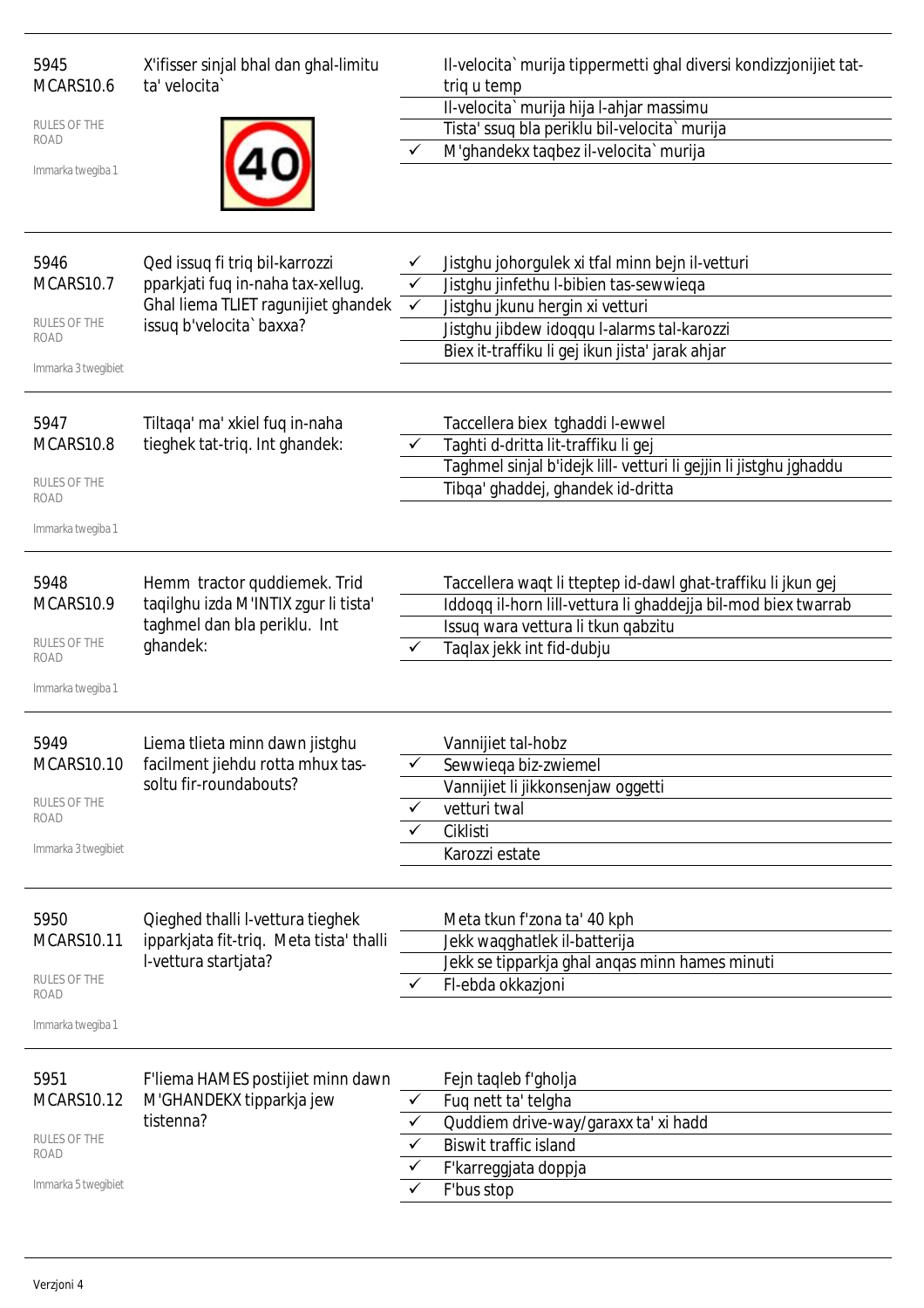| 5952<br>MCARS10.13<br>RULES OF THE<br><b>ROAD</b><br>Immarka twegiba 1<br>5953<br><b>MCARS10.14</b><br>RULES OF THE<br><b>ROAD</b> | Kemm tista' tipparkja I-karrozza<br>tieghek qrib it-tarf ta' junction jew<br>kantuniera?<br>Qed issibha difficli biex tipparkja<br>f'belt. Tista' tara li hemm wisa' fil-<br>linji zigzag quddiem iz- zebra<br>crossing. Tista' tipparkja hemm? | $\checkmark$ | 5 metri (16-il pied)<br>15-il metru (49 pied)<br>12-il metru (39 pied)<br>10 metri (32 pied)<br>Iva jekk ma tostakolax lin-nies milli jaqsmu<br>Iva sabiex tnizzel passiggier<br>Le jekk ma tibqax fil-karrozza<br>Le fl-ebda cirkustanza |
|------------------------------------------------------------------------------------------------------------------------------------|-------------------------------------------------------------------------------------------------------------------------------------------------------------------------------------------------------------------------------------------------|--------------|-------------------------------------------------------------------------------------------------------------------------------------------------------------------------------------------------------------------------------------------|
| Immarka twegiba 1<br>5954<br><b>MCARS10.15</b>                                                                                     | F'liema ZEWG postijiet minn dawn<br>M'GHANDEKX tipparkja?                                                                                                                                                                                       |              | F'bus stop<br>Fi triq one-way b'direzzjoni wahda                                                                                                                                                                                          |
| RULES OF THE<br>ROAD<br>Immarka 2 twegibiet                                                                                        |                                                                                                                                                                                                                                                 |              | Fi triq sekondarja<br>Hdejn dhul ta' skola<br>Hdejn ghassa tal-pulizija                                                                                                                                                                   |
| 5955<br><b>MCARS10.16</b><br>RULES OF THE<br>ROAD<br>Immarka twegiba 1                                                             | X'ifisser dan is-sinjal                                                                                                                                                                                                                         |              | Crossing patrol ta' I-iskola<br>Restrizzjonijiet fuq li tieqaf tistenna<br>Limitu nazzjonali tal-velocita`<br>Ma tistax tidhol                                                                                                            |
| 5956<br><b>MCARS10.17</b><br>RULES OF THE<br>ROAD<br>Immarka twegiba 1                                                             | Qed tfittex x'imkien fejn tipparkja.<br>L-area hija mimlija MINNBARRA<br>zewg postijiet rizervati ghall-<br>persuni bi bzonnijiet specjali.<br>Tista':                                                                                          |              | Tuza dawn I-ispazji, ghandek jew m'ghandekx bzonnijiet<br>specjali<br>Tipparkja jekk toqghod mal-karozza tieghek<br>Toqqhod f'dan I-ispazju meta kullimkien mimli<br>Ma tipparkjax jekk mhux bil-permess                                  |
| 5957<br><b>MCARS10.18</b><br>RULES OF THE<br>ROAD<br>Immarka twegiba 1                                                             | Qed issuq bil-lejl bil-bright. Vettura<br>ged taqilghek. Int ghandek tbaxxi<br>d-dwal tieghek                                                                                                                                                   | $\checkmark$ | Jekk is-sewwieq I-iehor biss ibaxxi tieghu<br>Qabel ma I-vetturi jibdew jaghqiluk<br>Xi hin wara li l-vetturi jkunu qabzuk<br>Hekk kif il-vettura taqilghek                                                                               |
| 5958<br><b>MCARS10.19</b><br>RULES OF THE<br>ROAD<br>Immarka 2 twegibiet                                                           | Qed issuq f'karreggjata b'zewg<br>lanes. Ghal liema zewg ragunijiet<br>ghandek tuza I-lane tal-lemin?                                                                                                                                           |              | Meta taqla' traffiku ghaddej aktar bil-mod<br>Meta tibdel xi puncture<br>Meta ssuq b'mod kostanti b'velocita` gholja<br>Meta ssuq bl-angas velocita` li tista'<br>Biex tikser fuq il-lemin<br>Meta ssuq normali                           |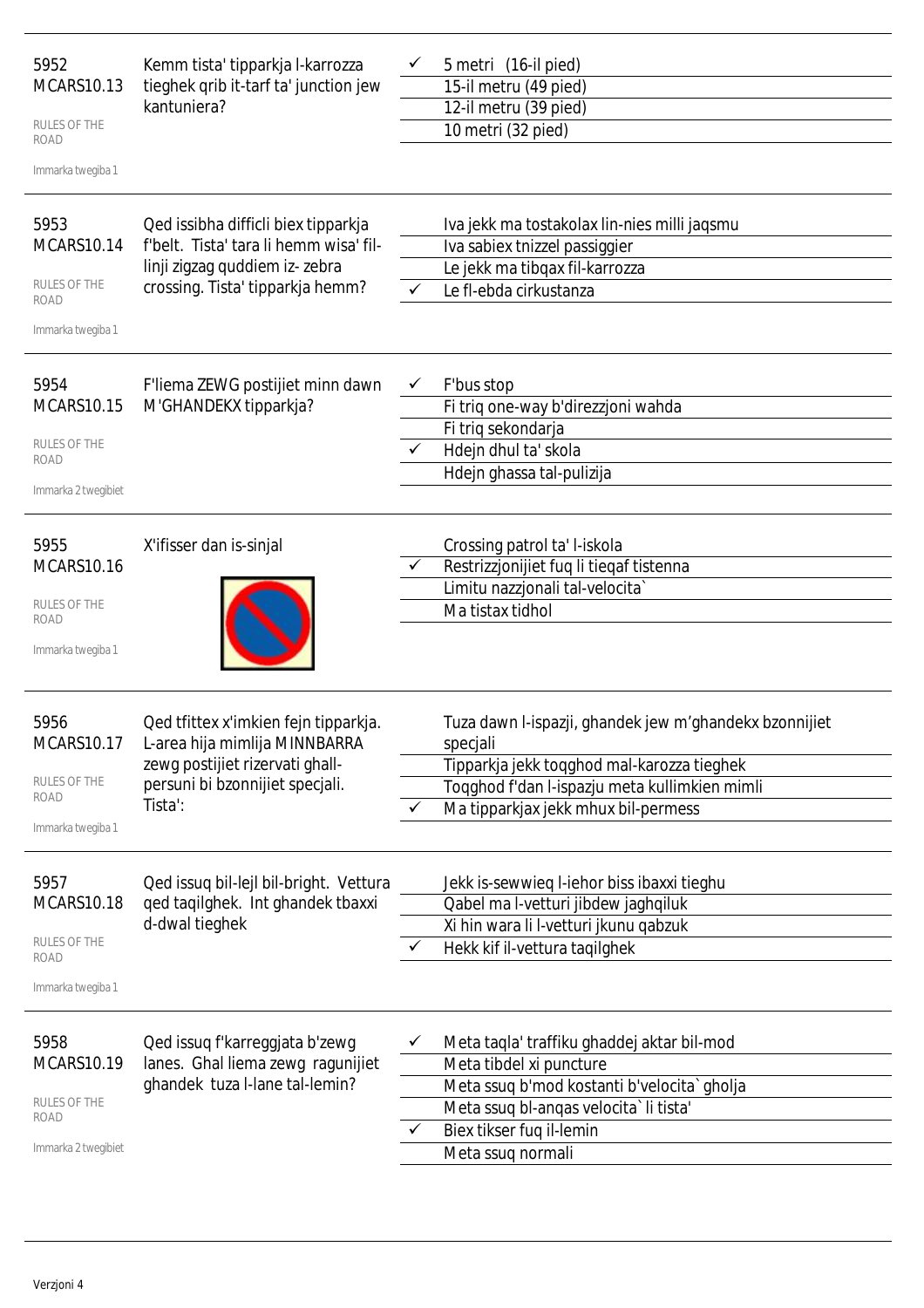| 5959<br><b>MCARS10.20</b><br>RULES OF THE<br>ROAD<br>Immarka twegiba 1          | Diehel f'area ta' xoghlijiet tat-<br>toroq. Hemm limitu temporanju<br>tal-velocita`. Int ikollok:                                                       |              | Ma taqbizx il-limitu ta' velocita`<br>Tobdi matul il-jum minbarra bil-lejl<br>Tobdi I-limitu ta' velocita` meta jaqbillek<br>Tobdi I-limitu ta' velocita` biss matul ir-rush hour                                                                                         |
|---------------------------------------------------------------------------------|---------------------------------------------------------------------------------------------------------------------------------------------------------|--------------|---------------------------------------------------------------------------------------------------------------------------------------------------------------------------------------------------------------------------------------------------------------------------|
| 5960<br><b>MCARS10.21</b><br>RULES OF THE<br>ROAD<br>Immarka twegiba 1          | Riesaq lejn junction traffikuza.<br>Hemm diversi lanes bil-marki tat-<br>torog. Fl-ahhar mument tinduna li<br>qieghed fil-lane zbaljat. Int<br>ghandek: |              | Tkompli f'dak il-lane<br>Tuza sinjali cari b'idejk biex taqsam<br>Twaqqaf sakemm I-area titbattal<br>Tagsam ghan-naha I-ohra                                                                                                                                              |
| 5961<br><b>MCARS10.22</b><br>RULES OF THE<br><b>ROAD</b><br>Immarka twegiba 1   | Minn fejn tista' taqla' fi triq<br>b'direzzjoni wahda?                                                                                                  |              | Mil-lemin biss<br>Mhux permess taqla'<br>Mix-xellug biss<br>Jew mil-lemin jew mix-xellug                                                                                                                                                                                  |
| 5962<br><b>MCARS10.23</b><br><b>RULES OF THE</b><br>ROAD<br>Immarka twegiba 1   | Ghaddej minn triq single lane u<br>hemm dahliet minn fejn tista' taqla'<br>fuq il-lemin biss. Is-sewwieq ta'<br>warajk irid jagilghek. Int ghandek:     |              | Issuq f'dahla li jista' jghaddi fuq il-lemin tieghek<br>Tixghel id-dwal tal-hazard<br>Tistenna biswit dahla li jista' jghaddi fuq il-lemin tieghek<br>Taccellera biex lis-sewwieq ta' warajk thallih lura                                                                 |
| 5963<br><b>MCARS10.24</b><br>RULES OF THE<br><b>ROAD</b><br>Immarka 2 twegibiet | Qieghed fi triq dejqa li tghaddi<br>vettura wahda biss. Riesqa vettura<br>lejk. Liema TNEJN minn dawn huma<br>korretti?                                 | $\checkmark$ | Tistenna quddiem dahla fuq ix-xellug<br>Issuq f'dahla jekk il-vettura tieghek hija usa'<br>Iggieghel lis-sewwieq I-iehor jirriversja<br>Tistenna faccata tad-dahla fuq il-lemin tieghek<br>Issuq fid-dahla fuq ix-xellug tieghek<br>Tidhol fid-dahla fuq il-lemin tieghek |
| 5964<br>MCARS10.25<br>RULES OF THE<br>ROAD<br>Immarka twegiba 1                 | Is-soltu s-sinjali ghad-direzzjoni<br>jaghtuhom bl-indicators u:                                                                                        |              | Bid-dwal tal-brejkijiet<br>Bid-dwal ta' gewwa<br><b>Bil-fog lights</b><br>Bid-dwal tal-genb                                                                                                                                                                               |
| 5965<br><b>MCARS10.26</b><br>RULES OF THE<br>ROAD<br>Immarka twegiba 1          | Meta tkun se tibqa' sejjer dritt ma'<br>roundabout ghandek:                                                                                             | ✓            | Taghmel sinjal fuq ix-xellug ezatt kif taghddi l-hrug ta' qabel<br>dak li trid tiehu<br>Turi lejn ix-xellug meta tkun riesaq lejn ir-roundabout<br>Turi lejn il-lemin meta tkun riesaq lejn ir-roundabout<br>Ma turi xejn 'il fejn sejjer                                 |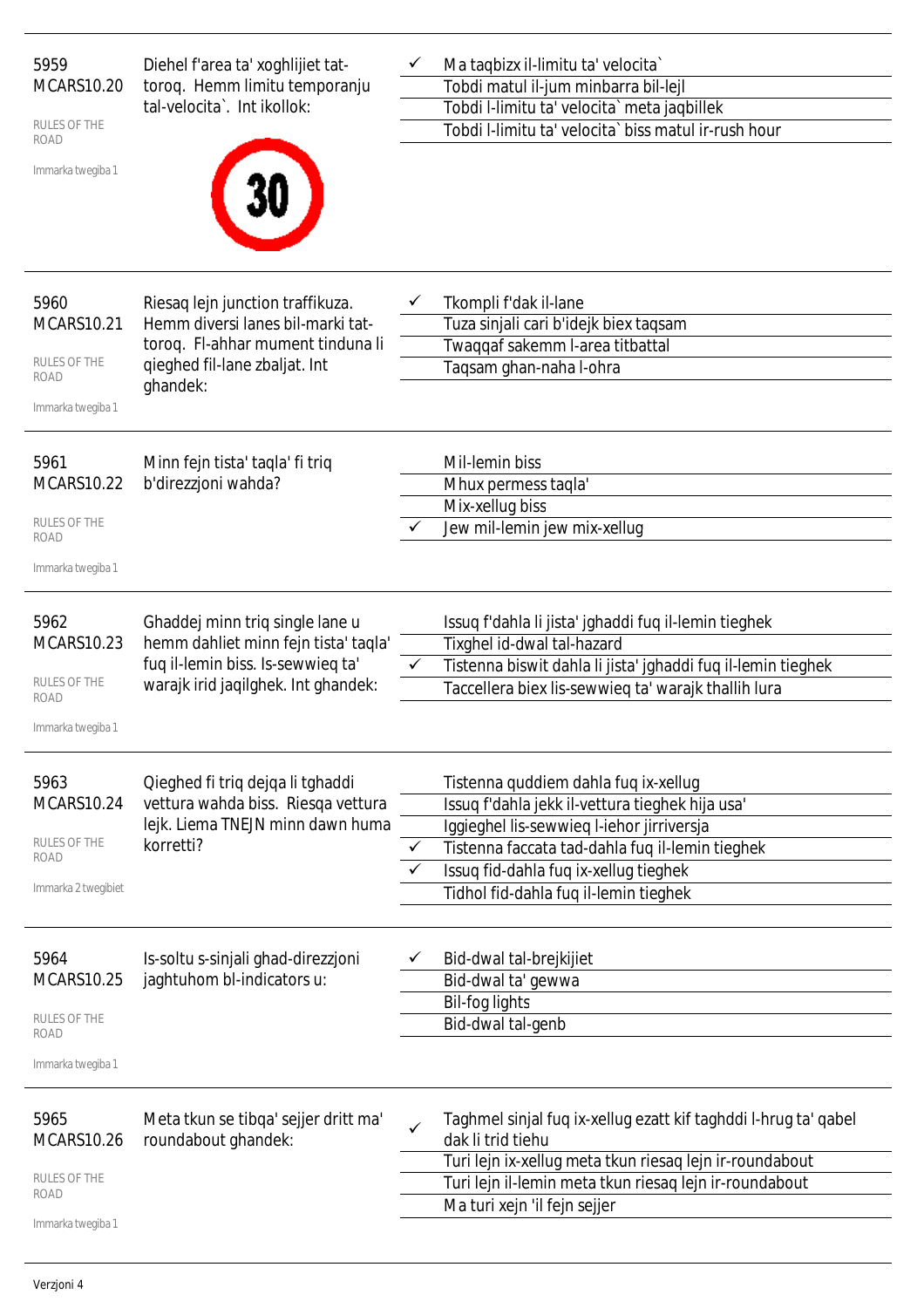| 5966<br><b>MCARS10.27</b><br>RULES OF THE<br><b>ROAD</b><br>Immarka twegiba 1<br>5967 | Liema vettura jista' jkollha tiehu<br>rotta differenti mis-soltu fir-<br>roundabouts?<br>Se tibqa' ghaddej dritt                                                |              | Karozza estate<br>Vann<br>Sports car<br>Vettura twila<br>Taghmel sinjal ghal-lemin meta tkun riesaq u wara ghax-xellug                                                                                                                                                                               |
|---------------------------------------------------------------------------------------|-----------------------------------------------------------------------------------------------------------------------------------------------------------------|--------------|------------------------------------------------------------------------------------------------------------------------------------------------------------------------------------------------------------------------------------------------------------------------------------------------------|
| MCARS10.28<br>RULES OF THE<br>ROAD<br>Immarka twegiba 1                               | f'roundabout. Kif ghandek taghmel<br>is-sinjal?                                                                                                                 |              | biex tohoq mir-roundabout<br>Taghmel sinjal fuq ix-xellug kif tkun riesaq ghar-roundabout u<br>tibqa' bis-sinjal mixghul sa ma titlaq<br>Taghmel sinjal fuq ix-xellug hekk kif toroq mir-roundabout<br>Taghmel sinjal fuq ix-xellug ezatt kif taghddi I-hrug ta' qabel<br>dak li trid tiehu          |
| 5968<br><b>MCARS10.29</b><br>RULES OF THE<br>ROAD<br>Immarka twegiba 1                | F'salib it-toroq m'hemmx sinjali jew<br>marki tat-toroq. Jersqu zewg<br>vetturi. Min ghandu d-dritta?                                                           | ✓            | L-ebda wahda minnhom<br>Vetturi li resqin mil-lemin<br>Il-vettura fl-iktar triq wiesgha<br>Dik veloci I-aktar                                                                                                                                                                                        |
| 5969<br><b>MCARS10.30</b><br>RULES OF THE<br><b>ROAD</b><br>Immarka twegiba 1         | Min ghandu d-dritta f'salib it-toroq<br>minghajr sinjali?                                                                                                       | ✓            | Is-sewwieq fl-iktar triq wisgha<br>Hadd<br>Min qed isuq I-aktar veloci<br>Is-sewwieq ta' I-akbar vettura                                                                                                                                                                                             |
| 5970<br><b>MCARS10.31</b><br>RULES OF THE<br>ROAD<br>Immarka twegiba 1                | Fi hsiebek iddur fuq il-lemin ghal go<br>junction. Is-sewwieg li gej mill<br>faccata irid ukoll idur fuq il-lemin.<br>Is-soltu angas ikun hemm periklu<br>jekk: |              | Izzomm il-vettura l-ohra fuq il-LEMIN u ddur minn warah (mil-<br>lemin ghal-lemin)<br>Izzomm lura u tistenna lis-sewwieg I-iehor biex idur qablek<br>Tibqa' ghaddej u minflok tikser ma' I-ewwel junction<br>Izzomm il-vettura l-ohra fuq ix-XELLUG u ddur minn quddiema<br>(mix-xellug ghax-xellug) |
| 5971<br>MCARS10.32<br>RULES OF THE<br>ROAD<br>Immarka twegiba 1                       | II-karreggjata doppja li se tidhol<br>fiha ghandha central reservation<br>dejqa. Int ghandek:                                                                   |              | Tohrog bil-mod biex turi x'fi hsiebek taghmel<br>Tistenna sakemm it-triq titbattal miz-zewq direzzjonijiet<br>Tieqaf fl-ewwel karreggjata sabiex il-vetturi l-ohra jcedulek<br>Tibqa' sejjer sas-central reserve u tistenna                                                                          |
| 5972<br><b>MCARS10.33</b><br>RULES OF THE<br>ROAD<br>Immarka twegiba 1                | Waqt li qed issuq tkun trid iddur<br>fuq ix-xellug fi triq sekondarja.<br>Meta tkun se ddur int ghandek:                                                        | $\checkmark$ | Tehodha f'dawra wiesgha ezatt qabel ma tikser<br>Izzomm ghan-nofs it-trig<br>Izzomm fuq ix-xellug tan-nofs tat-triq<br>Izzomm sew fug ix-xellug tat-trig                                                                                                                                             |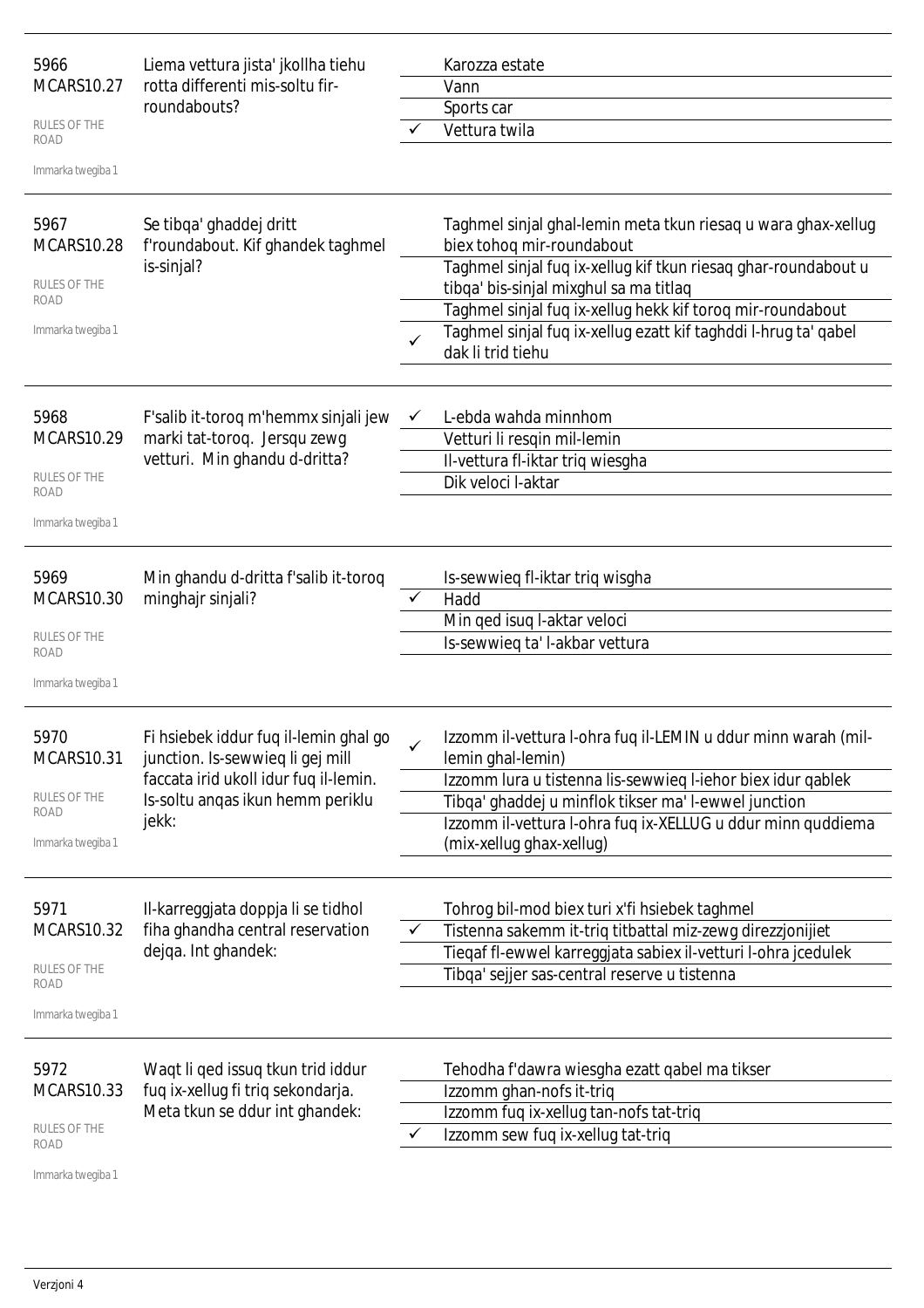| 5973<br><b>MCARS10.34</b><br>RULES OF THE<br><b>ROAD</b><br>Immarka twegiba 1   | Tista' tidhol fil-BOX JUNCTION biss<br>meta:                                                                                                            | Tkun tehtieg iddur fuq ix-xellug<br>It-traffic light juri I-ahdar<br>It-triq li trid tohrog fiha, ma tkunx bit-traffiku wieqaf<br>✓<br>Hemm angas minn zewg vetturi quddiemek                         |
|---------------------------------------------------------------------------------|---------------------------------------------------------------------------------------------------------------------------------------------------------|-------------------------------------------------------------------------------------------------------------------------------------------------------------------------------------------------------|
| 5974<br><b>MCARS10.35</b><br>RULES OF THE<br>ROAD<br>Immarka twegiba 1          | Xi hadd qed jistenna biex jaqsam<br>miz-zebra crossing. Qeghdin<br>jistennew fuq il-bankina. Int<br>ghandek normalment:                                 | Tinjorahom hekk kif ghadhom fuq il-bankina<br>Twaqqaf qabel ma tmiss il-linji zigzag u thallihom jaqsmu<br>Twaqqaf thallihom jaqsmu u tistenna bil-pacenzja<br>Tghaddi malajr qabel ma jibdew jaqsmu  |
| 5975<br><b>MCARS10.36</b><br>RULES OF THE<br><b>ROAD</b><br>Immarka twegiba 1   | Ghaddej minn triq principali<br>traffikuza u ssib li ghaddej fid-<br>direzzjoni zbaljata. X'ghandek<br>taghmel?                                         | Taghmel dawra three point fit-triq principali<br>Taghmel U-turn fit-triq principali<br>Iddur minn triq sekondarja fuq il-lemin u tirriversja fit-triq<br>principali<br>Iddawwar minn triq sekondrarja |
| 5976<br><b>MCARS10.37</b><br>RULES OF THE<br><b>ROAD</b><br>Immarka twegiba 1   | Tista' tnehhi s-seat belt ghal ftit<br>meta tkun se timmanuvra biex:                                                                                    | Tirriversja<br>Issuq bil-mod<br>F'waqfa f'emergenza<br>Tibda t-telgha                                                                                                                                 |
| 5977<br><b>MCARS10.38</b><br>RULES OF THE<br>ROAD<br>Immarka twegiba 1          | M'ghandekx tirriversja:                                                                                                                                 | Ghal aktar milli hemm bzonn<br>Fi nhawi mibnija<br>Fi triq sekondarja<br>Ghal aktar minn tul ta' karrozza                                                                                             |
| 5978<br><b>MCARS10.39</b><br>RULES OF THE<br><b>ROAD</b><br>Immarka twegibiet 1 | Int ipparkjat fi triq principali<br>traffikuza. X'inhu l-ahjar mod bla<br>periklu li ddawwar il-vettura<br>tieghek biex tmur fid-direzzjoni<br>opposta? | Tidhol go triq sekondarja mhux traffikuza biex iddur minnha<br>✓<br>Taghmel U-turn<br>Issib lil xi hadd biex iwaqqaflek it-traffiku<br>Tidhol go triq sekondarja u tirriversja fit-triq principali    |
| 5979<br><b>MCARS10.40</b><br>RULES OF THE<br>ROAD<br>Immarka twegiba 1          | Meta M'INTIX zgur li m'hemmx<br>periklu biex tirriversja int ghandek:                                                                                   | Iddog il-horn<br>Tirriversja bil-mod<br>Tohrog u ticcekkja<br>✓<br>Tirrejzja I-magna                                                                                                                  |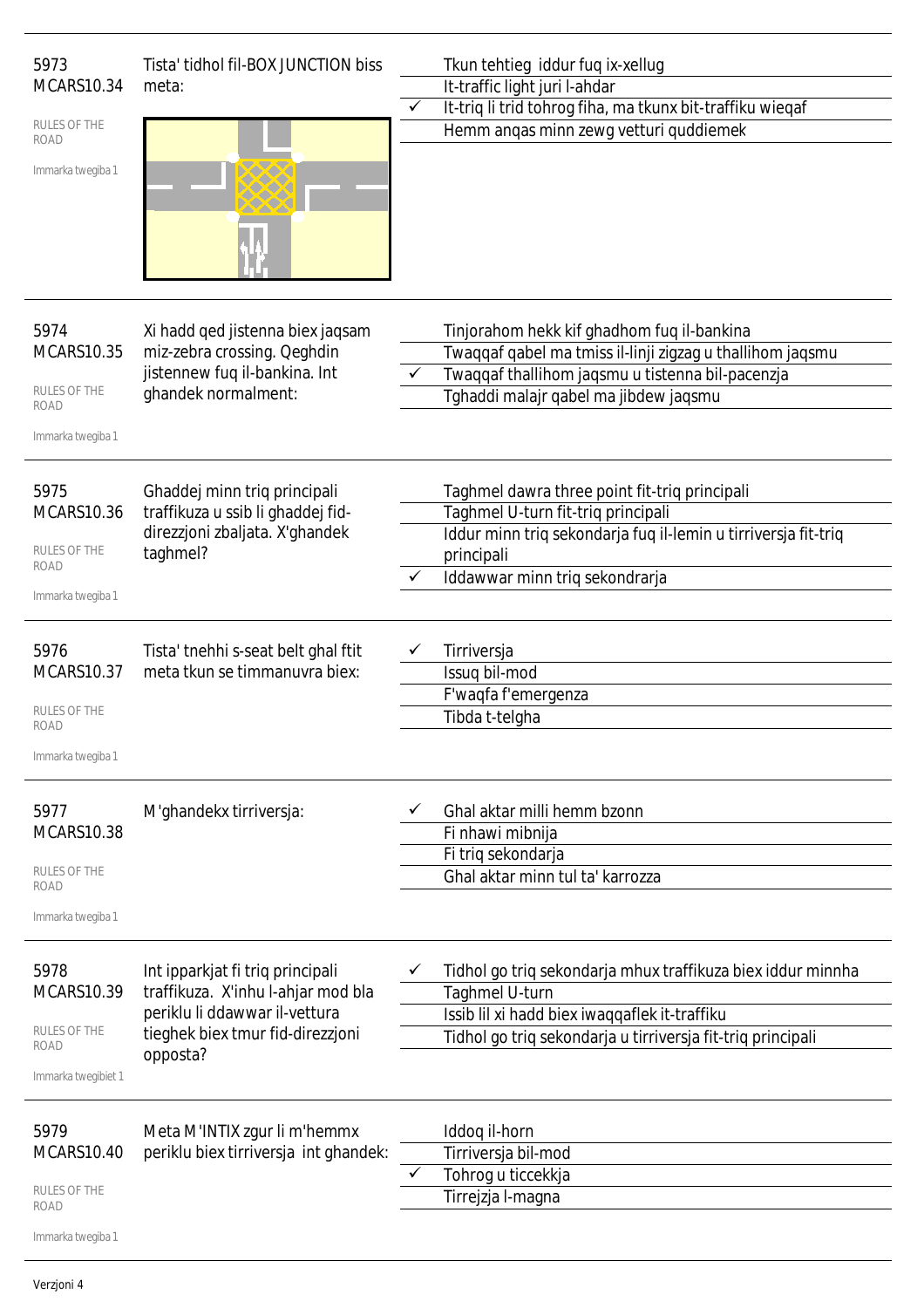| 5980<br><b>MCARS10.41</b><br>RULES OF THE<br><b>ROAD</b><br>Immarka twegiba 1  | Qed tirriversja I-vettura tieghek fi<br>triq sekondarja. Meta jkun l-akbar<br>periklu ghat-traffiku li jkun<br>qhaddej? |              | Wara li tkun dhalt f' triq sekondarja<br>Ezatt qabel ma fil-fatt tibda l-manuvra<br>Wara li tkun lestejt il-manuvra<br>Meta I-quddiem tal-vettura tieghek johrog il-barra                                                                                                                                                                                                                                                                  |
|--------------------------------------------------------------------------------|-------------------------------------------------------------------------------------------------------------------------|--------------|--------------------------------------------------------------------------------------------------------------------------------------------------------------------------------------------------------------------------------------------------------------------------------------------------------------------------------------------------------------------------------------------------------------------------------------------|
| 5981<br><b>MCARS10.42</b><br>RULES OF THE<br>ROAD<br>Immarka 2 twegibiet       | Ghaliex huwa importanti li zzomm<br>il-posizzjoni t-tajba fit-triq (Road<br>Position)?                                  | $\checkmark$ | Biex int tkun fuq in-naha t-tajba tat-triq qabel u wara li tikser<br>fuq il-lemin jew ix-xellug, f'junctions u meta toqrob lejn<br>roundabouts<br>Biex inti tkun dejjem fil-lane it-tajjeb fi triq b'hafna lanes.<br>Halli tibqa' fil-lane li tkun ghazilt sakemm qed issuq skond il-<br>limitu ta' velocita`.<br>Biex hadd ma jista' jaqbzek jekk ikunu ghaddejjin b'velocita`<br>gholja.                                                 |
| 5982<br><b>MCARS10.43</b><br>RULES OF THE<br>ROAD<br>Immarka twegiba 1         | Liema dwal ghandek tixghel meta<br>tghaddi minn mina u ghaliex?                                                         |              | M'ghandekx bzonn dawl ghax il-mini ghandhom id-dawl<br>taghhom<br>Dawl baxxut biex jghinek tara sew kif ukoll tintlemah sew mill-<br>ohrajn<br>Id-dwal tal-hazard biex hadd ma jsuq qribek<br>II-bright biex tara sew fejn int sejjer                                                                                                                                                                                                      |
| 5983<br><b>MCARS10.44</b><br>RULES OF THE<br>ROAD<br>Immarka 2 twegibiet       | Meta tista' taqla' f'mina?                                                                                              |              | Tghaddi mil-lane ta' barra jekk il-vettura ta' quddiemek fil-lane<br>ta' gewwa ghaddejja bil-mod.<br>Tghaddi mil-lane ta' gewwa jekk il-vettura ta' quddiemek fil-<br>lane ta' barra ghaddejja bil-mod.<br>Qatt f'cirkustanzi normali ghax huwa pprojbit li taqla' f'mina.<br>Meta tkun waqfet xi vettura jew hemm xi periklu wieqaf li jkun<br>jostakola I-lane li qed issuq fiha wara li tkun iccekkjajt u<br>ghamilt sinjal kif suppost |
| 5984<br><b>MCARS10.45</b><br>RULES OF THE<br><b>ROAD</b><br>Immarka twegieba 1 | X'inhuma I-limiti nazzjonali tal-<br>velocita` ghall-karozzi u muturi<br>f'inhawi mibnija u bnadi ohra?                 |              | 40kph u 70kph<br>50kph u 80kph<br>30kph u 60kph<br>45kph u 100kph                                                                                                                                                                                                                                                                                                                                                                          |
| 5985<br>MCARS11.1<br>ROAD AND TRAFFIC<br><b>SIGNS</b><br>Immarka twegiba 1     | IKOLLOK tobdi sinjali li jaghtu l-<br>ordnijiet. Dawn is-sinjali jkunu<br>hafna drabi:                                  |              | Rettangoli blue<br>Trijangoli homor<br>Rettangoli hodor<br>Crieki homor                                                                                                                                                                                                                                                                                                                                                                    |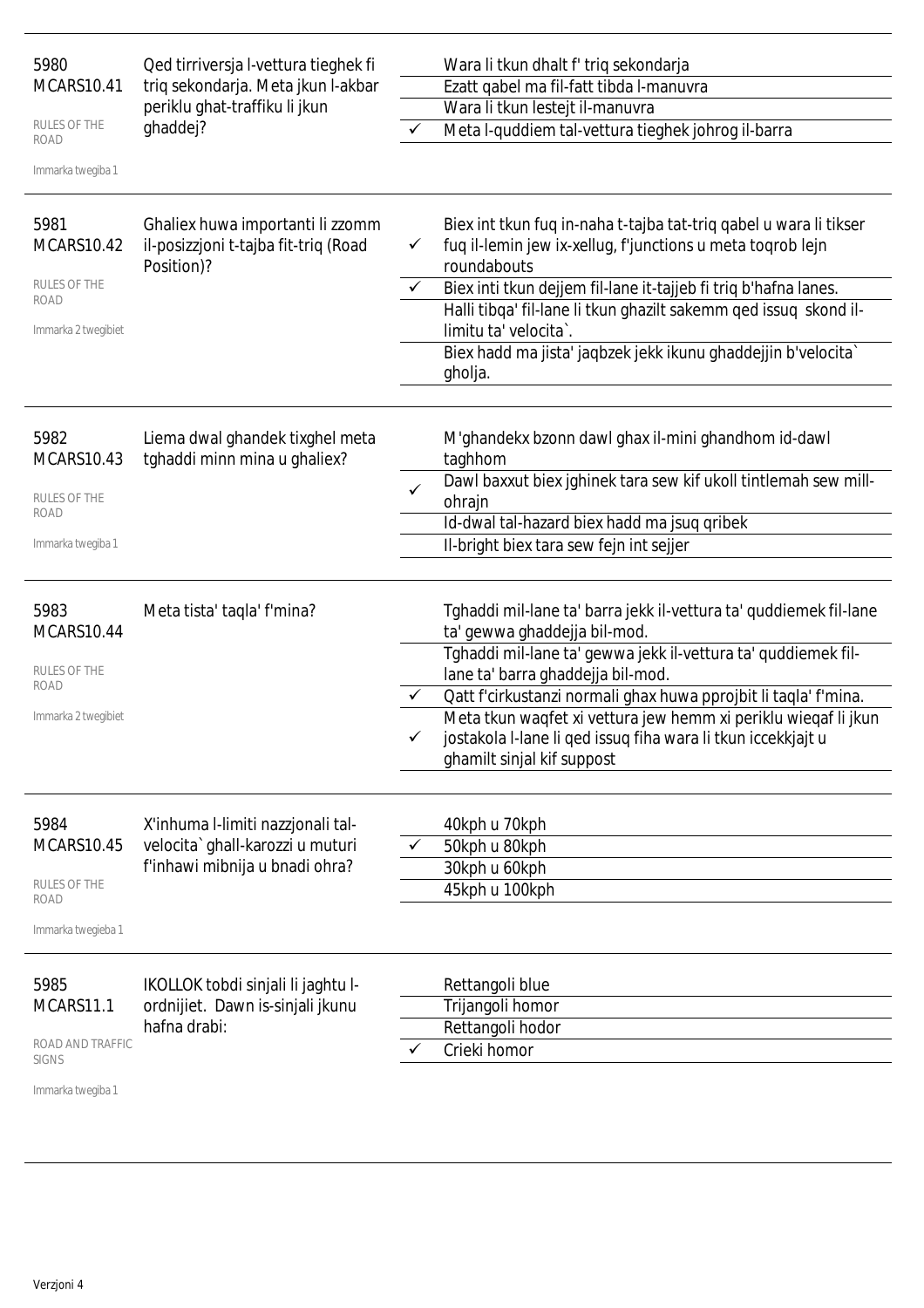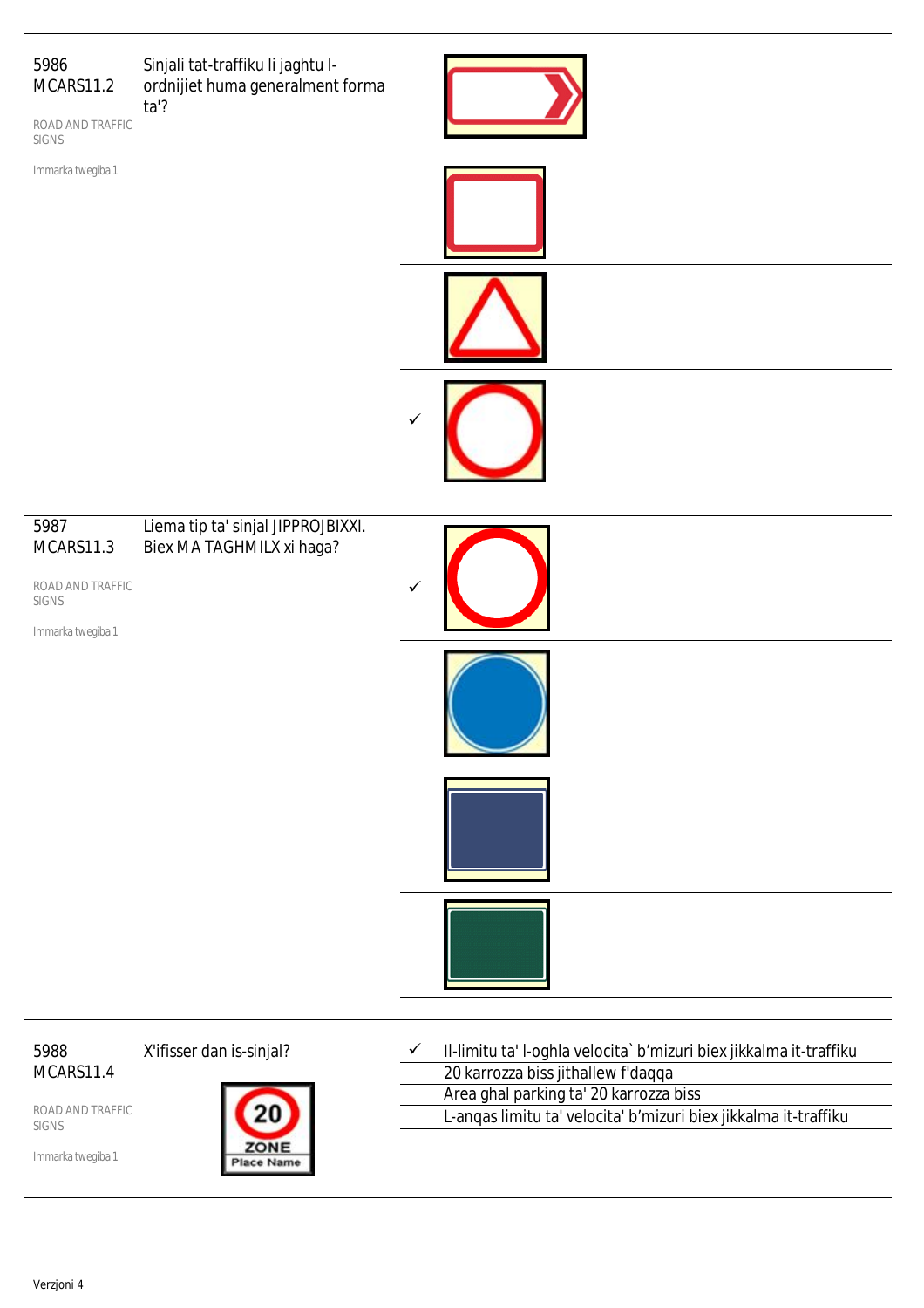Liema minn dawn is-sinjali jfisser li ma jistghux jidhlu vetturi bilmutur?

ROAD AND TRAFFIC SIGNS

Immarka twegiba 1



 $\checkmark$ 





5990 MCARS11.6

SIGNS

ROAD AND TRAFFIC Liema minn dawn is-sinjali jfisser li ma jistghux jghaddu vetturi bilmutur?



Immarka twegiba 1





5991 MCARS11.7

ROAD AND TRAFFIC SIGNS

Immarka twegiba 1



X'ifisser dan is-sinjal L-anqas limitu tal-velocita` ta' 30kph Ma jistghux jidhlu vetturi 'l fuq minn 30 tunnellata Limitu gdid ta' velocita` ta' 20 kph  $\checkmark$  Tispicca z-zona ta' 20kph



X'ifisser dan is-sinjal



ROAD AND TRAFFIC SIGNS



| Ma jistghux jidhlu vetturi bil-mutur |
|--------------------------------------|
| Karozzi u muturi biss                |
| Clearway (ma tistax twaqqaf)         |
| Ma tistax tagla'                     |
|                                      |

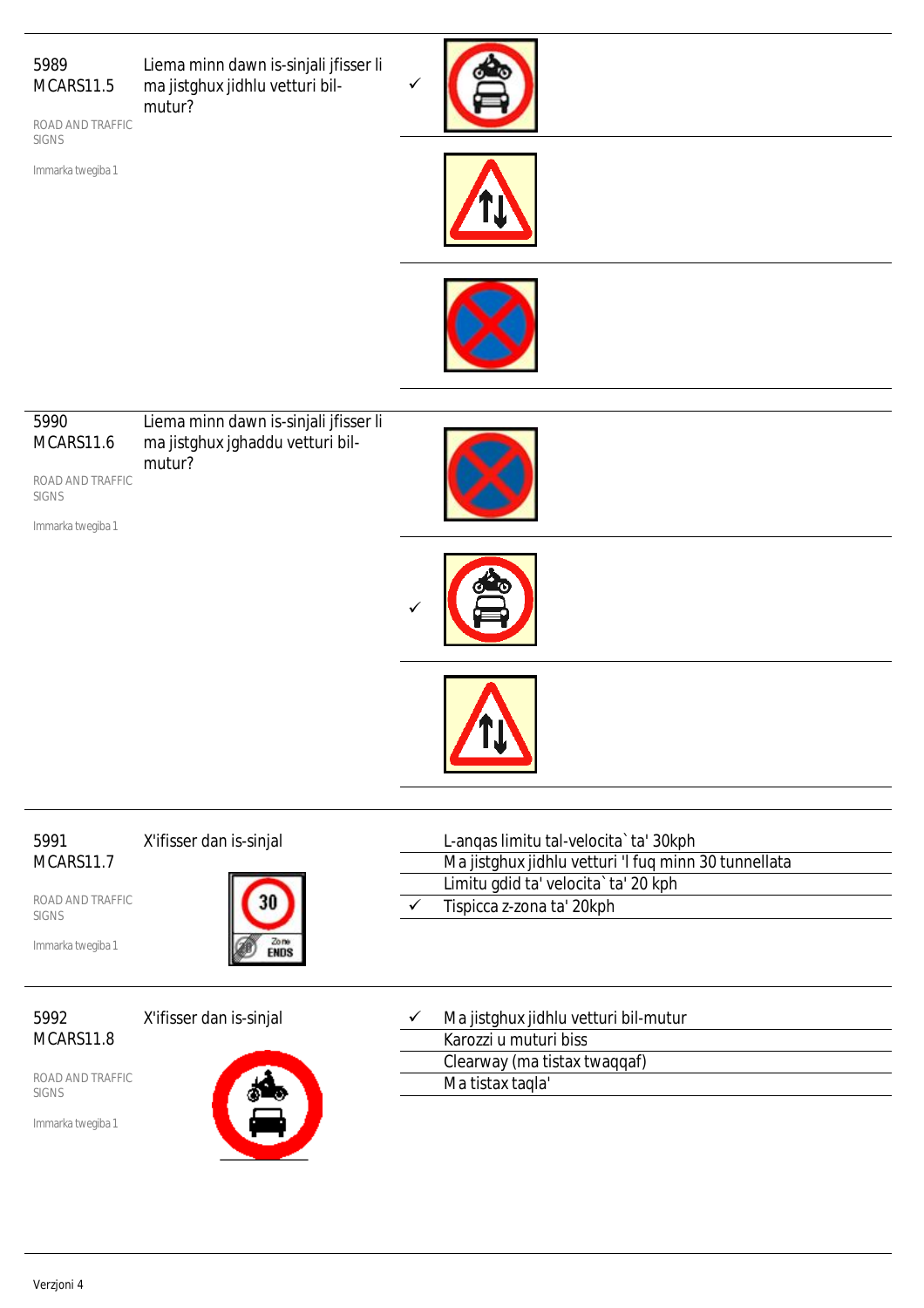

X'ifisser dan is-sinjal Triq ma ting ma ting ma ting ma ting ma ting ma ting ma ting ma ting ma ting ma ting m

ROAD AND TRAFFIC SIGNS

Immarka twegiba 1



 $\overline{a}$ 

|   | Trig ma tinfidx           |
|---|---------------------------|
|   | M'hawnx sinjali tat-toroq |
|   | Ma tistax tipparkja       |
| ✓ | Ma tistax tidhol          |
|   |                           |



ROAD AND TRAFFIC

Immarka twegiba 1

SIGNS

X'ifisser dan is-sinjal

|              | Ma jistax jghaddi traffiku mil-lemin |
|--------------|--------------------------------------|
|              | It-triq fuq il-lemin maghluqa        |
|              | Dawra fug il-lemin                   |
| $\checkmark$ | Ma tistax tikser fug il-lemin        |



Liema sinjali jfissru li ma jistghux jghaddu vetturi?

ROAD AND TRAFFIC SIGNS

Immarka twegiba 1





| 5996      |  |
|-----------|--|
| MCARS11.1 |  |

SIGNS

X'ifisser dan is-sinja l



|   | Traffiku two-way                      |
|---|---------------------------------------|
|   | Ma jistghux jghaddu vetturi bil-mutur |
|   | Ghandek id-dritta                     |
| ✓ | Ma tistax tagla'                      |
|   |                                       |

5997 MCARS11.13 X'ifisser dan is-sinjal

 $\overline{2}$ 

ROAD AND TRAFFIC SIGNS



| Ifforma zewg lanes                      |
|-----------------------------------------|
| Aghti d-dritta lit-traffiku li gej lejk |
| Ma tistax tagla'                        |
| Sug flane wiehed                        |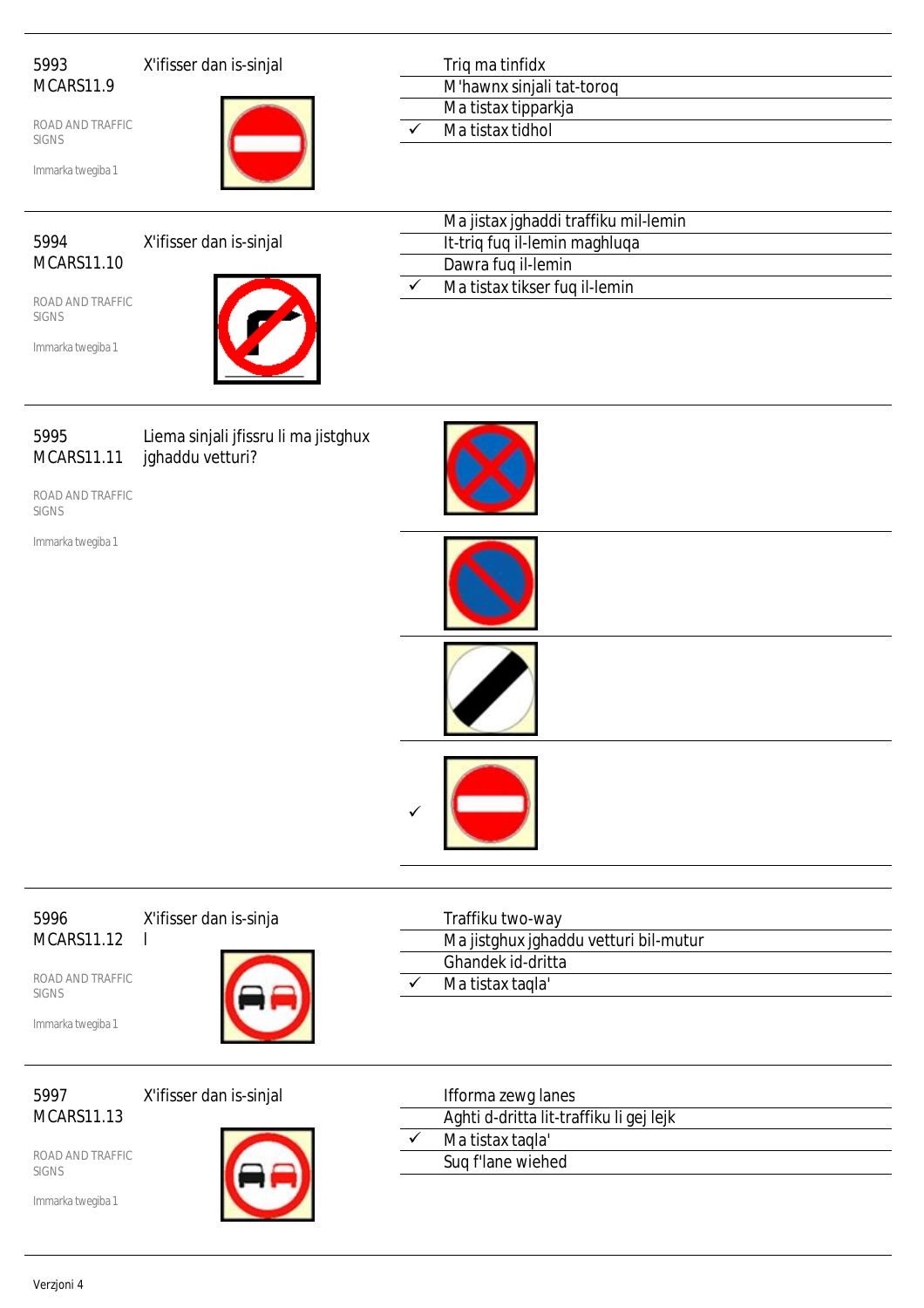X'ifisser dan is-sinjal?

ROAD AND TRAFFIC SIGNS

Immarka twegiba 1



| Jqhoddu r-restrizzjonijiet biex tistenna  |
|-------------------------------------------|
| Clearway (Ma tistax tieqaf)               |
| Jghodd il-limitu nazzjonali ta' velocita` |
| Tista' tistenna                           |

## 5999 MCARS11.15

Liema sinjal ifisser 'Ma tistax tieqaf'?

ROAD AND TRAFFIC SIGNS

Immarka twegiba 1









## 6000 MCARS11.16 ROAD AND TRAFFIC SIGNS Immarka twegiba 1 X'ifisser dan is-sinjal? Roundabout Ma tistax tidhol  $\checkmark$  Ma tistax tieqaf Salib it-toroq

# 6001 MCARS11.17

Riesaq lejn dan is-sinjal. X'ifisser: Jghodd il-limitu nazzjonali ta' velocita`

ROAD AND TRAFFIC SIGNS

Immarka twegiba 1



Ma tistax tidhol

 $\sqrt{\phantom{a}}$  Ma tistax tieqaf Jghoddu r-restrizzjonijiet biex tistenna

### 6002 MCARS11.18 X'ifisser dan is-sinjal tat-traffiku?

ROAD AND TRAFFIC SIGNS



|   | Ma tistax tagla'                        |
|---|-----------------------------------------|
|   | Traffiku b'direzzjoni wahda biss        |
|   | Traffiku b'zewg direzzjonijiet          |
| ✓ | Aghti d-dritta lit-traffiku li gej lejk |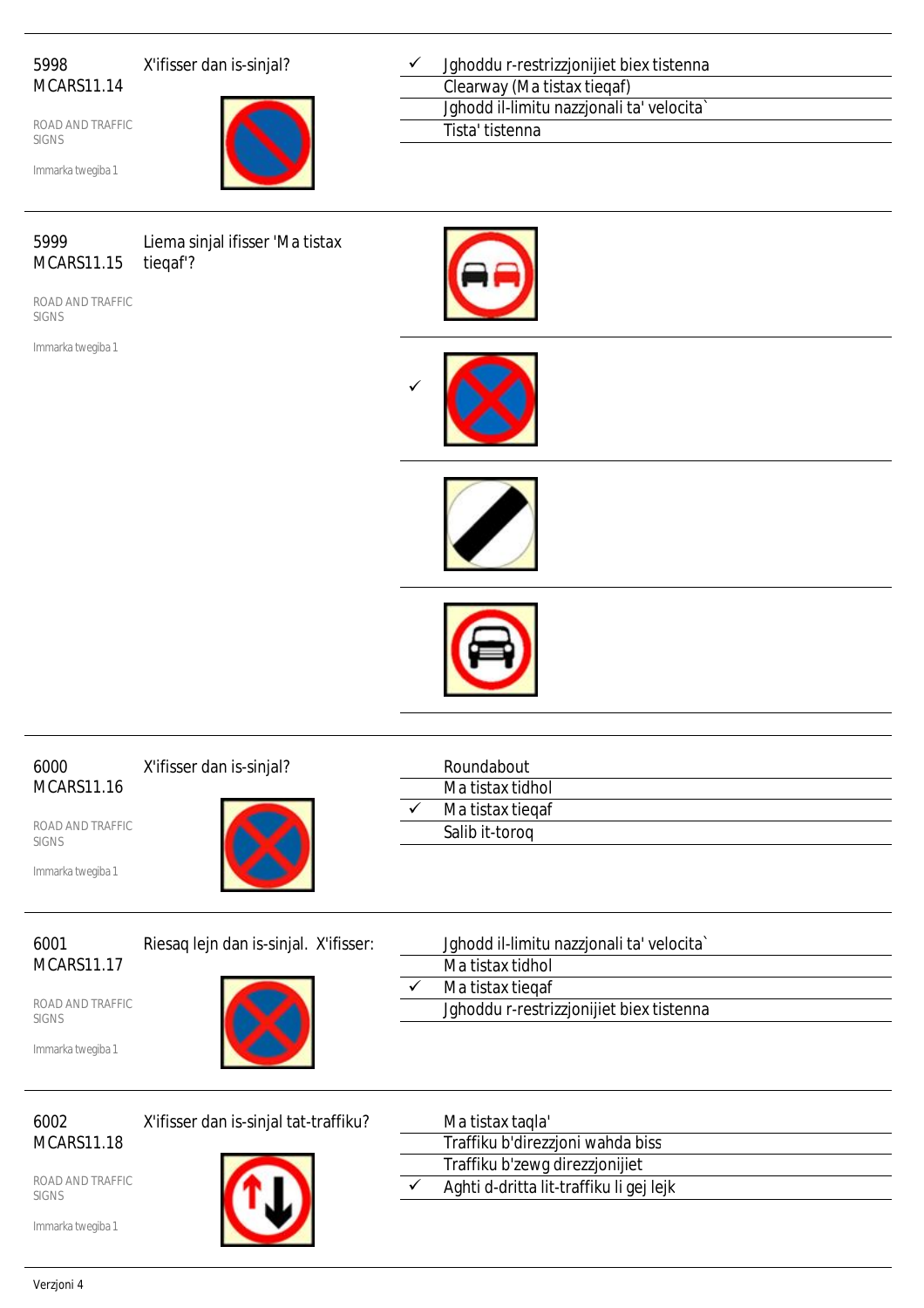ROAD AND TRAFFIC

Immarka twegiba 1

SIGNS

X'ifisser dan is-sinjal tat-traffiku? Riesaq lejn bus lane



Aghti d-dritta lit-traffiku li gej lejk Ghandek id-dritta fuq it-traffiku li gej lejk Tispicca t-triq b'zewg direzzjonijiet

6004 MCARS11.20 Liema sinjal ifisser 'It-traffiku ghandu d-dritta fuq vetturi li gejjin'?

ROAD AND TRAFFIC SIGNS

Immarka twegiba 1









## 6005 MCARS11.21 X'IKOLLOK taghmel meta tara dan is-sinjal?

ROAD AND TRAFFIC SIGNS

Immarka twegiba 1



Twaqqaf BISS jekk id-dawl qieghed fuq l-ahmar Twaqqaf BISS jekk hemm it-tfal biex jaqsmu Twaqqaf BISS jekk riesaq traffiku Twaqqaf UKOLL jekk mhux riesaq traffiku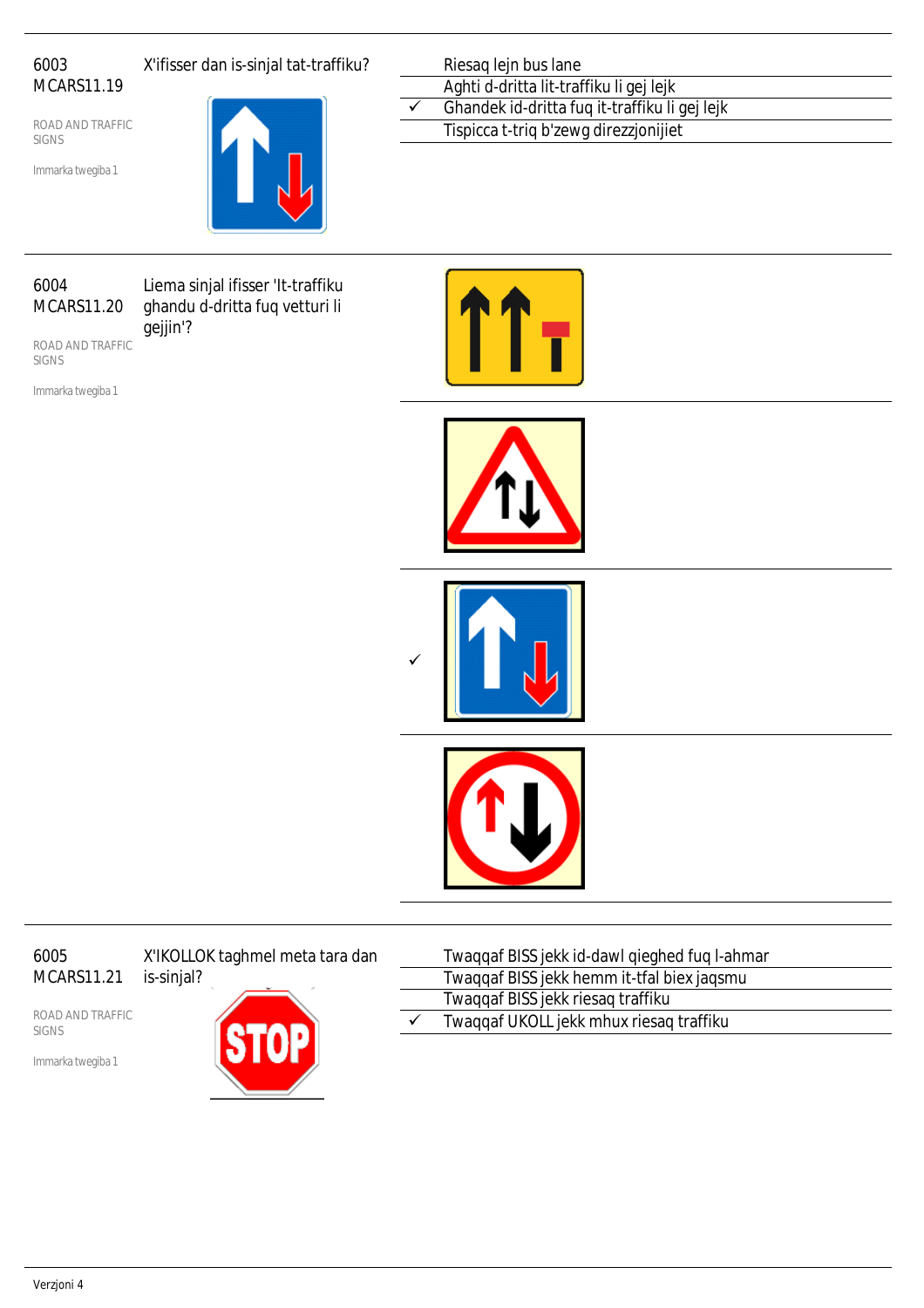ROAD AND TRAFFIC

Immarka twegiba 1

SIGNS



X'ifisser dan is-sinjal? Riesq lejn triq b'zewg direzzjonijiet

Diehel fi triq b'direzzjoni wahda

Ma tistax taqla'

 $\checkmark$  Ghandek id-dritta fuq vetturi mid-direzzjoni opposta

6007 MCARS11.23

X'forma ghandu sinjal ta' STOP f' junction?

ROAD AND TRAFFIC SIGNS



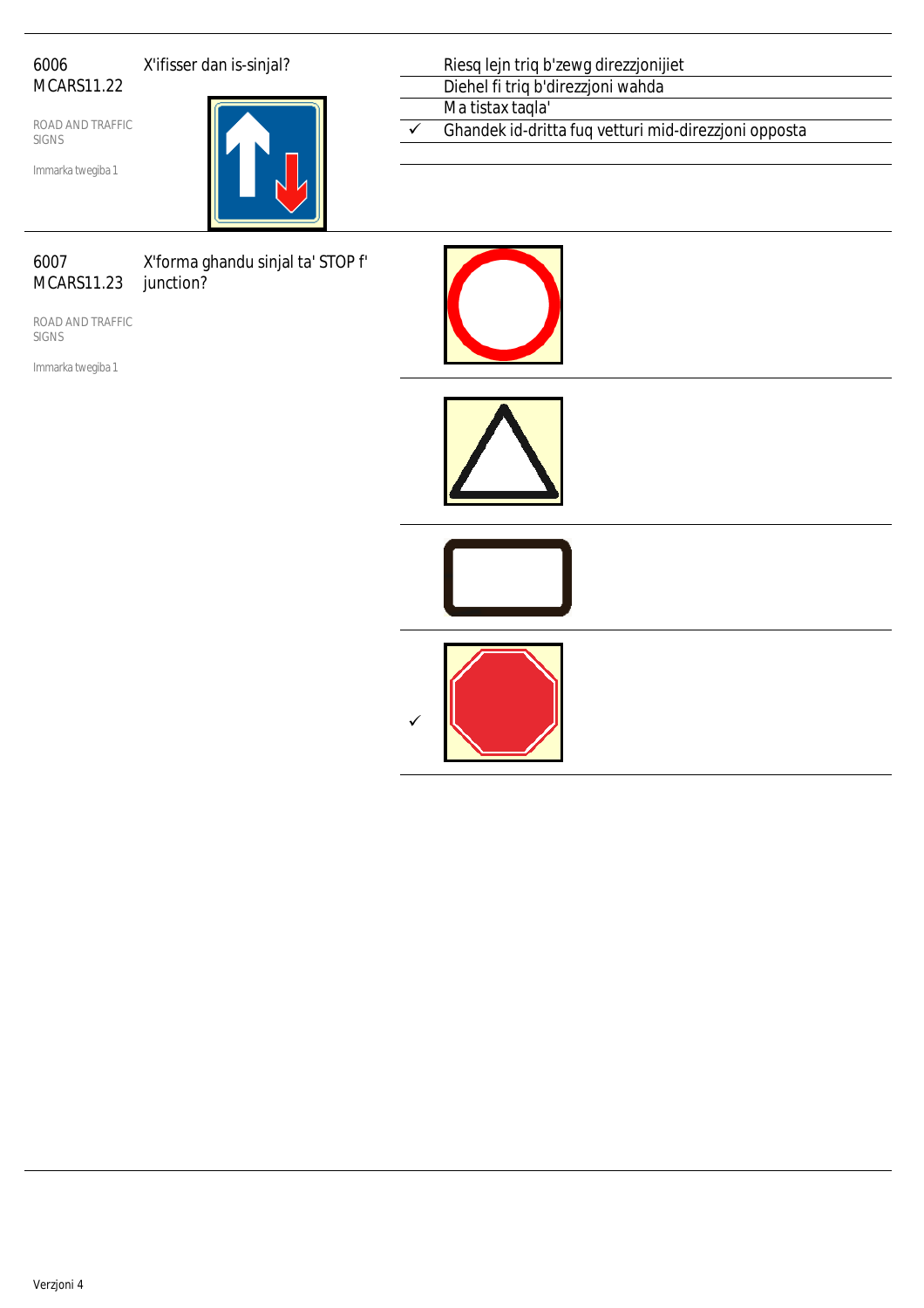# 6008 MCARS11.24 ROAD AND TRAFFIC SIGNS Immarka twegiba 1 X'forma tintuza ghal sinjal biex taghti d-dritta - GIVE WAY?



| 6009                             | F'mini-roundabout int ghandek: | Taghti d-dritta lit-traffiku li gej mil-lemin       |
|----------------------------------|--------------------------------|-----------------------------------------------------|
| MCARS11.25                       |                                | Twaqqaf ukoll meta mhux gej hadd                    |
|                                  |                                | Taghti d-dritta lit-traffiku li gej mit-triq l-ohra |
| ROAD AND TRAFFIC<br><b>SIGNS</b> |                                | Taghti d-dritta lit-traffiku li gej mix-xellug      |

SIGNS

Immarka twegiba 1

## 6010 MCARS11.26

ROAD AND TRAFFIC SIGNS

Immarka twegiba 1



X'ifisser dan is-sinjal?

|   | Taghti d-dritta lit-traffiku li gej lejk                 |
|---|----------------------------------------------------------|
|   | Ikser fl-ewwel junction li ssib                          |
|   | It-traffiku li gej jghaddi miz-zewg nahat tieghek        |
| ✓ | Tista' tghaddi miz-zewg nahat ghall-istess destinazzjoni |

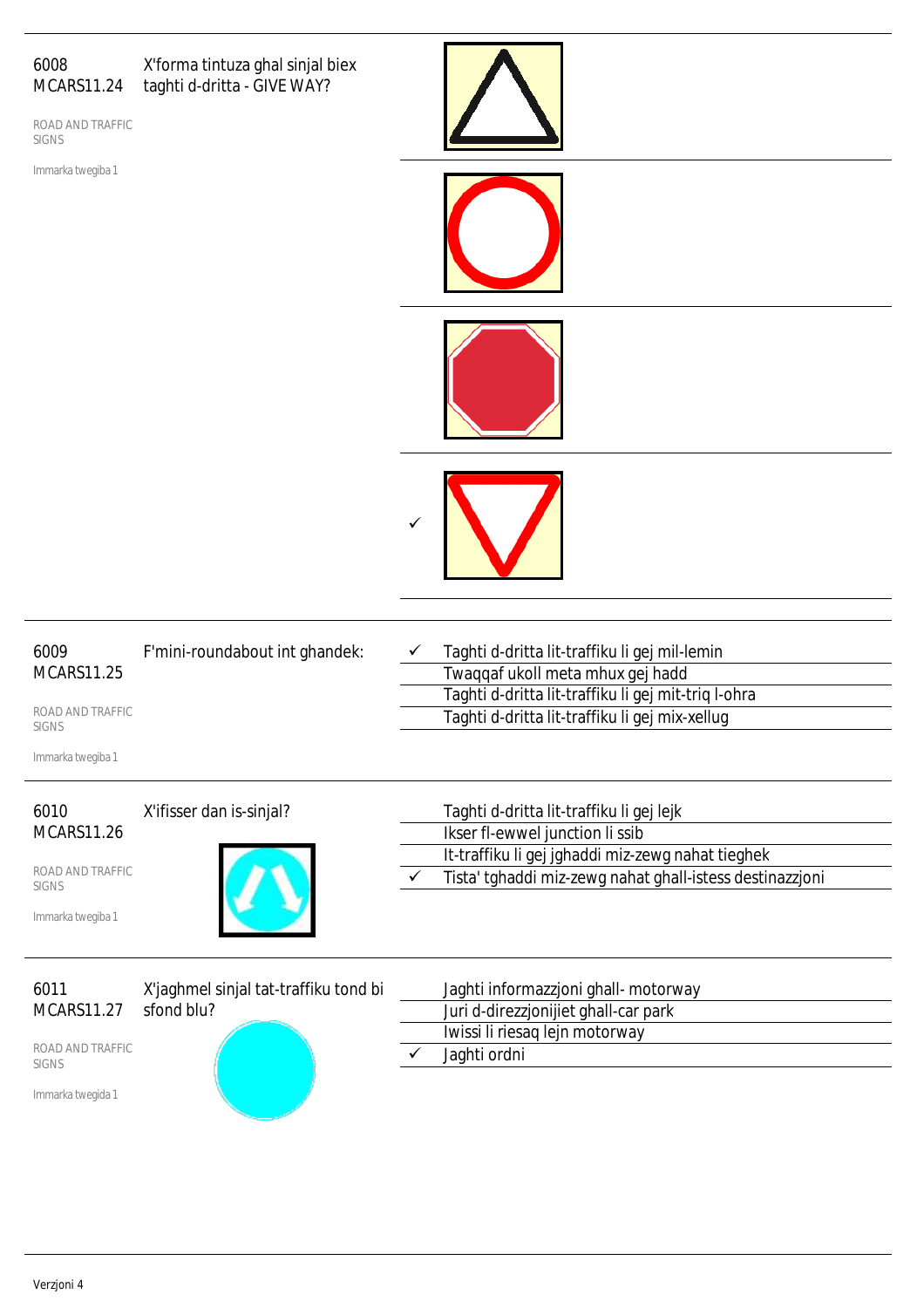| 6013<br><b>MCARS11.29</b><br>ROAD AND TRAFFIC<br><b>SIGNS</b><br>Immarka twegiba 1<br>6014<br>MCARS11.30<br>ROAD AND TRAFFIC<br><b>SIGNS</b><br>Immarka twegiba 1 | X'juri dan is-sinjal bi sfond<br>kannella?<br>Ghalxiex qeghdin sinjali<br>trijangulari? | Direzzjonijiet ghat-turisti<br>Rotot ordinarji<br>Rotot ta' motorways<br>Toroq primarji<br><b>Biex iwissu</b><br>Biex jaghtu d-direzzjonijiet<br>Biex jaghtu ordni<br>Biex jaghtu informazzjoni |
|-------------------------------------------------------------------------------------------------------------------------------------------------------------------|-----------------------------------------------------------------------------------------|-------------------------------------------------------------------------------------------------------------------------------------------------------------------------------------------------|
| 6015<br><b>MCARS11.31</b><br>ROAD AND TRAFFIC<br><b>SIGNS</b><br>Immarka twegiba 1                                                                                | X'ifisser dan is-sinjal?                                                                | Aghti d-dritta<br>T-junction<br>Triq ma tinfidx<br>Riesaq biex iddur fuq ix-xellug                                                                                                              |
| 6016<br><b>MCARS11.32</b><br>ROAD AND TRAFFIC<br><b>SIGNS</b><br>Immarka twegiba 1                                                                                | X'ifisser dan is-sinjal?                                                                | Salib it-toroq<br>Suq 'il quddiem biss<br>Post fejn taqsam il-linji tal-ferrovija minghajr grada<br>Post fejn taqsam il-linji tal-ferrovija bil-grada                                           |
| 6017<br><b>MCARS11.33</b><br>ROAD AND TRAFFIC<br><b>SIGNS</b><br>Immarka twegiba 1                                                                                | X'ifisser dan is-sinjal?                                                                | Triq f'tarf ir-rahal<br>Mini-roundabout<br>Ma jistghux jidhlu vetturi<br>Roundabout                                                                                                             |
| 6018<br><b>MCARS11.34</b><br>ROAD AND TRAFFIC<br><b>SIGNS</b><br>Immarka 4 twegibiet                                                                              | Liema ERBA' minn dawn ikunu<br>indikati b'sinjal tat-toroq<br>trijangulari?             | Suq il-quddiem biss<br>Tfal qed jaqsmu<br>✓<br>T-junction<br>It-triq tidjieq<br>✓<br>Pont baxx<br>✓<br>L-anqas velocita'                                                                        |

в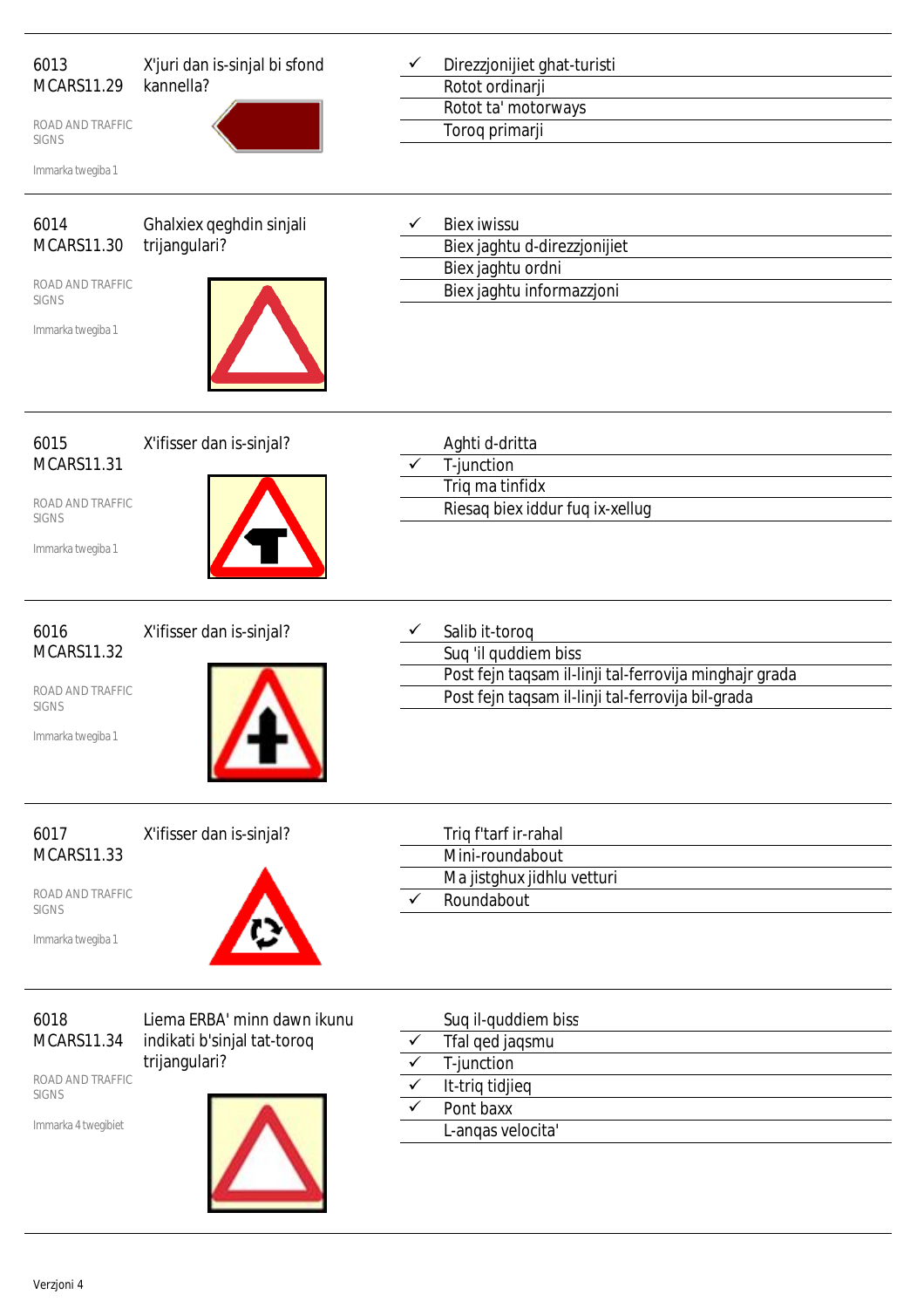ROAD AND TRAFFIC SIGNS

Immarka twegiba 1

Liema sinjal ifisser li l-pedestrians jistghu jkunu mexjin flimkien fittriq?









# 6020 MCARS11.36

Liema minn dawn is-sinjali jwissik li riesaq lejn pedestrian crossing?

ROAD AND TRAFFIC SIGNS







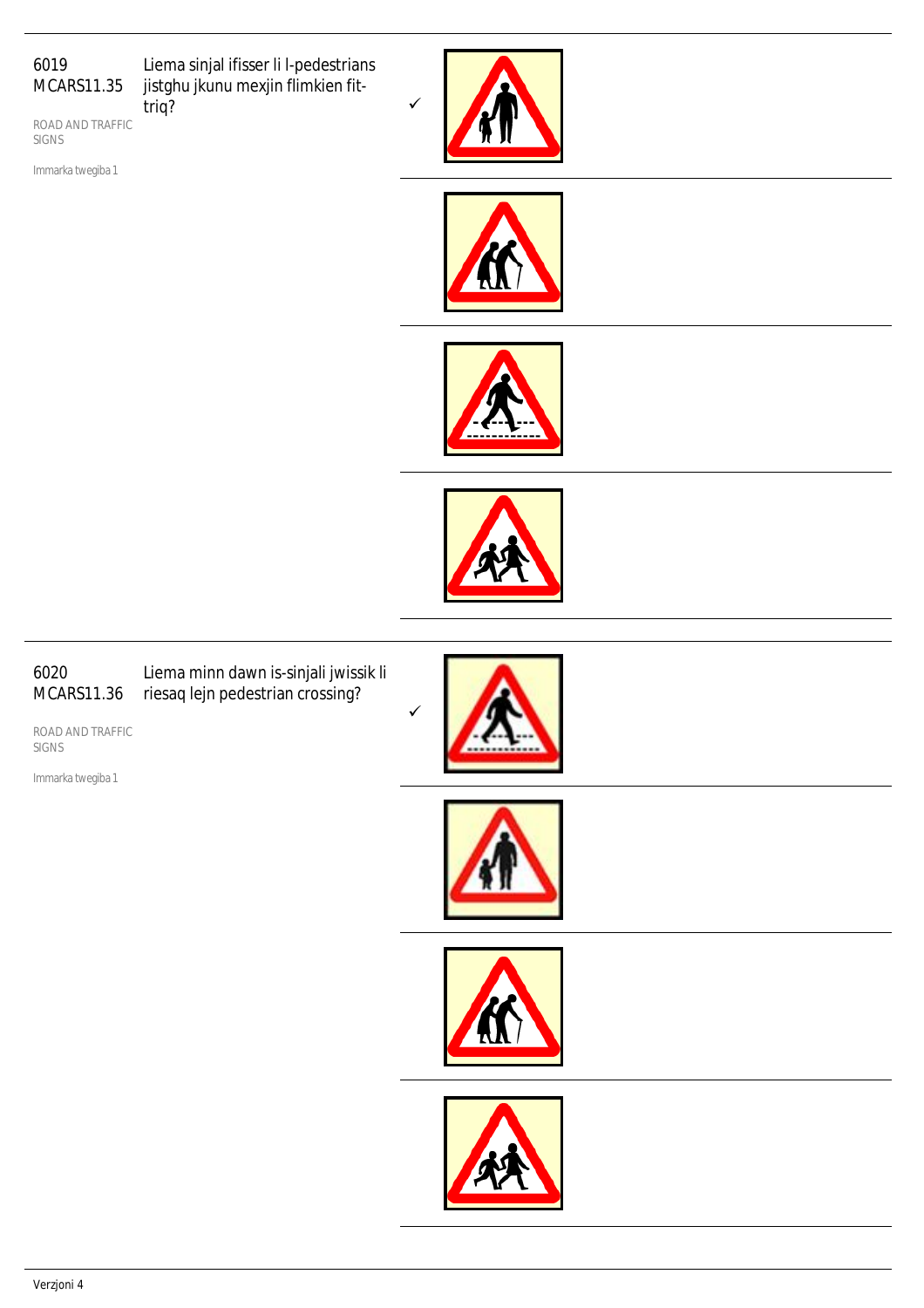| 6021       |  |
|------------|--|
| MCARS11.37 |  |

ROAD AND TRAFFIC SIGNS

Immarka twegiba 1



# X'ifisser dan is-sinjal? M'hemmx moghdija 'l quddiem

Riesaq lejn crossing ta' skola  $\checkmark$  Riesaq lejn pedestrian crossing Pedestrians biss 'il quddiem

6022 MCARS11.38

# X'ifisser dan is-sinjal?

ROAD AND TRAFFIC SIGNS

Immarka twegiba 1



|   | Crossing patrol ta' skola                         |
|---|---------------------------------------------------|
|   | Zona ghal mixi biss - ma jistghux jghaddu vetturi |
|   | Ma jistghux jghaddu nies bil-mixi                 |
| ✓ | Riesaq lejn pedestrian crossing                   |

| 6023<br>MCARS11.39                             | Liema minn dawn is-sinjali jfisser li<br>riesaq lejn liwja doppja? | $\blacktriangledown$<br><b>77</b> |  |
|------------------------------------------------|--------------------------------------------------------------------|-----------------------------------|--|
| ROAD AND TRAFFIC<br>SIGNS<br>Immarka twegiba 1 |                                                                    | $\checkmark$                      |  |
|                                                |                                                                    |                                   |  |
|                                                |                                                                    |                                   |  |

г

| 6024                             | X'ifisser dan is-sinjal? | Pont fug hnejja                                            |
|----------------------------------|--------------------------|------------------------------------------------------------|
| <b>MCARS11.40</b>                |                          | Hiereg minn mina                                           |
|                                  |                          | Diehel f'mina                                              |
| ROAD AND TRAFFIC<br><b>SIGNS</b> |                          | Diehel f'mina                                              |
|                                  |                          |                                                            |
| Immarka twegiba 1                |                          |                                                            |
| 6025                             | X'ifisser dan is-sinjal? | Riesag lejn pont baxx                                      |
| <b>MCARS11.41</b>                |                          | Riesaq lejn mina                                           |
|                                  |                          | Riesaq lejn post (black spot) fejn jistghu jsiru incidenti |
| ROAD AND TRAFFIC<br><b>SIGNS</b> | ñ                        | Riesag lejn monument tal-gedem                             |
|                                  |                          |                                                            |
| Immarka twegiba 1                |                          |                                                            |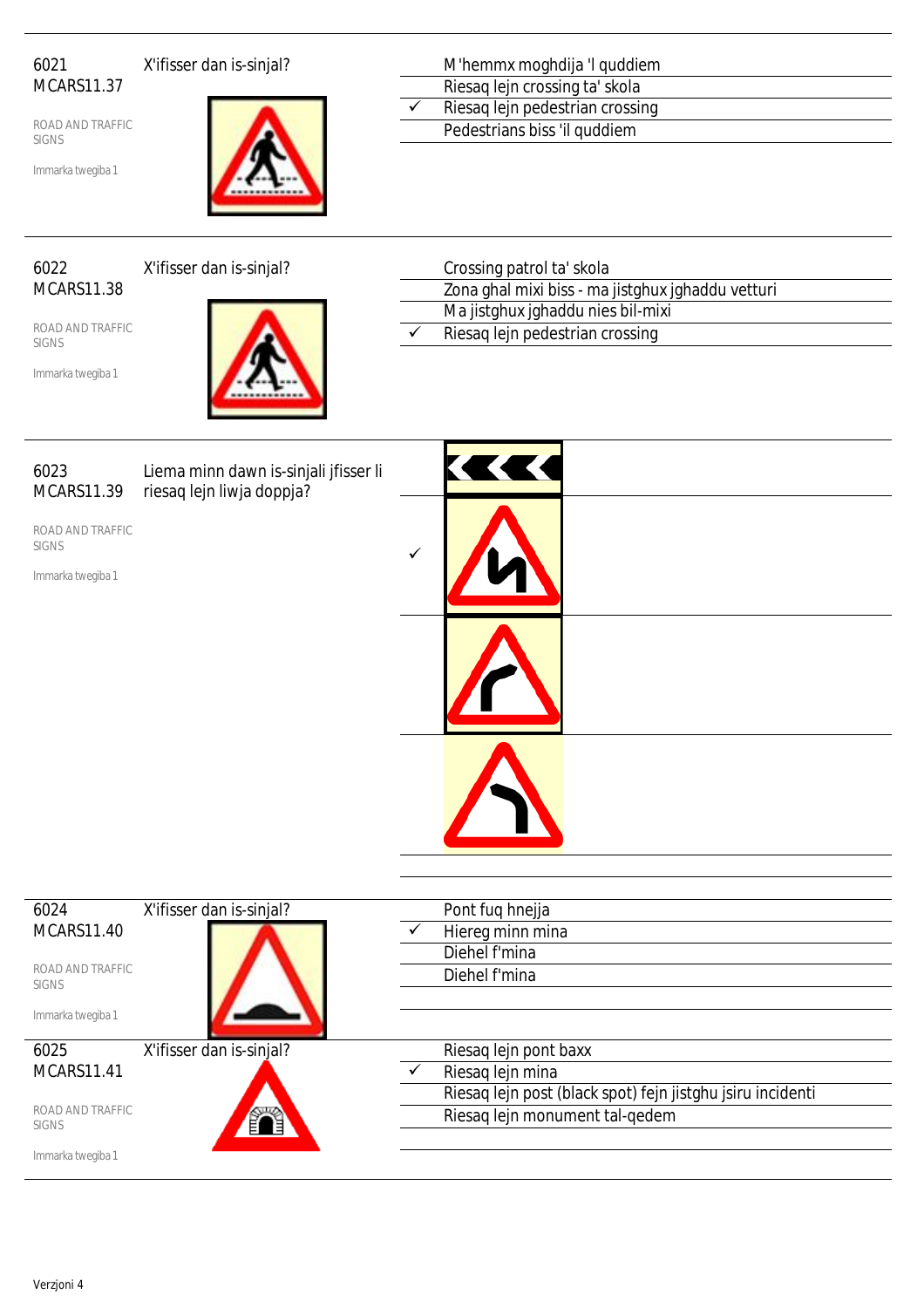#### 6026 MCARS11.42 Liema minn dawn is-sinjali jfisser ittmiem ta' karreggjata doppja?

ROAD AND TRAFFIC SIGNS

Immarka twegiba 1









# 6027 MCARS11.43

X'ifisser dan is-sinjal?

ROAD AND TRAFFIC SIGNS

Immarka twegiba 1



| ✓ | Tispicca I-karreggiata doppja |
|---|-------------------------------|
|   | Jispicca I-pont dejjaq        |
|   | It-triq tidjieq               |
|   | Pont twil                     |

6028 MCARS11.44

ROAD AND TRAFFIC

Immarka twegiba 1

SIGNS



X'ifisser dan is-sinjal? Riesaq lejn traffiku two-way wara li taqsam triq one-way Riesaq lejn motorway contra flow Wasalt fi traffiku two-way It-traffiku li riesaq lejk ghandu d-dritta



6029 MCARS11.45

ROAD AND TRAFFIC SIGNS



| Riesaq lejn triq tizloq                     |
|---------------------------------------------|
| Riesag lejn service area                    |
| Riesag lejn il-periklu                      |
| Riesag lejn post fejn tista' tiehu puncture |
|                                             |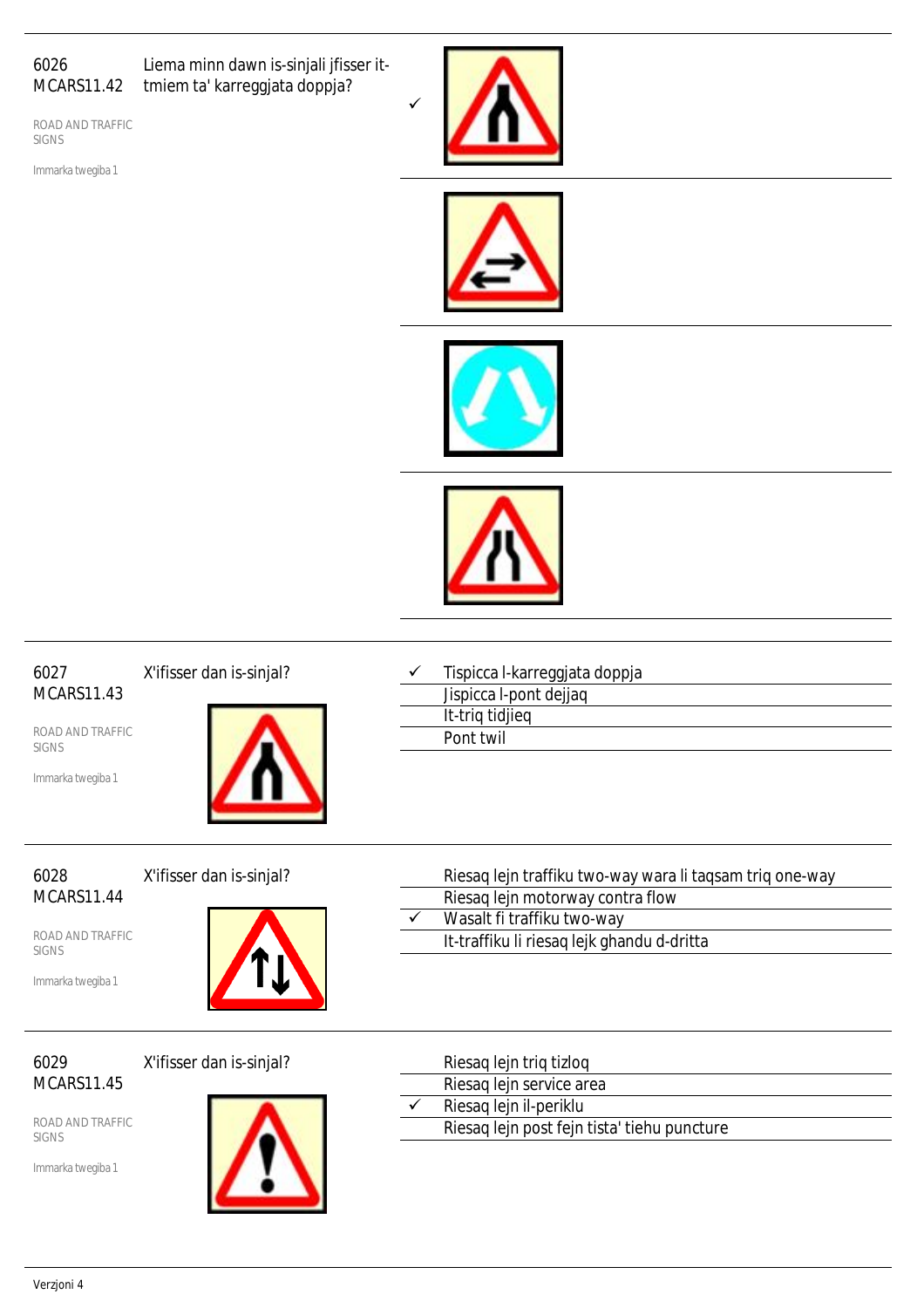| 6030<br><b>MCARS11.46</b><br>ROAD AND TRAFFIC<br><b>SIGNS</b><br>Immarka twegiba 1 | Tkun se taqla' I-ahhar meta tara<br>dan is-sinjal. Int ghandek:<br><b>Hidder</b><br>dip | Tixghel id-dwal qabel ma taqla'<br>Tmur fuq il-lemin biex tara ahjar<br>Taqla' lis-sewwieq l-iehor malajr kemm tista'<br>$\checkmark$<br>Izzomm lura sakemm tista' tara sew 'il quddiem |
|------------------------------------------------------------------------------------|-----------------------------------------------------------------------------------------|-----------------------------------------------------------------------------------------------------------------------------------------------------------------------------------------|
| 6031<br><b>MCARS11.47</b><br>ROAD AND TRAFFIC<br><b>SIGNS</b><br>Immarka twegiba 1 | X'ifisser dan is-sinjal?                                                                | Telgha wieqfa<br>Nizla wieqfa<br>Triq bl-istoffi<br>Qalba tat-triq kuntrarja                                                                                                            |
| 6032<br><b>MCARS11.48</b><br>ROAD AND TRAFFIC<br><b>SIGNS</b><br>Immarka twegiba 1 | X'ifisser dan is-sinjal?                                                                | Moll jew xatt ix-xmara<br>Triq tista' tfur bl-ilma<br>Triq tizloq<br>Nizla wieqfa                                                                                                       |
| 6033<br><b>MCARS11.49</b><br>ROAD AND TRAFFIC<br><b>SIGNS</b><br>Immarka twegiba 1 | X'ifisser dan is-sinjal?                                                                | Dur fuq ix-xellug ghal ferry terminal<br>Triq li ma tinfidx fuq ix-xellug<br>Ma jidholx traffiku li jdur fuq ix-xellug<br>Dur fuq ix-xellug ghall- parking area                         |
| 6034<br><b>MCARS11.50</b><br>ROAD AND TRAFFIC<br><b>SIGNS</b><br>Immarka twegiba 1 | X'ifisser dan is-sinjal?                                                                | Riesaq lejn latrina<br>Riesaq lejn kaxxa tat-telefon<br>T-junction<br>Triq li ma tinfidx                                                                                                |

Verzjoni 4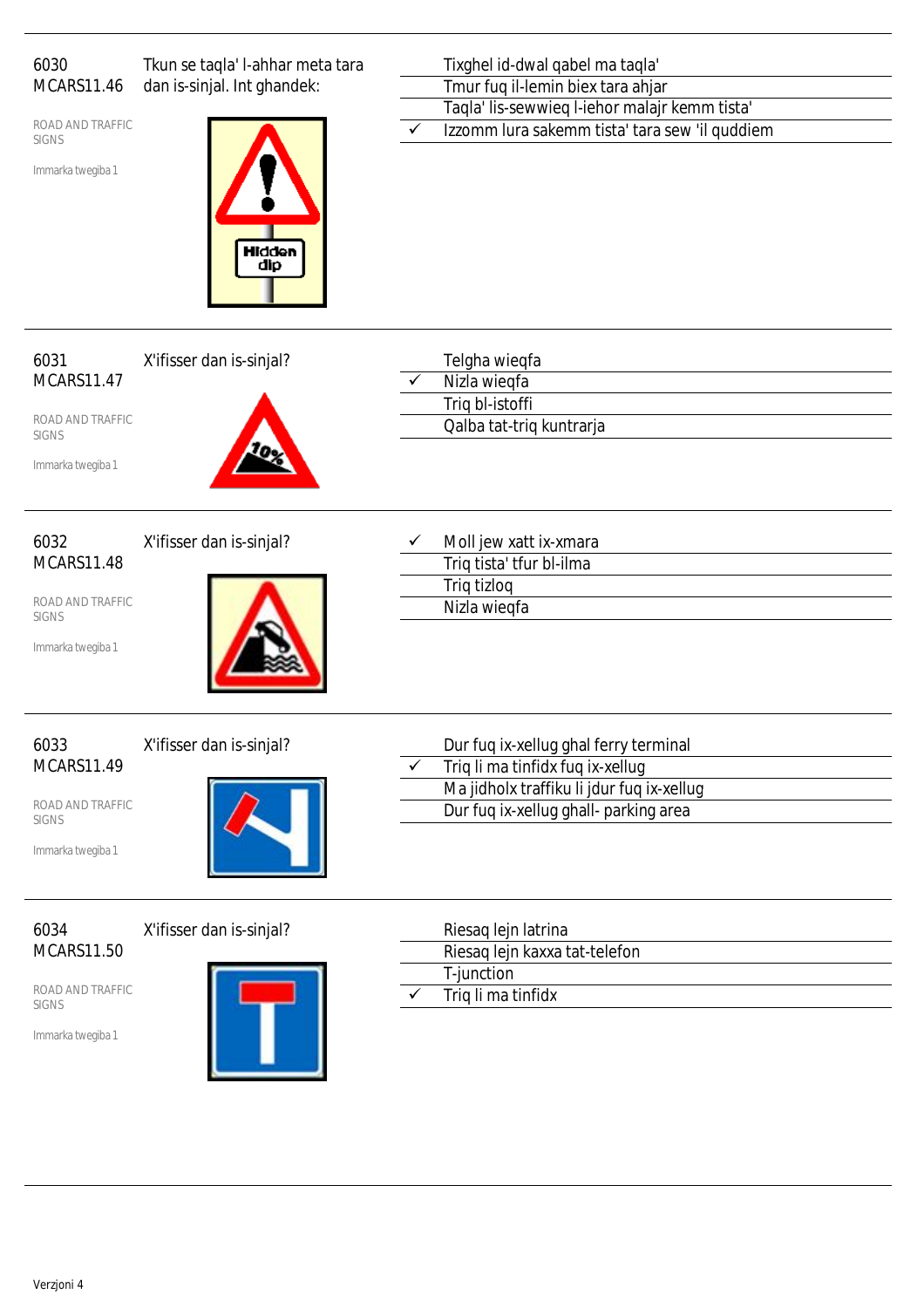#### 6035 MCARS11.51 Liema sinjal ifisser 'Triq li ma tinfidx'?

ROAD AND TRAFFIC SIGNS

Immarka twegiba 1





## 6036 MCARS11.52

SIGNS

ROAD AND TRAFFIC

Immarka twegiba 1

Liema minn dawn is-sinjali jgharrfek li riesaq lejn triq li ma tinfidx?







## 6037 MCARS11.53

ROAD AND TRAFFIC SIGNS

Immarka twegiba 1



|   | Il-lane li gej tal-lemin huwa dejjag               |
|---|----------------------------------------------------|
|   | Lane fug il-lemin biex tikser fug il-lemin         |
|   | II-lane fuq il-lemin ghall-karrozzi tal-linja biss |
| ✓ | Il-lane fuq il-lemin maghluq                       |
|   |                                                    |

Verzjoni 4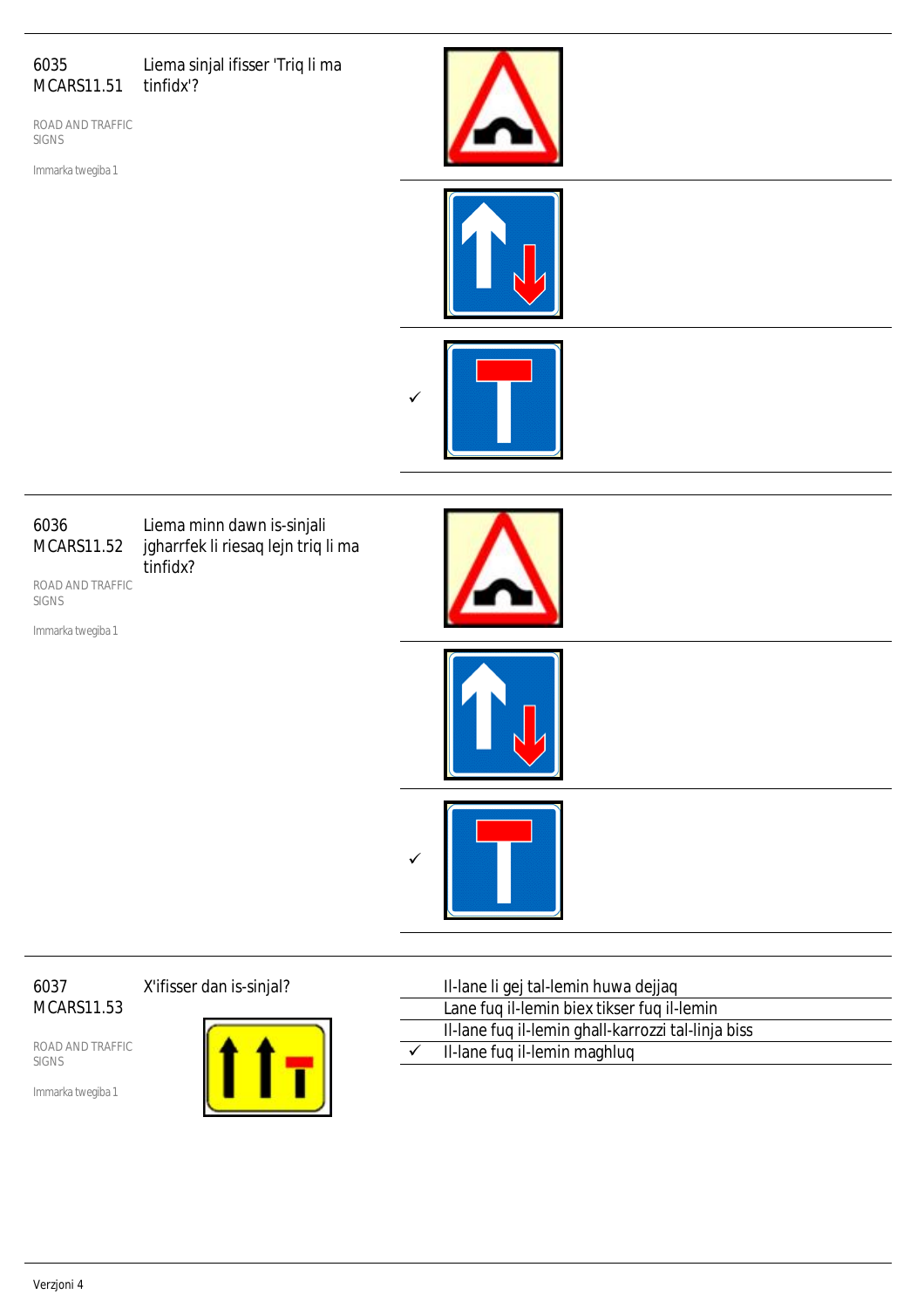| 6038<br><b>MCARS11.54</b><br>ROAD AND TRAFFIC<br><b>SIGNS</b><br>Immarka twegiba 1 | Riesaq lejn dan it-traffic light. Fuq<br>hiex se jaqleb?                             | L-ahmar wahdu<br>✓<br>L-ahdar wahdu<br>L-ahdar u l-ambra flimkien<br>L-ahmar u l-ambra flimkien                                                                               |
|------------------------------------------------------------------------------------|--------------------------------------------------------------------------------------|-------------------------------------------------------------------------------------------------------------------------------------------------------------------------------|
| 6039<br><b>MCARS11.55</b><br>ROAD AND TRAFFIC<br>SIGNS<br>Immarka twegiba 1        | Riesaq lejn dan it-traffic light fuq l-<br>ahmar. Id-dawl jaqleb mill-ahmar<br>ghal: | L-ahmar u l-ambra, imbaghad l-ahdar<br>✓<br>L-ahdar u l-ambra wara l-ahdar<br>L-ambra imbaghad I-ahdar<br>L-ahdar imbaghad l-ambra                                            |
| 6040<br><b>MCARS11.56</b><br>ROAD AND TRAFFIC<br><b>SIGNS</b><br>Immarka twegiba 1 | Traffic light ahmar ifisser:                                                         | Ibqa'ghaddej b'attenzjoni<br>Waqqaf jekk tista' tibbrejkja bla periklu<br>Ghandek tieqaf u tistenna wara l-istop line<br>Int ghandek tieqaf jekk mhux se tikser fuq ix-xellug |
| 6041<br><b>MCARS11.57</b><br>ROAD AND TRAFFIC<br><b>SIGNS</b><br>Immarka twegiba 1 | Fit-traffic lights, ambra wahdu<br>jfisser:                                          | Suq jekk ma hemmx pedestrians jagsmu<br>Suq jekk m'hemm hadd<br>Lesti biex titlaq<br>Lesti biex tieqaf mas- sinjal ta' l-art wara l-stop line<br>✓                            |

ROAD AND TRAFFIC SIGNS

Immarka twegiba 1



| Traffic light ahmar ifisser: |  | Ghandek twaqqaf fuq l-istop line l-abjad                        |
|------------------------------|--|-----------------------------------------------------------------|
|                              |  | Ghandek tnaggas u lesti biex twaggaf jekk it-traffiku jkun beda |
|                              |  | iadsam                                                          |
|                              |  | Tista'ddur fuq ix-xelluq jekk m'hemmx periklu                   |
|                              |  |                                                                 |

Tista' tibqa' ghaddej jekk m'hemmx traffiku iehor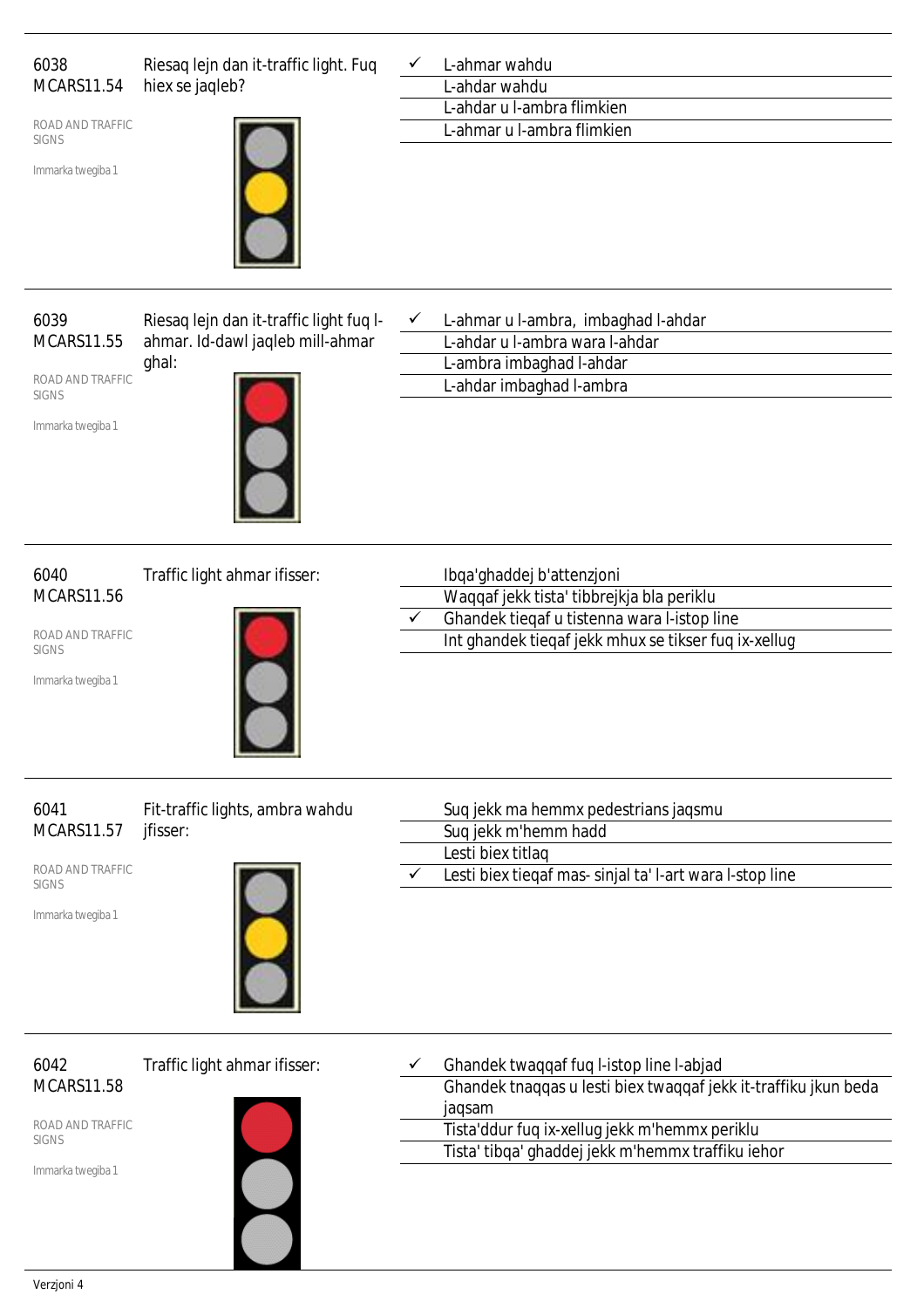Riesaq lejn traffic lights li juri lahmar u l-ambra. Dan ifisser:

ROAD AND TRAFFIC SIGNS

Immarka twegiba 1



Id-dwal waslu biex jaqilbu fuq l-ahmar Id-dwal bil-hsara  $\checkmark$  Stenna biex jixghel l-ahdar qabel ma taqsam id-dwal Ibqa' ghaddej mil-lights jekk m'hemmx traffiku

6044 MCARS11.60

SIGNS

ROAD AND TRAFFIC

Immarka twegiba 1

Qieghed f'post fejn jiltaqghu xi toroq ikkontrollat bit- traffic lights. Meta MA TISTAX issuq anke jekk ikun fuq l-ahdar?

Meta jkun bi hsiebek tikser fuq il-lemin  $\checkmark$  Meta I-hrug mill-junction huwa mblukkat

Meta tahseb li d-dwal setghu waslu biex jaqilbu Meta l-pedestrians qed jistennew biex jaqsmu

6045 MCARS11.61 ROAD AND TRAFFIC SIGNS Immarka twegiba 1 X'ifissru dawn il-linji zigzag quddiem pedestrian crossings? Fl-ebda hin ma tista' tipparkja hemm Ma tistax iddoqq hornijiet Naqqas ghal 20kph Tista' tipparkja biss ghal ftit tal-hin

| 6046<br>MCARS11.62<br>ROAD AND TRAFFIC<br><b>SIGNS</b><br>Immarka twegiba 1 | Dan is-sinjal ikun fit-triq ezatt<br>quddiem |   | Sinjal li t-triq ma tinfidx<br>Sinjal biex taghti d-dritta<br>Sinjal biex tiegaf<br>Sinjal li ma tistax tidhol |  |
|-----------------------------------------------------------------------------|----------------------------------------------|---|----------------------------------------------------------------------------------------------------------------|--|
| 6047                                                                        | Tara dan is-sinjal fit-triq hekk kif         | ✓ | Aghti d-dritta lit-traffiku mil-lemin                                                                          |  |
| MCARS11.63                                                                  | tidhol f'roundabout. X'ifisser?              |   | Waqqaf mal-linja                                                                                               |  |
|                                                                             |                                              |   | Ghandek id-dritta                                                                                              |  |
| ROAD AND TRAFFIC<br>CICAIC                                                  |                                              |   | It-traffiku mix-xelluq ghandu d-dritta                                                                         |  |

ROAD AND TRAFFIC SIGNS

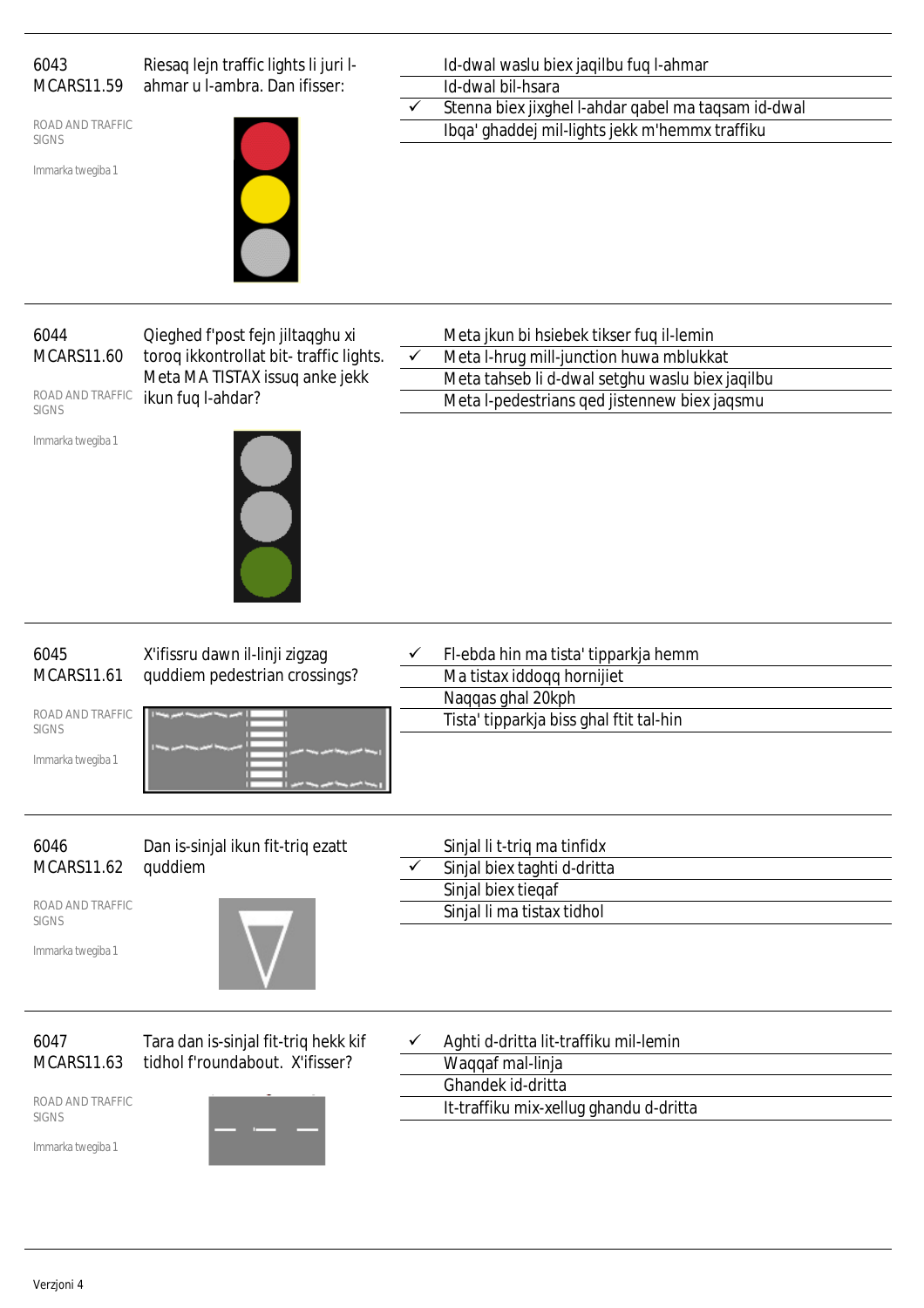| 6048<br><b>MCARS11.64</b><br>ROAD AND TRAFFIC<br><b>SIGNS</b><br>Immarka twegiba 1 | Is-sewwieq tal-karrozza ta'<br>quddiemek qed jaghti dan is-sinjal.<br>X'ifisser?                                                   |              | Is-sewwieq irid jaqla'<br>Is-sewwieq bi hsiebu jdur fuq il-lemin<br>Is-sewwieq qed inaqqas mill-velocita'<br>Is-sewwieg bi hsiebu jdur fug ix-xellug                                                                     |
|------------------------------------------------------------------------------------|------------------------------------------------------------------------------------------------------------------------------------|--------------|--------------------------------------------------------------------------------------------------------------------------------------------------------------------------------------------------------------------------|
| 6049<br><b>MCARS11.65</b><br>ROAD AND TRAFFIC<br>SIGNS<br>Immarka twegiba 1        | Is-sewwieq ta' din il-karrozza qed<br>jaghmel sinjal b'idejh. X'se<br>jaghmel?                                                     |              | Se jhalli lill-pedestrians jaqsmu<br>Se jdur fuq ix-xellug<br>Se jibqa' sejjer dritt<br>Se jdur fug il-lemin                                                                                                             |
| 6050<br><b>MCARS11.66</b><br>ROAD AND TRAFFIC<br><b>SIGNS</b><br>Immarka twegiba 1 | Se ddur fuq il-lemin f'hafna traffiku.<br>Kif ghandek tikkonferma dak li trid<br>taghmel?                                          | $\checkmark$ | Issuq lejn is-sinjal tan-nofs u tieqaf f'pozizzjoni ftit angulata<br>Taghmel ukoll sinjal b'idejk<br>Itteptep id-dawl<br>Iddogg il-horn                                                                                  |
| 6051<br><b>MCARS11.67</b><br>ROAD AND TRAFFIC<br><b>SIGNS</b><br>Immarka twegiba 1 | Trid tikser fuq il-lemin fejn jiltaqghu<br>xi toroq izda tahseb li l-indicators<br>ma jistghux jarawhom sew.<br>X'ghandek taghmel? |              | Taghfas fuq il-lemin<br>Tibqa' fil-lane tax-xellug<br>Tohroq mill-karozza u tara jekk l-indicators jidhrux<br>Taghmel sinjal b'idejk kif ukoll bl-indicator                                                              |
| 6053<br><b>MCARS11.69</b><br>ROAD AND TRAFFIC<br><b>SIGNS</b>                      | Ghaliex ghandek tkun zgur li tfejt I-<br>indicators wara li ksirt?                                                                 | ✓            | Biex tevita li taghmel il-hsara lis-sistema ta' l-indicator<br>Biex tevita li tizvija lil haddiehor li ged juza t-trig<br>Biex tevita li tghammex lil haddiehor li qed juza t-triq<br>Biex tevita li twaqqa' I-batterija |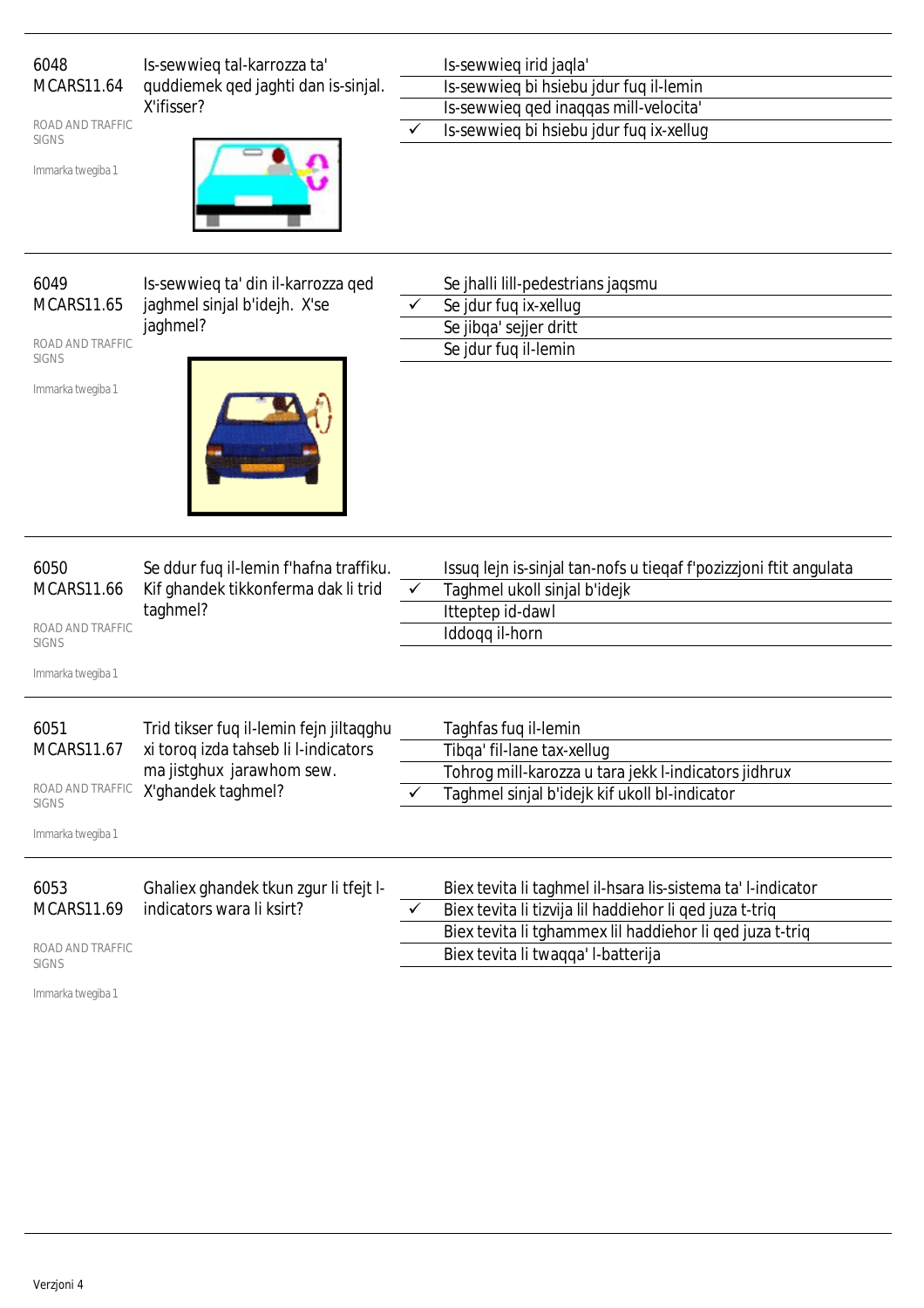ROAD AND TRAFFIC taghmel? SIGNS

Qed tistenna f'T-junction. Gejja vettura mil-lemin bis-sinjal jixghel ghal fuq ix-xellug. X'ghandek

|   | Tohrog bil-mod                             |
|---|--------------------------------------------|
| ✓ | Tistenna sakemm il-vettura tibda diehla    |
|   | Tohrog qabel il-vettura tilhaq il-junction |
|   | Tohrog u taccellera f'daqqa                |

Immarka twegiba 1



## 6055 MCARS11.71

Liema minn dawn is-sinjali jfisser li qed jghodd il-limitu nazzjonali talvelocita`?

ROAD AND TRAFFIC SIGNS

Immarka twegiba 1









| 6056       | Liema minn dawn jiddeskrivu dawn |  |
|------------|----------------------------------|--|
| MCARS11.72 | il-marki tat-toroq?              |  |

ROAD AND TRAFFIC SIGNS

Immarka twegiba 1



Linji tat-traffiku ta' twissija fi strixxi divizorji mizbugha li jistghu jintuzaw biex jaqilghu minnhom jekk ma jkunx gej traffiku minnaha opposta Riserva fin-nofs li tista' tintuza minn vetturi li jkunu qed jaqilghu jekk ma jkunx gej traffiku min-naha opposta Strixxi mizbugha f'linji bojod kontinwi mahsuba biex jifirdu

 $\checkmark$ zewg karreggjati tat-traffiku, liema linji l-vetturi m'ghandhomx jaqsmuhom jew jidhlu fihom ghajr f'emergenza jew meta jkunu ordnati mill-pulizija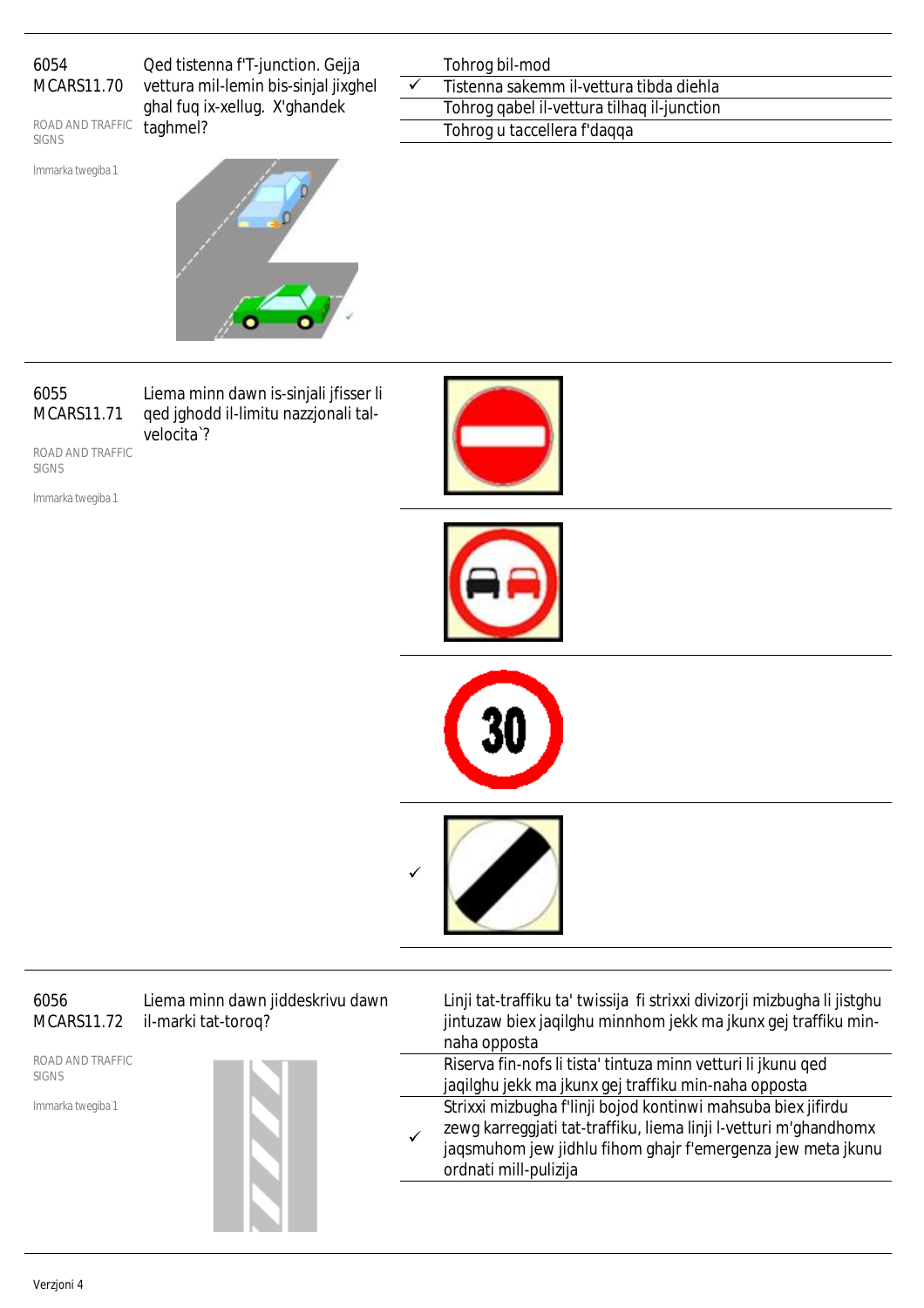| 6057<br><b>MCARS11.73</b><br>ROAD AND TRAFFIC<br><b>SIGNS</b><br>Immarka twegiba 1<br>6059<br>MCARS12.1<br><b>DOCUMENTS</b><br>Immarka twegiba 1 | X'inhi l-oghla velocita` f'inhawi<br>mibnija jekk ma jkunx indikat mod<br>iehor?<br>Biex tissorvelja sewwieq li qed<br>jitghallem int trid: |              | 60 kph<br>40kph<br>50kph<br>30kph<br>Ikollok licenzja shiha ghal ta' l-anqas 5 snin<br>Ikollu certifikat ta' sewqan avvanzat<br>Ikollok certifikat ta' ghalliem tas-sewqan approvat<br>Ikollok ta' I-angas 23 sena                                              |
|--------------------------------------------------------------------------------------------------------------------------------------------------|---------------------------------------------------------------------------------------------------------------------------------------------|--------------|-----------------------------------------------------------------------------------------------------------------------------------------------------------------------------------------------------------------------------------------------------------------|
| 6060<br>MCARS12.2<br><b>DOCUMENTS</b><br>Immarka 3 twegibiet                                                                                     | Ghal liema TLIETA minn dawn<br>ghandek turi c-certifikat tieghek ta<br>l-assigurazzjoni tal-vettura tieghek?                                | ✓<br>✓<br>✓  | Meta tkun se thallas il-licenza tal-vettura tieghek<br>Meta pulizija jitolbok turihielu<br>Meta jkollok it-test tal-VRT<br>Meta tkun qed tixtri jew tbiegh vettura                                                                                              |
| 6061<br>MCARS12.3<br><b>DOCUMENTS</b><br>Immarka twegiba 1                                                                                       | Qabel ma ssuq vettura ta'<br>haddiehor int ghandek tkun zgur li:                                                                            | $\checkmark$ | Is-sid il-vettura jkollu fiha d-dokumenti ta' l-assigurazzjoni<br>II-vettura tieghek tkun koperta b'polza ta' assigurazzjoni<br>Il-vettura hija assigurata biex tista' ssuqha int<br>Sid il-vettura jkun kopert b'polza ta' assigurazzjoni ta' terzi<br>persuni |
| 6062<br>MCARS12.4<br><b>DOCUMENTS</b><br>Immarka twegiba 1                                                                                       | X'inhi l-anqas polza ta'<br>assigurazzjoni legali li ghandu<br>jkollok biex tista' ssuq f'toroq<br>pubblici?                                | ✓            | Polza li tkopri korrimenti personali<br>Polza li tkopri kull hsara jew korriment (Fully comprehensive)<br>Polza li tkopri terzi persuni, hrug u serg (Third party fire and<br>theft)<br>Polza li tkopri t-terzi persuni (Third party) biss                      |
| 6063<br>MCARS12.5<br><b>DOCUMENTS</b><br>Immarka 3 twegibiet                                                                                     | II-karrozza tieghek hija assigurata<br>ghal terzi persuni. Xi tkopri din?                                                                   | ✓<br>✓       | Jekk taghmel hsara fuq vetturi ohra<br>Jekk taghmel hsara fuq proprjeta` ta' haddiehor<br>Jekk tkorri int stess<br>Jekk tkorri lill-persuna ohra<br>Jekk taghmel hsara lill-karozza tieghek stess bin-nar<br>Jekk taghmel hsara lill-karozza tieghek stess      |
| 6064<br>MCARS12.6<br><b>DOCUMENTS</b><br>Immarka twegiba 1                                                                                       | Certifikat tal-VRT normalment<br>jibqa' validu ghal:                                                                                        |              | 30000 mil<br>Sena wara d-data li jinhareg<br>10000 mil<br>Sentejn wara d-data li johrog                                                                                                                                                                         |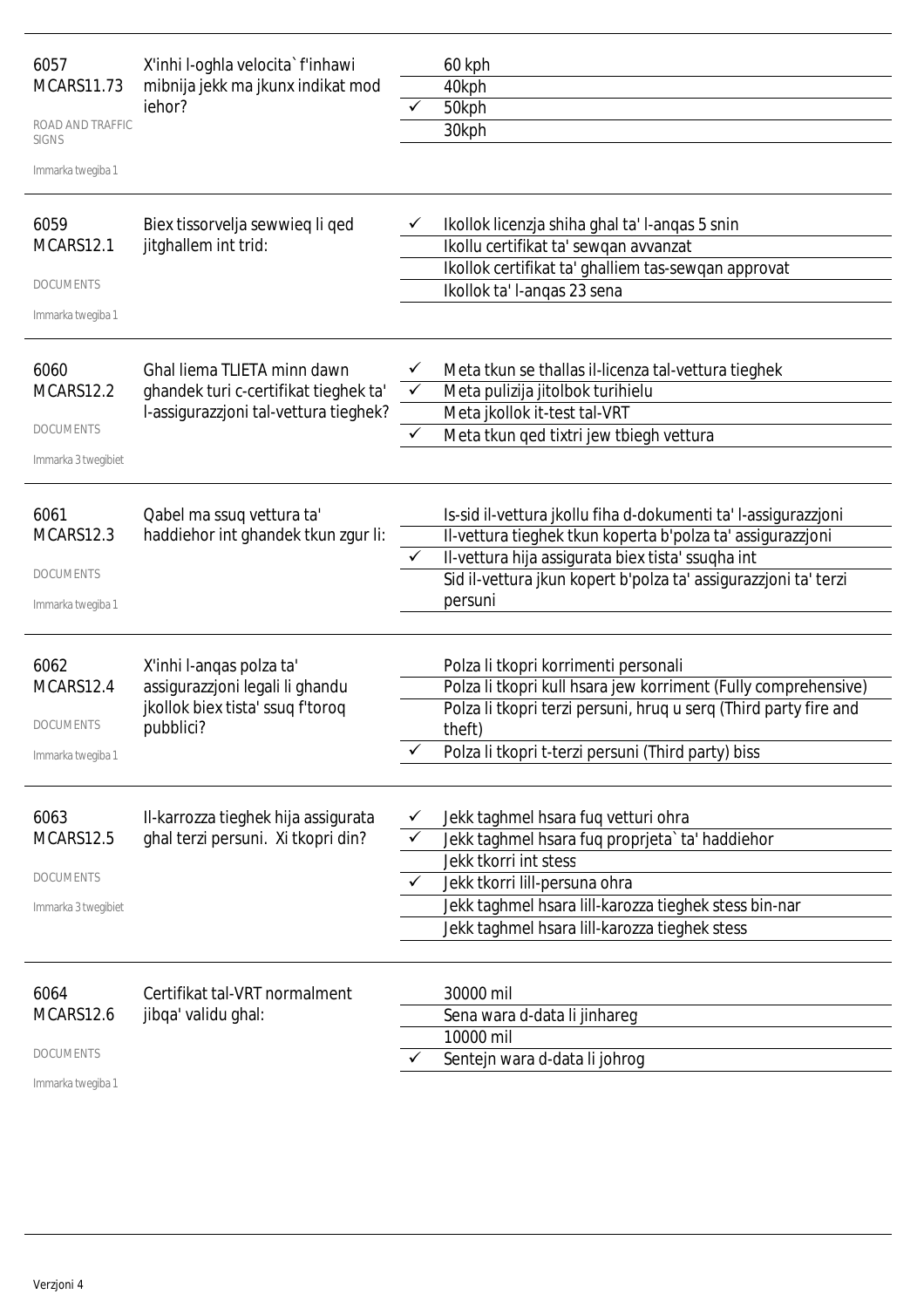| 6065<br>MCARS12.7<br><b>DOCUMENTS</b><br>Immarka 3 twegibiet<br>6066<br>MCARS12.8<br><b>DOCUMENTS</b> | Liema TLIETA minn dawn ikollok<br>bzonn qabel ma tista' ssuq skond il-<br>ligi?<br>Liema ZEWG bicciet ta'<br>informazzjoni ssibhom f'dokument<br>tar-registrazzjoni ta' vettura (log<br>book)? | Tkun kopert sew bl-assigurazzjoni<br>Handbook tal-vettura<br>Tkun kopert meta tiqaflek il-karozza<br>II-karta tonda tal-licenza tat-triq valida li titwahhal fuq il-<br>vettura tieghek<br>Licenza ffirmata valida tas-sewqan<br>Prova ta' identifikazzjoni personali<br>Aghmla tal-vettura<br>✓<br>Isem tas-sid registrat<br>$\checkmark$<br>Tip ta' polza ta' sigurta'<br>Data tal-VRT                                                                                                                                                                                                            |
|-------------------------------------------------------------------------------------------------------|------------------------------------------------------------------------------------------------------------------------------------------------------------------------------------------------|-----------------------------------------------------------------------------------------------------------------------------------------------------------------------------------------------------------------------------------------------------------------------------------------------------------------------------------------------------------------------------------------------------------------------------------------------------------------------------------------------------------------------------------------------------------------------------------------------------|
| Immarka 2 twegibiet                                                                                   |                                                                                                                                                                                                | Informazzjoni dwar is-service tal-vettura                                                                                                                                                                                                                                                                                                                                                                                                                                                                                                                                                           |
| 6067<br>MCARS12.9<br><b>DOCUMENTS</b><br>Immarka twegiba 1                                            | X'inhu l-oghla numru ta' punti<br>penali li awtomatikament<br>jiskwalifikaw sewwieq li ghandu<br>licenzja tas-sewqan bi prova?                                                                 | 4 punti f'sena fuq perjodu ta' 3 snin.<br>12-il punt f'perjodu ta' 3 snin.<br>18-il punt f'perjodu ta' sentejn.<br>10 punti f'perjodu ta' kull sena.<br>15-il punt f'perjodu ta' 5 snin.                                                                                                                                                                                                                                                                                                                                                                                                            |
| 6068<br><b>MCARS12.10</b><br><b>DOCUMENTS</b><br>Immarka twegiba 1                                    | Apparti li jsofri xi penali skond il-ligi<br>x'ghandu jaghmel sewwieq<br>skwalifikat biex jikseb licenzja tas-<br>sewqan?                                                                      | Sempliciment jerga' jaghmel u jghaddi mit-testijiet tat-tejorija<br>u test prattiku ta' hila u mgieba meta jrid<br>Jerga' japplika bhala sewwieq gdid wara li jiskadi l-perjodu ta'<br>skwalifikazzjoni u jkollu jerga' jaghmel u jghaddi mit-test tat-<br>teorija<br>Ihallas il-multi li jkun fadal. Wara l-perjodu ta' skwalifikazzjoni<br>jibghat applikazzjoni gdida ghal-licenzja u jerga' joqghod ghall-<br>$\checkmark$<br>ezami tat-teorija u test prattiku ta' hila u mgieba<br>Jistenna ghal kull perjodu ta' skwalifikazzjoni li jghaddi u<br>japplika ghal kopja tal-licenza tas-sewgan |
| 6069<br><b>MCARS12.11</b><br><b>DOCUMENTS</b><br>Immarka twegiba 1                                    | Min hu responsabbli biex jizgura li<br>vettura hija kompletament tajba<br>ghat-triq meta tinstaq fi triq<br>pubblika?                                                                          | Hadd b'mod partikulari.<br>II-mekkanik tieghek.<br>Min jaghmel it-test tal-VRT.<br>Int is-sewwieq.<br>✓                                                                                                                                                                                                                                                                                                                                                                                                                                                                                             |
| 6070<br>MCARS13.1<br><b>ACCIDENTS</b><br>Immarka twegiba 1                                            | F'post ta' incident int ghandek:                                                                                                                                                               | Ma tqieghedx lilek innifsek f'riskju<br>Thalli I-magni tal-vetturi startjati<br>Tohrog lil kulhadd mill-vetturi taghhom<br>Tmur ghal dawk il-vittmi li ged iwerzqu                                                                                                                                                                                                                                                                                                                                                                                                                                  |
| 6071<br>MCARS13.2<br><b>ACCIDENTS</b><br>Immarka 4 twegibiet                                          | Int I-ewwel Ii wasalt fil-post ta' I-<br>incident. Liema ERBGHA minn<br>dawn ghandek taghmel?                                                                                                  | Twissi lit-traffiku l-iehor<br>Iccempel ghas-servizzi ta' emergenza<br>Tiehu 'I boghod mill-post dawk li m'humiex korruti<br>Titfi I-magni tal-vettura<br>✓<br>Titlaq hekk kif jasal sewwieq iehor<br>Toffri lill-feruti xi haga x'jixorbu                                                                                                                                                                                                                                                                                                                                                          |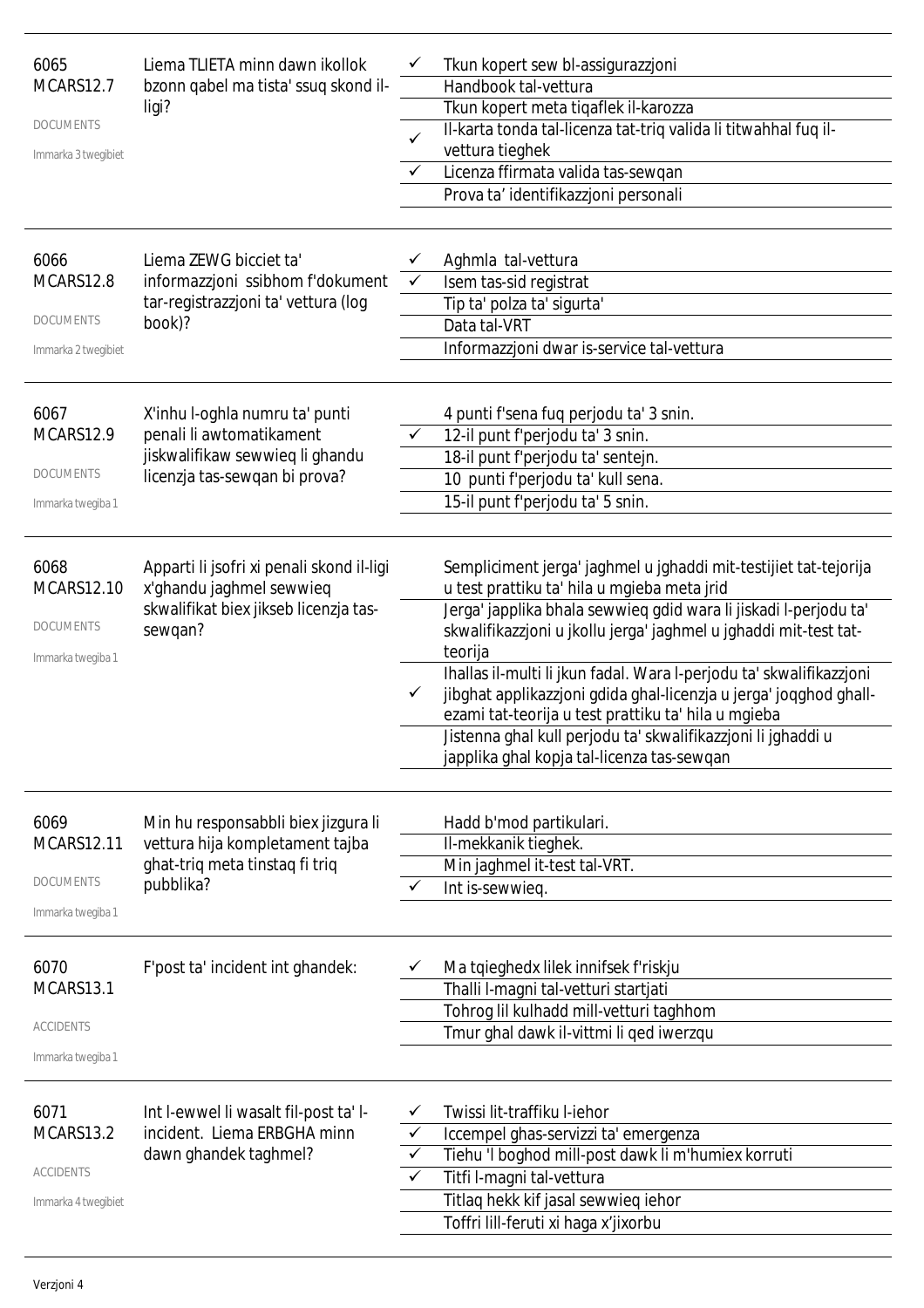| 6072<br>MCARS13.3<br><b>ACCIDENTS</b><br>Immarka 3 twegibiet<br>6073<br>MCARS13.4<br><b>ACCIDENTS</b> | Int I-ewwel Ii wasalt fil-post ta' I-<br>incident fejn xi nies korrew gravi.<br>Liema TLIETA minn dawn ghandek<br>taghmel?<br>Tasal fuq il-post ta' incident ta'<br>mutur. Is-sewwieq safa mwegga'.<br>Meta ghandek tnehhilu I-helmet? | Tnehhi mill-vettura taghhom dawk midruba<br>Toffri lill-feruti xi haga x'jixorbu<br>Tiehu 'I boghod mill-post ta' I-incident dawk li mhumiex<br>$\checkmark$<br>korruti<br>Tkun zgur li xi hadd icempel ghal ambulanza<br>Tixghel id-dwal tieghek tal-hazard<br>Meta jkun essenzjali biss<br>Dejjem, sakemm ma jkunx b'xokk fuqu<br>Meta jistaqsik biss is-sewwieq tal-mutur |
|-------------------------------------------------------------------------------------------------------|----------------------------------------------------------------------------------------------------------------------------------------------------------------------------------------------------------------------------------------|------------------------------------------------------------------------------------------------------------------------------------------------------------------------------------------------------------------------------------------------------------------------------------------------------------------------------------------------------------------------------|
| Immarka twegiba 1                                                                                     |                                                                                                                                                                                                                                        | Dejjem mill-ewwel                                                                                                                                                                                                                                                                                                                                                            |
| 6074<br>MCARS13.5<br><b>ACCIDENTS</b><br>Immarka 3 twegibiet                                          | Tasal fuq il-post ta' incident serju<br>ta' mutur. Is-sewwieg tal-mutur<br>huwa mitluf minn sensih u bid-<br>demm hiereg. Il-prijoritajiet<br>tieghek ghandhom ikunu:                                                                  | Ticcekkja li l-midrub qieghed jiehu n-nifs<br>Tipprova twaqqaf li jkompli hiereg id-demm<br>Tnehhi xi bicciet tat-tifrik<br>Tiehu n-numri tal-vetturi involuti<br>✓<br>Ticcekkja minn fejn jghaddi n-nifs tal-midrub<br>Taghmel lista tax-xhieda                                                                                                                             |
| 6075<br>MCARS13.6<br><b>ACCIDENTS</b><br>Immarka twegiba 1                                            | Tasal fuq il-post ta' incident.<br>Sewwieq ta mutur huwa mitluf<br>minn sensih. L-EWWEL prijorita`<br>tieghek hi li tiehu hsieb is-sewwieq<br>u taraghlu                                                                               | In-nifs<br>Tbengil<br>Ksur fl-ghadam<br>Telf ta' demm                                                                                                                                                                                                                                                                                                                        |
| 6076<br>MCARS13.7<br><b>ACCIDENTS</b><br>Immarka 3 twegibiet                                          | F'incident wiehed minn dawk<br>milquta huwa mitluf minn sensih.<br>Liema TLIETA minn dawn ghandek<br>ticcekkja mill-aktar fis?                                                                                                         | Ghadam miksur<br>Minn fejn jghaddi n-nifs<br><b>Xokk</b><br>Ic-cirkulazzjoni<br>In-nifs                                                                                                                                                                                                                                                                                      |
| 6077<br>MCARS13.8<br><b>ACCIDENTS</b><br>Immarka 3 twegibiet                                          | FI-ewwel Ghajnuna ABC x'ifissru?                                                                                                                                                                                                       | I-cirkulazzjoni (Circulation)<br>Minfejn jghaddi n-nifs (Airway)<br>✓<br>Hrug ta'demm<br>Attent (Alert)<br>In-nifs (breathing)<br>Li jkun f'sensih (Consious)                                                                                                                                                                                                                |
| 6078<br>MCARS13.9<br><b>ACCIDENTS</b><br>Immarka 3 twegibiet                                          | F'incident xi hadd jinsab mitluf<br>minn sensih. L-ewwel li ghandek<br>taghmel huwa li:                                                                                                                                                | Tkun zgur li qed jiehu n-nifs<br>Ticcekkja li minn fejn jiehu n-nifs mhux imfixkel<br>✓<br>✓<br>Twaqqaf id-demm hiereg<br>Tghodd I-ammont tal-vetturi involuti<br>Tiehu I-ismijiet tax-xhieda<br>Tnehhi il-hgieg miksur mill-art                                                                                                                                             |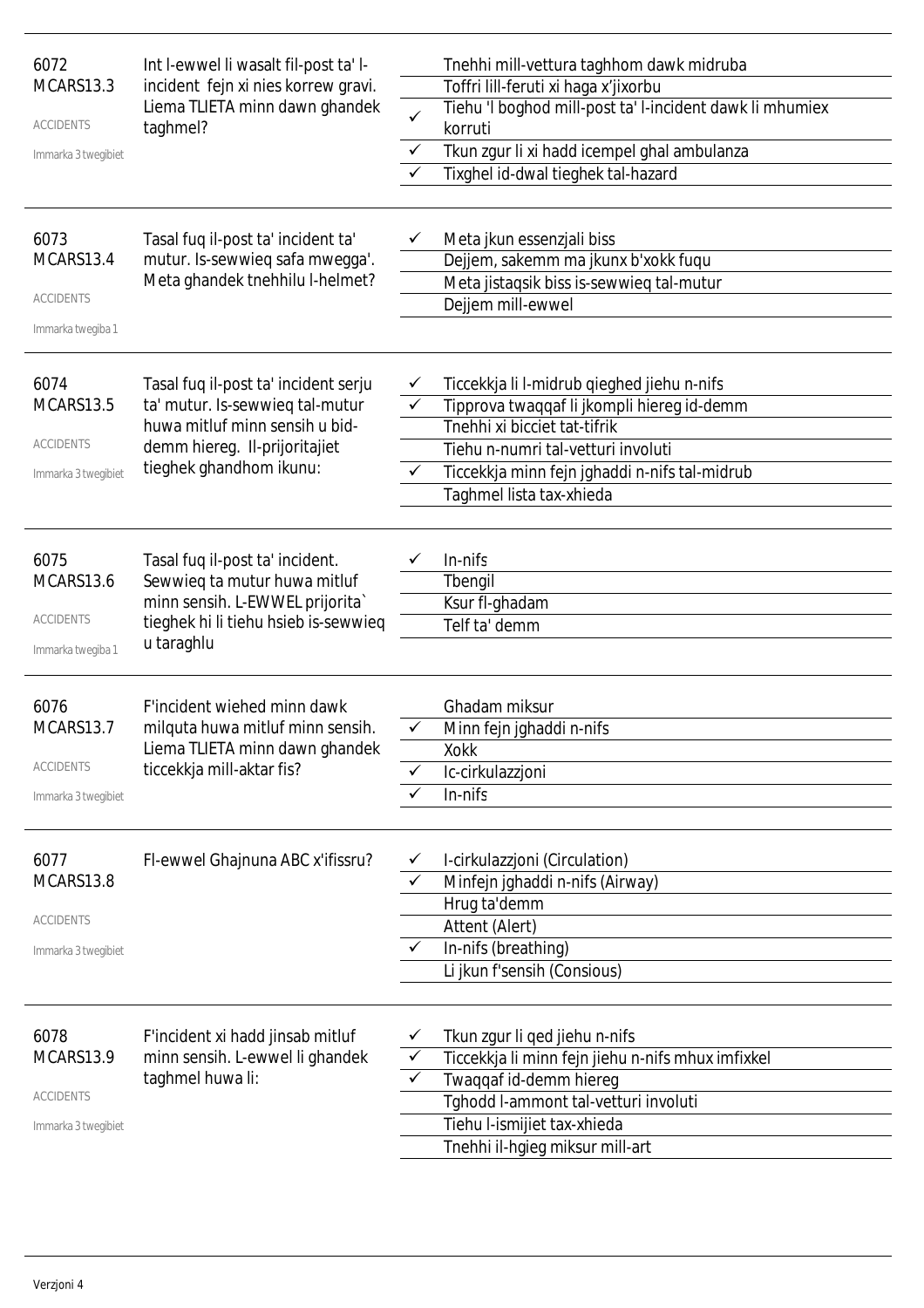| 6079<br><b>MCARS13.10</b><br><b>ACCIDENTS</b><br>Immarka 2 twegibiet<br>6080<br><b>MCARS13.11</b> | Liema minn dawn li gejjin<br>M'GHANDEKX taghmel fil-post ta'<br>incident?<br>Kien hemm incident. Is-sewwieq<br>qed ibati minn xokk (qatgha). Int                                        | ✓<br>✓<br>✓<br>✓ | Titlob lis-sewwieqa biex jitfu l-magni taghhom<br>Taghtihom jixorbu xi xorb alkohliku<br>Taghti sigarett lil xi hadd biex tikkalmah<br>Issejjah minnufih lis-servizzi ta' emergenza<br>Twissi lill-vetturi ohra billi tixghel id-dwal tal-hazard<br>Ma thallihx wahdu<br>Tassigurah |
|---------------------------------------------------------------------------------------------------|-----------------------------------------------------------------------------------------------------------------------------------------------------------------------------------------|------------------|-------------------------------------------------------------------------------------------------------------------------------------------------------------------------------------------------------------------------------------------------------------------------------------|
| <b>ACCIDENTS</b><br>Immarka 2 twegibiet                                                           | ghandek:                                                                                                                                                                                |                  | Tistaqsih ta' min kien it-tort ta' l-incident<br>Toffrilu sigarett<br>Taghtih x'jixrob                                                                                                                                                                                              |
| 6081<br><b>MCARS13.12</b><br><b>ACCIDENTS</b><br>Immarka 3 twegibiet                              | Qieghed fuq il-post ta' I-incident.<br>Xi whud qed ibatu minn xokk<br>(gatgha). Int ghandek:                                                                                            | ✓<br>✓<br>✓      | Tassigurahom il-hin kollu<br>Thollilhom xi Ibies issikkat<br>Izzommhom imsahhnin<br>Taghtihom xi haga shuna x'jixorbu<br>Toffrilhom sigarett                                                                                                                                        |
| 6082<br><b>MCARS13.13</b><br><b>ACCIDENTS</b><br>Immarka twegiba 1                                | Tasal fuq il-post ta' incident ta'<br>mutur. Ma kienx hemm vettura<br>ohra involuta. Is-sewwieq huwa<br>mitluf minn sensih f'nofs it-triq. L-<br>ewwel haga li ghandek taghmel<br>hija: | $\checkmark$     | Issabbar lis-sewwieq<br>Twissi t-traffiku l-iehor<br>Tnehhi t-tifrik mit-triq<br>Tnehhi lis-sewwieq mit-triq                                                                                                                                                                        |
| 6083<br><b>MCARS13.14</b><br><b>ACCIDENTS</b><br>Immarka twegiba 1                                | F'incident tifel mhux qed jiehu nifs.<br>Meta taghtih in-nifs minn halq ghal<br>halg int ghandek tonfoh                                                                                 |                  | Mghaggel<br>B'mod gentili<br>BI-ahrax<br>F'daqqa                                                                                                                                                                                                                                    |
| 6084<br><b>MCARS13.15</b><br><b>ACCIDENTS</b><br>Immarka 3 twegibiet                              | Biex taghti n-nifs minn halq ghal<br>halq lil midruba int ghandek:                                                                                                                      |                  | Issoddilhom imnifsejhom flimkien<br>Titfaghlhom rashom lura<br>Taghmlilhom dirghajhom marbutin fuq sidirhom<br>Tnehhi kull xkiel minn fejn jghaddi n-nifs<br>Titfaghlhom rashom 'il quddiem                                                                                         |
| 6085<br><b>MCARS13.16</b><br><b>ACCIDENTS</b><br>Immarka 2 twegibiet                              | Tasal fuq il-post ta' incident fejn xi<br>whud qed ibatu minn hruq gravi.<br>Int ghandek:                                                                                               | ✓                | Tnehhi xi affarijiet mwahhla mal-partijiet mahruqa<br>Tassigurahom il-hin kollu<br>Tmidd Iil midruba fl-art<br>Ixxarrab sew il-gerha mahruqa bl-ilma frisk                                                                                                                          |
| 6086<br><b>MCARS13.17</b><br><b>ACCIDENTS</b><br>Immarka twegiba 1                                | Tasal fuq il-post ta' incident fejn xi<br>hadd ged ibati minn hrug gravi. Int<br>ghandek:                                                                                               |                  | Tnehhi kull haga mwahhla mal-partijiet mahruqa<br>Tifqa' xi nfafet<br>Tidlek krema medika (lotions) mal-ferita<br>Ixxappap il-partijiet mahruqa bl-ilma frisk                                                                                                                       |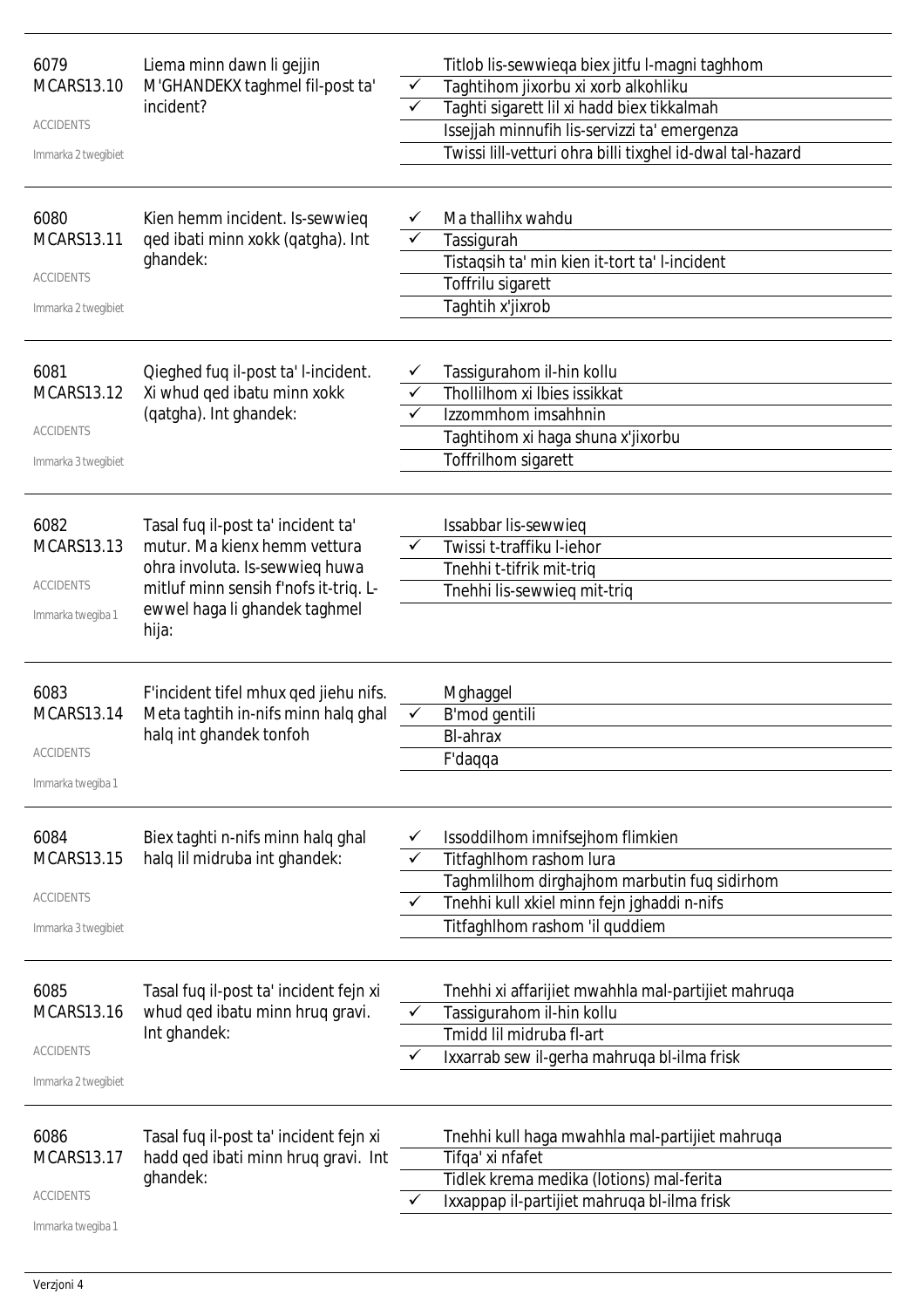| 6087<br><b>MCARS13.18</b><br><b>ACCIDENTS</b><br>Immarka 2 twegibiet | Tasal fuq il-post ta' incident.<br>Pedestrian ged johroglu hafna<br>demm minn gerha f'saqajh<br>ghalkemm mhix miksura.<br>X'ghandek taghmel? | ✓            | Tisqih xarba shuna<br>Tgholli s-sieq biex tnaqqas il-hrug tad-demm<br>Taghfas sew il-ferita biex twaqqaf id-demm hiereg<br>Izzomm iz-zewq saqajn ma'l-art<br>tghatti ftit il-ferita biex twaqqaf id-demm hiereg |
|----------------------------------------------------------------------|----------------------------------------------------------------------------------------------------------------------------------------------|--------------|-----------------------------------------------------------------------------------------------------------------------------------------------------------------------------------------------------------------|
| 6088<br><b>MCARS13.19</b>                                            | Tasal fuq il-post ta' incident.<br>Passiggier ged johroglu hafna                                                                             |              | Taghtih x'jixrob<br>tghatti hafif il-ferita                                                                                                                                                                     |
| <b>ACCIDENTS</b>                                                     | demm minn gerha fi drieghu.                                                                                                                  |              | Taghfas sew il-ferita u zzomm id-driegh 'l isfel                                                                                                                                                                |
|                                                                      | X'ghandek taghmel?                                                                                                                           |              | Taghfas sew il-ferita u zzomm id-driegh 'il fuq                                                                                                                                                                 |
| Immarka twegiba 1                                                    |                                                                                                                                              |              |                                                                                                                                                                                                                 |
| 6089                                                                 | F'incident wiehed minn dawk                                                                                                                  |              | Min ikun ihares jghinek biex iccaqlaqhom                                                                                                                                                                        |
| <b>MCARS13.20</b>                                                    | milguta huwa mitluf minn sensih<br>izda ghadu jiehu n-nifs. Int                                                                              | ✓            | Dawk li jkunu jharsu jghidulek biex taghmel hekk                                                                                                                                                                |
| <b>ACCIDENTS</b>                                                     | ghandek iccaqilqu biss jekk:                                                                                                                 |              | Ikun espost ghal aktar periklu<br>Tkun gejja I-ambulanza                                                                                                                                                        |
| Immarka twegiba 1                                                    |                                                                                                                                              |              |                                                                                                                                                                                                                 |
| 6090                                                                 | F'incident tissuspetta li wiehed                                                                                                             |              | Toffrilu sigarett                                                                                                                                                                                               |
| <b>MCARS13.21</b>                                                    | mill-feruti sofra griehi f'dahru. Fil-                                                                                                       | ✓            | Ma ccagalqux                                                                                                                                                                                                    |
| <b>ACCIDENTS</b>                                                     | post m'hemmx periklu. Int<br>ghandek:                                                                                                        |              | Tghollilu saqajh<br>Toffrilu x'jixrob                                                                                                                                                                           |
| Immarka twegiba 1                                                    |                                                                                                                                              |              |                                                                                                                                                                                                                 |
| 6091                                                                 | Ghal liema TNEJN ghandek tixghel                                                                                                             | ✓            | Meta tkun waqfitlek il-vettura<br>Meta tnaqqas il-velocita` f'daqqa ghax tkun riesaq lejn xi                                                                                                                    |
|                                                                      |                                                                                                                                              |              |                                                                                                                                                                                                                 |
| <b>MCARS13.22</b>                                                    | id-dwal tal-hazard?                                                                                                                          | ✓            | periklu                                                                                                                                                                                                         |
| <b>ACCIDENTS</b>                                                     |                                                                                                                                              |              | Meta jkollok bzonn tipparkja fuq il-bankina                                                                                                                                                                     |
| Immarka 2 twegibiet                                                  |                                                                                                                                              |              | Meta tkun trid twaqqaf fuq zewg linji doppji sofor                                                                                                                                                              |
| 6093                                                                 | Meta ghandek tuza d-dwal tal-                                                                                                                |              | Meta ma tistax tevita li tohlog ostaklu                                                                                                                                                                         |
| MCARS13.24                                                           | hazard                                                                                                                                       |              | Meta tkun ipparkjat fuq linji doppji sofor                                                                                                                                                                      |
| <b>ACCIDENTS</b>                                                     |                                                                                                                                              |              | Meta tkun qed tirmonka vettura li tkun waqfet                                                                                                                                                                   |
| Immarka twegiba 1                                                    |                                                                                                                                              |              | Meta qed issuq bil-mod minhabba l-maltemp                                                                                                                                                                       |
| 6094                                                                 | Wara incident il-pulizija jistghu                                                                                                            |              | Il-licenza tas-sewqan                                                                                                                                                                                           |
| <b>MCARS13.25</b>                                                    | jitolbuk turi liema tlieta minn dawn                                                                                                         |              | Id-dokument tar-registrazzjoni tal-vettura (log book)                                                                                                                                                           |
| <b>ACCIDENTS</b>                                                     | id-dokumenti?                                                                                                                                |              | Il-licenzja t-tonda tal-vettura tat-taxxa tat-triq                                                                                                                                                              |
|                                                                      |                                                                                                                                              |              | Certifikat tat-test tal-VRT                                                                                                                                                                                     |
| Immarka 3 twegibiet                                                  |                                                                                                                                              |              | Certifikat ta' l-assigurazzjoni                                                                                                                                                                                 |
| 6095                                                                 | Jinfaqghalek tyre meta tkun qed                                                                                                              |              | Tkompli bil-velocita` normali                                                                                                                                                                                   |
| <b>MCARS13.26</b>                                                    | issuq. Liema TNEJN ghandek                                                                                                                   | $\checkmark$ | Izzomm ir-rota ta'l-istering sod biex izzomm il-kontroll                                                                                                                                                        |
|                                                                      | taghmel?                                                                                                                                     |              | Issuq bil-mod ghall-genb tat-triq                                                                                                                                                                               |
| <b>ACCIDENTS</b><br>Immarka 2 twegibiet                              |                                                                                                                                              |              | Tibbrejkja malajr kemm jista' jkun<br>Tigbed il-handbrake biex twaqqaf il-vettura                                                                                                                               |